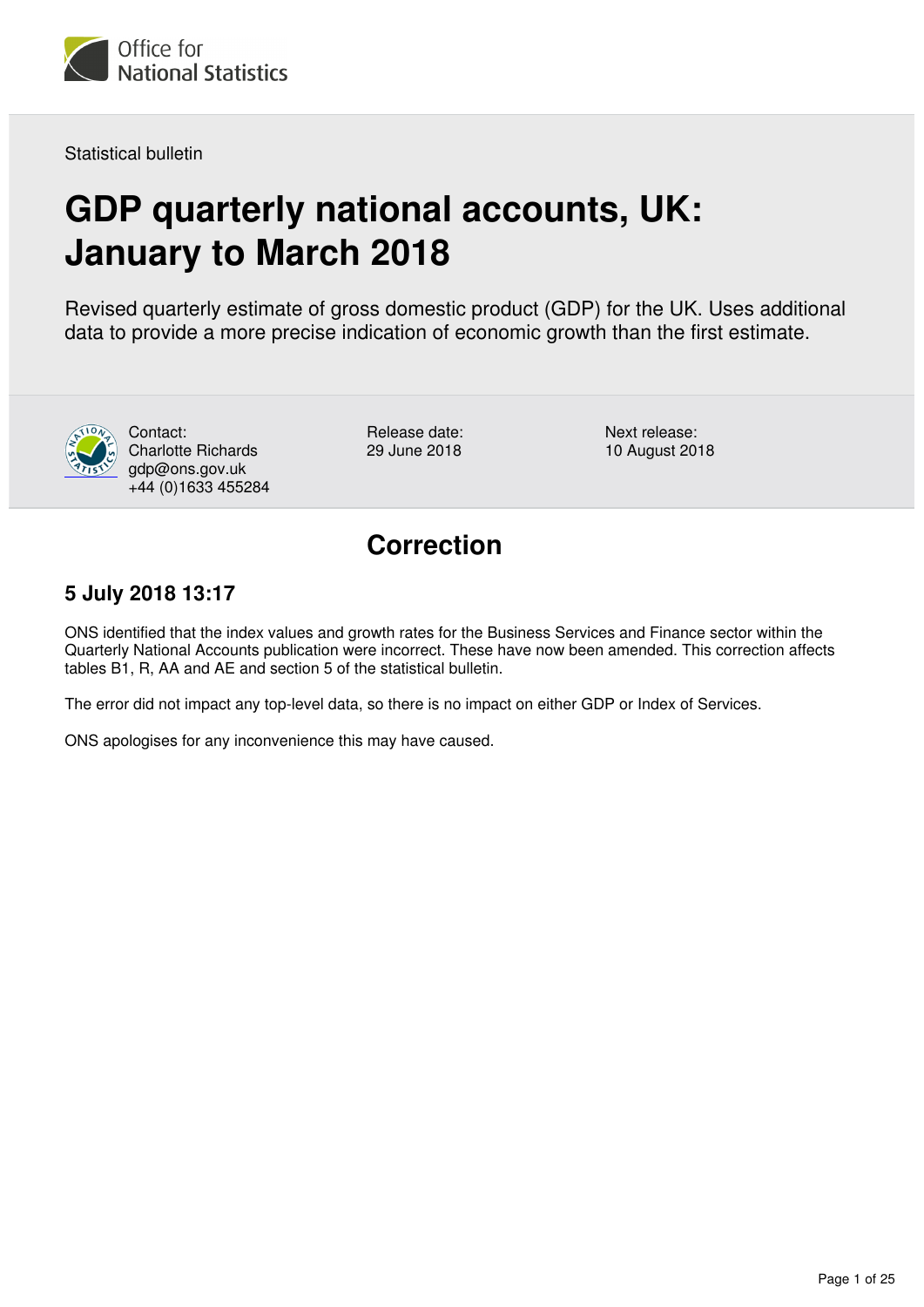# **Notice**

## **29 June 2018**

During the final quality assurance of the Blue Book 2018 consistent Quarterly National Accounts dataset an error was discovered in the General Government Final Consumption Expenditure (GGFCE) chained volume measure (CVM).

The error affects 2005 data, increasing annual GGFCE growth by around 1.7 percentage points from 2.3% to 4.0%. GGFCE in current prices is unaffected.

There is no impact on headline GDP growth or the GDP implied deflator, as the impact during 2005 would be offset by revisions to the expenditure alignment adjustment.

The GGFCE CVM series will be corrected and there will be a review of the alignment adjustment in the Blue Book 2019 consistent Quarterly National Accounts dataset.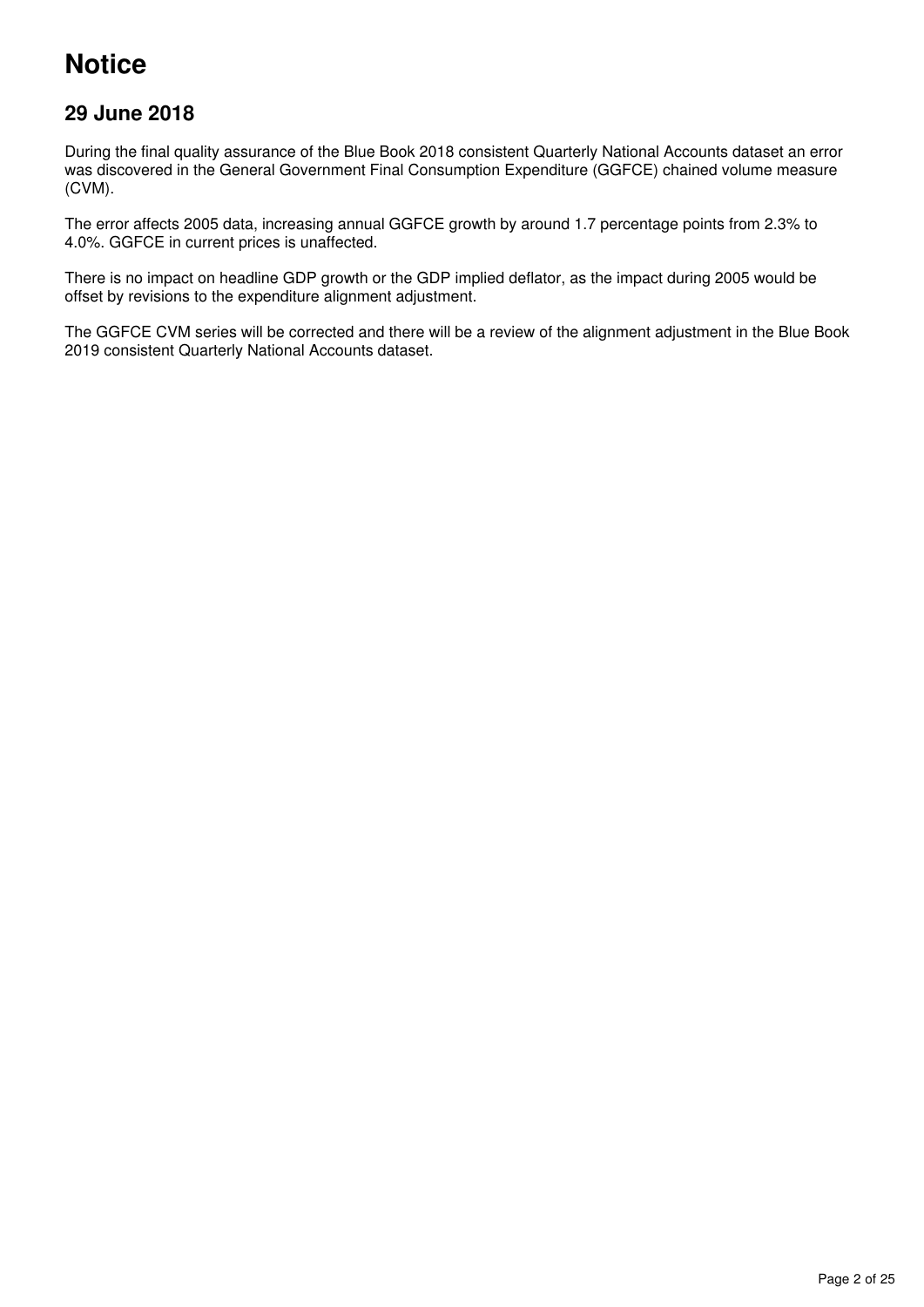# **Table of contents**

- 1. [Main points](#page-3-0)
- 2. [Things you need to know about this release](#page-3-1)
- 3. [GDP grew by 0.2% in Quarter 1 2018](#page-4-0)
- 4. [The 2017 annual picture](#page-8-0)
- 5. [Services contribute most to the output approach of GDP in Quarter 1 2018](#page-9-0)
- 6. [Household spending continues to slow in the first quarter of 2018](#page-12-0)
- 7. [Compensation of employees drives growth in the income approach to measuring GDP](#page-14-0)
- 8. [Revisions to GDP](#page-16-0)
- 9. [How is the UK economy performing compared with other European and non-European countries?](#page-19-0)
- 10. [Links to related statistics](#page-20-0)
- 11. [Are there any upcoming changes?](#page-21-0)
- 12. **[Quality and methodology](#page-22-0)**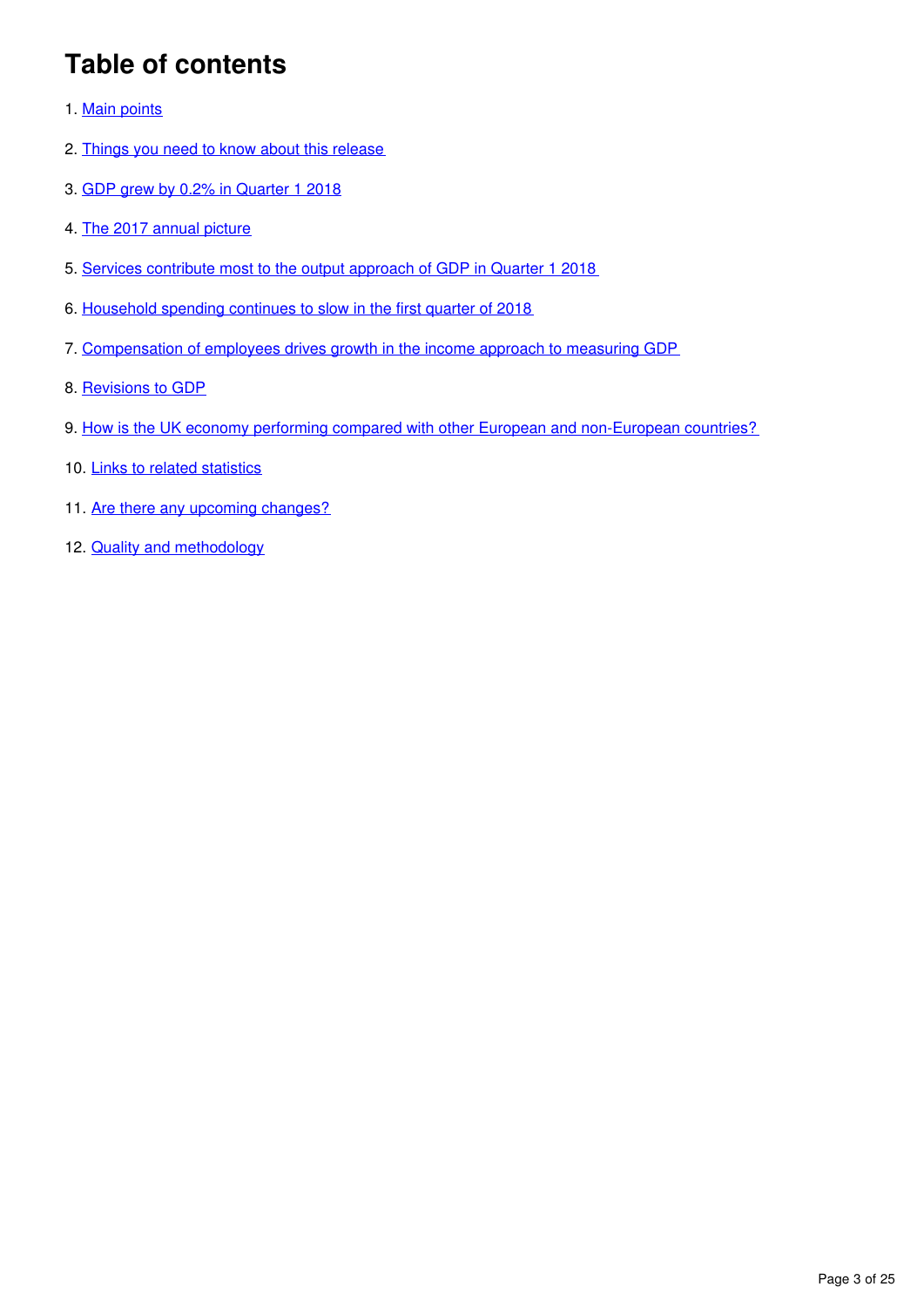# <span id="page-3-0"></span>**1 . Main points**

- UK gross domestic product (GDP) in volume terms was estimated to have increased by 0.2% between Quarter 4 (Oct to Dec) 2017 and Quarter 1 (Jan to Mar) 2018; the 0.1 percentage points upward revision since the second estimate reflects improvements to the measurement of construction output.
- The services industries increased by 0.3% in Quarter 1 2018, continuing to show a weakening in domestic consumer-facing activities; while construction decreased by 0.8%.
- Household spending grew by 0.2%, while business investment decreased by 0.4% between Quarter 4 2017 and Quarter 1 2018.
- GDP was estimated to have increased by 1.7% between 2016 and 2017, a downward revision of 0.1 percentage points from the second estimate; this was slightly lower than the 1.8% growth seen between 2015 and 2016.
- Estimates in this bulletin are consistent with our annual UK National Accounts, The Blue Book 2018 publication, to be published on 31 July 2018.

# <span id="page-3-1"></span>**2 . Things you need to know about this release**

Gross domestic product (GDP) growth is the main indicator of economic performance. There are three approaches used to measure GDP; the output approach, the expenditure approach and the income approach.

The quarterly national accounts are typically published around 90 days after the end of the quarter. At this stage the data content of this estimate from the output approach to GDP has risen since the second estimate to around 91% of the total required for the final output-based estimate. There is also around 90% data content available to produce estimates of GDP from the expenditure approach and around 70% data content from the income approach.

Further information on all three approaches to measuring GDP can be found in the short quide to national [accounts \(PDF, 317KB\)](http://webarchive.nationalarchives.gov.uk/20160105160709/http:/www.ons.gov.uk/ons/guide-method/method-quality/specific/economy/national-accounts/articles/2011-present/a-short-guide-to-the-uk-national-accounts.pdf).

Data in [chained volume measures](https://www.ons.gov.uk/economy/nationalaccounts/uksectoraccounts/methodologies/glossaryofeconomicterms#a-to-c) within this bulletin have had the effect of price changes removed (in other words, the data are deflated), with the exception of income data, which are only available in current prices.

## **Blue Book 2018**

This release contains data that are consistent with the UK National Accounts, The Blue Book 2018, which will be released on 31 July 2018. The Blue Book is the UK's annual compendium of national accounts data and incorporates a number of improvements to methods and sources into the UK's National Accounts. Changes have been made in line with international standards adopted by all European Union (EU) member states and with worldwide best practice. These, and additional improvements we are making, will ensure that our national accounts continue to provide the best possible framework for analysing the UK economy and comparing it with other countries.

We have published a number of articles detailing [these changes and their impact on the national accounts](https://www.ons.gov.uk/economy/nationalaccounts/uksectoraccounts/articles/nationalaccountsarticles/previousReleases). The main changes are to: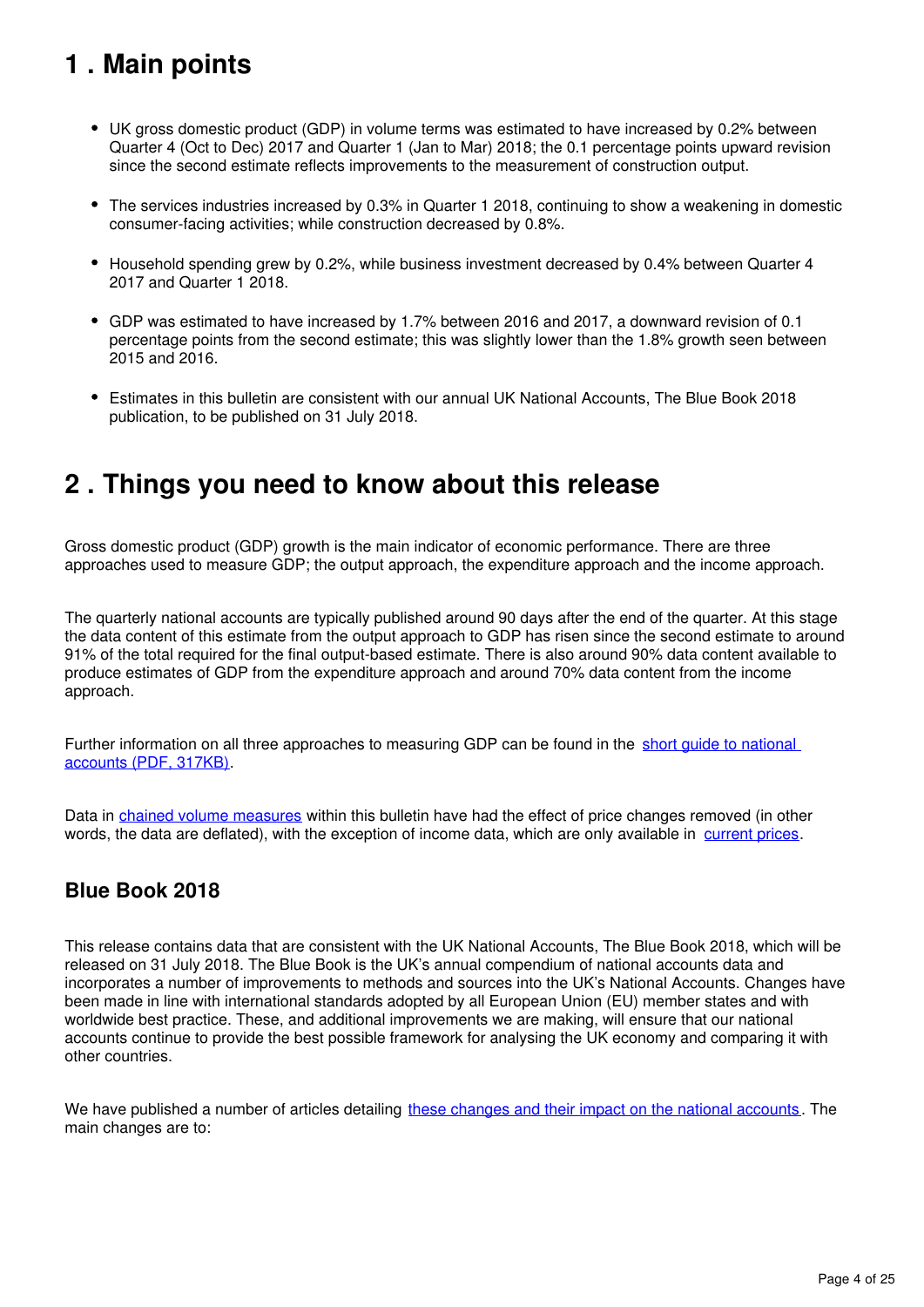- net spread earnings
- gross fixed capital formation (GFCF) other machinery and equipment
- pensions
- [trade in goods processing systems](https://www.ons.gov.uk/economy/nationalaccounts/uksectoraccounts/articles/nationalaccountsarticles/uktradedataimpactassessmentfromnewdevelopments1997to2016)
- Motor Vehicle Duty
- Rail for London
- [alignment of UK National Accounts and public sector finances statistics](https://www.ons.gov.uk/releases/nationalaccountsarticlesalignmentbetweenpublicsectorfinancesandnationalaccountsjune2018)

Further detail on these changes is available in the **Revisions to GDP** section.

#### **Reference and base year**

Estimates in this bulletin are consistent with our annual UK National Accounts, The Blue Book 2018 publication, to be published on 31 July 2018. In line with usual practice, the last base year and reference year for the chained volume estimates have moved forward one year from 2015 to 2016.

# <span id="page-4-0"></span>**3 . GDP grew by 0.2% in Quarter 1 2018**

UK gross domestic product (GDP) increased by 0.2% between Quarter 4 (Oct to Dec) 2017 and Quarter 1 (Jan to Mar) 2018, revised upwards by 0[.](https://www.ons.gov.uk/economy/grossdomesticproductgdp/bulletins/secondestimateofgdp/januarytomarch2018)1 percentage points from the second estimate of GDP.

In this release all periods are open for revision. Figures for 2016 have been through the annual supply and use balancing process for the first time. Estimates for the "quarterly tail" (2017 onwards) have also been open to revision based on new data and the improved methodology.

There were small revisions to quarter-on-quarter GDP growth in Quarter 1 2017, Quarter 3 (July to Sept) 2017 and Quarter 1 2018. Upward revisions to quarterly growth in both Quarter 1 2017 and Quarter 1 2018 came from the output approach to GDP, whereas the downward revision to growth in Quarter 3 2017 came from downward revisions to both the expenditure and income measures.

Table 1 shows GDP and the headline economic indicators from 2016 onwards.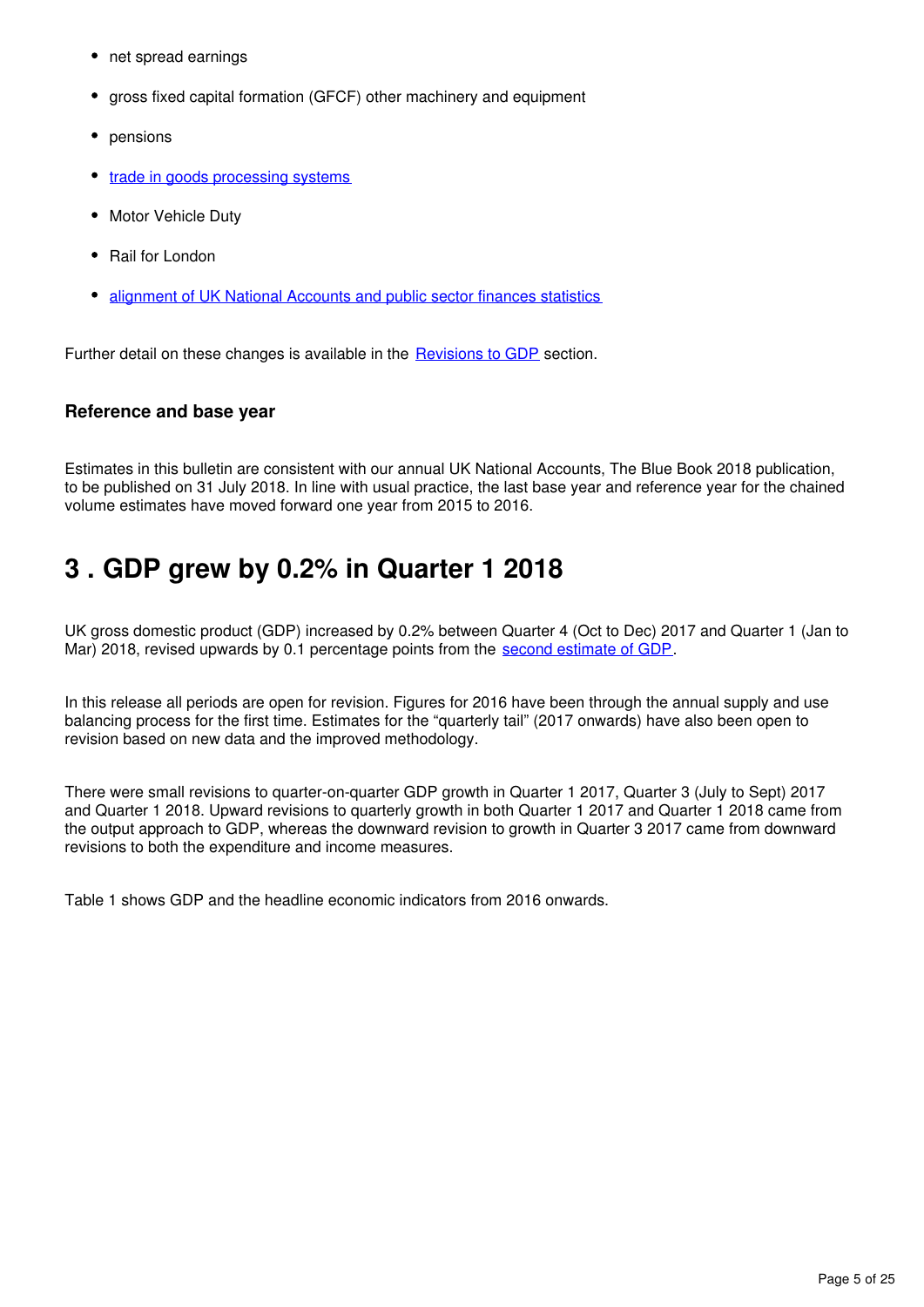**Table 1: Headline economic indicators and GDP per head for the UK, Quarter 1 (Jan to Mar) 2016 to Quarter 1 2018**

|                        |                                   |                                 |                                                  |            |                                 | $%$ growth <sup>1</sup>             |
|------------------------|-----------------------------------|---------------------------------|--------------------------------------------------|------------|---------------------------------|-------------------------------------|
|                        | <b>Chained volume</b><br>measures |                                 |                                                  |            | <b>Current</b><br>market prices |                                     |
|                        | <b>GDP</b>                        | <b>Household</b><br>expenditure | <b>Gross fixed</b><br>capital formation per head | <b>GDP</b> | <b>GDP</b>                      | <b>Compensation of</b><br>employees |
|                        |                                   |                                 |                                                  |            |                                 | Seasonally adjusted                 |
| 2016                   | 1.8                               | 3.2                             | 2.3                                              | 1.0        | 3.9                             | 3.8                                 |
| 2017                   | 1.7                               | 1.9                             | 3.4                                              | 1.1        | 3.6                             | 4.1                                 |
| Q <sub>1</sub><br>2016 | 0.3                               | 1.1                             | 0.0                                              | 0.1        | 1.6                             | $-0.8$                              |
| Q2<br>2016             | 0.2                               | 0.8                             | 1.6                                              | 0.0        | 0.9                             | 3.0                                 |
| Q <sub>3</sub><br>2016 | 0.5                               | 1.2                             | 1.5                                              | 0.3        | 0.9                             | 1.9                                 |
| Q4<br>2016             | 0.7                               | 0.0                             | $-0.6$                                           | 0.6        | 1.5                             | $-0.2$                              |
| Q1<br>2017             | 0.4                               | 0.6                             | 1.1                                              | 0.2        | $1.0$                           | 0.9                                 |
| Q2<br>2017             | 0.2                               | 0.4                             | 1.6                                              | 0.1        | 0.4                             | 1.1                                 |
| Q <sub>3</sub><br>2017 | 0.4                               | 0.3                             | 0.4                                              | 0.2        | 0.5                             | 0.9                                 |
| Q4<br>2017             | 0.4                               | 0.3                             | 0.8                                              | 0.2        | 0.9                             | 1.1                                 |

Source: Office for National Statistics

Notes:

Q1 2018

1. Percentage change on previous quarter.

2. Q1 refers to Quarter 1 (Jan to Mar), Q2 refers to Quarter 2 (Apr to June), Q3 refers to Quarter 3 (July to Sept) and Q4 refers to Quarter 4 (Oct to Dec).

0.2 0.2 **-1.3** 0.1 0.8 1.1

3. Population data are consistent with the 28 June 2018 published estimates.

Figure 1 shows the seasonally adjusted level of GDP along with quarterly growths. The growth between Quarter 4 2017 and Quarter 1 2018 is the 21st consecutive quarterly increase and continues the UK's pattern of growth since Quarter 1 2013.

Growth in UK GDP is now 10.4% above the GDP pre-economic downturn peak in Quarter 1 2008, having surpassed it in Quarter 2 (Apr to June) 2013.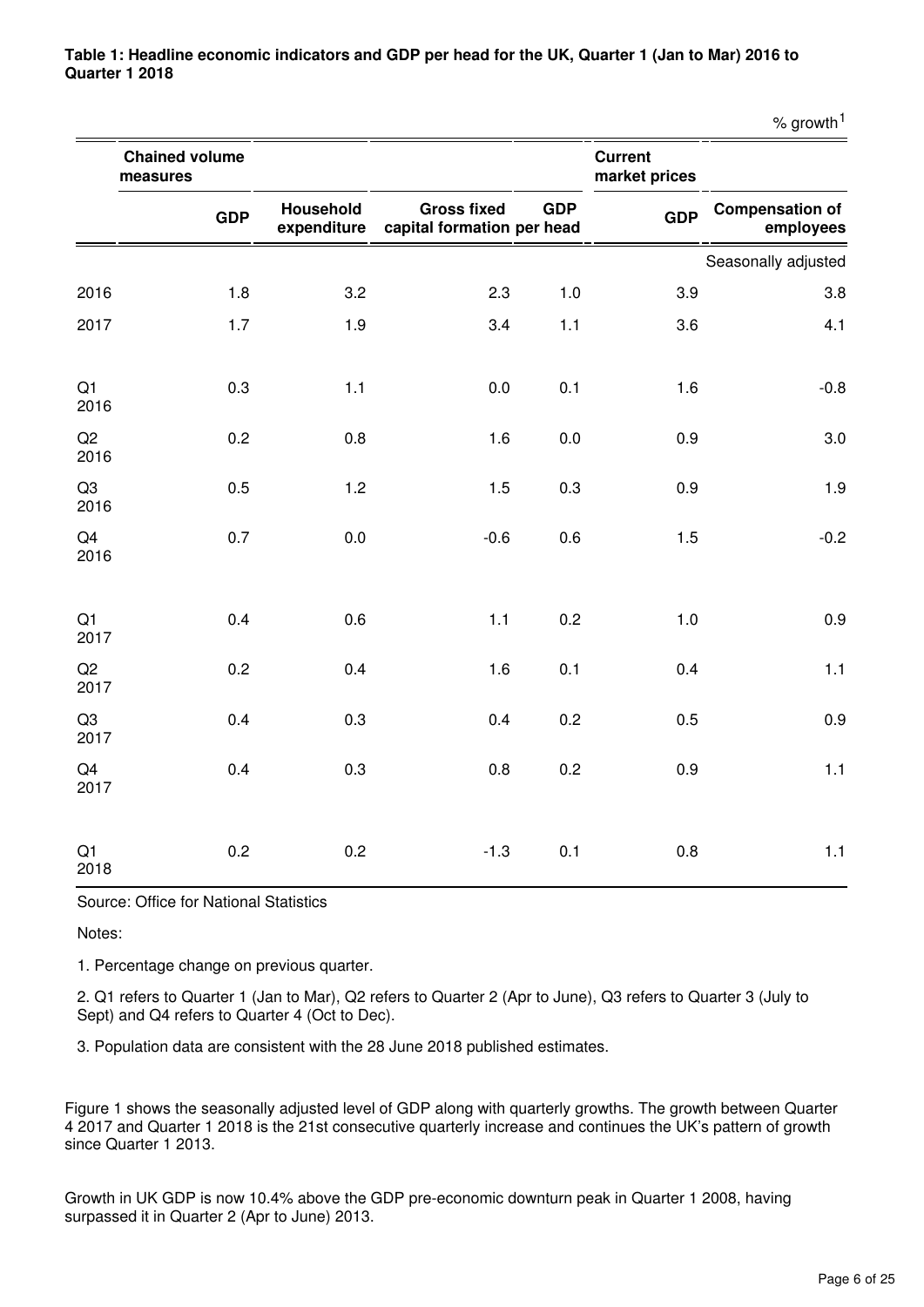#### **Figure 1: Quarterly growth and levels of GDP for the UK**

#### **Quarter 2 (Apr to Jun) 2005 to Quarter 1 (Jan to Mar) 2018**



# Figure 1: Quarterly growth and levels of GDP for the UK

#### **Source: Office for National Statistics**

#### **Notes:**

1. Q1 refers to Jan to Mar, Q2 refers to Apr to June, Q3 refers to July to Sept, Q4 refers to Oct to Dec.

When looking at UK GDP growth in volume terms in the current quarter (Quarter 1 2018) compared with the same quarter a year ago (Quarter 1 2017), GDP increased by 1.2%, unrevised from the [second estimate of GDP](https://www.ons.gov.uk/economy/grossdomesticproductgdp/bulletins/secondestimateofgdp/januarytomarch2018). This is the slowest rate of growth since Quarter 2 2012 and continues the slowdown in growth through 2017 and into early 2018.

#### **Implied deflator**

The GDP implied deflator at market prices for Quarter 1 2018 is 1.6% above the same quarter of 2017. The GDP implied deflator represents price changes in the domestic production of goods and services and is calculated by dividing current price (nominal) GDP by chained volume (real) GDP and multiplying by 100 to convert to an index. It is not used in the calculation of GDP; the deflators for expenditure components, which are the basis for the implied GDP deflator, are used directly in the compilation of real GDP.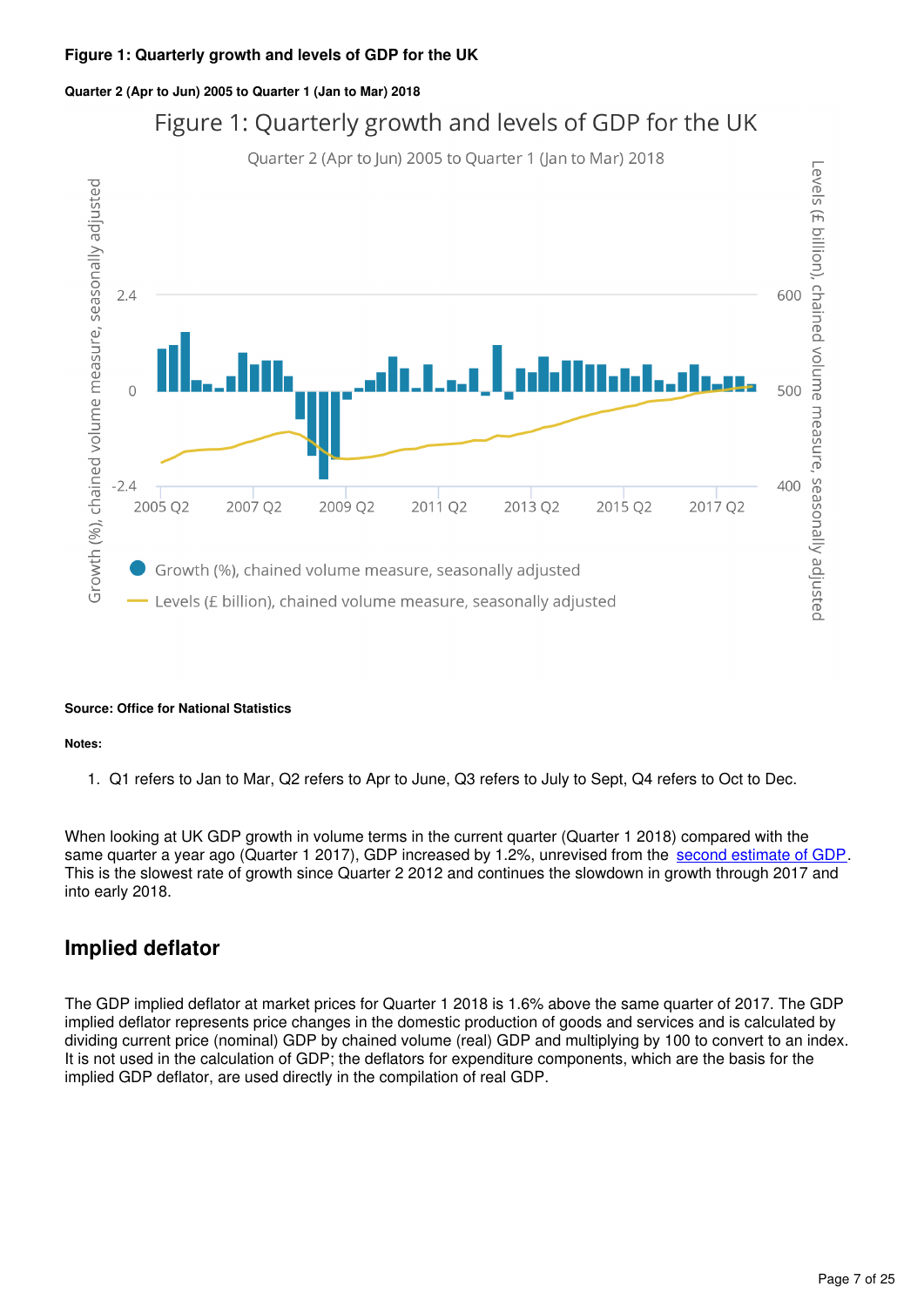## **GDP per head**

In Quarter 1 2018, GDP per head grew by 0.1% compared with Quarter 4 2017. GDP per head is now 2.6% above the GDP pre-economic downturn peak in Quarter 1 2008, having surpassed this peak in Quarter 2 2015 (Figure 2).

#### **Figure 2: Quarterly growth of GDP and GDP per head for the UK, indexed from Quarter 1 (Jan to Mar) 2008 = 100**

#### **Quarter 1 (Jan to Mar) 2008 to Quarter 1 2018**

Figure 2: Quarterly growth of GDP and GDP per head for the UK, indexed from Ouarter 1 (Jan to Mar) 2008 = 100

Quarter 1 (Jan to Mar) 2008 to Quarter 1 2018



#### **Source: Office for National Statistics**

#### **Notes:**

1. Q1 refers to Jan to Mar, Q2 refers to Apr to June, Q3 refers to July to Sept, Q4 refers to Oct to Dec.

GDP per head is calculated by dividing GDP in chained volume measures by the population estimates and projections. It is not a measure of productivity or well-being, but is a useful statistic as it removes the impact of the changing size of the population from headline GDP figures.

The [population estimates](https://www.ons.gov.uk/releases/populationestimatesforukenglandandwalesscotlandandnorthernirelandmid2017) used in this release are those published on 28 June 2018 and the [population projections](https://www.ons.gov.uk/peoplepopulationandcommunity/populationandmigration/populationprojections/bulletins/nationalpopulationprojections/2016basedstatisticalbulletin) used are those published on 26 October 2017.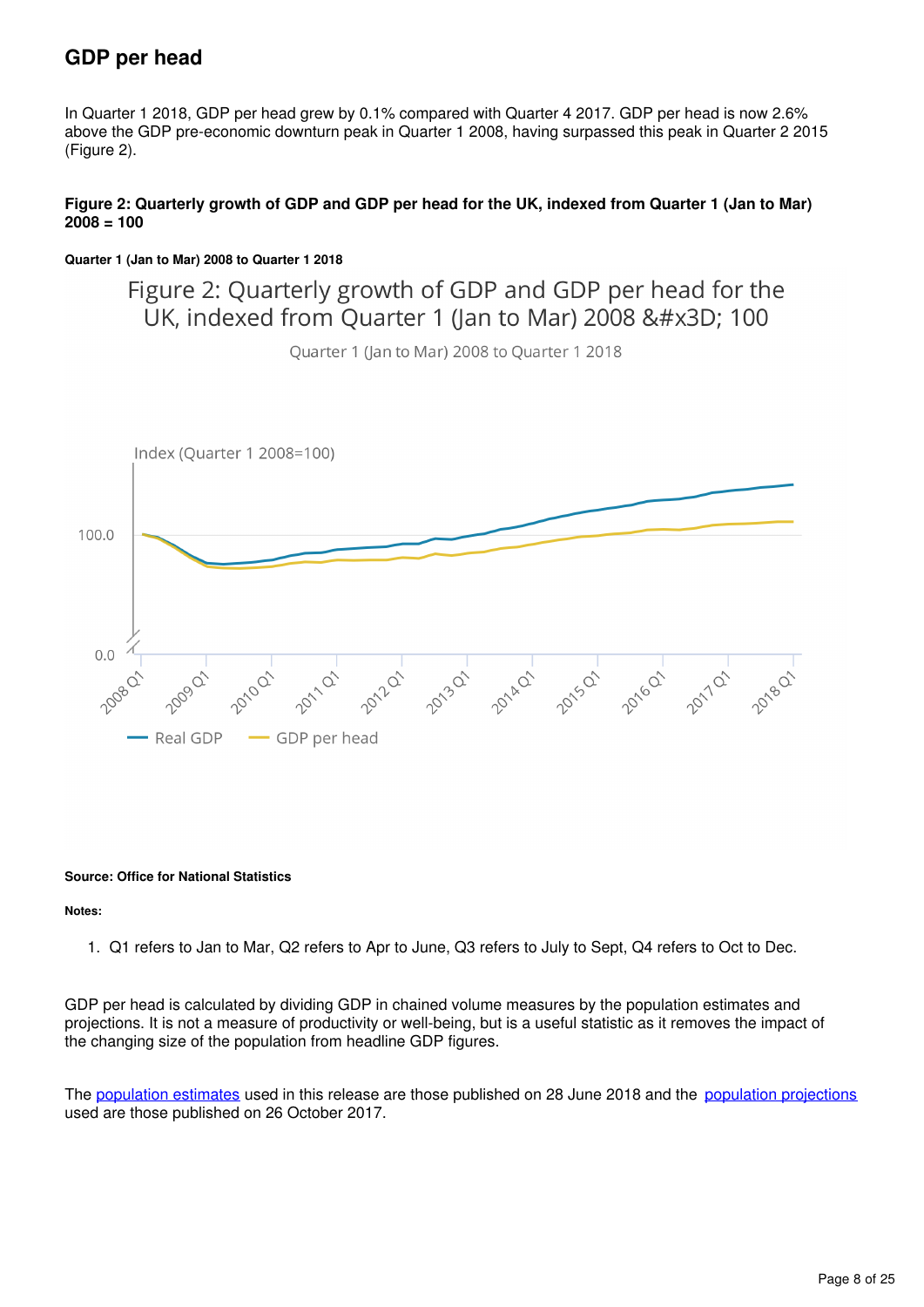# <span id="page-8-0"></span>**4 . The 2017 annual picture**

UK gross domestic product (GDP) grew by 1.7% between 2016 and 2017, revised downwards by 0.1 percentage points from the [second estimate of GDP](https://www.ons.gov.uk/economy/grossdomesticproductgdp/bulletins/secondestimateofgdp/januarytomarch2018) published on 25 May 2018. The 2017 annual picture shows a slight slowdown in growth when compared with the 1.8% growth between 2015 and 2016, and is the slowest rate of annual growth since 2012, when growth was 1.4%.

The latest estimates of annual growth present a more divergent picture between the different approaches to measuring GDP: expenditure, income, and output (Table L in the [Quarterly national accounts data tables](https://www.ons.gov.uk/economy/grossdomesticproductgdp/datasets/ukquarterlynationalaccountsdatatables) details the annual growth rates for the three approaches). In particular, the income approach is weaker through 2017 compared with the expenditure and output approaches. Our blog Getting the balance right – how ONS creates a [single estimate of GDP](https://blog.ons.gov.uk/2018/03/16/getting-the-balance-right-how-ons-creates-a-single-estimate-of-gdp/) provides more detail on how GDP is balanced.

Table 2 presents the contributions to annual growth in 2016 and 2017 for the main components of the three approaches to measuring GDP. Further information relating to the contributions to GDP growth can be found in Tables AA, AB and AC of the **Quarterly national accounts data tables**.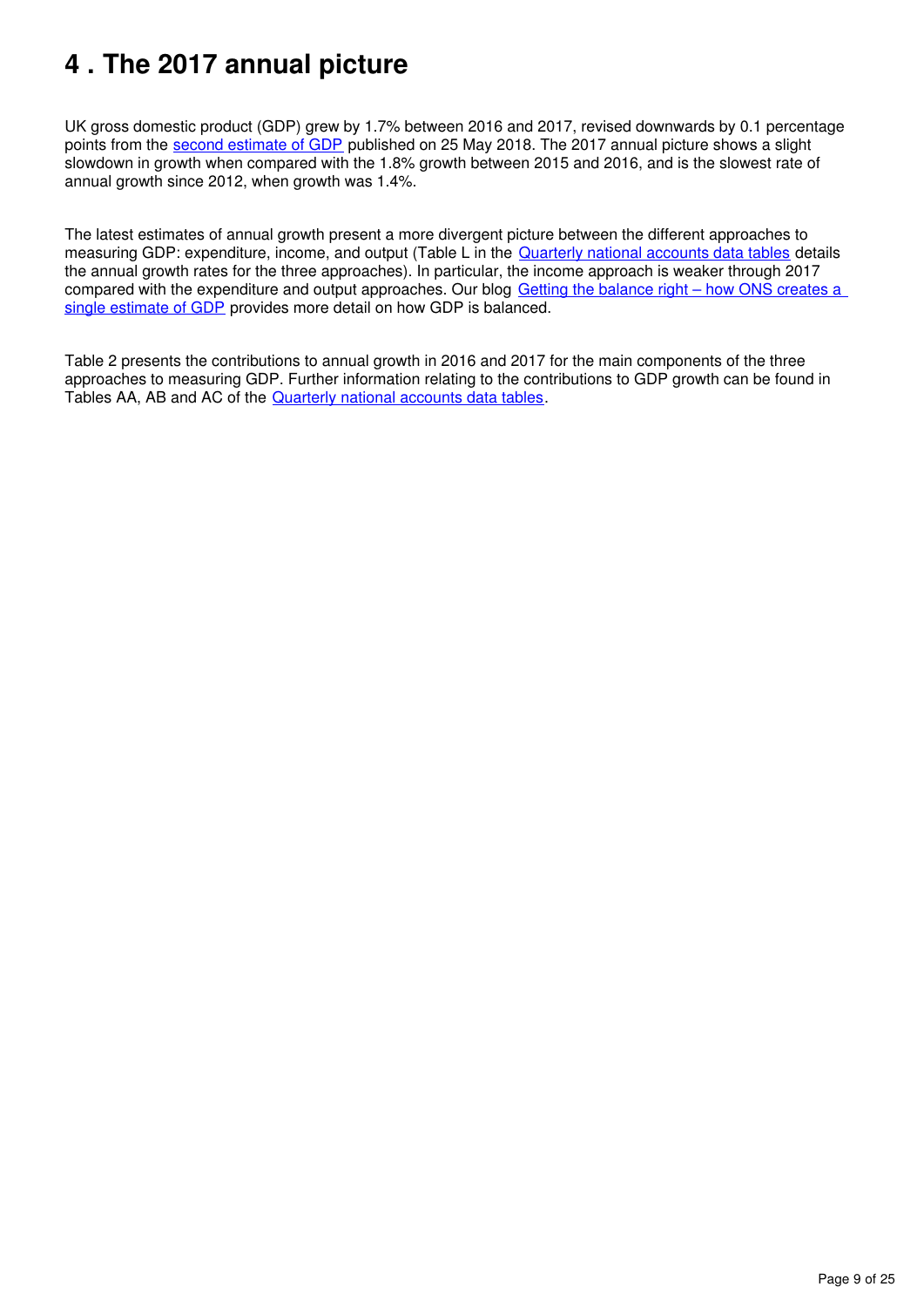#### **Table 2: Component contributions to UK annual GDP growth, 2016 and 2017**

|                                                                                                   | Percentage point |      |  |
|---------------------------------------------------------------------------------------------------|------------------|------|--|
|                                                                                                   | 2016             | 2017 |  |
| Average GDP in chained volume measures <sup>1</sup>                                               | 1.8              | 1.7  |  |
| Output                                                                                            |                  |      |  |
| Agriculture                                                                                       | 0.0              | 0.0  |  |
| Production                                                                                        | 0.1              | 0.3  |  |
| Construction                                                                                      | 0.2              | 0.4  |  |
| Services                                                                                          | 1.5              | 1.4  |  |
| <b>Expenditure</b>                                                                                |                  |      |  |
| Households                                                                                        | 2.0              | 1.2  |  |
| Non-profit institutions serving households                                                        | 0.0              | 0.0  |  |
| General government                                                                                | 0.1              | 0.0  |  |
| Gross capital formation                                                                           | 0.3              | 0.1  |  |
| Net trade                                                                                         | $-0.7$           | 0.6  |  |
| Average GDP in current prices <sup>1</sup>                                                        | 3.9              | 3.6  |  |
| Income                                                                                            |                  |      |  |
| Compensation of employees                                                                         | 1.8              | 2.0  |  |
| Gross operating surplus of corporations                                                           | 1.0              | 0.7  |  |
| Other income                                                                                      | 0.6              | 0.2  |  |
| Taxes on products & production less subsidies                                                     | 0.5              | 0.3  |  |
| $\mathbf{A}$ and $\mathbf{A}$ and $\mathbf{A}$ and $\mathbf{A}$ and $\mathbf{A}$ and $\mathbf{A}$ |                  |      |  |

Source: Office for National Statistics

Notes:

1. Percentage change on previous year.

2. This data does not include the statistical discrepancy and components may not sum to the percentage change in average GDP.

# <span id="page-9-0"></span>**5 . Services contribute most to the output approach of GDP in Quarter 1 2018**

The output approach to measuring gross domestic product (GDP) involves estimating production activity within the UK economy. It increased by 0.2% between Quarter 4 (Oct to Dec) 2017 and Quarter 1 (Jan to Mar) 2018. This was revised upwards by 0.1 percentage points from the [second estimate of GDP](https://www.ons.gov.uk/economy/grossdomesticproductgdp/bulletins/secondestimateofgdp/januarytomarch2018), mostly as a result of improvements to the measurement of construction data, which are discussed in the Revisions to GDP section[.](https://www.ons.gov.uk/economy/grossdomesticproductgdp/bulletins/quarterlynationalaccounts/januarytomarch2018#revisions-to-gdp)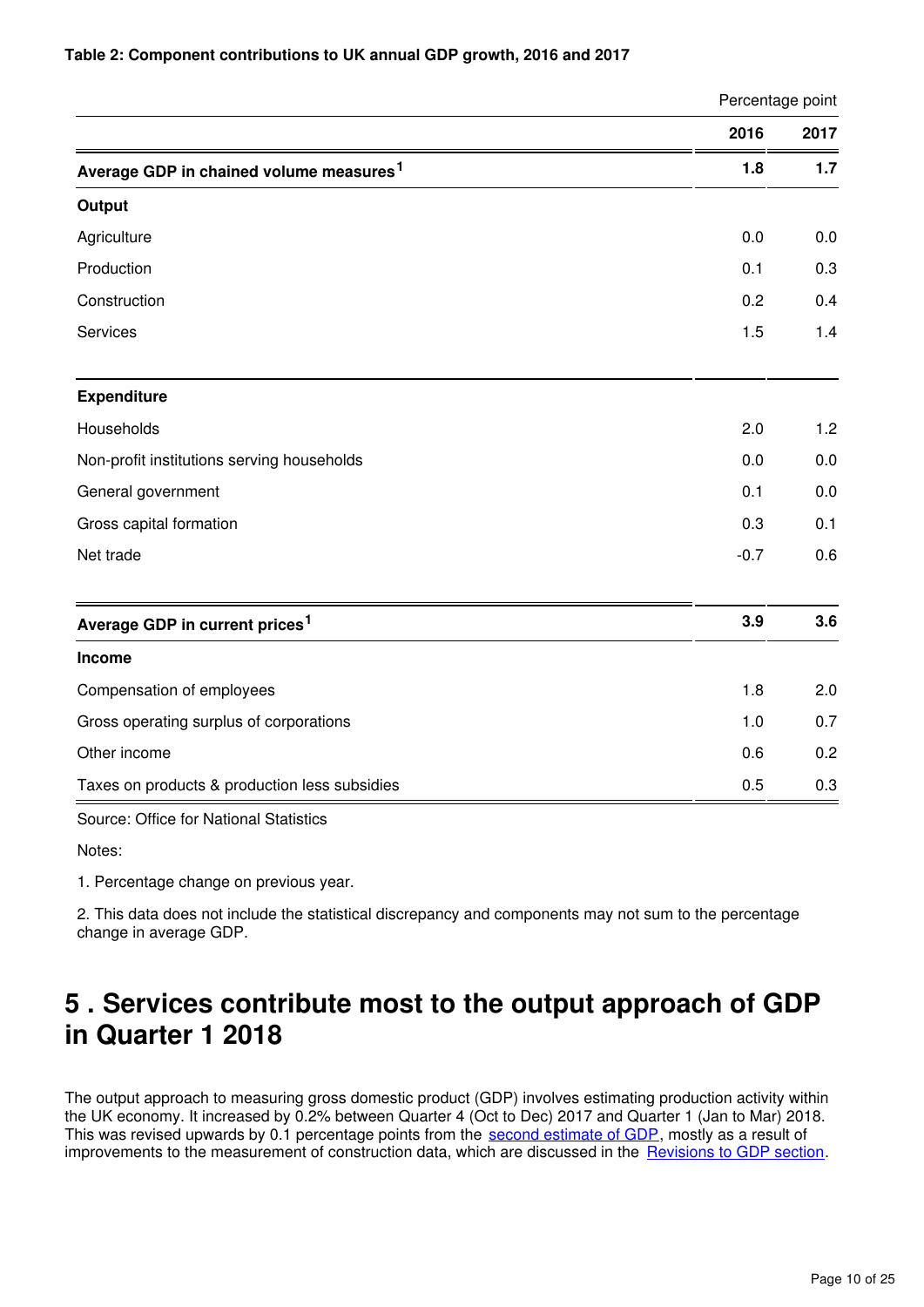Figure 3 shows the contributions to GDP growth from the sectors of output since Quarter 2 (Apr to June) 2016. In Quarter 1 2018, the services industries made the largest contribution to GDP growth, followed by production. Agriculture, the smallest component within the output approach of GDP made no contribution to growth to one decimal place, while construction deducted from GDP growth.

#### **Figure 3: Output components percentage contribution to GDP growth for the UK, quarter-on-quarter**

#### **Quarter 2 (Apr to Jun) 2016 to Quarter 1 (Jan to Mar) 2018**

## Figure 3: Output components percentage contribution to GDP growth for the UK, quarter-on-quarter



Quarter 2 (Apr to Jun) 2016 to Quarter 1 (Jan to Mar) 2018

#### **Source: Office for National Statistics**

#### **Notes:**

- 1. Q1 refers Jan to Mar, Q2 refers Apr to June, Q3 refers July to Sept, Q4 refers to Oct to Dec.
- 2. Contributions are to output gross value added and therefore may not sum to the percentage change in average GDP.
- 3. Contributions may not sum to GDP growth due to rounding.
- 4. This chart does not include the statistical discrepancy and components may not sum to the percentage change in average GDP.

Value Added Tax (VAT) turnover data for October to December and revisions for earlier periods have been incorporated into the compilation of the output approach to GDP estimates. More information can be found in the [Revisions to GDP](https://www.ons.gov.uk/economy/grossdomesticproductgdp/bulletins/quarterlynationalaccounts/januarytomarch2018#revisions-to-gdp) section.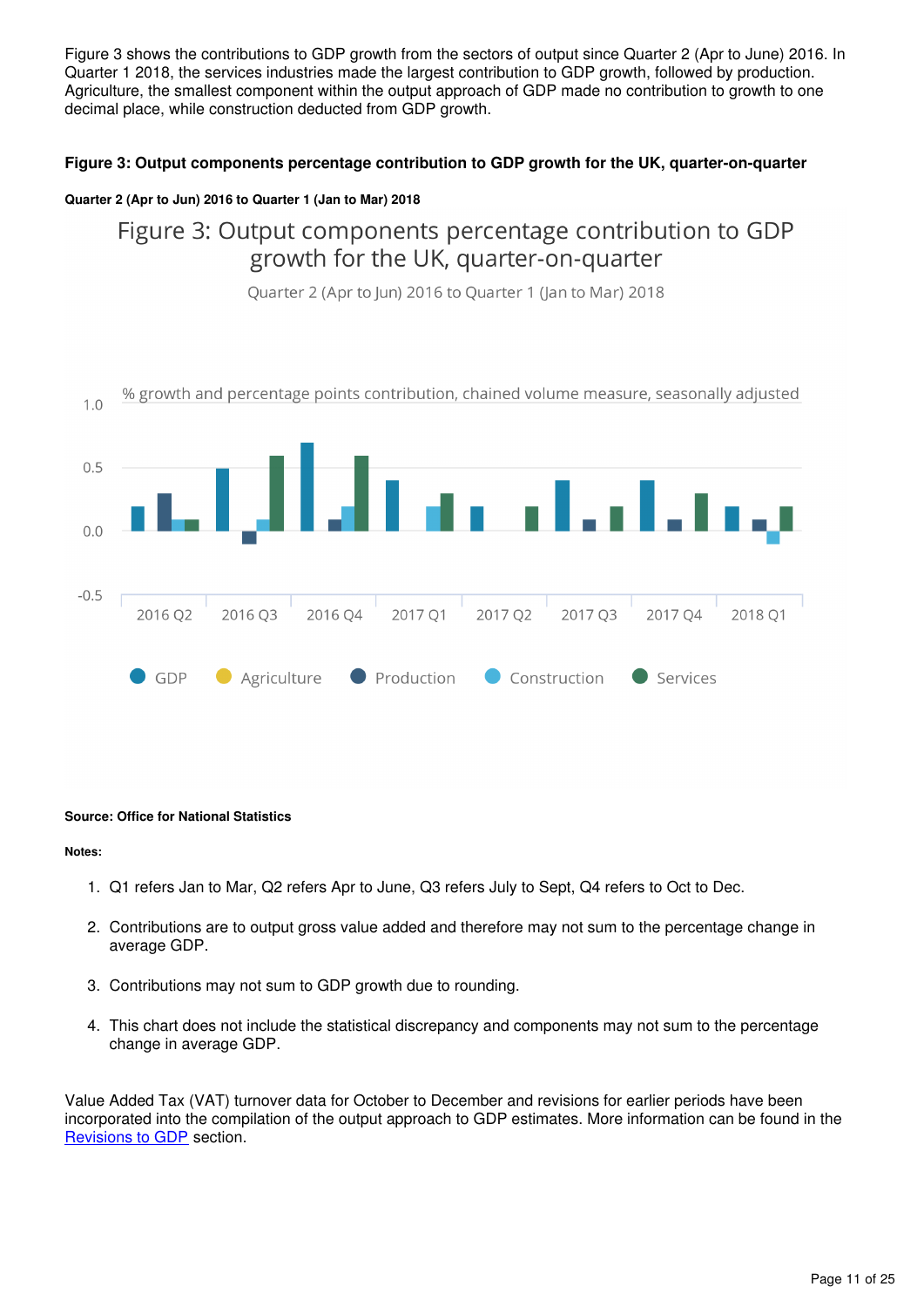#### **Services**

The largest component within the output approach of GDP is the services sector, which increased by 0.3% overall in the first quarter of 2018, unrevised from the second estimate of GDP[.](https://www.ons.gov.uk/economy/grossdomesticproductgdp/bulletins/secondestimateofgdp/januarytomarch2018) Positive growth was recorded within all of the four sub-sectors of the services industries between Quarter 4 2017 and Quarter 1 2018, the previous estimates are shown in brackets:

- business services and finance increased by 0.5% (revised up by 0.1 percentage points from 0.4%)
- government and other services increased by 0.3% (revised up by 0.2 percentage points from 0.1%)
- distribution, hotels and restaurants increased by 0.1% (revised up by 0.2 percentage points from negative 0.1%)
- transport, storage and communication increased by 0.1% (revised down by 0.3 percentage points from 0.2%)

While services continued to grow in the most recent quarter, the quarter on same quarter a year ago growth continues to show weakening in growth in this part of the economy. This is particularly seen in the more domestic consumer-facing industries such as retail trade, food and beverage-serving activities, and arts, entertainment and recreation.

Further detail on the services industries' lower-level components and estimates for April 2018 can be found in the [Index of Services statistical bulletin.](https://www.ons.gov.uk/economy/economicoutputandproductivity/output/bulletins/indexofservices/previousReleases)

## **Production**

Production output was estimated to have increased by 0.4% between Quarter 4 2017 and Quarter 1 2018, revised down by 0.2 percentage points from the second estimate of GDP. Within production, three of the four subsectors increased in this period, the previous estimates are shown in brackets:

- mining and quarrying increased by 2.5% (revised up by 0.3 percentage points from 2.2%)
- water supply industries increased by 1.7% (revised up by 2.7 percentage points from negative 1.0%)
- electricity, gas, steam and air conditioning increased by 1.4% (revised down by 1.1 percentage points from 2.5%)
- manufacturing decreased by 0.1% (revised down by 0.3 percentage points from 0.2%)

The increase in mining and quarrying was due largely to the recovery from the fall in oil and gas production in Quarter 4 2017. The Forties pipeline system (FPS), which closed for several days in the final quarter of 2017, returned to normal operating capacity in Quarter 1 2018.

Strength in the electricity, gas, steam and air conditioning industry can be attributed to below-average temperatures in February and March 2018.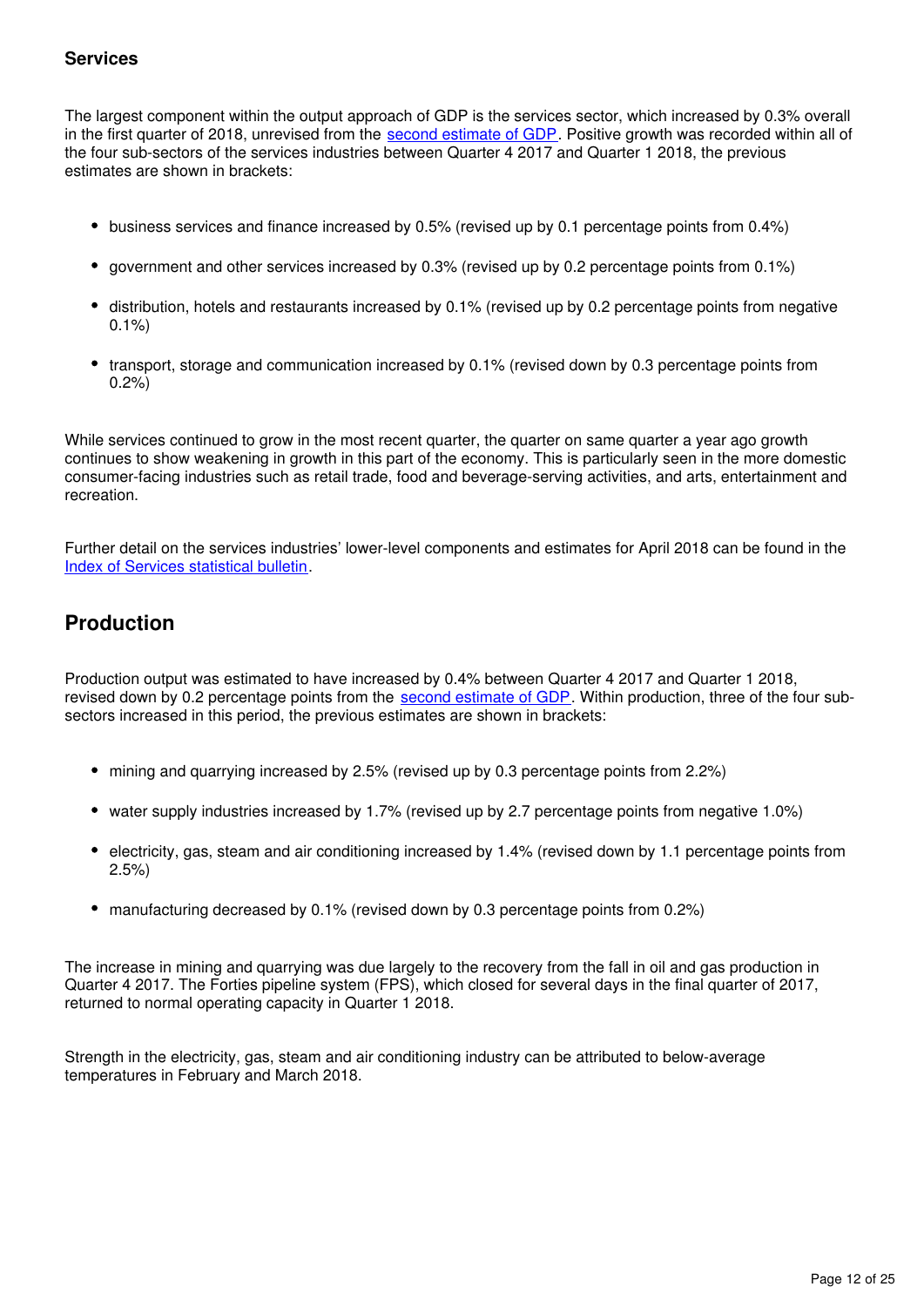#### **Construction**

Construction output was estimated to have decreased by 0.8% in Quarter 1 2018, revised upwards from negative 2.7% in the [second estimate of GDP](https://www.ons.gov.uk/economy/grossdomesticproductgdp/bulletins/secondestimateofgdp/januarytomarch2018). This is the weakest growth since Quarter 3 (July to Sept) 2012. While there is some evidence of an impact from the bad weather on this industry, our initial analysis shows weakness in construction throughout the quarter, not just the period during the bad weather. More information relating to the revisions to estimates of construction output can be found in the Revisions to GDP section.

#### **Agriculture**

Agriculture, the sector that makes up the smallest proportion of total output, decreased by 1.5% into Quarter 1 2018, revised down by 0.1 percentage points from the [second estimate of GDP](https://www.ons.gov.uk/economy/grossdomesticproductgdp/bulletins/secondestimateofgdp/januarytomarch2018). This revision is due to the inclusion of updated annual data from the Department for Environment, Food and Rural Affairs (Defra).

## <span id="page-12-0"></span>**6 . Household spending continues to slow in the first quarter of 2018**

The expenditure approach to measuring gross domestic product (GDP) increased by 0.2% between Quarter 4 (Oct to Dec) 2017 and Quarter 1 (Jan to Mar) 2018, revised upwards by 0.1 percentage points from the second [estimate of GDP](https://www.ons.gov.uk/economy/grossdomesticproductgdp/bulletins/secondestimateofgdp/januarytomarch2018). The expenditure approach is the sum of all final expenditures within the economy, that is, all expenditure on goods and services that are not used up or transformed in the production process.

Figure 4 shows the quarterly contribution of the expenditure components to the growth of GDP in chained volume measures from Quarter 2 2016 to Quarter 1 2018. In the latest quarter, household spending, government spending and net trade all contributed positively to GDP growth, while gross capital formation (which includes GFCF, inventories and valuables) made no contribution to growth to one decimal place.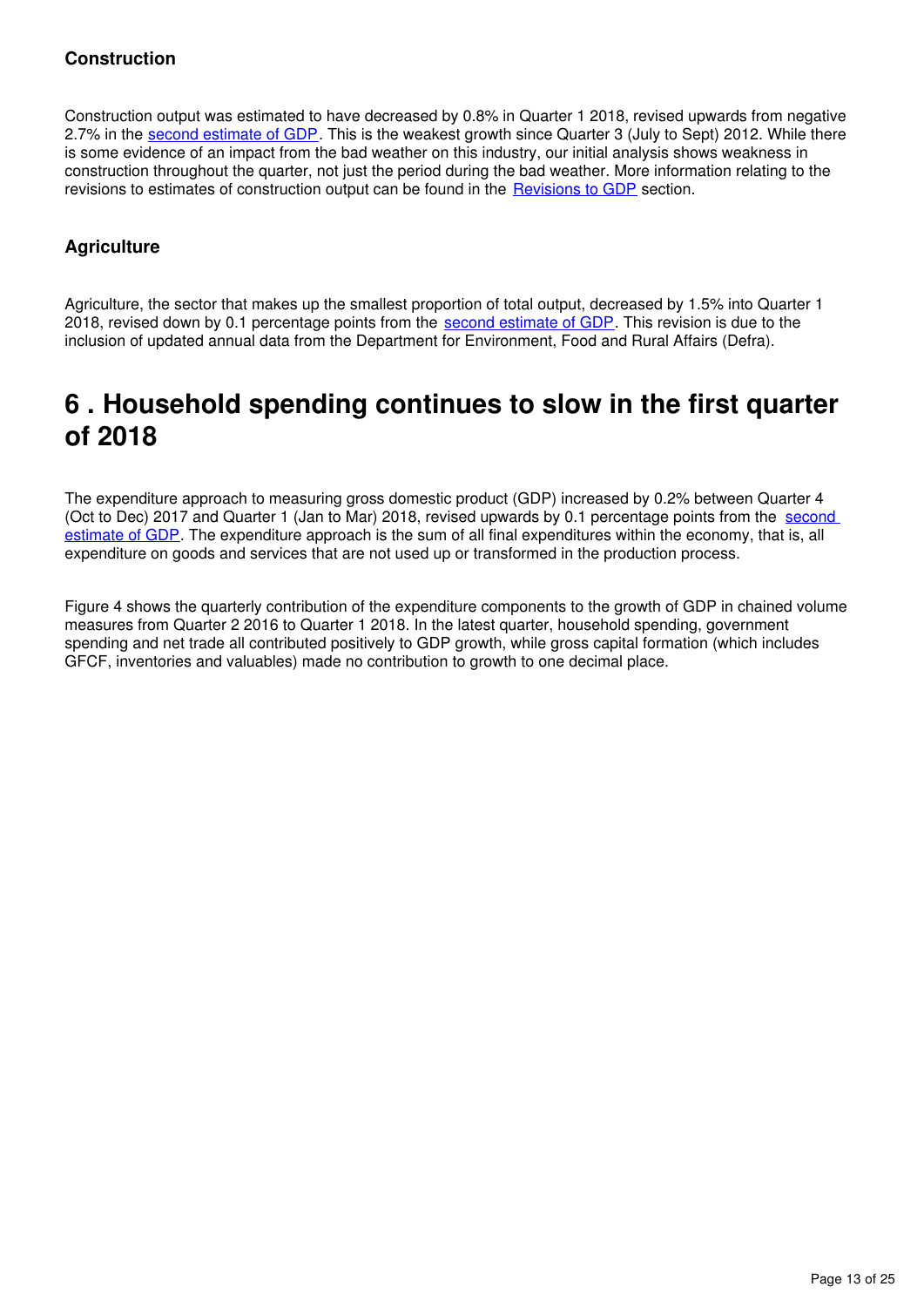#### **Figure 4: UK expenditure components percentage contribution to GDP growth, quarter-on-quarter**

#### **Quarter 2 (Apr to Jun) 2016 to Quarter 1 (Jan to Mar) 2018**

## Figure 4: UK expenditure components percentage contribution to GDP growth, quarter-on-quarter

Quarter 2 (Apr to Jun) 2016 to Quarter 1 (Jan to Mar) 2018



#### **Source: Office for National Statistics**

#### **Notes:**

- 1. Q1 refers Jan to Mar, Q2 refers Apr to June, Q3 refers July to Sept, Q4 refers to Oct to Dec.
- 2. Contributions may not sum to GDP growth due to rounding.
- 3. This chart does not include the statistical discrepancy and components may not sum to the percentage change in average GDP.

#### **Household final consumption expenditure (HHFCE)**

HHFCE, or household spending, grew by 0.2% between Quarter 4 2017 and Quarter 1 2018, unrevised from the [second estimate of GDP.](https://www.ons.gov.uk/economy/grossdomesticproductgdp/bulletins/secondestimateofgdp/januarytomarch2018)

We continue to see a slowdown in household expenditure through the quarters of 2017 and into 2018. The quarter on same quarter a year ago growth is 1.2%, the lowest rate since Quarter 1 2012. Further information can be found in the **Consumer trends release**.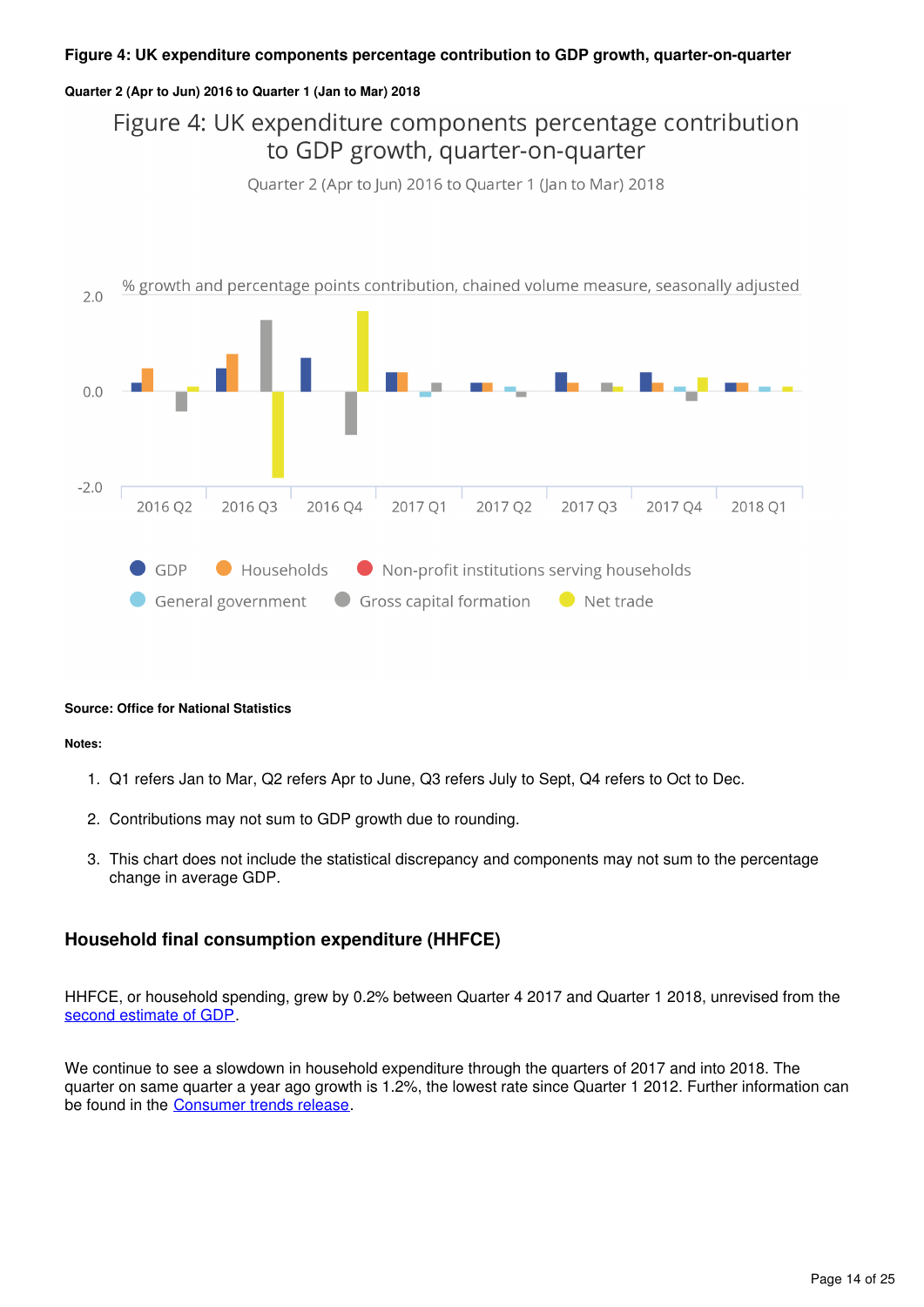#### **General government final consumption expenditure (GGFCE)**

GGFCE, or government expenditure, increased by 0.4% between Quarter 4 2017 and Quarter 1 2018, revised downwards slightly from 0.5% in the [second estimate of GDP](https://www.ons.gov.uk/economy/grossdomesticproductgdp/bulletins/secondestimateofgdp/januarytomarch2018). The largest contributor to the increase in this quarter was spending on public administration.

#### **Gross fixed capital formation (GFCF)**

In Quarter 1 2018, GFCF decreased by 1.3% compared with Quarter 4 2017. This is revised downwards from an increase of 0.9% in the second estimate of GDP[,](https://www.ons.gov.uk/economy/grossdomesticproductgdp/bulletins/secondestimateofgdp/januarytomarch2018) this revision in part reflects changes made as part of the annual Blue Book 2018 round, which are discussed in the **[Revisions to GDP](https://www.ons.gov.uk/economy/grossdomesticproductgdp/bulletins/quarterlynationalaccounts/januarytomarch2018#revisions-to-gdp)** section. The revision was due mainly to the incorporation of updated information from central government departments and improved local government estimates. Including this data led to a downward revision to total GFCF, in particular the other buildings and structures asset.

Business investment, which makes up the largest proportion of total GFCF, decreased by 0.4% in Quarter 1 2018, revised downwards by 0.2 percentage points from the [second estimate of GDP](https://www.ons.gov.uk/economy/grossdomesticproductgdp/bulletins/secondestimateofgdp/januarytomarch2018). Further details of the asset and sector breakdown of GFCF can be found within the **Business investment release**[.](https://www.ons.gov.uk/economy/grossdomesticproductgdp/bulletins/businessinvestment/previousReleases)

#### **Trade in goods and services**

In Quarter 1 2018, the trade deficit narrowed slightly to £3,174 million in volume terms, from £3,495 million in Quarter 4 2017.

Total trade imports decreased by 0.2% (revised upwards from a decrease of 0.6%) whilst total exports was flat (revised upwards from a decrease of 0.5%), between Quarter 4 2017 and Quarter 1 2018. Decreases in imports in nominal terms were larger than decreases in volume terms, which may be linked to movements in the sterling exchange rate seen in Quarter 1 2018.

Revisions to trade in goods estimates in the quarterly tail are due mostly to the introduction of new trade processing systems. Revisions to trade in services are due mostly to taking on improved net spread earnings data and earlier estimates having been through the supply and use balancing process. These changes are discussed in more detail in the Revisions to GDP section.

Users should be aware that a number of adjustments have been applied to the trade in services component in Quarter 1 and Quarter 2 2017 to help balance the different measurement approaches to GDP. The estimates should be considered accordingly. Please see the [Quality and methodology section](https://www.ons.gov.uk/economy/grossdomesticproductgdp/bulletins/quarterlynationalaccounts/januarytomarch2018#quality-and-methodology) for further information about the balancing adjustments applied to this dataset.

The trade in goods figures in this release are consistent with the monthly [UK trade release](https://www.ons.gov.uk/economy/nationalaccounts/balanceofpayments/bulletins/uktrade/april2018) published on 11 June 2018.

## <span id="page-14-0"></span>**7 . Compensation of employees drives growth in the income approach to measuring GDP**

Nominal gross domestic product (GDP), or GDP not adjusted to take account of inflation, increased by 0.8% between Quarter 4 (Oct to Dec) 2017 and Quarter 1 (Jan to Mar) 2018. Nominal GDP has been revised up by 0.5 percentage points since the [second estimate of GDP](https://www.ons.gov.uk/economy/grossdomesticproductgdp/bulletins/secondestimateofgdp/januarytomarch2018). Revisions to deflators and adjustments made to balance GDP mean this upward current price revision had a smaller impact on real GDP.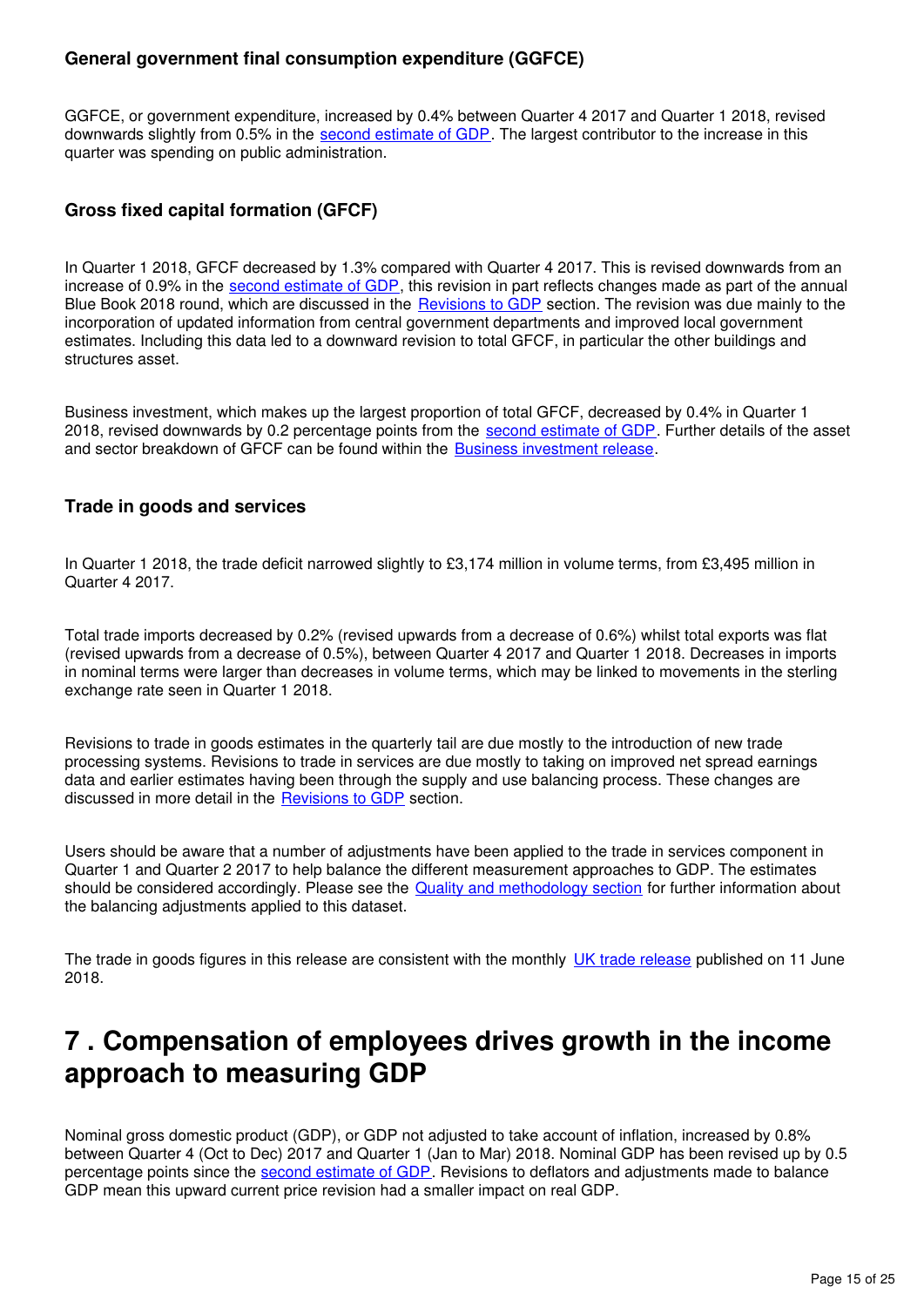The income approach to measuring GDP adds up all income generated by production in the form of gross operating surplus (profits), compensation of employees (CoE) (income from employment), mixed income (selfemployment income) and taxes on products and production less subsidies for the whole economy.

All data quoted in the rest of this section are in current prices seasonally adjusted.

Figure 5 shows the contribution made by income components to current price GDP. In most quarters CoE provides the largest contribution to growth in the income measure of GDP. The CoE component contributed 0.5 percentage points to current price GDP growth in Quarter 1 2018, while gross operating surplus of corporations, and other income contributed 0.3 and 0.2 percentage points respectively. Taxes on products and production less subsidies deducted 0.3 percentage points from GDP growth.

#### **Figure 5: Income components percentage contribution to UK GDP growth, quarter-on-quarter**

#### **Quarter 2 (Apr to Jun) 2016 to Quarter 1 (Jan to Mar) 2018**

## Figure 5: Income components percentage contribution to UK GDP growth, quarter-on-quarter

Ouarter 2 (Apr to Jun) 2016 to Quarter 1 (Jan to Mar) 2018



#### **Source: Office for National Statistics**

#### **Notes:**

- 1. Q1 refers Jan to Mar, Q2 refers Apr to June, Q3 refers July to Sept, Q4 refers to Oct to Dec.
- 2. This chart does not include the statistical discrepancy and components may will not sum to the percentage change in average GDP.
- 3. Contributions may not sum to GDP growth due to rounding.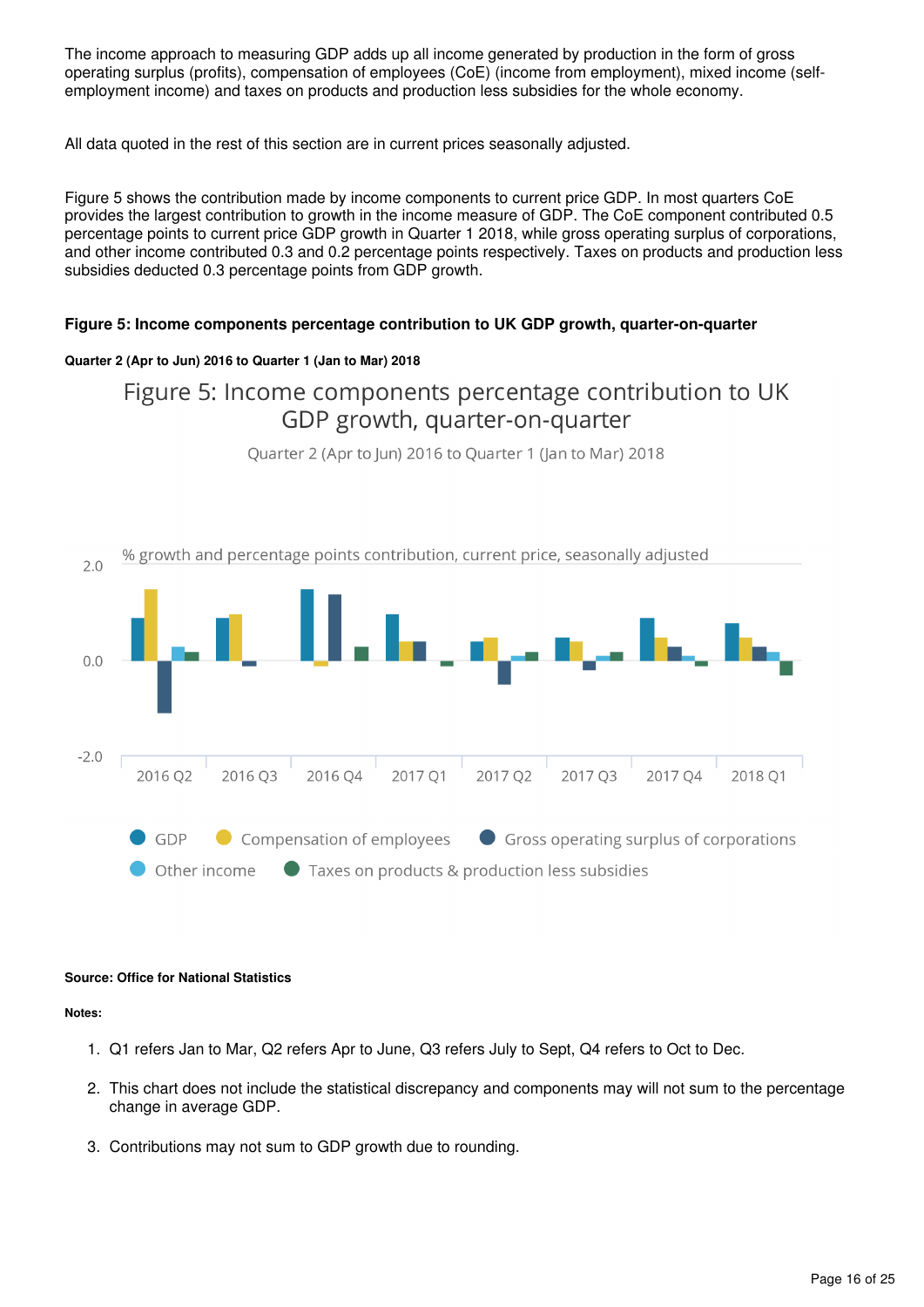Users should be aware that larger than usual adjustments have been applied to the income dataset to help balance the different measurement approaches to GDP, so income components should be considered in the context of these adjustments. Please see the [Quality and methodology section](https://www.ons.gov.uk/economy/grossdomesticproductgdp/bulletins/quarterlynationalaccounts/januarytomarch2018#quality-and-methodology) for further information about the balancing adjustments applied to this dataset.

#### **Compensation of employees (CoE)**

CoE consists of wages and salaries, and employers' social contributions. Total CoE showed positive growth of 1.1% (seasonally adjusted) into Quarter 1 2018. This has been revised downwards from 1.6% in the [second](https://www.ons.gov.uk/economy/grossdomesticproductgdp/bulletins/secondestimateofgdp/januarytomarch2018)  [estimate of GDP](https://www.ons.gov.uk/economy/grossdomesticproductgdp/bulletins/secondestimateofgdp/januarytomarch2018). Improvements to methods and data used to calculate certain pensions have led to revisions in the CoE component, further information is available in the Revisions to GDP section.

#### **Taxes on products and production less subsidies**

Taxes on products and production less subsidies showed a decrease of 2.3% in Quarter 1 2018, revised upwards by 0[.](https://www.ons.gov.uk/economy/grossdomesticproductgdp/bulletins/secondestimateofgdp/januarytomarch2018)1 percentage points from the [second estimate of GDP](https://www.ons.gov.uk/economy/grossdomesticproductgdp/bulletins/secondestimateofgdp/januarytomarch2018). The fall in taxes on products and production is due to a decrease in consumer-facing taxes including Value Added Tax (VAT) and duties on alcohol and tobacco.

#### **Gross operating surplus of corporations**

Gross operating surplus of corporations saw an increase of 1.5% between Quarter 4 2017 and Quarter 1 2018, this was revised upwards from a decrease of 1[.](https://www.ons.gov.uk/economy/grossdomesticproductgdp/bulletins/secondestimateofgdp/januarytomarch2018)3% in the [second estimate of GDP](https://www.ons.gov.uk/economy/grossdomesticproductgdp/bulletins/secondestimateofgdp/januarytomarch2018). This category includes the operating surplus, or profits, of private corporations, private non-financial corporations and public corporations. The revision is due to replacing forecasts with actual data and improved quality of survey data due to late survey returns.

# <span id="page-16-0"></span>**8 . Revisions to GDP**

Table 3 presents revisions to the main components of gross domestic product (GDP) through the quarterly tail. In this Blue Book 2018-consistent dataset, a number of methodological changes have been made and improved source data have been used, in addition to revisions due to taking on updated source data as would happen in all quarterly national accounts releases.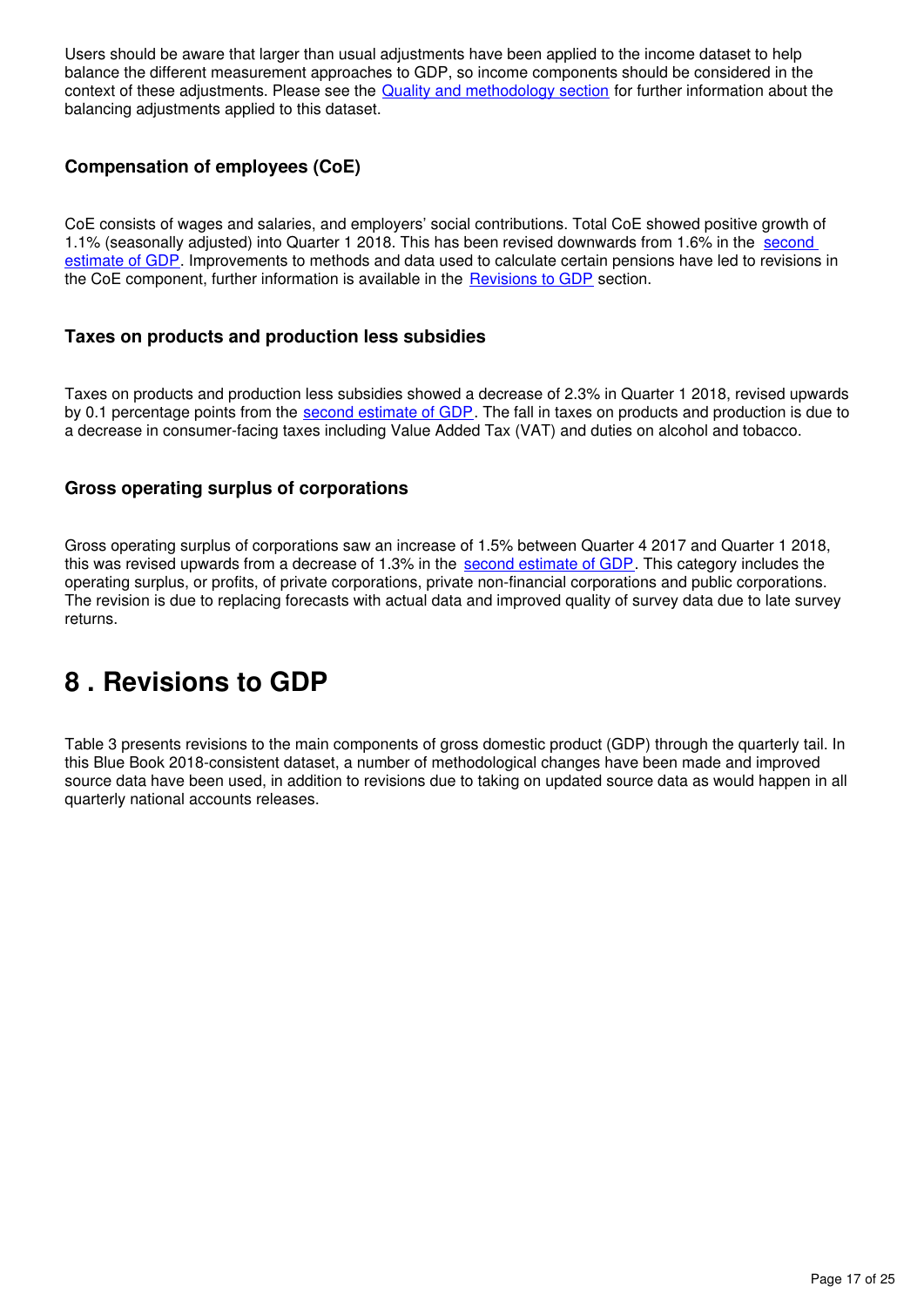#### **Table 3: Revisions to components of GDP, Quarter 1 2017 to Quarter 1 2018**

Percentage point

|                                               | Q1 2017 | Q2 2017 | Q3 2017 | Q4 2017 | Q1 2018 |
|-----------------------------------------------|---------|---------|---------|---------|---------|
| Average GDP in chained volume measures        | 0.1     | 0.0     | $-0.1$  | 0.0     | 0.1     |
| Output                                        |         |         |         |         |         |
| Agriculture                                   | 2.8     | 0.6     | $-0.3$  | 0.7     | $-0.1$  |
| Production                                    | $-0.1$  | 0.2     | 0.1     | 0.3     | $-0.2$  |
| Construction                                  | 0.8     | 0.8     | 0.0     | 0.4     | 1.9     |
| Services                                      | 0.1     | 0.0     | 0.0     | 0.0     | 0.0     |
| Expenditure                                   |         |         |         |         |         |
| Households                                    | 0.2     | 0.1     | 0.0     | 0.0     | 0.0     |
| Non-profit institutions serving households    | $-0.2$  | $-0.9$  | $-0.7$  | 0.2     | 0.8     |
| General government                            | $-0.4$  | 0.2     | 0.0     | 0.0     | $-0.1$  |
| Gross capital formation                       | $-1.5$  | 0.7     | $-0.2$  | $-4.4$  | 0.7     |
| Total exports                                 | 1.0     | $-1.3$  | $-1.0$  | 1.9     | 0.5     |
| Total imports                                 | 0.0     | $-0.2$  | $-0.7$  | $-0.6$  | 0.4     |
| Average GDP in current prices                 | 0.2     | $-0.2$  | $-0.4$  | 0.2     | 0.5     |
| Income                                        |         |         |         |         |         |
| Compensation of employees                     | $-0.1$  | 0.1     | 0.1     | 0.4     | $-0.5$  |
| Gross operating surplus of corporations       | $-0.3$  | $-0.9$  | $-2.2$  | 0.4     | 2.8     |
| Other income                                  | 0.2     | $-0.2$  | 0.0     | $-0.5$  | 0.9     |
| Taxes on products & production less subsidies | 0.4     | $-0.2$  | $-0.4$  | $-0.3$  | 0.1     |

Source: Office for National Statistics

1. Q1 refers to Quarter 1(Jan to Mar), Q2 refers to Quarter 2 (Apr to June), Q3 refers to Quarter 3 (July to Sept) and Q4 refers to Quarter 4 (Oct to Dec).

2. Revisions are between the second estimate of GDP published 25 May 2018 and quarterly national accounts published 29 June 2018.

The main Blue Book 2018-related changes affecting this release are provided in this section.

## **The use of VAT turnover data**

Value Added Tax (VAT) turnover data for October to December and revisions for earlier periods have been incorporated into the compilation of the output approach to measuring GDP. This data source replaces estimates initially gathered from the Monthly Business Survey (MBS) for some industries. VAT has only been used to estimate growth rates, with the overall level of output still derived from the Annual Business Survey and other annual benchmark sources.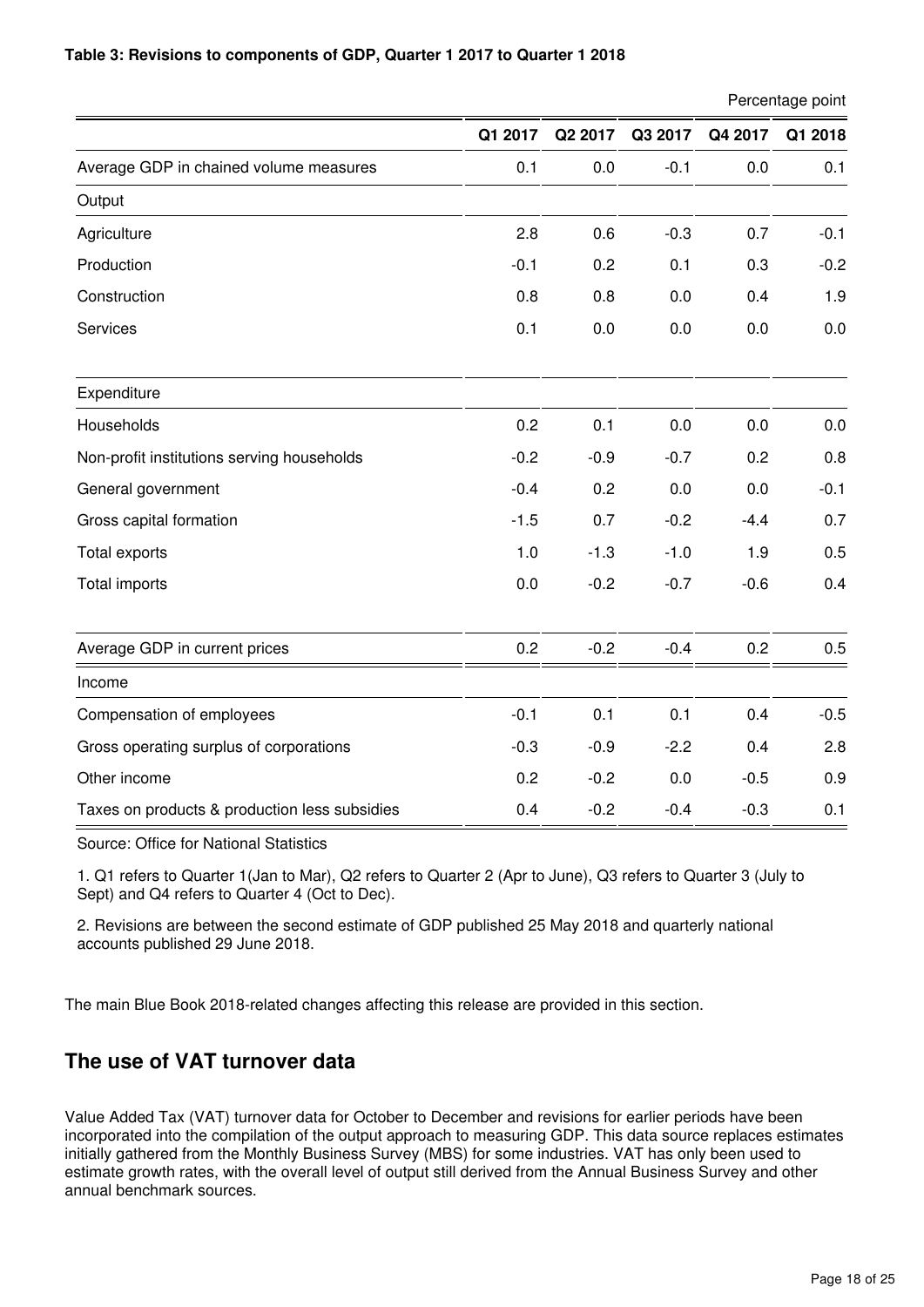The use of the VAT turnover dataset is one of the first major steps towards transforming the data sources used in economic statistics by increasing quality through enhanced use of large externally-collected administrative data in conjunction with Office for National Statistics (ONS) surveys. In this release, the use of VAT turnover data has been increased to cover a number of additional industries including publishing services, programming and broadcasting services, and employment services. More information on the additional industries being included is provided in [Section 7 of the Index of Services statistical bulletin](https://www.ons.gov.uk/economy/economicoutputandproductivity/output/bulletins/indexofservices/april2018#new-industries-selected-for-vat).

Further information about [the implementation of VAT turnover in national accounts](https://www.ons.gov.uk/economy/grossdomesticproductgdp/articles/vatturnoverinitialresearchanalysisuk/december) was published in December 2017.

### **Improvements to construction statistics**

A description of the impact of improvements that have been incorporated into construction output, as part of Blue Book 2018, have been published in the [Impact of improvements to construction statistics: June 2018 article](https://www.ons.gov.uk/releases/impactofimprovementstoconstructionstatisticsjune2018) on 29 June 2018. This article focuses on the improvements implemented to address the bias in early estimates of construction output in addition to usual changes in nominal data and seasonal adjustment.

### **New developments to UK trade data**

Revisions to trade in goods and services components in this release can in part be attributed to the development of new systems for Blue Book and Pink Book 2018. The introduction of these systems improves both the quality and the detail at which we are able to report trade figures. Further detail is available in the article UK trade data [impact assessment from new developments, 1997 to 2016](https://www.ons.gov.uk/economy/nationalaccounts/uksectoraccounts/articles/nationalaccountsarticles/uktradedataimpactassessmentfromnewdevelopments1997to2016).

## **Gross fixed capital formation other machinery and equipment**

Estimates of gross fixed capital formation (GFCF) have been subject to amendment in this Blue Book 2018 consistent dataset. A change was made in UK National Accounts, The Blue Book 2017 to correct the estimation of elements of purchased software. During quality assurance we identified that an additional amendment to other machinery and equipment, and information and communication technology (ICT) equipment was required. Purchased software has been unaffected by this additional amendment. More information is available in the article [Latest developments to UK National Accounts and Balance of Payments – changes to be implemented for](https://www.ons.gov.uk/economy/nationalaccounts/uksectoraccounts/articles/nationalaccountsarticles/latestdevelopmentstonationalaccountsandbalanceofpaymentschangestobeimplementedforbluebook2018andpinkbook2018)  [Blue Book and Pink Book 2018](https://www.ons.gov.uk/economy/nationalaccounts/uksectoraccounts/articles/nationalaccountsarticles/latestdevelopmentstonationalaccountsandbalanceofpaymentschangestobeimplementedforbluebook2018andpinkbook2018).

## **Pensions**

Improvements have been made to the data and methods used to calculate figures for funded public sector employee pensions in the financial corporations sector, where the employer or "pension manager" is in local government or central government. These changes take effect in this Blue Book 2018-consistent dataset and impact on the Compensation of Employees (CoE) and financial corporations gross operating surplus components of the income approach to measuring GDP.

## **Net spread earnings**

In the national accounts, net spread earnings (NSE) are considered to be the estimate of the production/income associated with this trading. The Bank of England has collected NSE generated from trading in foreign exchange, securities and derivatives using its Profit and Loss (PL) form. The Bank of England has recently emphasised the importance of these data and targeted some of the main reporters to ensure that NSE are correctly reported. This has led to more comprehensive coverage and the Bank has revised some of the previous estimates supplied to Office for National Statistics (ONS). These revised estimates have been incorporated in this Blue Book 2018 consistent dataset for the first time and affect mainly the trade in services component.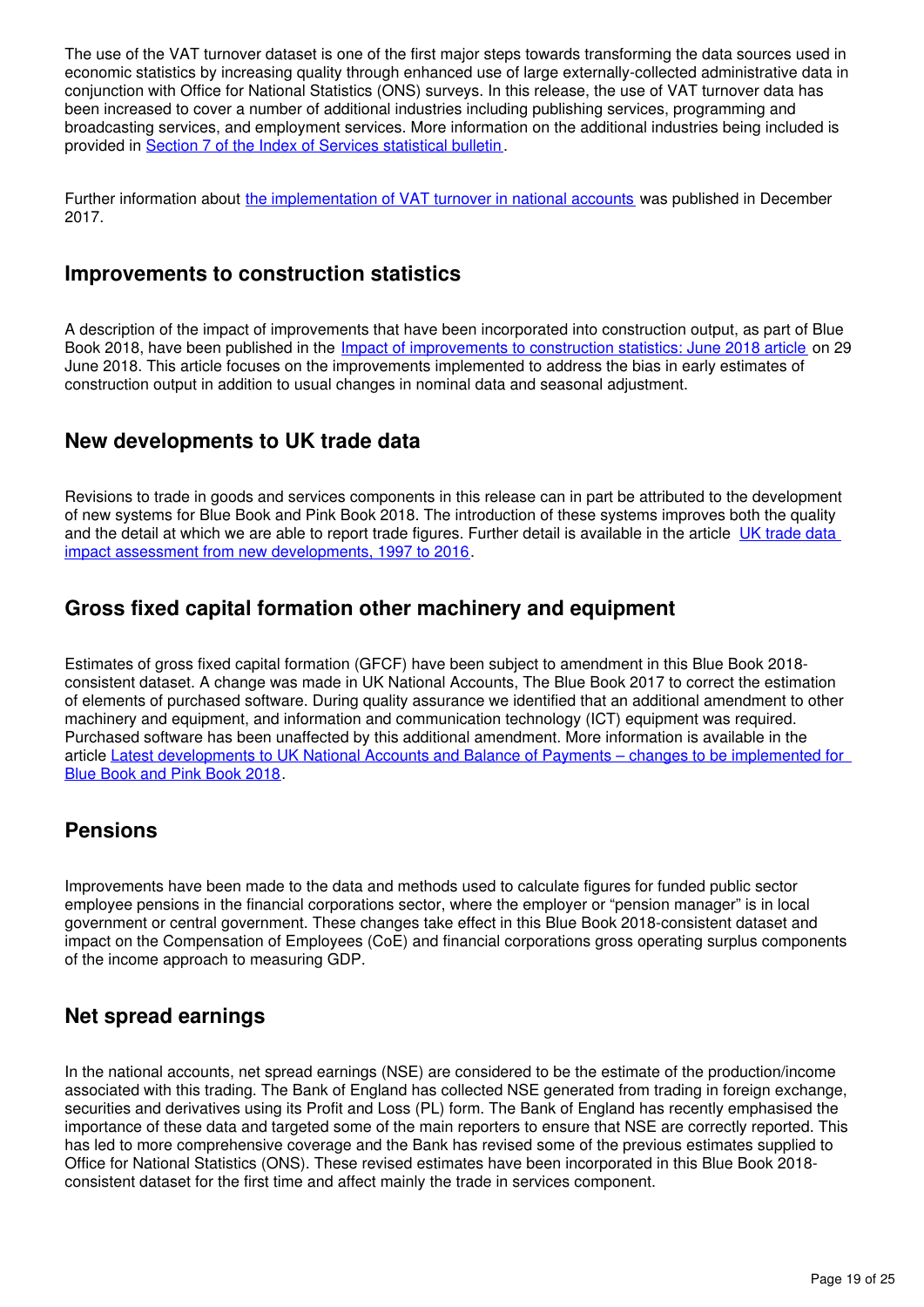## **Other Blue Book 2018 changes**

There are a number of small changes that have been incorporated in this dataset as part of the annual Blue Book process. These include:

- change to the way Motor Vehicle Duty payments are recorded
- reclassification of Rail for London from local government to public corporations
- alignment of UK National Accounts and public sector finance statistics

More information covering the changes being incorporated in the UK National Accounts as part of Blue Book 2018 is available in the article Latest developments to UK National Accounts and Balance of Payments – [changes to be implemented for Blue Book and Pink Book 2018](https://www.ons.gov.uk/economy/nationalaccounts/uksectoraccounts/articles/nationalaccountsarticles/latestdevelopmentstonationalaccountsandbalanceofpaymentschangestobeimplementedforbluebook2018andpinkbook2018).

## <span id="page-19-0"></span>**9 . How is the UK economy performing compared with other European and non-European countries?**

The estimates quoted in this international comparison section are the latest available estimates at the time of preparation of this statistical bulletin and may have subsequently been revised.

Most of the areas included within our international comparisons saw positive growth in Quarter 1 (Jan to Mar) 2018 with the exception of Japan, which decreased by 0.2%. The strongest growth seen in this quarter was 0.5% by the USA. Germany, Italy and Canada all saw growth of 0.3% (Table 4).

European Union (EU28) economies grew by an average of 0.4% in Quarter 1 2018. This means that average gross domestic product (GDP) growth between countries in the area has been positive for 20 consecutive quarters. G7 countries saw an average of 0.3% growth in Quarter 1. All G7 countries are above pre-economic downturn peaks except for Italy whose GDP remains 5.5% below the pre-downturn peak (Quarter 1 2008).

The area currently showing the biggest recovery over this period is Canada, up 18.6% since the downturn. UK GDP is now 10.4% above the level recorded in Quarter 1 2008.

The data used for these international comparisons are gathered from the [Organisation for Economic Co-operation](http://stats.oecd.org/index.aspx?queryid=350)  [and Development's website](http://stats.oecd.org/index.aspx?queryid=350) excluding the data from the UK, which is compiled within Office for National Statistics.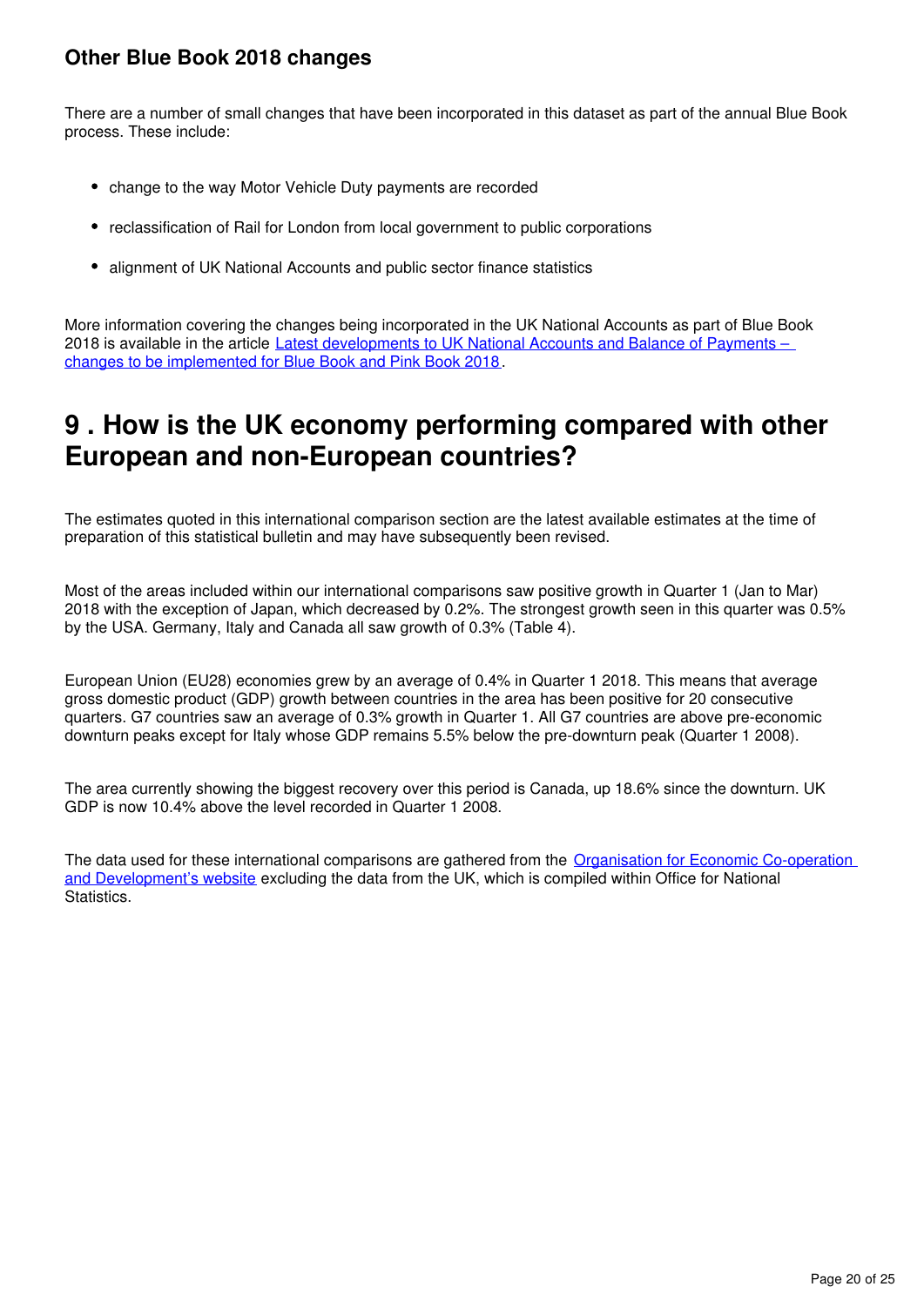#### **Table 4: International GDP growth rate comparisons**

|         | <b>EU28</b> | <b>EA19</b> | G7        | <b>France</b> | Germany | Italy UK |                 | Canada | Japan  | <b>USA</b> |
|---------|-------------|-------------|-----------|---------------|---------|----------|-----------------|--------|--------|------------|
|         |             |             |           |               |         |          |                 |        |        |            |
| Q1 2016 | 0.5         |             | $0.5$ 0.4 | 0.7           | 0.6     |          | $0.2$ 0.3       | 0.6    | 0.8    | 0.1        |
| Q2 2016 | 0.4         |             | $0.3$ 0.4 | $-0.2$        | 0.5     |          | $0.1 \quad 0.2$ | $-0.3$ | 0.2    | 0.6        |
| Q3 2016 | 0.4         | 0.4         | 0.5       | 0.2           | 0.3     |          | $0.2 \quad 0.5$ | 1.1    | 0.2    | 0.7        |
| Q4 2016 | 0.7         |             | $0.7$ 0.5 | 0.6           | 0.4     |          | $0.5$ 0.7       | 0.6    | 0.2    | 0.4        |
|         |             |             |           |               |         |          |                 |        |        |            |
| Q1 2017 | 0.7         |             | $0.7$ 0.5 | 0.8           | 0.9     |          | $0.5$ 0.4       | 1.0    | 0.7    | 0.3        |
| Q2 2017 | 0.7         |             | $0.7$ 0.7 | 0.7           | 0.6     |          | $0.4$ 0.2       | 1.1    | 0.5    | 0.8        |
| Q3 2017 | 0.7         |             | $0.7$ 0.7 | 0.7           | 0.7     |          | $0.3$ 0.4       | 0.4    | 0.5    | 0.8        |
| Q4 2017 | 0.7         | 0.7         | 0.6       | 0.7           | 0.6     | 0.4      | 0.4             | 0.4    | 0.3    | 0.7        |
|         |             |             |           |               |         |          |                 |        |        |            |
| Q1 2018 | 0.4         | 0.4         | 0.3       | 0.2           | 0.3     | 0.3      | 0.2             | 0.3    | $-0.2$ | 0.5        |

Chained volume measures, seasonally adjusted

Sources: Office for National Statistics (UK) and Organisation for Economic Co-operation and Development (OECD)

Notes:

1. Percentage change on previous period.

- 2. EU28 is the European Union.
- 3. EA19 is the Eurozone.
- 4. G7 is the Group of Seven countries.

5. Q1 refers to Quarter 1 (Jan to Mar), Q2 refers to Quarter 2 (Apr to June), Q3 refers to Quarter 3 (July to Sept) and Q4 refers to Quarter 4 (Oct to Dec).

6. Non UK countries and groupings may show revisions in the back series due to NSI revisions.

## <span id="page-20-0"></span>**10 . Links to related statistics**

#### **Release content**

All data in this bulletin are seasonally adjusted estimates. Non-seasonally adjusted data are available within the UK Economic Accounts (UKEA). These data can be downloaded directly from the [UKEA dataset](http://www.ons.gov.uk/economy/nationalaccounts/uksectoraccounts/datasets/unitedkingdomeconomicaccountsuktotaleconomy) and on the [UKEA main aggregates](http://www.ons.gov.uk/economy/nationalaccounts/uksectoraccounts/datasets/unitedkingdomeconomicaccountsmainaggregates) dataset table. Data published in the UKEA reflect data as published on 29 June 2018 and will be next updated on 28 September 2018 when the Quarter 2 (Apr to June) 2018 Quarterly national accounts release and UKEA will become consistent.

#### **Economic context**

A[monthly economic commentary](https://www.ons.gov.uk/economy/nationalaccounts/uksectoraccounts/articles/monthlyeconomiccommentary/previousReleases) has been published alongside this release, presenting new analysis on the latest economic data.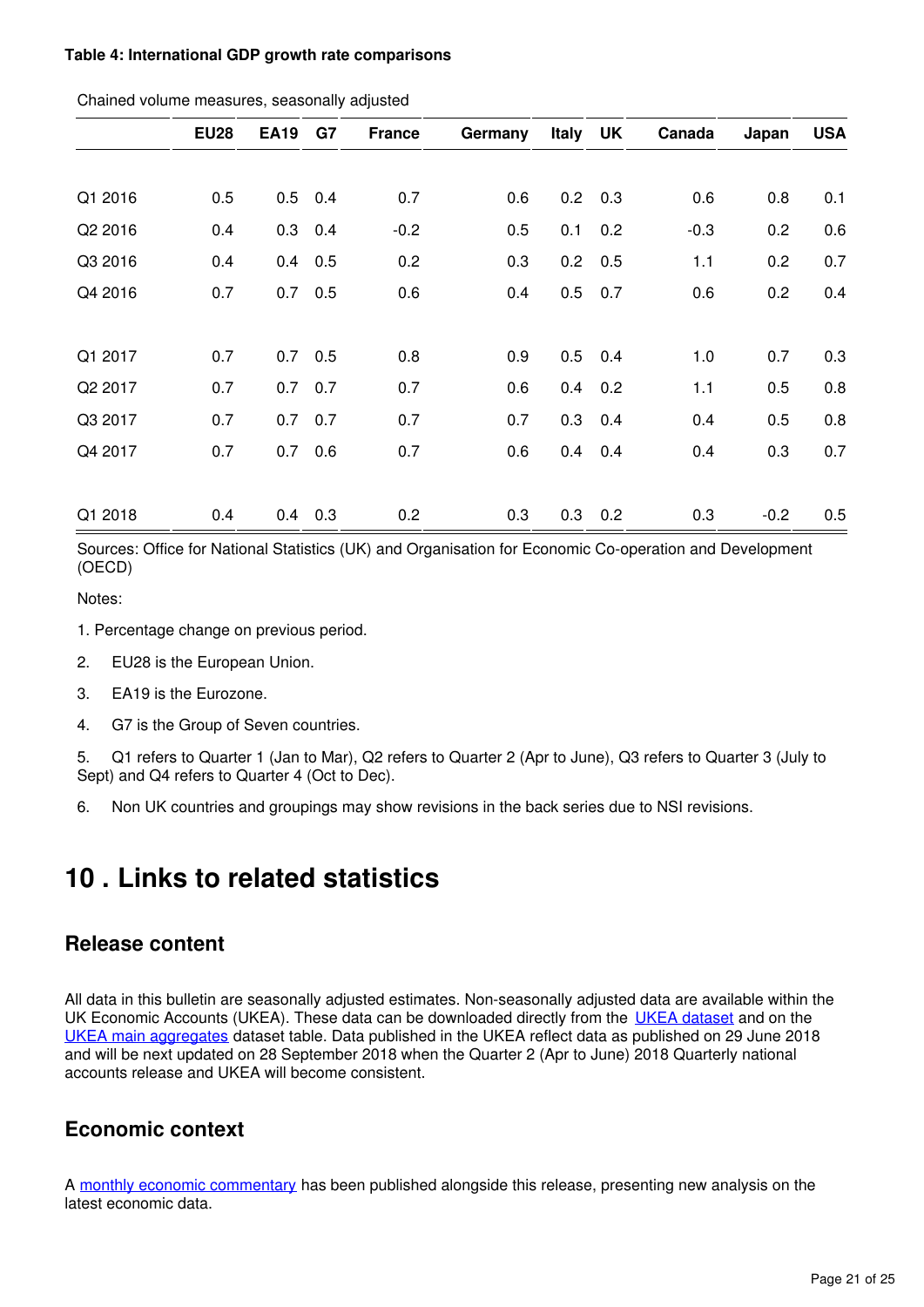### **Business investment**

Further details on business investment along with revision triangles and a real time database are available within the datasets of the Business investment release[,](https://www.ons.gov.uk/economy/grossdomesticproductgdp/bulletins/businessinvestment/previousReleases) published on 29 June 2018.

### **Index of Services**

The **Index of Services publication** was published on 29 June 2018.

#### **Quarterly sector accounts and balance of payments**

TheQuarterly sector accounts and Balance of payments releases were published on 29 June 2018.

### **Consumer trends**

Estimates of household final consumption expenditure for the UK are also available in the [Consumer trends](https://www.ons.gov.uk/economy/nationalaccounts/satelliteaccounts/bulletins/consumertrends/previousReleases)  [release,](https://www.ons.gov.uk/economy/nationalaccounts/satelliteaccounts/bulletins/consumertrends/previousReleases) published on 29 June 2018.

## <span id="page-21-0"></span>**11 . Are there any upcoming changes?**

## **New model for publishing GDP**

An article [introducing a new publication model for GDP](https://www.ons.gov.uk/economy/grossdomesticproductgdp/articles/introducinganewpublicationmodelforgdp/2018-04-27) was published on 27 April 2018. It provided detail of the upcoming changes to the GDP publication model as well as the benefits and trade-offs and the impact on data content.

In summary, for the first time, an [estimate of monthly GDP](https://www.ons.gov.uk/releases/gdpmonthlyestimateukmay2018) will be published on 10 July 2018 (for the reference period of May) and there will be two quarterly estimates of GDP per quarter rather than the current three; the preliminary estimate of GDP will be deferred by around two weeks and the second estimate of GDP will be brought forward by two weeks to form the new first estimate released six weeks after the end of the quarter. The income and expenditure approaches to GDP will be made available in this new first estimate, two weeks earlier than presently. The first estimate of quarterly GDP (for Quarter 2 (Apr to June) 2018) under this new model will be published on 10 August 2018.

The new monthly estimates of GDP will be presented in a new style bulletin. It will be chart-based, telling the story of the data with a selection of charts alongside minimal text. The bulletin is designed to give an overview of the latest data on the economy. The Index of Services, Index of Production, and Construction bulletins will continue to be released alongside the monthly estimates of GDP. For one month of the quarter the monthly GDP release is published on the same day as the first quarterly estimate of GDP. On this day, the monthly bulletin will be expanded to include extra information included in the quarterly release, such as information on the income and expenditure approaches to measuring GDP. A mock-up version of the new style bulletin will be published on 4 July 2018, alongside the tables that will accompany the release.

## **Future of the business investment provisional estimate**

In the [provisional business investment estimate](https://www.ons.gov.uk/economy/grossdomesticproductgdp/bulletins/businessinvestment/januarytomarch2018provisionalresults) published 25 May 2018, we announced we had reviewed the feasibility of continuing publication of the business investment provisional release in its existing format and described a new business investment publication model to be introduced in August 2018.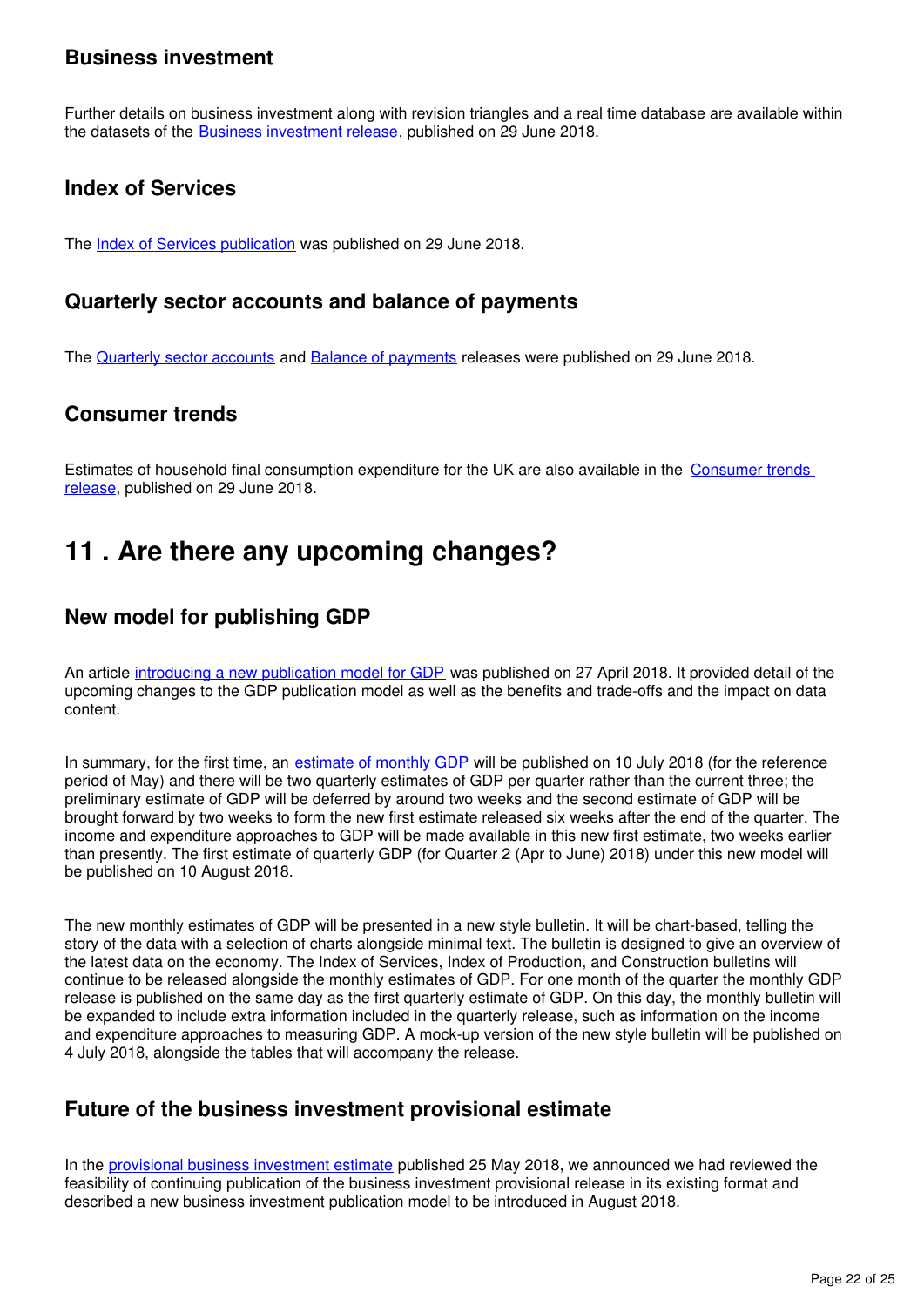That publication model announced in May is being reviewed further to ensure that we continue to provide the same level of data quality in our publication material and so a confirmed publication model will be announced on our website on 4 July 2018 when that review process has concluded.

There are no plans currently to change the format and content of the revised business investment release published alongside the quarterly national accounts, other than the normal evolution of a bulletin.

## **International Passenger Survey**

The International Passenger Survey (IPS) is in the process of transferring data collection from paper forms to tablet computers. Initial analysis of the new data suggests there may be discontinuities arising from the change in mode of collection. These new data will not be used in headline trade or other national accounts estimates until we have produced a consistent time series on the new basis. More information is available in the Overseas travel [and tourism release.](https://www.ons.gov.uk/peoplepopulationandcommunity/leisureandtourism/bulletins/overseastravelandtourism/previousReleases)

# <span id="page-22-0"></span>**12 . Quality and methodology**

The [Gross Domestic Product \(GDP\) Quality and Methodology Information report](https://www.ons.gov.uk/economy/grossdomesticproductgdp/qmis/grossdomesticproductgdpqmi) contains important information on:

- the strengths and limitations of the data and how it compares with related data
- uses and users of the data
- how the output was created
- the quality of the output including the accuracy of the data

The national accounts are drawn together using data from many different sources. This ensures that the national accounts are comprehensive and provide different perspectives on the economy, for example, sales by retailers and purchases by households.

#### **Important quality issues**

There are common pitfalls in interpreting data series and these include:

- expectations of accuracy and reliability in early estimates are often too high
- revisions are an inevitable consequence of the trade-off between timeliness and accuracy
- early estimates are based on incomplete data

Very few statistical revisions arise as a result of "errors" in the popular sense of the word. All estimates, by definition, are subject to statistical "error".

Many different approaches can be used to summarise revisions; the "Validation and quality assurance" section in the [Quality and Methodology Information report](http://www.ons.gov.uk/economy/grossdomesticproductgdp/qmis/grossdomesticproductgdpqmi) analyses the mean average revision and the mean absolute revision for GDP estimates over data publication iterations.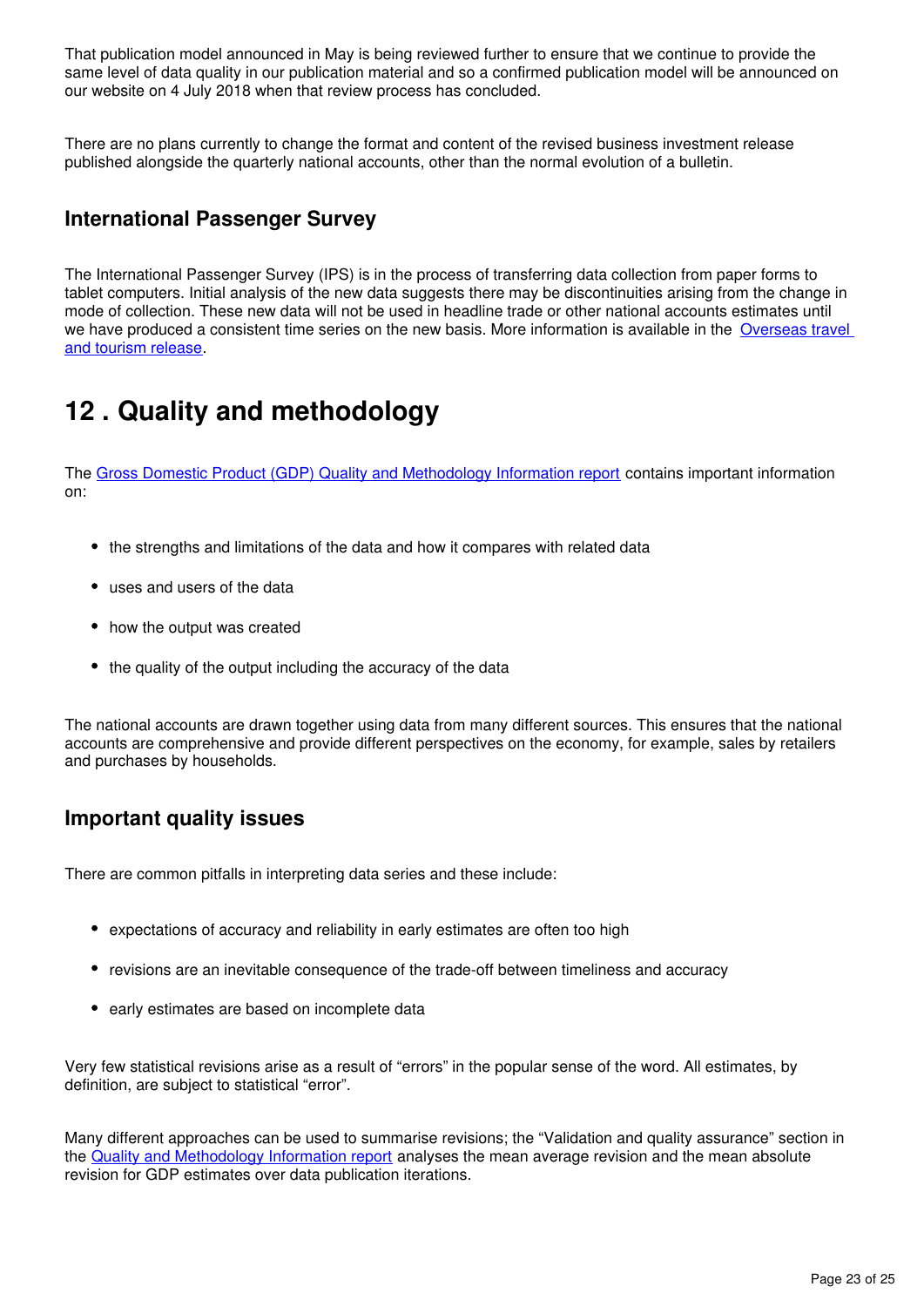## **Reaching the GDP balance**

The different data content and quality of the three approaches – the output approach, the expenditure approach and the income approach – dictates the approach taken in balancing quarterly data. In the UK, there are more data available on output in the short-term than in either of the other two approaches. However, to obtain the best estimate of GDP (the published figure), the estimates from all three approaches are balanced to produce an average, except in the latest quarter where the output data takes the lead due to its larger data content.

Information on the methods we use for [Balancing the output, income and expenditure approaches to measuring](http://webarchive.nationalarchives.gov.uk/20160105160709/http:/www.ons.gov.uk/ons/rel/naa1-rd/united-kingdom-national-accounts/the-blue-book--2012-edition/art---balancing-the-three-approaches-to-measuring-gdp.html)  [GDP](http://webarchive.nationalarchives.gov.uk/20160105160709/http:/www.ons.gov.uk/ons/rel/naa1-rd/united-kingdom-national-accounts/the-blue-book--2012-edition/art---balancing-the-three-approaches-to-measuring-gdp.html) is available.

Alignment adjustments, found in Table M of the [Quarterly national accounts datasets](https://www.ons.gov.uk/economy/grossdomesticproductgdp/datasets/ukquarterlynationalaccountsdatatables) in this release, have a target limit of plus or minus £2,000 million on any quarter. However, in periods where the data sources are particularly difficult to balance, larger alignment adjustments are sometimes needed. This has been the case for the income approach in Quarter 1 (Jan to Mar) 2017 and Quarter 3 (July to Sept) 2017, and the expenditure approach in Quarter 1 2018. To achieve a balanced GDP dataset through alignment, balancing adjustments are applied to the expenditure and income components of GDP as required. They are applied to the individual components where data content is particularly weak in a given quarter due to a higher level of forecast content. Balancing adjustments are larger than usual in 2017 and Quarter 1 2018.

In the expenditure approach, adjustments have focused on inventories where some caution should be used in the interpretation of quarterly levels. In the income approach, balancing adjustments are larger than usual across a number of components. Balancing adjustments have been applied to the employer's contributions component of compensation of employees (CoE) throughout 2017 and Quarter 1 2018. This element of CoE has been targeted to preserve the relationship between the wages and salaries component of CoE and labour market indicators. The quarterly and annual growth rates of income and expenditure should be interpreted in the context of these adjustments.

The size and direction of the quarterly alignment adjustments in Quarter 1 2018 indicate that in this quarter the level of expenditure is higher than the level of output and income is lower than the level of output.

Table 5 shows the balancing adjustments applied to the GDP estimates in this publication.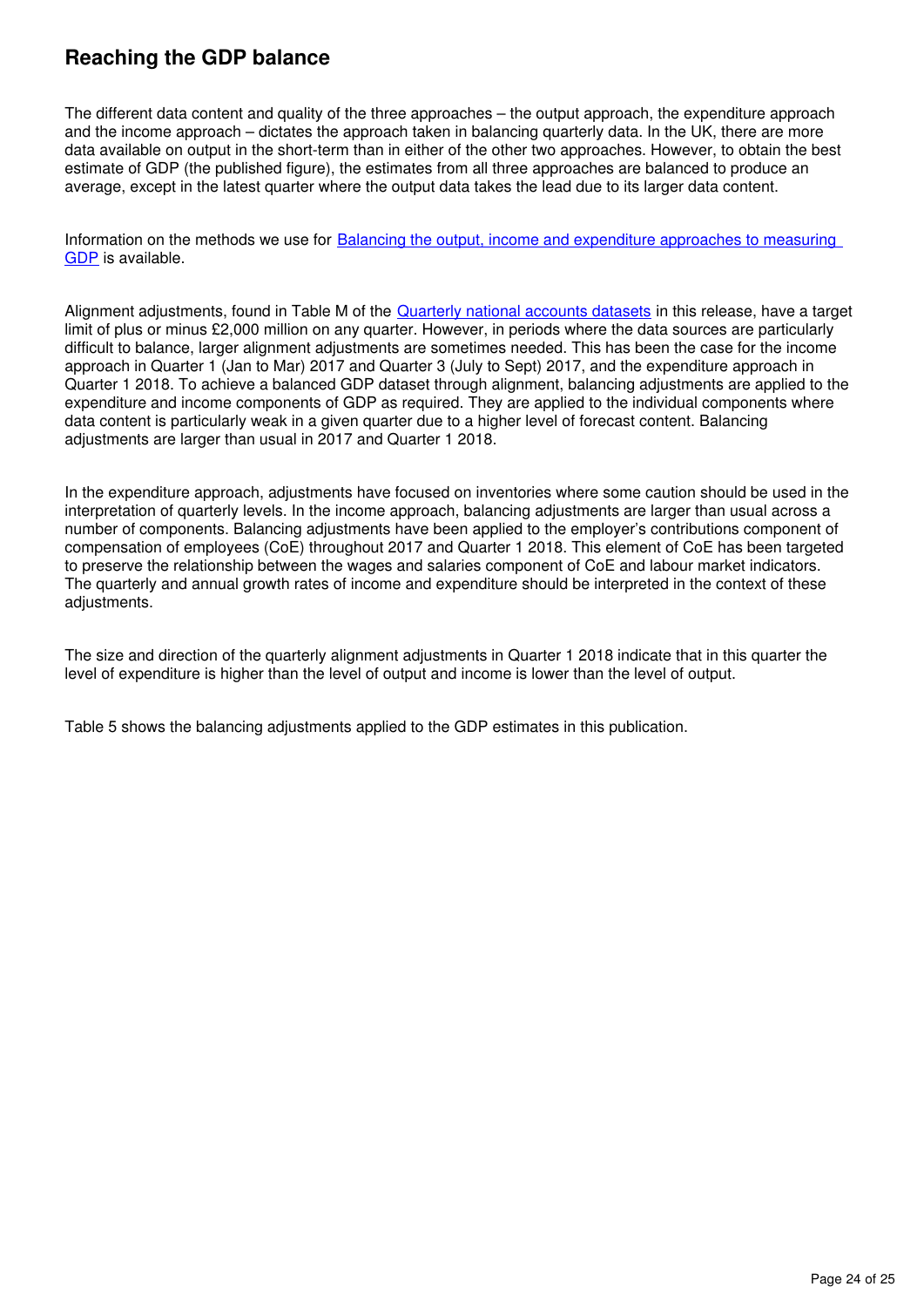| GDP measurement approach and component<br>adjustment applied to |                           | Q1<br>2017 | Q2<br>2017 | Q3<br>2017 | Q4<br>2017 | Q1<br>2018 |
|-----------------------------------------------------------------|---------------------------|------------|------------|------------|------------|------------|
| <b>Expenditure</b>                                              |                           |            |            |            |            |            |
| Change in inventories                                           | <b>Current prices</b>     | $-2100$    | -200       | 2000       | 2500 -3000 |            |
|                                                                 | Chained volume<br>measure | -500       | -200       | 2000       | 2500 -1500 |            |
| Trade in Services (exports)                                     | <b>Current price</b>      | 1000       | 500        |            |            | -500       |
|                                                                 | Chained volume<br>measure | 1000       | 500        |            |            |            |
| <b>Income</b>                                                   |                           |            |            |            |            |            |
| Private non-financial corporations                              | <b>Current price</b>      | 750        | 850        | 1050       | 650        | 250        |
| Financial corporations                                          | <b>Current price</b>      | 1000       | 1000       | 1000       | 1000       | 1000       |
| Mixed income                                                    | Current price             | 100        | 175        | 250        | 325        | 400        |
| <b>Compensation of Employees</b>                                | <b>Current price</b>      | 1000       | 1000       | 1000       | 1000       | 1000       |
| Source: Office for National Statistics                          |                           |            |            |            |            |            |

Notes:

1. Adjustments are in £ million.

2. Q1 refers to Quarter 1 (Jan to Mar), Q2 refers to Quarter 2 (Apr to June), Q3 refers to Quarter 3 (July to Sept) and Q4 refers to Quarter 4 (Oct to Dec).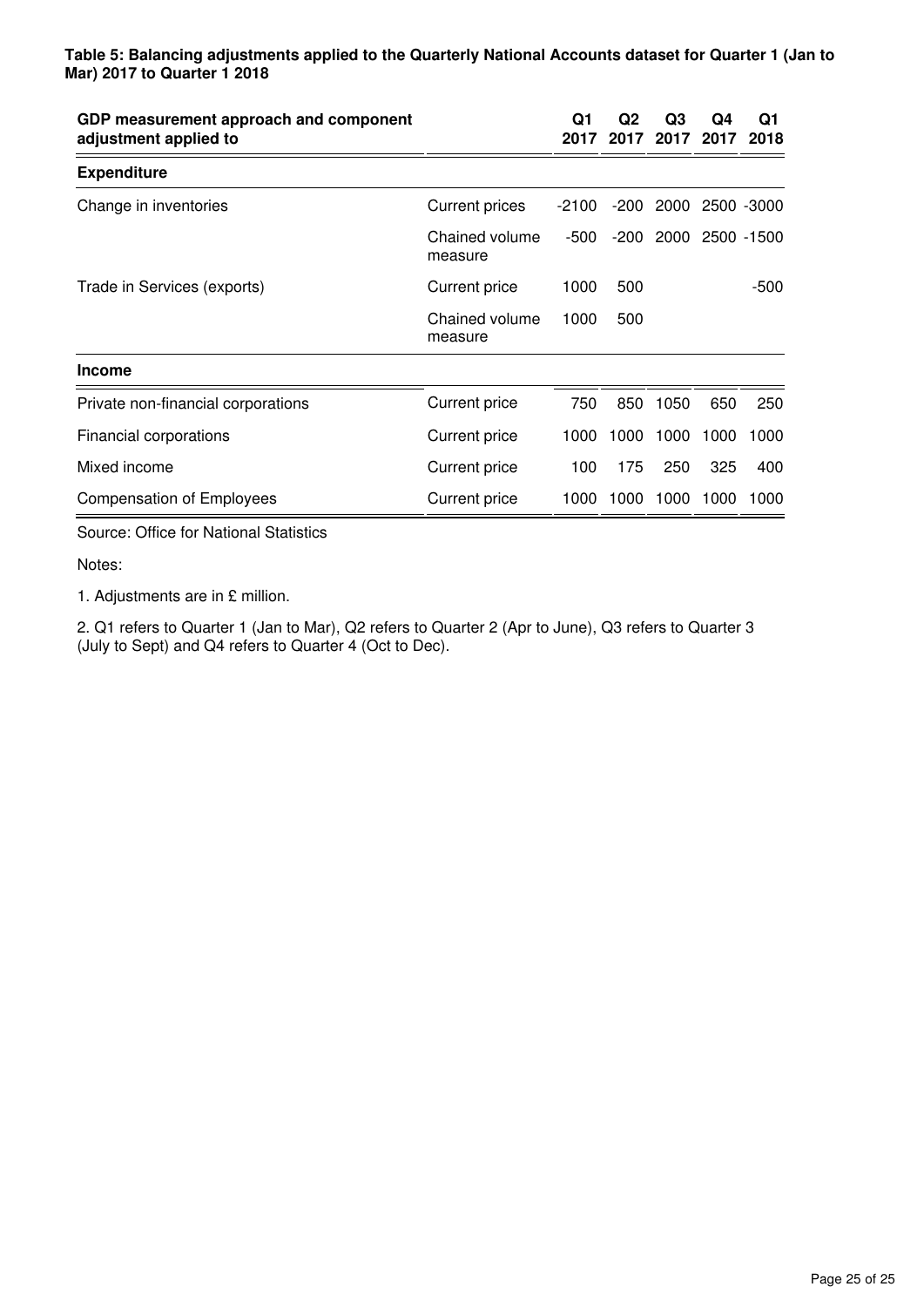# **A1 National accounts aggregates1,2**

 $2016 = 100$ 

|                                           | Value indices at current prices                                             |                                                         |                                                  |                                         | Chained volume indices                                     |                                                          |                                                         | Implied deflators <sup>3</sup>                   |                                                             |
|-------------------------------------------|-----------------------------------------------------------------------------|---------------------------------------------------------|--------------------------------------------------|-----------------------------------------|------------------------------------------------------------|----------------------------------------------------------|---------------------------------------------------------|--------------------------------------------------|-------------------------------------------------------------|
|                                           | Gross<br>domestic<br>product at<br>market prices                            | Gross value<br>added at<br>basic prices                 | Gross<br>domestic<br>product at<br>market prices | Gross value<br>added at<br>basic prices | Gross national<br>disposable<br>income at<br>market prices | Market sector<br>gross value<br>added                    | Gross<br>national<br>expenditure                        | Gross<br>domestic<br>product at<br>market prices | Gross value<br>added at<br>basic<br>prices                  |
| 2014<br>2015<br>2016<br>2017              | YBEU<br>93.6<br>96.3<br>100.0<br>103.6                                      | YBEX<br>93.7<br>96.4<br>100.0<br>103.6                  | YBEZ<br>96.0<br>98.2<br>100.0<br>101.7           | CGCE<br>95.7<br>98.1<br>100.0<br>101.9  | <b>YBFP</b><br>95.4<br>97.9<br>100.0<br>102.5              | L48H<br>95.0<br>97.6<br>100.0<br>103.1                   | <b>YBFV</b><br>98.5<br>98.4<br>100.0<br>102.2           | YBGB<br>97.6<br>98.0<br>100.0<br>101.9           | CGBV<br>97.9<br>98.2<br>100.0<br>101.7                      |
| Seasonally adjusted                       |                                                                             |                                                         |                                                  |                                         |                                                            |                                                          |                                                         |                                                  |                                                             |
| 2014 Q4                                   | 94.4                                                                        | 94.5                                                    | 97.0                                             | 97.1                                    | 95.8                                                       | 96.4                                                     | 98.2                                                    | 97.4                                             | 97.3                                                        |
| 2015 Q1<br>Q2<br>Q3<br>Q4                 | 94.9<br>96.5<br>96.6<br>97.0                                                | 95.1<br>96.7<br>96.6<br>97.1                            | 97.4<br>98.0<br>98.4<br>99.1                     | 97.4<br>98.0<br>98.3<br>98.8            | 97.9<br>98.9<br>98.6<br>96.2                               | 96.9<br>97.5<br>97.8<br>98.3                             | 98.0<br>99.0<br>98.6<br>98.1                            | 97.4<br>98.5<br>98.1<br>97.9                     | 97.7<br>98.6<br>98.2<br>98.2                                |
| 2016 Q1<br>Q2<br>Q3<br>Q4                 | 98.6<br>99.4<br>100.3<br>101.7                                              | 98.6<br>99.4<br>100.4<br>101.7                          | 99.5<br>99.6<br>100.1<br>100.8                   | 99.1<br>99.6<br>100.2<br>101.1          | 98.8<br>98.9<br>100.3<br>102.1                             | 98.8<br>99.5<br>100.3<br>101.5                           | 99.3<br>100.0<br>100.1<br>100.6                         | 99.1<br>99.8<br>100.2<br>100.9                   | 99.4<br>99.9<br>100.2<br>100.5                              |
| 2017 Q1<br>Q2<br>$^{Q3}_{Q4}$             | 102.8<br>103.2<br>103.8<br>104.7                                            | 102.8<br>103.3<br>103.7<br>104.8                        | 101.2<br>101.4<br>101.8<br>102.2                 | 101.5<br>101.7<br>102.0<br>102.4        | 102.9<br>101.7<br>102.7<br>102.8                           | 102.5<br>102.7<br>103.3<br>103.8                         | 101.7<br>101.9<br>102.2<br>102.9                        | 101.5<br>101.8<br>101.9<br>102.5                 | 101.3<br>101.6<br>101.6<br>102.3                            |
| 2018 Q1                                   | 105.6                                                                       | 106.0                                                   | 102.4                                            | 102.6                                   | 103.3                                                      | 104.0                                                    | 103.2                                                   | 103.1                                            | 103.3                                                       |
|                                           | Percentage change, latest year on previous year                             |                                                         |                                                  |                                         |                                                            |                                                          |                                                         |                                                  |                                                             |
| 2014<br>2015<br>2016<br>2017              | <b>IHYM</b><br>4.7<br>2.8<br>3.9<br>3.6                                     | KGL6<br>4.6<br>2.8<br>3.8<br>3.6                        | <b>IHYP</b><br>2.9<br>2.3<br>1.8<br>1.7          | KGM7<br>3.4<br>2.5<br>1.9<br>1.9        | KH6X<br>3.5<br>2.6<br>2.1<br>2.5                           | L489<br>3.7<br>2.8<br>2.4<br>3.1                         | KH7D<br>1.2<br>$-0.1$<br>1.6<br>2.2                     | <b>IHYS</b><br>1.7<br>0.4<br>2.1<br>1.9          | KGM4<br>1.2<br>0.2<br>$\frac{1.9}{1.7}$                     |
|                                           | Percentage change, latest quarter on previous quarter                       |                                                         |                                                  |                                         |                                                            |                                                          |                                                         |                                                  |                                                             |
| 2014 Q4                                   | <b>IHYN</b><br>0.1                                                          | KGL8<br>$-0.2$                                          | <b>IHYQ</b><br>0.7                               | KGM9<br>0.9                             | KH6Z<br>$-0.2$                                             | 1.0                                                      | KH7E<br>$-0.6$                                          | <b>IHYT</b><br>$-0.6$                            | KGM5<br>$-1.1$                                              |
| 2015 Q1<br>Q2<br>Q3<br>Q4                 | 0.5<br>1.7<br>0.1<br>0.5                                                    | 0.7<br>1.7<br>$-0.1$<br>0.5                             | 0.4<br>0.6<br>0.4<br>0.7                         | 0.3<br>0.7<br>0.3<br>0.5                | 2.2<br>1.1<br>$-0.4$<br>$-2.4$                             | 0.5<br>0.6<br>0.3<br>0.5                                 | $-0.2$<br>1.0<br>$-0.4$<br>$-0.5$                       | 0.1<br>1.1<br>$-0.4$<br>$-0.3$                   | 0.4<br>1.0<br>$-0.4$                                        |
| 2016 Q1<br>Q <sub>2</sub><br>$^{Q3}_{Q4}$ | 1.6<br>0.9<br>$\begin{array}{c} 0.9 \\ 1.5 \end{array}$                     | 1.5<br>0.9<br>$\begin{array}{c} 0.9 \\ 1.3 \end{array}$ | 0.3<br>0.2<br>0.5<br>0.7                         | 0.3<br>0.4<br>0.6<br>0.9                | 2.7<br>0.1<br>1.4<br>1.8                                   | 0.4<br>0.7<br>0.8<br>1.2                                 | 1.2<br>0.7<br>$\begin{array}{c} 0.2 \\ 0.5 \end{array}$ | 1.3<br>0.7<br>0.4<br>0.7                         | 1.2<br>0.4<br>$0.3$<br>$0.4$                                |
| 2017 Q1<br>Q2<br>Q3<br>Q4                 | 1.0<br>0.4<br>0.5<br>0.9                                                    | 1.1<br>$0.5\,$<br>0.4<br>1.1                            | 0.4<br>0.2<br>0.4<br>0.4                         | 0.4<br>0.2<br>0.3<br>0.4                | 0.8<br>$-1.2$<br>1.0<br>0.1                                | 1.0<br>0.3<br>0.5<br>0.5                                 | 1.1<br>0.3<br>0.3<br>0.6                                | 0.6<br>0.2<br>0.2<br>0.5                         | $0.7 \\ 0.3$<br>0.7                                         |
| 2018 Q1                                   | 0.8                                                                         | 1.2                                                     | 0.2                                              | 0.2                                     | 0.5                                                        | 0.2                                                      | 0.3                                                     | 0.6                                              | 0.9                                                         |
|                                           | Percentage change, latest quarter on corresponding quarter of previous year |                                                         |                                                  |                                         |                                                            |                                                          |                                                         |                                                  |                                                             |
| 2014 Q4                                   | <b>IHYO</b><br>3.9                                                          | KGM2<br>3.8                                             | <b>IHYR</b><br>3.1                               | KGN3<br>4.0                             | KH73<br>2.6                                                | $\begin{array}{c} \text{L48D} \\ \text{4.4} \end{array}$ | KH7F<br>0.4                                             | <b>IHYU</b><br>0.8                               | KGM6<br>-0.2                                                |
| 2015 Q1<br>Q <sub>2</sub><br>Q3<br>Q4     | $\frac{3.0}{3.2}$<br>2.3<br>2.8                                             | $\begin{array}{c} 3.2 \\ 3.3 \end{array}$<br>2.0<br>2.8 | $^{2.7}_{2.4}$<br>2.1<br>2.2                     | $\frac{3.3}{2.9}$<br>2.2<br>1.8         | $\frac{3.6}{3.8}$<br>2.7<br>0.4                            | $\frac{3.6}{3.1}$<br>2.4<br>2.0                          | $^{-0.2}_{0.2}$<br>$-0.2$<br>$-0.1$                     | $_{0.7}^{0.3}$<br>0.2<br>0.5                     | $^{-0.1}_{-0.3}$<br>$-0.2$<br>0.9                           |
| 2016 Q1<br>$^{Q2}_{Q3}$<br>Q4             | 3.9<br>$\begin{array}{c} 3.0 \\ 3.8 \end{array}$<br>4.9                     | 3.6<br>$\frac{2.8}{3.9}$<br>4.7                         | 2.1<br>$1.7$<br>$1.7$<br>1.7                     | 1.8<br>1.6<br>1.9<br>2.3                | 0.9<br>$1.\overline{7}$<br>6.1                             | 1.9<br>$^{2.0}_{2.5}$<br>3.2                             | 1.3<br>$0.9$<br>1.5<br>2.5                              | 1.7<br>$\frac{1.3}{2.1}$<br>3.1                  | 1.8<br>$\begin{array}{c} 1.3 \\ 2.0 \\ 2.4 \end{array}$     |
| 2017 Q1<br>Q <sub>2</sub><br>$^{Q3}_{Q4}$ | 4.3<br>3.8<br>$\frac{3.5}{2.9}$                                             | 4.3<br>3.9<br>$\frac{3.3}{3.1}$                         | 1.8<br>1.8<br>1.7<br>$1.3$                       | 2.4<br>2.1<br>$\frac{1.8}{1.3}$         | 4.2<br>2.8<br>$^{2.5}_{0.7}$                               | 3.8<br>3.3<br>$\frac{3.0}{2.3}$                          | 2.4<br>2.0<br>$^{2.1}_{2.3}$                            | 2.4<br>2.0<br>1.7<br>1.6                         | $1.9$<br>$1.7$<br>$\begin{array}{c} 1.4 \\ 1.8 \end{array}$ |
| 2018 Q1                                   | 2.7                                                                         | 3.1                                                     | $1.2\,$                                          | 1.1                                     | 0.4                                                        | 1.5                                                      | 1.5                                                     | 1.6                                              | 2.0                                                         |

1 Estimates cannot be regarded as accurate to the last digit shown.

2 The growth rates are calculated from the £m series and due to the rounded

nature of the index series the growth rates cannot be replicated.

3 Based on the sum of expenditure components of GDP at current prices and in chained volume terms.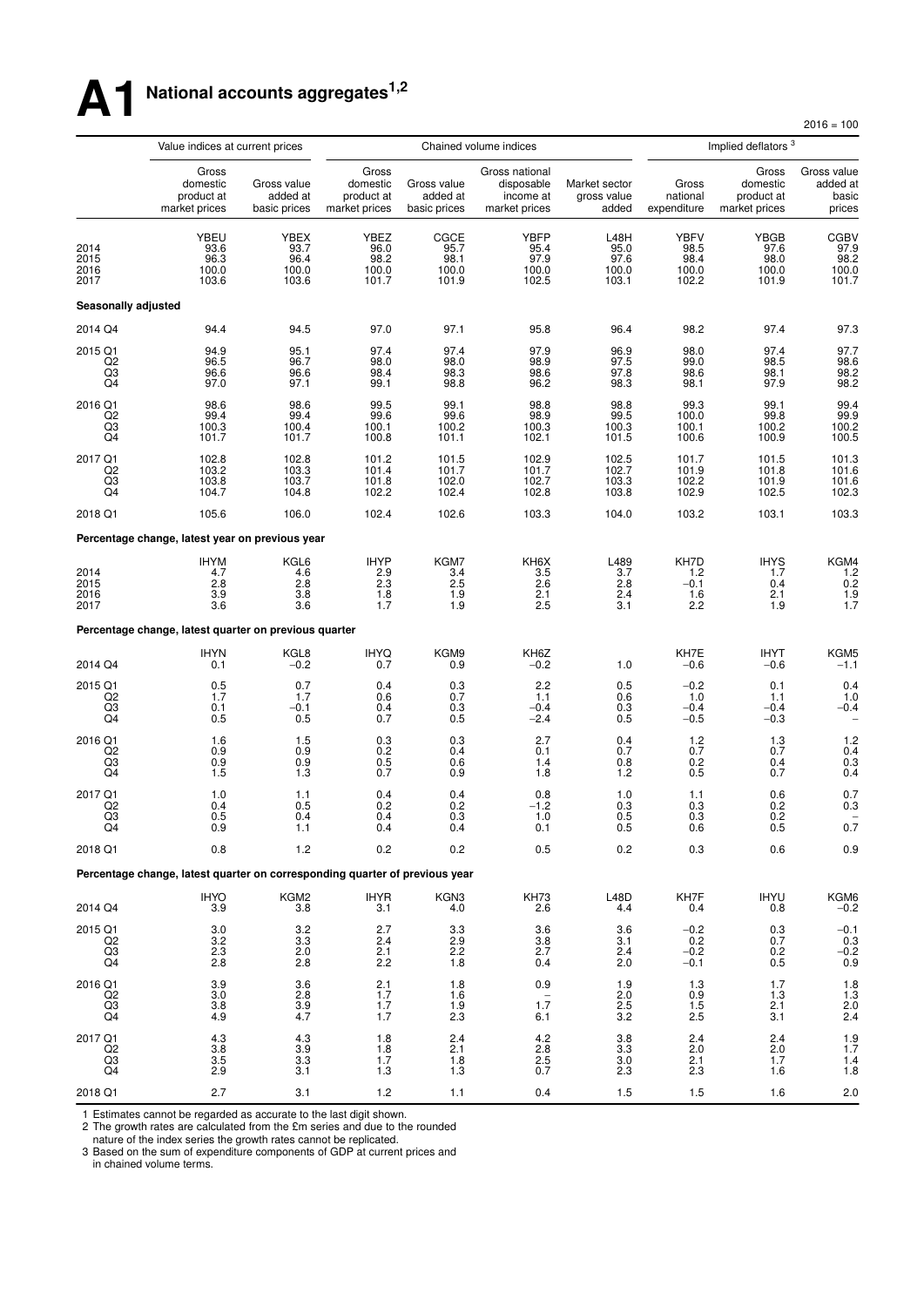# **A2 National accounts aggregates<sup>1</sup>**

£ million

|                               |                                                                                            |                                                      | <b>Current prices</b>                                |                                                         |                                                                       |                                                         |                                                        |                                                        | Chained Volume Measures (Reference year 2016)                  |  |  |
|-------------------------------|--------------------------------------------------------------------------------------------|------------------------------------------------------|------------------------------------------------------|---------------------------------------------------------|-----------------------------------------------------------------------|---------------------------------------------------------|--------------------------------------------------------|--------------------------------------------------------|----------------------------------------------------------------|--|--|
|                               | Gross national<br>income at<br>market prices                                               | Net<br>income<br>from<br>abroad <sup>2</sup>         | Gross<br>domestic<br>product<br>at market<br>prices  | less<br>Basic<br>price<br>adjust-<br>ment <sup>3</sup>  | Gross<br>value<br>added<br>at basic<br>prices                         | Gross<br>domestic<br>product<br>at market<br>prices     | less<br>Basic<br>price<br>adjust-<br>ment <sup>3</sup> | Gross<br>value<br>added<br>at basic<br>prices          | Gross<br>value<br>added<br>excluding<br>oil & gas <sup>4</sup> |  |  |
| 2014<br>2015<br>2016<br>2017  | ABMZ<br>1806468<br>1852845<br>1920 116<br>2 008 593                                        | CAES<br>$-37827$<br>$-42994$<br>$-49408$<br>$-32058$ | YBHA<br>1844295<br>1895839<br>1 969 524<br>2 040 651 | <b>NTAP</b><br>198 340<br>203 800<br>213 479<br>220 897 | ABML<br>1 645 955<br>1 692 039<br>1756045<br>1819754                  | ABMI<br>1890493<br>1 934 903<br>1 969 524<br>2 002 140  | <b>NTAO</b><br>209 942<br>211 411<br>213 479<br>212718 | ABMM<br>1 680 700<br>1 723 523<br>1756 045<br>1789 422 | KLS <sub>2</sub><br>1 669 769<br>1711310<br>1743298<br>1776847 |  |  |
| Seasonally adjusted           |                                                                                            |                                                      |                                                      |                                                         |                                                                       |                                                         |                                                        |                                                        |                                                                |  |  |
| 2014 Q4                       | 453 400                                                                                    | $-11593$                                             | 464 986                                              | 50 311                                                  | 414 675                                                               | 477 615                                                 | 51 4 28                                                | 426 125                                                | 423 400                                                        |  |  |
| 2015 Q1<br>Q2<br>Q3<br>Q4     | 457 205<br>469 235<br>466 800<br>459 605                                                   | $-10000$<br>$-5993$<br>$-8742$<br>$-18169$           | 467 295<br>475 229<br>475 541<br>477 774             | 49 777<br>50 726<br>51 621<br>51 676                    | 417 518<br>424 503<br>423 920<br>426 098                              | 479 734<br>482 464<br>484 552<br>488 153                | 52 180<br>52 0 24<br>52 849<br>54 358                  | 427 535<br>430 425<br>431 718<br>433 845               | 424 741<br>427 251<br>428 558<br>430 760                       |  |  |
| 2016 Q1<br>Q2<br>Q3<br>Q4     | 470 818<br>475 548<br>482 658<br>491 092                                                   | $-14512$<br>$-13944$<br>$-11072$<br>$-9880$          | 485 326<br>489 494<br>493 730<br>500 974             | 52 667<br>52 981<br>53 153<br>54 678                    | 432 659<br>436 513<br>440 577<br>446 296                              | 489 736<br>490 502<br>492 816<br>496 470                | 54 606<br>53 391<br>52 908<br>52 574                   | 435 169<br>437 116<br>439 892<br>443 868               | 432 081<br>433 934<br>436 496<br>440 787                       |  |  |
| 2017 Q1<br>Q2<br>Q3<br>Q4     | 500 783<br>498 376<br>503 551<br>505 883                                                   | $-5232$<br>$-9850$<br>$-7355$<br>$-9621$             | 506 015<br>508 227<br>510 906<br>515 503             | 54 746<br>54 843<br>55 840<br>55 4 68                   | 451 269<br>453 384<br>455 066<br>460 035                              | 498 417<br>499 477<br>501 232<br>503 014                | 52 899<br>53 046<br>53 285<br>53 488                   | 445 518<br>446 431<br>447 947<br>449 526               | 442 349<br>443 289<br>444 707<br>446 502                       |  |  |
| 2018 Q1                       | 511 762                                                                                    | $-8118$                                              | 519880                                               | 54 415                                                  | 465 465                                                               | 504 195                                                 | 53 611                                                 | 450 584                                                | 447 413                                                        |  |  |
|                               | Percentage change, latest year on previous year                                            |                                                      |                                                      |                                                         |                                                                       |                                                         |                                                        |                                                        |                                                                |  |  |
| 2014<br>2015<br>2016<br>2017  | <b>KH74</b><br>4.7<br>2.6<br>3.6<br>4.6                                                    |                                                      | <b>IHYM</b><br>4.7<br>2.8<br>3.9<br>3.6              |                                                         | KGL6<br>4.6<br>2.8<br>3.8<br>3.6                                      | <b>IHYP</b><br>2.9<br>$2.\overline{3}$<br>1.8<br>1.7    |                                                        | KGM7<br>3.4<br>2.5<br>1.9<br>1.9                       | KLH8<br>$\frac{3.4}{2.5}$<br>1.9<br>1.9                        |  |  |
|                               | Percentage change, latest quarter on previous quarter                                      |                                                      |                                                      |                                                         |                                                                       |                                                         |                                                        |                                                        |                                                                |  |  |
| 2014 Q4                       | <b>KH75</b><br>$-0.1$                                                                      |                                                      | <b>IHYN</b><br>0.1                                   |                                                         | KGL8<br>$-0.2$                                                        | <b>IHYQ</b><br>0.7                                      |                                                        | KGM9<br>0.9                                            | 0.9                                                            |  |  |
| 2015 Q1<br>Q2<br>Q3<br>Q4     | 0.8<br>2.6<br>$-0.5$<br>$-1.5$                                                             |                                                      | 0.5<br>1.7<br>0.1<br>0.5                             |                                                         | 0.7<br>1.7<br>$-0.1$<br>0.5                                           | 0.4<br>0.6<br>0.4<br>0.7                                |                                                        | 0.3<br>0.7<br>0.3<br>0.5                               | $0.3 \\ 0.6$<br>$0.3 \ 0.5$                                    |  |  |
| 2016 Q1<br>Q2<br>Q3<br>Q4     | 2.4<br>1.0<br>1.5<br>1.7                                                                   |                                                      | 1.6<br>0.9<br>0.9<br>1.5                             |                                                         | $\!\!\!\begin{array}{c} 1.5 \\ 0.9 \end{array}\!\!\!\!$<br>0.9<br>1.3 | $\begin{array}{c} 0.3 \\ 0.2 \end{array}$<br>0.5<br>0.7 |                                                        | 0.3<br>0.4<br>0.6<br>0.9                               | $0.3 \\ 0.4$<br>0.6<br>1.0                                     |  |  |
| 2017 Q1<br>$^{Q2}_{Q3}$<br>Q4 | 2.0<br>$-0.5$<br>1.0<br>0.5                                                                |                                                      | 1.0<br>0.4<br>0.5<br>0.9                             |                                                         | 1.1<br>0.5<br>0.4<br>1.1                                              | 0.4<br>0.2<br>U.4<br>0.4                                |                                                        | 0.4<br>${}^{0.2}_{0.3}$<br>0.4                         | 0.4<br>$0.2 \\ 0.3$<br>0.4                                     |  |  |
| 2018 Q1                       | 1.2                                                                                        |                                                      | 0.8                                                  |                                                         | 1.2                                                                   | 0.2                                                     |                                                        | 0.2                                                    | 0.2                                                            |  |  |
|                               | Percentage change, latest quarter on corresponding quarter of previous year<br><b>KH76</b> |                                                      | <b>IHYO</b>                                          |                                                         | KGM2                                                                  | <b>IHYR</b>                                             |                                                        | KGN3                                                   |                                                                |  |  |
| 2014 Q4                       | 3.4                                                                                        |                                                      | 3.9                                                  |                                                         | 3.8                                                                   | 3.1                                                     |                                                        | 4.0                                                    | KLH9<br>4.0                                                    |  |  |
| 2015 Q1<br>Q2<br>Q3<br>Q4     | 2.4<br>3.6<br>2.8<br>1.4                                                                   |                                                      | 3.0<br>3.2<br>2.3<br>2.8                             |                                                         | $\frac{3.2}{3.3}$<br>2.0<br>2.8                                       | 2.7<br>2.4<br>2.1<br>2.2                                |                                                        | $\frac{3.3}{2.9}$<br>2.2<br>1.8                        | 3.3<br>2.8<br>2.1<br>1.7                                       |  |  |
| 2016 Q1<br>$^{Q2}_{Q3}$<br>Q4 | 3.0<br>1.3<br>3.4<br>6.9                                                                   |                                                      | 3.9<br>3.0<br>3.8<br>4.9                             |                                                         | 3.6<br>2.8<br>3.9<br>4.7                                              | 2.1<br>1.7<br>1.7<br>1.7                                |                                                        | 1.8<br>1.6<br>1.9<br>2.3                               | 1.7<br>$\frac{1.6}{1.9}$<br>2.3                                |  |  |
| 2017 Q1<br>Q2<br>$^{Q3}_{Q4}$ | 6.4<br>4.8<br>4.3<br>3.0                                                                   |                                                      | 4.3<br>3.8<br>$\frac{3.5}{2.9}$                      |                                                         | 4.3<br>3.9<br>3.3<br>3.1                                              | 1.8<br>1.8<br>1.7<br>1.3                                |                                                        | 2.4<br>2.1<br>1.8<br>1.3                               | $2.4$<br>$2.2$<br>$1.9$<br>$1.3$                               |  |  |
| 2018 Q1                       | 2.2                                                                                        |                                                      | 2.7                                                  |                                                         | 3.1                                                                   | 1.2                                                     |                                                        | 1.1                                                    | 1.1                                                            |  |  |

1 Estimates are given to the nearest  $\pounds$  million but cannot be regarded as ac-

curate to this degree.

2 Includes employment, entrepreneurial and property income.

3 Taxes on products less subsidies.

4 Calculated by using gross value added at basic prices minus extraction of cr ude petroleum and natural gas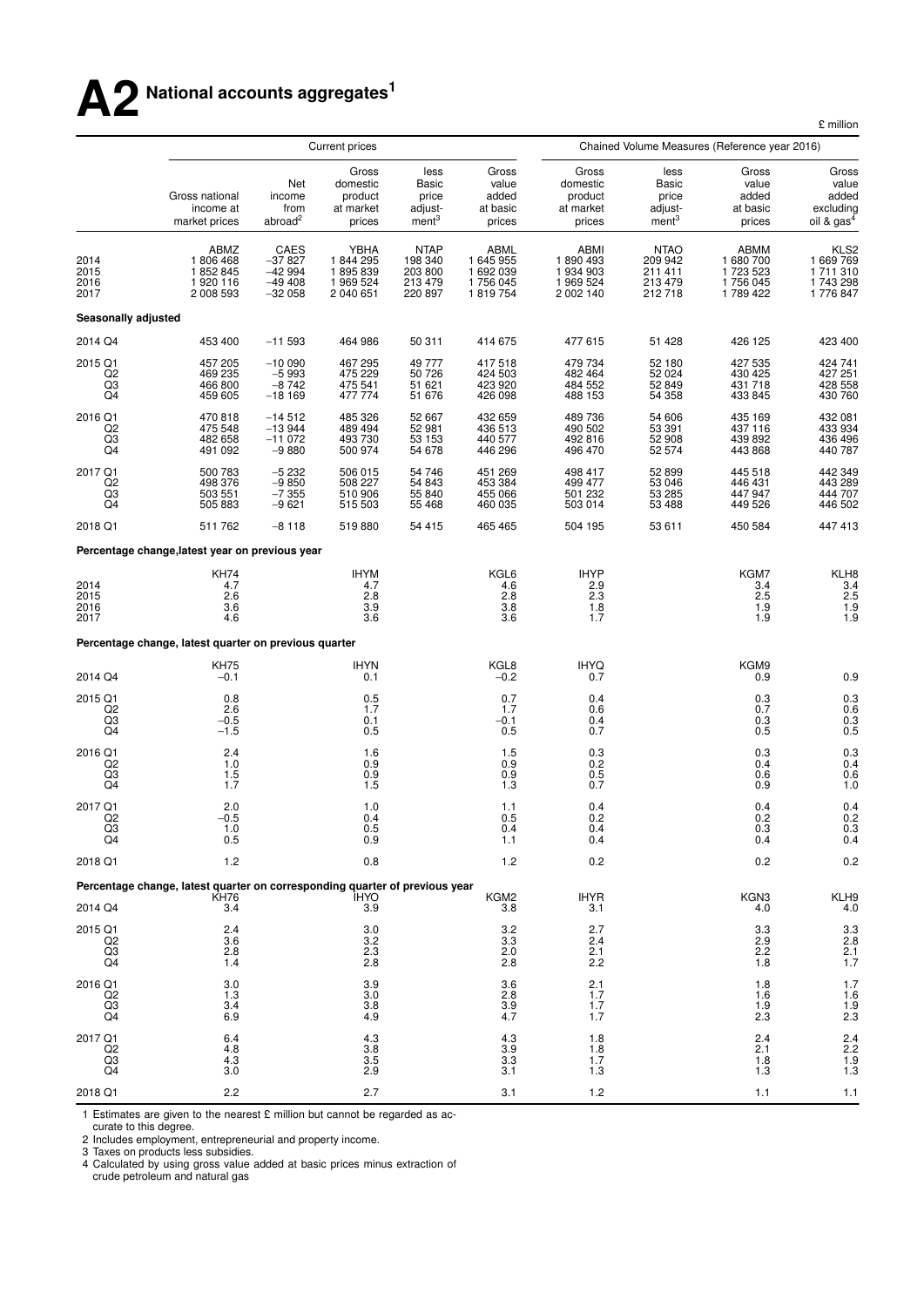# **B1** Gross value added at chained volume measures basic prices, by category of output<sup>1,2</sup>

|                                                                             |                                                                    |                                                            |                                                       |                                        |                                        |                                                         |                                               |                                                           |                                                           |                                                      |                                                       |                                                                 |                                              | $2016 = 100$                                             |
|-----------------------------------------------------------------------------|--------------------------------------------------------------------|------------------------------------------------------------|-------------------------------------------------------|----------------------------------------|----------------------------------------|---------------------------------------------------------|-----------------------------------------------|-----------------------------------------------------------|-----------------------------------------------------------|------------------------------------------------------|-------------------------------------------------------|-----------------------------------------------------------------|----------------------------------------------|----------------------------------------------------------|
|                                                                             |                                                                    |                                                            |                                                       | Production                             |                                        |                                                         |                                               | Service industries                                        |                                                           |                                                      |                                                       |                                                                 |                                              |                                                          |
| 2016 Weights <sup>3</sup>                                                   | Agri-<br>culture,<br>forestry,<br>and<br>fishing<br>$\overline{7}$ | Mining &<br>quarrying<br>inc oil<br>& gas<br>extract<br>10 | Manu-<br>facturing<br>100                             | Electric,<br>gas,<br>steam &<br>17     | Water<br>supply,<br>air sewerage<br>10 | Total<br>138                                            | Constr-<br>uction<br>60                       | Distri-<br>bution,<br>hotels &<br>restaura-<br>nts<br>134 | Transport<br>storage<br>and<br>commu-<br>nications<br>106 | <b>Business</b><br>services<br>and<br>finance<br>335 | Govern-<br>ment and<br>other<br>services<br>221       | Total<br>796                                                    | Gross<br>value<br>added <sup>4</sup><br>1000 | Gross<br>value<br>added<br>excluding<br>oil & gas<br>993 |
| 2014<br>2015<br>2016<br>2017                                                | L <sub>2KL</sub><br>104.9<br>106.0<br>100.0<br>102.9               | L2KR<br>92.3<br>99.7<br>100.0<br>100.3                     | L <sub>2</sub> KX<br>99.6<br>99.6<br>100.0<br>102.5   | L2MW<br>96.9<br>97.9<br>100.0<br>98.3  | 91.5<br>94.7<br>100.0<br>102.7         | L2N2 L2KQ<br>97.9<br>99.0<br>100.0<br>101.8             | <b>L2N8</b><br>92.0<br>96.1<br>100.0<br>107.1 | L <sub>2</sub> PZ<br>92.2<br>96.3<br>100.0<br>102.1       | KI8M<br>92.9<br>96.7<br>100.0<br>104.2                    | <b>KI8O</b><br>94.9<br>97.3<br>100.0<br>102.6        | KI8Q<br>99.1<br>100.0<br>100.0<br>100.2               | L <sub>2</sub> N <sub>C</sub><br>95.5<br>98.1<br>100.0<br>101.8 | CGCE<br>95.7<br>98.1<br>100.0<br>101.9       | KLH7<br>95.8<br>98.2<br>100.0<br>101.9                   |
| Seasonally adjusted                                                         |                                                                    |                                                            |                                                       |                                        |                                        |                                                         |                                               |                                                           |                                                           |                                                      |                                                       |                                                                 |                                              |                                                          |
| 2014 Q4                                                                     | 107.4                                                              | 92.7                                                       | 100.2                                                 | 97.0                                   | 91.3                                   | 98.3                                                    | 94.1                                          | 93.9                                                      | 95.0                                                      | 96.6                                                 | 100.0                                                 | 97.0                                                            | 97.1                                         | 97.1                                                     |
| 2015 Q1<br>Q2<br>Q3<br>Q4                                                   | 106.0<br>107.0<br>106.3<br>104.6                                   | 94.7<br>102.7<br>101.8<br>99.7                             | 100.2<br>99.8<br>99.3<br>99.2                         | 99.5<br>97.6<br>98.5<br>96.1           | 91.5<br>95.3<br>95.7<br>96.0           | 98.8<br>99.5<br>99.2<br>98.6                            | 95.1<br>96.3<br>95.7<br>97.2                  | 95.0<br>96.1<br>96.6<br>97.6                              | 95.5<br>96.5<br>97.1<br>97.7                              | 96.7<br>96.8<br>97.4<br>98.2                         | 99.5<br>100.0<br>100.2<br>100.5                       | 97.2<br>97.9<br>98.3<br>98.9                                    | 97.4<br>98.0<br>98.3<br>98.8                 | 97.5<br>98.0<br>98.3<br>98.8                             |
| 2016 Q1<br>Q2<br>Q3<br>Q4                                                   | 100.7<br>99.7<br>99.5<br>100.1                                     | 97.9<br>100.1<br>105.1<br>97.0                             | 99.0<br>100.2<br>99.7<br>101.0                        | 98.1<br>102.5<br>98.5<br>100.9         | 97.8<br>100.5<br>100.6<br>101.2        | 98.7<br>100.5<br>100.1<br>100.7                         | 97.5<br>99.2<br>100.2<br>103.1                | 98.7<br>99.2<br>100.1<br>101.9                            | 98.0<br>98.2<br>101.0<br>102.8                            | 98.9<br>99.5<br>100.4<br>101.2                       | 100.3<br>99.9<br>99.8<br>100.0                        | 99.3<br>99.4<br>100.2<br>101.0                                  | 99.1<br>99.6<br>100.2<br>101.1               | 99.1<br>99.6<br>100.2<br>101.1                           |
| 2017 Q1<br>Q2<br>Q3<br>Q4                                                   | 102.1<br>102.7<br>103.5<br>103.2                                   | 100.3<br>100.6<br>102.7<br>97.8                            | 101.5<br>101.7<br>102.7<br>104.1                      | 96.9<br>97.4<br>99.6<br>99.5           | 103.4<br>102.7<br>101.8<br>103.0       | 101.0<br>101.1<br>102.2<br>103.0                        | 106.4<br>106.9<br>107.3<br>107.7              | 101.6<br>102.0<br>102.5<br>102.4                          | 102.9<br>103.8<br>104.3<br>105.8                          | 102.1<br>102.1<br>102.7<br>103.5                     | 100.2<br>100.4<br>100.3<br>100.1                      | 101.4<br>101.6<br>102.0<br>102.3                                | 101.5<br>101.7<br>102.0<br>102.4             | 101.5<br>101.7<br>102.0<br>102.4                         |
| 2018 Q1                                                                     | 101.7                                                              | 100.2                                                      | 104.0                                                 | 100.9                                  |                                        | 104.7 103.4                                             | 106.8                                         | 102.5                                                     | 105.9                                                     | 104.1                                                | 100.3                                                 | 102.6                                                           | 102.6                                        | 102.7                                                    |
| Percentage change, latest year on previous year                             |                                                                    |                                                            |                                                       |                                        |                                        |                                                         |                                               |                                                           |                                                           |                                                      |                                                       |                                                                 |                                              |                                                          |
| 2014<br>2015<br>2016<br>2017                                                | L3BB<br>12.2<br>1.1<br>$-5.6$<br>2.9                               | L3BH<br>0.6<br>8.0<br>0.3<br>0.3                           | L3BN<br>2.9<br>$\overline{\phantom{a}}$<br>0.4<br>2.5 | L3DM<br>$-6.0$<br>1.0<br>2.1<br>$-1.7$ | L3DQ<br>0.7<br>3.4<br>5.6<br>2.7       | L3BG<br>1.5<br>1.2<br>1.0<br>1.8                        | L3DW<br>8.8<br>4.4<br>4.1<br>7.1              | L3GP<br>4.4<br>4.5<br>3.8<br>2.1                          | KI8L<br>2.8<br>4.1<br>3.4<br>4.2                          | KI8N<br>4.0<br>2.5<br>2.8<br>2.6                     | KI8P<br>2.2<br>0.9<br>$\overline{\phantom{0}}$<br>0.2 | L3E2<br>3.2<br>2.7<br>1.9<br>1.8                                | KGM7<br>3.4<br>2.5<br>1.9<br>1.9             | KLH8<br>3.4<br>$2.5$<br>1.9<br>1.9                       |
| Percentage change, latest quarter on previous quarter                       |                                                                    |                                                            |                                                       |                                        |                                        |                                                         |                                               |                                                           |                                                           |                                                      |                                                       |                                                                 |                                              |                                                          |
| 2014 Q4                                                                     | 1.7                                                                | 2.5                                                        | 0.2                                                   | $-2.4$                                 | 0.9                                    | 0.2                                                     | 0.3                                           | 1.5                                                       | 1.6                                                       | 1.3                                                  | 0.6                                                   | 1.1                                                             | KGM9<br>0.9                                  | 0.9                                                      |
| 2015 Q1<br>$^{Q2}_{Q3}$<br>Q4                                               | $-1.3$<br>0.9<br>$-0.6$<br>$-1.7$                                  | 2.2<br>8.4<br>$-0.9$<br>$-2.0$                             | $\qquad \qquad -$<br>$-0.4$<br>$-0.4$<br>$-0.2$       | 2.5<br>$-1.8$<br>0.8<br>$-2.4$         | 0.2<br>4.2<br>0.4<br>0.3               | 0.5<br>0.7<br>$-0.3$<br>$-0.6$                          | 1.1<br>1.2<br>$-0.6$<br>1.5                   | 1.1<br>1.2<br>0.5<br>1.0                                  | 0.5<br>1.0<br>0.6<br>0.6                                  | 0.1<br>0.1<br>0.6<br>0.8                             | $-0.5$<br>0.5<br>0.2<br>0.3                           | 0.3<br>0.6<br>0.5<br>0.6                                        | 0.3<br>0.7<br>0.3<br>0.5                     | 0.3<br>0.6<br>0.3<br>0.5                                 |
| 2016 Q1<br>Q <sub>2</sub><br>Q3<br>Q4                                       | $-3.7$<br>$-1.1$<br>$-0.2$<br>0.6                                  | $-1.9$<br>2.2<br>5.1<br>-7.8                               | $-0.1$<br>1.2<br>$-0.5$<br>1.3                        | 2.1<br>4.6<br>$-3.9$<br>2.4            | 1.8<br>2.8<br>0.1<br>0.6               | 0.1<br>1.8<br>$-0.4$<br>0.6                             | 0.3<br>1.7<br>1.1<br>2.9                      | 1.1<br>0.5<br>0.9<br>1.7                                  | 0.4<br>0.2<br>2.9<br>1.8                                  | 0.7<br>0.6<br>0.9<br>0.8                             | $-0.2$<br>$-0.4$<br>$-0.1$<br>0.1                     | 0.4<br>0.1<br>0.8<br>0.8                                        | 0.3<br>0.4<br>0.6<br>0.9                     | 0.3<br>0.4<br>0.6<br>1.0                                 |
| 2017 Q1<br>Q2<br>Q3<br>Q4                                                   | $^{2.0}_{0.5}$<br>0.8<br>$-0.3$                                    | $\begin{array}{c} 3.5 \\ 0.3 \end{array}$<br>2.1<br>$-4.8$ | $0.5 \\ 0.2$<br>1.0<br>1.4                            | $-3.9$<br>0.5<br>2.2<br>$-0.1$         | 2.2<br>$-0.7$<br>$-0.9$<br>1.2         | $\begin{array}{c} 0.3 \\ 0.2 \end{array}$<br>1.1<br>0.7 | 3.2<br>0.4<br>0.4<br>0.3                      | $-0.3$<br>0.4<br>0.4<br>$-0.1$                            | $0.1\ 0.9$<br>0.5<br>1.4                                  | 0.9<br>0.6<br>0.8                                    | ${}^{0.3}_{0.2}$<br>$-0.2$<br>$-0.2$                  | $\substack{0.3 \\ 0.3}$<br>0.3<br>0.4                           | 0.4<br>0.2<br>0.3<br>0.4                     | $0.4$<br>$0.2$<br>$0.3$<br>$0.4$                         |
| 2018 Q1                                                                     | $-1.5$                                                             | 2.5                                                        | $-0.1$                                                | 1.4                                    | 1.7                                    | 0.4                                                     | $-0.8$                                        | 0.1                                                       | 0.1                                                       | 0.6                                                  | 0.3                                                   | 0.3                                                             | 0.2                                          | 0.2                                                      |
| Percentage change, latest quarter on corresponding quarter of previous year |                                                                    |                                                            |                                                       |                                        |                                        |                                                         |                                               |                                                           |                                                           |                                                      |                                                       |                                                                 |                                              |                                                          |
| 2014 Q4                                                                     | L3ZZ<br>12.8                                                       | L427<br>$-0.5$                                             | <b>L42D</b><br>2.7                                    | <b>L44C</b><br>$-3.8$                  | L44G<br>$-2.7$                         | L426<br>1.1                                             | L44M<br>8.1                                   | L47F<br>5.5                                               | KII <sub>2</sub><br>5.1                                   | KIH <sub>9</sub><br>4.9                              | KIH <sub>8</sub><br>2.7                               | L44Q<br>4.1                                                     | KGN3<br>4.0                                  | KLH9<br>4.0                                              |
| 2015 Q1<br>Q2<br>Q3<br>Q4                                                   | 3.9<br>2.4<br>0.7<br>$-2.6$                                        | 1.7<br>10.3<br>12.5<br>7.6                                 | 1.4<br>0.2<br>$-0.7$<br>$-1.1$                        | $\frac{4.5}{1.7}$<br>$-0.9$<br>$-1.0$  | $-2.1$<br>5.0<br>5.7<br>5.1            | 1.5<br>1.8<br>1.2<br>0.3                                | 6.7<br>5.7<br>2.1<br>3.3                      | 5.0<br>4.9<br>4.4<br>3.9                                  | 5.1<br>4.6<br>3.8<br>2.8                                  | 3.7<br>2.6<br>2.2<br>1.7                             | $\frac{1.3}{1.2}$<br>0.8<br>0.5                       | $\frac{3.3}{2.9}$<br>2.5<br>2.0                                 | $\frac{3.3}{2.9}$<br>2.2<br>1.8              | 3.3<br>2.8<br>2.1<br>1.7                                 |
| 2016 Q1<br>$^{Q2}_{Q3}$<br>Q4                                               | $-5.0$<br>$-6.8$<br>$-6.5$<br>$-4.3$                               | 3.3<br>$-2.5$<br>3.3<br>$-2.8$                             | $-1.1$<br>0.5<br>0.4<br>1.9                           | $-1.4$<br>5.0<br>0.1<br>5.0            | 6.8<br>5.4<br>5.1<br>5.3               | $-0.1$<br>1.0<br>0.9<br>2.1                             | 2.5<br>$3.0$<br>$4.7$<br>6.1                  | 3.9<br>$\frac{3.2}{3.7}$<br>4.4                           | 2.6<br>1.8<br>4.0<br>5.3                                  | 2.3<br>2.7<br>3.1<br>3.1                             | 0.8<br>$-0.1$<br>$-0.3$<br>$-0.5$                     | 2.1<br>1.6<br>1.9<br>2.1                                        | 1.8<br>1.6<br>1.9<br>2.3                     | 1.7<br>$\begin{array}{c} 1.6 \\ 1.9 \\ 2.3 \end{array}$  |
| 2017 Q1<br>Q2<br>$^{Q3}_{Q4}$                                               | 1.4<br>3.0<br>4.1<br>3.1                                           | 2.5<br>0.5<br>$-2.3$<br>0.9                                | 2.5<br>1.5<br>3.0<br>3.1                              | $-1.2$<br>$-5.0$<br>1.1<br>$-1.4$      | 5.8<br>2.2<br>1.2<br>1.8               | 2.3<br>0.6<br>2.1<br>2.3                                | 9.2<br>7.8<br>7.0<br>4.4                      | 2.9<br>2.8<br>$^{2.3}_{0.5}$                              | 5.0<br>5.7<br>$\frac{3.3}{2.9}$                           | 3.2<br>2.6<br>$^{2.3}_{2.3}$                         | $\overline{\phantom{0}}$<br>0.5<br>0.4<br>0.1         | 2.1<br>2.2<br>1.7<br>1.3                                        | 2.4<br>2.1<br>1.8<br>1.3                     | $2.4$<br>$2.2$<br>$1.9$<br>$1.3$                         |
| 2018 Q1                                                                     | $-0.4$                                                             | $-0.1$                                                     | 2.5                                                   | 4.1                                    | 1.3                                    | 2.4                                                     | 0.3                                           | 0.9                                                       | 2.9                                                       | 2.0                                                  | 0.1                                                   | $1.2$                                                           | 1.1                                          | $1.1$                                                    |

1 Estimates cannot be regarded as accurate to the last digit shown.

2 Components of output are valued at basic prices, which excludes taxes and

includes subsidies on products.

3 Weights may not sum to the total due to rounding.

4 This is a balanced index of UK GVA taking into account data from the Income and Expenditure approaches. Thus it will not necessarily be the weighted sum of the industrial indices.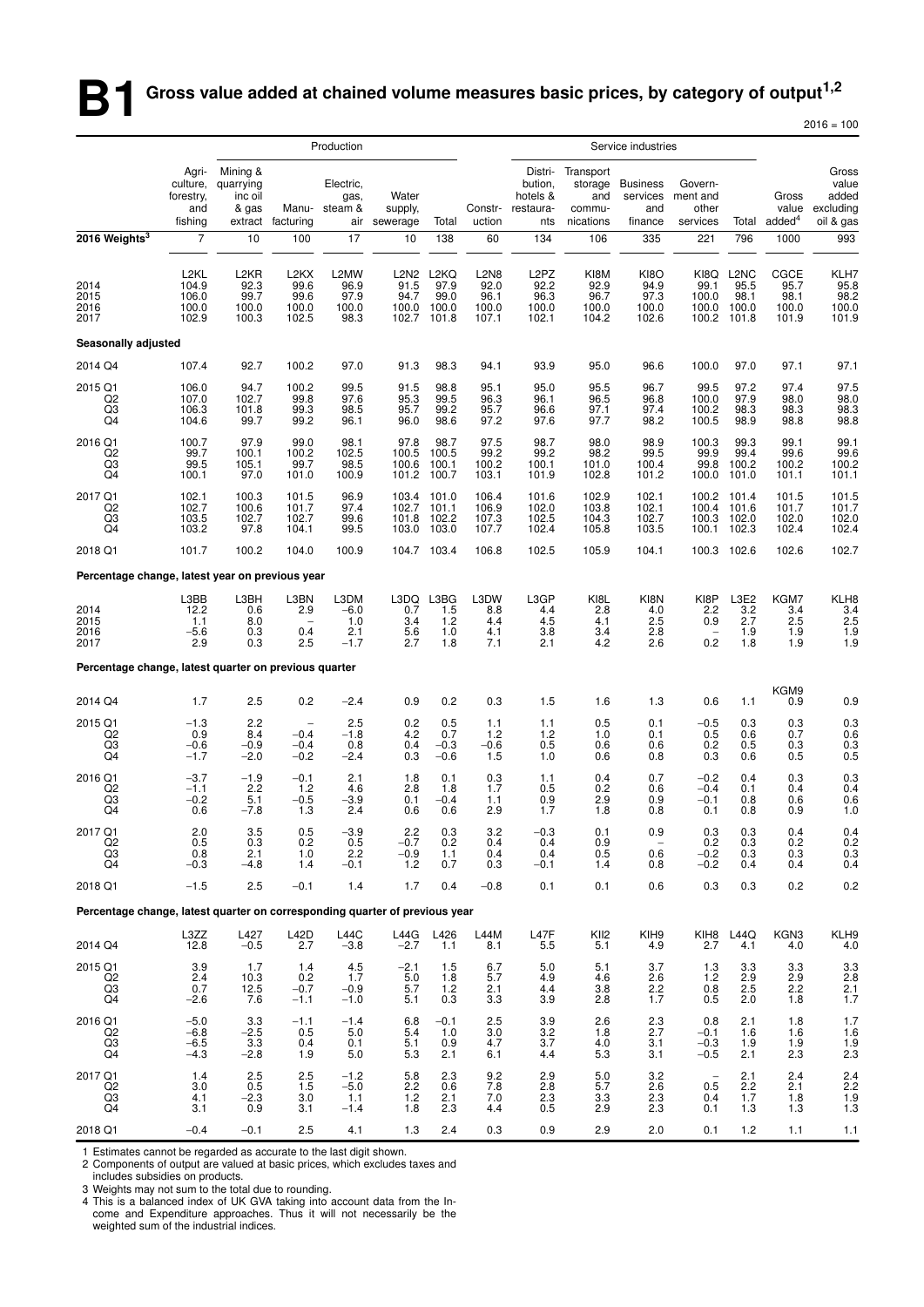**B2** Gross value added at chained volume measures basic prices, by category of output<sup>1,2</sup>

 $2016 = 100$ 

|                                                                                 |                                           |                                                    |                                                     |                                                         |                                                     | Service industries                                  |                                                                   |                                                         |                                                    |                                              |                                                              |
|---------------------------------------------------------------------------------|-------------------------------------------|----------------------------------------------------|-----------------------------------------------------|---------------------------------------------------------|-----------------------------------------------------|-----------------------------------------------------|-------------------------------------------------------------------|---------------------------------------------------------|----------------------------------------------------|----------------------------------------------|--------------------------------------------------------------|
|                                                                                 | Wholesale<br>and retail<br>trade          | Transport<br>storage<br>and<br>commu-<br>nications | Accommodati-<br>on & food<br>services               | Financial<br>and<br>insurance<br>activities             | Real estate                                         | Professional<br>scientific<br>admin &<br>support    | Public<br>admin,<br>defence,<br>social<br>security                | Education                                               | Health<br>and<br>social<br>work                    | Other<br>$s$ ervices <sup>4</sup>            | Total<br>services                                            |
| 2016 Weights <sup>3</sup>                                                       | 104                                       | 106                                                | 30                                                  | 73                                                      | 138                                                 | 123                                                 | 47                                                                | 59                                                      | 75                                                 | 40                                           | 796                                                          |
| 2014<br>2015<br>2016<br>2017                                                    | L2NE<br>91.7<br>95.8<br>100.0<br>101.9    | KI8M<br>92.9<br>96.7<br>100.0<br>104.2             | L <sub>2</sub> NQ<br>94.0<br>98.5<br>100.0<br>102.8 | L2O6<br>99.5<br>96.6<br>100.0<br>100.1                  | L <sub>2</sub> OC<br>96.0<br>99.4<br>100.0<br>101.1 | L <sub>2</sub> OH<br>92.5<br>97.2<br>100.0<br>104.0 | L <sub>2</sub> P <sub>8</sub><br>103.8<br>101.8<br>100.0<br>100.3 | L <sub>2</sub> PA<br>98.9<br>100.6<br>100.0<br>101.1    | L <sub>2</sub> PC<br>96.9<br>98.4<br>100.0<br>99.6 | L2Q5<br>98.2<br>100.2<br>100.0<br>100.3      | L2NC<br>95.5<br>98.1<br>100.0<br>101.8                       |
| Seasonally adjusted                                                             |                                           |                                                    |                                                     |                                                         |                                                     |                                                     |                                                                   |                                                         |                                                    |                                              |                                                              |
| 2014 Q4                                                                         | 93.4                                      | 95.0                                               | 95.8                                                | 99.6                                                    | 97.0                                                | 95.2                                                | 103.8                                                             | 99.7                                                    | 98.3                                               | 99.3                                         | 97.0                                                         |
| 2015 Q1<br>Q <sub>2</sub><br>Q3<br>Q <sub>4</sub>                               | 94.4<br>95.7<br>96.1<br>96.9              | 95.5<br>96.5<br>97.1<br>97.7                       | 97.4<br>97.8<br>98.4<br>100.4                       | 98.5<br>95.8<br>95.2<br>97.1                            | 98.0<br>99.2<br>100.1<br>100.3                      | 95.6<br>97.0<br>97.9<br>98.3                        | 102.8<br>102.2<br>101.2<br>101.1                                  | 100.1<br>100.3<br>100.8<br>101.0                        | 97.0<br>98.4<br>98.9<br>99.4                       | 99.4<br>99.9<br>100.3<br>101.2               | 97.2<br>97.9<br>98.3<br>98.9                                 |
| 2016 Q1<br>Q2<br>$\frac{Q3}{Q4}$                                                | 98.6<br>99.2<br>100.2<br>102.0            | 98.0<br>98.2<br>101.0<br>102.8                     | 99.2<br>99.3<br>100.1<br>101.5                      | 98.7<br>99.4<br>101.2<br>100.7                          | 100.5<br>99.9<br>99.7<br>99.9                       | 98.4<br>99.4<br>100.4<br>101.8                      | 100.5<br>99.8<br>99.8<br>99.8                                     | 100.5<br>99.8<br>99.7<br>100.0                          | 100.1<br>100.1<br>100.0<br>99.7                    | 99.9<br>99.7<br>99.7<br>100.6                | 99.3<br>99.4<br>100.2<br>101.0                               |
| 2017 Q1<br>Q <sub>2</sub><br>$^{Q3}_{Q4}$                                       | 101.3<br>101.8<br>102.3<br>102.3          | 102.9<br>103.8<br>104.3<br>105.8                   | 102.8<br>102.8<br>102.8<br>102.7                    | 100.7<br>100.2<br>100.1<br>99.3                         | 100.6<br>101.1<br>101.4<br>101.5                    | 103.0<br>103.0<br>104.2<br>105.9                    | 99.9<br>100.5<br>100.2<br>100.5                                   | 100.9<br>100.9<br>101.1<br>101.3                        | 99.7<br>99.7<br>99.4<br>99.6                       | 100.7<br>101.0<br>100.7<br>98.7              | 101.4<br>101.6<br>102.0<br>102.3                             |
| 2018 Q1                                                                         | 102.3                                     | 105.9                                              | 103.0                                               | 99.8                                                    | 101.7                                               | 106.8                                               | 100.5                                                             | 101.5                                                   | 99.9                                               | 99.2                                         | 102.6                                                        |
| Percentage change, latest year on previous year                                 |                                           |                                                    |                                                     |                                                         |                                                     |                                                     |                                                                   |                                                         |                                                    |                                              |                                                              |
| 2014<br>2015<br>2016<br>2017                                                    | L3E4<br>4.9<br>4.5<br>4.4<br>1.9          | KI8L<br>$2.8\,$<br>4.1<br>3.4<br>4.2               | L3EG<br>2.7<br>4.8<br>1.5<br>2.8                    | L3EU<br>$-1.7$<br>$-2.9$<br>3.5<br>0.1                  | L3F2<br>3.1<br>3.5<br>0.6<br>1.1                    | L3F7<br>7.5<br>5.1<br>2.9<br>4.0                    | L3FW<br>$-1.8$<br>$-1.9$<br>$-1.8$<br>0.3                         | L3FY<br>1.5<br>1.7<br>$-0.6$<br>1.1                     | L3G2<br>3.4<br>1.5<br>1.6<br>$-0.4$                | L3GT<br>6.2<br>2.0<br>$-0.2$<br>0.3          | L3E2<br>3.2<br>2.7<br>1.9<br>1.8                             |
| Percentage change, latest quarter on previous quarter                           |                                           |                                                    |                                                     |                                                         |                                                     |                                                     |                                                                   |                                                         |                                                    |                                              |                                                              |
| 2014 Q4                                                                         | 1.4                                       | 1.6                                                | 1.7                                                 | 0.5                                                     | 0.5                                                 | 2.0                                                 |                                                                   | 0.6                                                     | 1.1                                                | 0.6                                          | 1.1                                                          |
| 2015 Q1<br>Q2<br>$^{Q3}_{Q4}$                                                   | 1.0<br>1.4<br>0.5<br>0.8                  | 0.5<br>1.0<br>0.6<br>0.6                           | 1.6<br>0.5<br>0.6<br>2.0                            | $-1.2$<br>$-2.7$<br>$-0.6$<br>2.0                       | 1.0<br>1.2<br>0.9<br>0.2                            | 0.4<br>1.4<br>1.0<br>0.4                            | $-1.0$<br>$-0.6$<br>$-0.9$<br>$-0.2$                              | 0.5<br>0.1<br>$\begin{array}{c} 0.5 \\ 0.2 \end{array}$ | $-1.3$<br>1.5<br>0.5<br>0.4                        | 0.1<br>0.4<br>0.5<br>0.9                     | $\begin{array}{c} 0.3 \\ 0.6 \\ 0.5 \\ 0.6 \end{array}$      |
| 2016 Q1<br>Q2<br>$^{Q3}_{Q4}$                                                   | 1.8<br>0.6<br>0.9<br>1.8                  | 0.4<br>0.2<br>2.9<br>1.8                           | $-1.2$<br>0.1<br>0.8<br>1.4                         | 1.7<br>0.8<br>1.8<br>$-0.4$                             | 0.1<br>$-0.5$<br>$-0.2$<br>0.1                      | 0.1<br>0.9<br>$1.0$<br>1.5                          | $-0.6$<br>$-0.6$<br>$\overline{\phantom{a}}$                      | $-0.5$<br>$-0.7$<br>$-0.1$<br>0.3                       | 0.8<br>$-0.1$<br>$-0.3$                            | $-1.2$<br>$-0.2$<br>0.9                      | 0.4<br>0.1<br>$\begin{array}{c} 0.8 \\ 0.8 \end{array}$      |
| 2017 Q1<br>Q <sub>2</sub><br>Q3<br>Q4                                           | $-0.7$<br>0.5<br>0.5<br>$\qquad \qquad -$ | 0.1<br>0.9<br>0.5<br>1.4                           | 1.3<br>0.1<br>$-0.1$                                | -0.5<br>$-0.2$<br>$-0.7$                                | 0.7<br>0.6<br>0.3<br>0.1                            | 1.2<br>1.1<br>1.7                                   | 0.1<br>0.6<br>$-0.3$<br>0.3                                       | 0.9<br>0.2<br>0.2                                       | $-0.1$<br>$-0.3$<br>0.2                            | $\qquad \qquad -$<br>0.3<br>$-0.3$<br>$-2.1$ | 0.3<br>0.3<br>$\frac{0.3}{0.4}$                              |
| 2018 Q1                                                                         |                                           | 0.1                                                | $0.3\,$                                             | 0.5                                                     | 0.1                                                 | 0.8                                                 |                                                                   | 0.1                                                     | 0.4                                                | 0.6                                          | $0.3\,$                                                      |
| Percentage change, latest quarter on corresponding quarter of the previous year |                                           |                                                    |                                                     |                                                         |                                                     |                                                     |                                                                   |                                                         |                                                    |                                              |                                                              |
| 2014 Q4                                                                         | L44S<br>5.6                               | KII <sub>2</sub><br>5.1                            | L456<br>5.2                                         | L45K<br>$-0.4$                                          | L45Q<br>3.2                                         | <b>L45V</b><br>8.4                                  | L46M<br>$-1.0$                                                    | L46O<br>2.0                                             | L46Q<br>3.8                                        | L47J<br>6.1                                  | $\begin{array}{c} \mathsf{L44Q} \\ \mathsf{4.1} \end{array}$ |
| 2015 Q1<br>$_{\text{Q3}}^{\text{Q2}}$<br>Q4                                     | 4.9<br>5.0<br>4.4<br>3.7                  | 5.1<br>4.6<br>3.8<br>2.8                           | 5.5<br>4.6<br>4.4<br>4.8                            | $-1.1$<br>$-3.9$<br>$-4.0$<br>$-2.6$                    | 3.3<br>3.6<br>3.8<br>3.4                            | 6.6<br>5.9<br>4.9<br>3.2                            | $-1.1$<br>$-1.6$<br>$-2.4$<br>$-2.6$                              | 2.3<br>1.5<br>1.7<br>1.3                                | $1.2$<br>2.3<br>1.7<br>1.0                         | 2.6<br>2.0<br>1.6<br>1.9                     | 3.3<br>2.9<br>2.5<br>2.0                                     |
| 2016 Q1<br>Q2<br>$^{Q3}_{Q4}$                                                   | 4.5<br>$3.7\,$<br>$\frac{4.2}{5.3}$       | 2.6<br>1.8<br>4.0<br>5.3                           | 1.9<br>1.5<br>1.7<br>1.1                            | 0.2<br>3.8<br>$\begin{array}{c} 6.3 \\ 3.8 \end{array}$ | 2.5<br>0.8<br>$-0.4$<br>$-0.5$                      | 3.0<br>2.5<br>2.5<br>3.6                            | $-2.2$<br>$-2.3$<br>$-1.4$<br>$-1.2$                              | 0.3<br>$-0.4$<br>$-1.1$<br>$-1.1$                       | 3.2<br>1.7<br>1.1<br>0.4                           | 0.5<br>$-0.1$<br>-0.6<br>$-0.6$              | $2.1$<br>1.6<br>$1.9$<br>$2.1$                               |
| 2017 Q1<br>Q <sub>2</sub><br>$_{\rm Q4}^{\rm Q3}$                               | 2.7<br>2.6<br>2.2<br>0.3                  | 5.0<br>5.7<br>3.3<br>2.9                           | $\frac{3.6}{3.5}$<br>2.8<br>1.3                     | 2.1<br>0.8<br>$-1.1$<br>$-1.4$                          | $^{0.1}_{1.2}$<br>1.7<br>1.7                        | $\frac{4.6}{3.7}$<br>3.8<br>4.0                     | $-0.5$<br>0.7<br>0.4<br>0.7                                       | 0.4<br>1.0<br>1.4<br>1.4                                | $-0.4$<br>$-0.4$<br>$-0.7$<br>$-0.2$               | 0.7<br>1.3<br>1.0<br>$-2.0$                  | $2.1$<br>$2.2$<br>$1.7$<br>$1.3$                             |
| 2018 Q1                                                                         | 1.1                                       | 2.9                                                | 0.2                                                 | $-0.9$                                                  | 1.1                                                 | 3.7                                                 | 0.5                                                               | 0.6                                                     | 0.3                                                | $-1.4$                                       | 1.2                                                          |

1 Estimates cannot be regarded as accurate to the last digit shown.

2 Components of output are valued at basic prices, which excludes taxes and

includes subsidies on products.

3 Weights may not sum to the total due to rounding. 4 Comprising sections R, S and T of SIC(2007).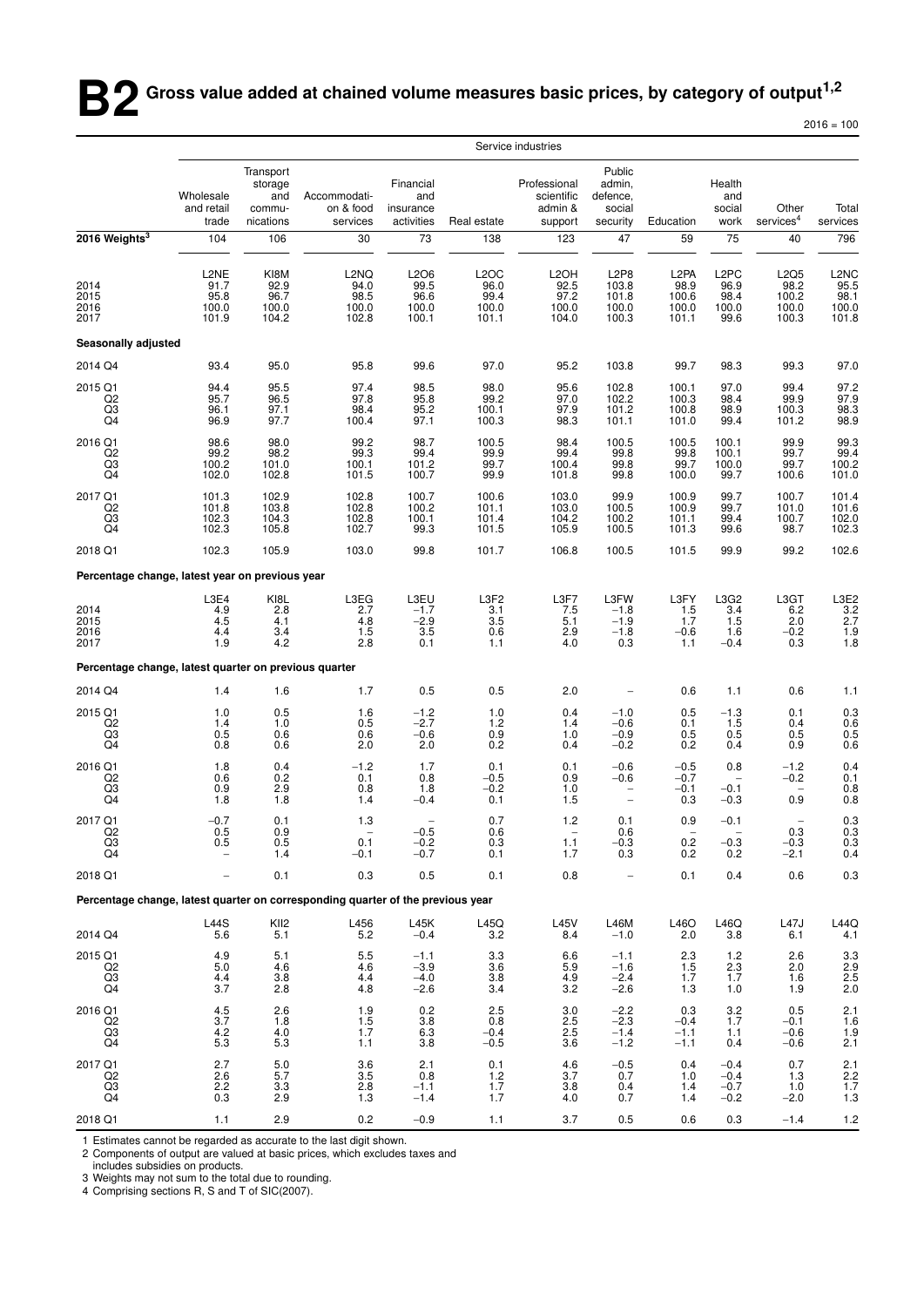# **C1 Gross domestic product: expenditure at current market prices<sup>1</sup>**

£ million

|                                           |                                                                             | National expenditure on goods and services at market prices |                                               |                                                         |                                                                 |                                         |                                                          |                                                                                                         |                                                                                                                                         |                                                                          |                                                                          |                                              |                                           |                                                                                                       |                                                                                                                 |
|-------------------------------------------|-----------------------------------------------------------------------------|-------------------------------------------------------------|-----------------------------------------------|---------------------------------------------------------|-----------------------------------------------------------------|-----------------------------------------|----------------------------------------------------------|---------------------------------------------------------------------------------------------------------|-----------------------------------------------------------------------------------------------------------------------------------------|--------------------------------------------------------------------------|--------------------------------------------------------------------------|----------------------------------------------|-------------------------------------------|-------------------------------------------------------------------------------------------------------|-----------------------------------------------------------------------------------------------------------------|
|                                           |                                                                             |                                                             | Final consumption expenditure                 |                                                         |                                                                 | Gross capital formation                 |                                                          |                                                                                                         |                                                                                                                                         |                                                                          |                                                                          |                                              |                                           | Statisti-                                                                                             |                                                                                                                 |
|                                           | Househol-                                                                   | Non-prof-<br>it<br>ds utions $2$                            | General<br>instit-governme-                   | nt formation                                            | Gross Of which<br>$nt^3$                                        | tories <sup>4</sup>                     | Of which<br>capital investme- in inven- adjustme-        | Acquisit-<br>ions less<br>fixed business Changes alignment disposals<br>of<br>nt valuables <sup>5</sup> |                                                                                                                                         | Total<br>Total exports                                                   | Gross<br>final<br>expen-                                                 | less<br>Total                                | diture imports balance <sup>6</sup>       | cal<br>pancy<br>diture)                                                                               | Gross<br>discre- domestic<br>product<br>Trade (expen- at market<br>prices                                       |
| 2014<br>2015<br>2016<br>2017              | ABJQ<br>1 142 350<br>1 178 915<br>1 235 247<br>1 285 606                    | HAYE<br>56 259<br>56 566<br>57 343<br>57940                 | <b>NMRP</b><br>357 101<br>361 028<br>367 974  | <b>NPQS</b><br>305 747<br>319 432<br>331 442            | NPEK<br>175 594<br>184 620<br>187032<br>372 632 351 042 195 312 | CAEX<br>12 5 65<br>7046<br>8556<br>3036 | <b>DMUN</b><br>$\frac{1}{2}$<br>$\overline{\phantom{a}}$ | <b>NPJQ</b>                                                                                             | YBIL<br>-52 1 873 970 520 292 2 394 262 549 967<br>-164 1 922 823 519 610 2 442 433 546 594<br>$-15120004115569612557372587848 - 30887$ | IKBH                                                                     | ABMF                                                                     | <b>IKBI</b>                                  | IKBJ<br>$-29675$<br>$-26984$              | <b>GIXM</b><br>$\overline{\phantom{a}}$                                                               | YBHA<br>$-1844295$<br>1895839<br>$-1969524$<br>287 2 070 543 615 910 2 686 453 641 796 -25 886 -4 006 2 040 651 |
|                                           | Seasonally adjusted                                                         |                                                             |                                               |                                                         |                                                                 |                                         |                                                          |                                                                                                         |                                                                                                                                         |                                                                          |                                                                          |                                              |                                           |                                                                                                       |                                                                                                                 |
| 2014 Q4                                   | 289 004                                                                     | 14 143                                                      | 89814                                         | 77834                                                   | 44 645                                                          | 1 2 9 3                                 | 877                                                      | 2 0 9 2                                                                                                 |                                                                                                                                         | 474 180 131 776                                                          | 605 956 140 970                                                          |                                              | $-9194$                                   |                                                                                                       | 464 986                                                                                                         |
| 2015 Q1<br>Q2<br>Q3<br>Q4                 | 290 220<br>293 370<br>296 059<br>299 266                                    | 14 139<br>14 128<br>14 133<br>14 166                        | 90 075<br>89 4 20<br>91 090<br>90 443         | 79 609<br>80 279<br>79 035<br>80 509                    | 46 422<br>46 328<br>45461<br>46 409                             | 193<br>3 3 3 0<br>2 1 6 4<br>1 3 5 9    | 1832<br>223<br>$-1721$<br>$-334$                         | 2508<br>$-325$<br>$-671$<br>$-1676$                                                                     |                                                                                                                                         | 476 744 130 245<br>480 202 131 032<br>481 810 127 895<br>484 067 130 438 | 606 989 139 694<br>611 234 136 005<br>609 705 134 164<br>614 505 136 731 |                                              | $-9449$<br>$-4973$<br>$-6269$<br>$-6293$  | $\overline{\phantom{a}}$<br>$\overline{\phantom{m}}$<br>$\qquad \qquad -$<br>$\overline{\phantom{a}}$ | 467 295<br>475 229<br>475 541<br>477 774                                                                        |
| 2016 Q1<br>Q2<br>Q3<br>Q4                 | 303 176<br>306 925<br>310 953<br>314 193                                    | 14 217<br>14 287<br>14 371<br>14 4 68                       | 91 626<br>91 550<br>92 032<br>92 766          | 80 667<br>82 434<br>83 994<br>84 347                    | 45 850<br>46 690<br>47 583<br>46 909                            | 2046<br>1712<br>3500<br>1 2 9 8         | $-84$<br>$-900$<br>1981<br>$-997$                        | 295<br>$-1196$<br>2620<br>$-1870$                                                                       |                                                                                                                                         | 492 027 131 401<br>495 712 136 044<br>507 470 138 462<br>505 202 151 054 | 623 428 138 102<br>631 756 142 262<br>645 932 152 202<br>656 256 155 282 |                                              | $-6701$<br>$-6218$<br>$-13740$<br>$-4228$ | $\qquad \qquad -$<br>$\qquad \qquad -$<br>$\overline{\phantom{0}}$                                    | 485 326<br>489 494<br>493 730<br>500 974                                                                        |
| 2017 Q1<br>Q <sub>2</sub><br>Q3<br>Q4     | 318 682<br>320 524<br>321 493<br>324 907                                    | 14 497<br>14 4 9 6<br>14 4 68<br>14 479                     | 92 749<br>93 470<br>92 932<br>93 481          | 85 826<br>87 262<br>88 326<br>89 628                    | 47 699<br>48 621<br>49 298<br>49 694                            | 2098<br>$-114$<br>1 3 6 1<br>$-309$     | $-911$<br>$-1.388$<br>1860<br>439                        | $-579$<br>185<br>382<br>299                                                                             | 515 823 152 791<br>518 962 154 467                                                                                                      | 513 273 152 193<br>522 485 156 459                                       | 665 466 158 817<br>668 614 159 440<br>673 429 161 364<br>678 944 162 175 |                                              | $-6624$<br>$-6649$                        | $-634$<br>$-947$<br>$-6897 -1159$<br>$-5716 - 1266$                                                   | 506 015<br>508 227<br>510 906<br>515 503                                                                        |
| 2018 Q1                                   | 329 114                                                                     | 14 486                                                      | 94 658                                        | 88 898                                                  | 49 697                                                          | $-1630$                                 | $-2939$                                                  | -487                                                                                                    |                                                                                                                                         | 525 039 156 446                                                          | 681 485 160 289                                                          |                                              |                                           | $-3843 - 1316$                                                                                        | 519880                                                                                                          |
|                                           | Percentage change, latest year on previous year                             |                                                             |                                               |                                                         |                                                                 |                                         |                                                          |                                                                                                         |                                                                                                                                         |                                                                          |                                                                          |                                              |                                           |                                                                                                       |                                                                                                                 |
| 2014<br>2015<br>2016<br>2017              | KGY7<br>4.0<br>3.2<br>4.8<br>4.1                                            | KGZ8<br>3.4<br>0.5<br>1.4<br>1.0                            | KH <sub>2</sub> C<br>3.0<br>1.1<br>1.9<br>1.3 | KG6O<br>8.6<br>4.5<br>3.8<br>5.9                        | KG6N<br>5.9<br>5.1<br>1.3<br>4.4                                |                                         |                                                          |                                                                                                         | KGX3<br>4.7<br>2.6<br>4.0<br>3.5                                                                                                        | KH <sub>2</sub> O<br>$-0.6$<br>$-0.1$<br>7.2<br>10.6                     | KGV7<br>3.5<br>2.0<br>4.7<br>5.0                                         | KH3H<br>$-0.5$<br>$-0.6$<br>7.5<br>9.2       |                                           |                                                                                                       | <b>IHYM</b><br>4.7<br>$\frac{2.8}{3.9}$<br>3.6                                                                  |
|                                           | Percentage change, latest quarter on previous quarter                       |                                                             |                                               |                                                         |                                                                 |                                         |                                                          |                                                                                                         |                                                                                                                                         |                                                                          |                                                                          |                                              |                                           |                                                                                                       |                                                                                                                 |
| 2014 Q4                                   | KGY8<br>0.5                                                                 | KGZ9<br>0.1                                                 | KH <sub>2</sub> D<br>$-0.3$                   | KG6W<br>1.2                                             | KG6V<br>1.4                                                     |                                         |                                                          |                                                                                                         | KGX4<br>0.3                                                                                                                             | KH <sub>2</sub> P<br>2.5                                                 | KGV8<br>0.8                                                              | KH3I<br>3.3                                  |                                           |                                                                                                       | <b>IHYN</b><br>0.1                                                                                              |
| 2015 Q1<br>$^{Q2}_{Q3}$<br>Q4             | 0.4<br>1.1<br>0.9<br>1.1                                                    | $-0.1$<br>$\overline{\phantom{m}}$<br>0.2                   | 0.3<br>$-0.7$<br>1.9<br>$-0.7$                | 2.3<br>0.8<br>$-1.5$<br>1.9                             | 4.0<br>$-0.2$<br>$-1.9$<br>2.1                                  |                                         |                                                          |                                                                                                         | 0.5<br>0.7<br>0.3<br>0.5                                                                                                                | $-1.2$<br>0.6<br>$-2.4$<br>2.0                                           | 0.2<br>0.7<br>$-0.3$<br>0.8                                              | $-0.9$<br>$-2.6$<br>$-1.4$<br>1.9            |                                           |                                                                                                       | 0.5<br>$1.7$<br>$0.1$<br>0.5                                                                                    |
| 2016 Q1<br>Q2<br>Q3<br>Q4                 | 1.3<br>$1.2$<br>$\frac{1.3}{1.0}$                                           | 0.4<br>0.5<br>0.6<br>0.7                                    | 1.3<br>$-0.1$<br>0.5<br>0.8                   | 0.2<br>2.2<br>1.9<br>0.4                                | $-1.2$<br>1.8<br>1.9<br>$-1.4$                                  |                                         |                                                          |                                                                                                         | 1.6<br>0.7<br>2.4<br>$-0.4$                                                                                                             | 0.7<br>3.5<br>1.8<br>9.1                                                 | 1.5<br>1.3<br>2.2<br>1.6                                                 | 1.0<br>3.0<br>7.0<br>2.0                     |                                           |                                                                                                       | 1.6<br>0.9<br>$0.9$<br>1.5                                                                                      |
| 2017 Q1<br>Q2<br>Q3<br>Q4                 | 1.4<br>0.6<br>0.3<br>1.1                                                    | 0.2<br>$\hspace{0.1mm}-\hspace{0.1mm}$<br>$-0.2$<br>0.1     | 0.8<br>$-0.6$<br>0.6                          | 1.8<br>1.7<br>$1.2$<br>1.5                              | 1.7<br>1.9<br>1.4<br>0.8                                        |                                         |                                                          |                                                                                                         | 1.6<br>0.5<br>0.6<br>0.7                                                                                                                | 0.8<br>0.4<br>1.1<br>1.3                                                 | 1.4<br>0.5<br>0.7<br>0.8                                                 | 2.3<br>0.4<br>1.2<br>0.5                     |                                           |                                                                                                       | $\!\!\!\begin{array}{c} 1.0 \\ 0.4 \end{array}$<br>$\frac{0.5}{0.9}$                                            |
| 2018 Q1                                   | 1.3                                                                         | $\overline{\phantom{a}}$                                    | 1.3                                           | $-0.8$                                                  |                                                                 |                                         |                                                          |                                                                                                         | 0.5                                                                                                                                     | $\overline{\phantom{a}}$                                                 | 0.4                                                                      | $-1.2$                                       |                                           |                                                                                                       | 0.8                                                                                                             |
|                                           | Percentage change, latest quarter on corresponding quarter of previous year |                                                             |                                               |                                                         |                                                                 |                                         |                                                          |                                                                                                         |                                                                                                                                         |                                                                          |                                                                          |                                              |                                           |                                                                                                       |                                                                                                                 |
| 2014 Q4                                   | KGY9<br>3.8                                                                 | KH22<br>2.5                                                 | KH <sub>2</sub> E<br>1.6                      | <b>KG76</b><br>6.0                                      | <b>KG75</b><br>4.6                                              |                                         |                                                          |                                                                                                         | KGX5<br>2.9                                                                                                                             | KH <sub>2Q</sub><br>$\overline{3.2}$                                     | KGV9<br>2.9                                                              | KH3J                                         |                                           |                                                                                                       | IHYO<br>3.9                                                                                                     |
| 2015 Q1<br>Q <sub>2</sub><br>Q3<br>Q4     | $\frac{3.2}{3.1}$<br>3.0<br>3.6                                             | 1.4<br>0.5<br>0.1<br>0.2                                    | 0.6<br>2.0<br>1.1<br>0.7                      | $\begin{array}{c} 5.3 \\ 6.4 \end{array}$<br>2.8<br>3.4 | $\begin{array}{c} 8.0 \\ 5.5 \end{array}$<br>3.2<br>4.0         |                                         |                                                          |                                                                                                         | $\frac{3.3}{3.1}$<br>2.0<br>2.1                                                                                                         | $1.2 - 0.1$<br>$-0.6$<br>$-1.0$                                          | $^{2.8}_{2.4}$<br>1.4<br>1.4                                             | 2.4<br>$-\overline{0.1}$<br>$-1.7$<br>$-3.0$ |                                           |                                                                                                       | $3.0$<br>$3.2$<br>$2.3$<br>2.8                                                                                  |
| 2016 Q1<br>$^{Q2}_{Q3}$<br>Q4             | 4.5<br>4.6<br>5.0<br>5.0                                                    | 0.6<br>1.1<br>1.7<br>2.1                                    | 1.7<br>2.4<br>1.0<br>2.6                      | 1.3<br>2.7<br>6.3<br>4.8                                | $-1.2$<br>0.8<br>4.7<br>1.1                                     |                                         |                                                          |                                                                                                         | 3.2<br>$\frac{3.2}{5.3}$<br>4.4                                                                                                         | 0.9<br>3.8<br>$8.\overline{3}$<br>15.8                                   | 2.7<br>3.4<br>5.9<br>6.8                                                 | $-1.1$<br>4.6<br>13.4<br>13.6                |                                           |                                                                                                       | 3.9<br>$\frac{3.0}{3.8}$<br>4.9                                                                                 |
| 2017 Q1<br>Q <sub>2</sub><br>$^{Q3}_{Q4}$ | 5.1<br>4.4<br>3.4<br>3.4                                                    | 2.0<br>1.5<br>0.7<br>0.1                                    | 1.2<br>2.1<br>1.0<br>0.8                      | 6.4<br>5.9<br>$\begin{array}{c} 5.2 \\ 6.3 \end{array}$ | 4.0<br>4.1<br>3.6<br>5.9                                        |                                         |                                                          |                                                                                                         | 4.3<br>4.1<br>$\frac{2.3}{3.4}$                                                                                                         | 15.8<br>12.3<br>11.6<br>3.6                                              | 6.7<br>5.8<br>$\frac{4.3}{3.5}$                                          | 15.0<br>12.1<br>6.0<br>4.4                   |                                           |                                                                                                       | $4.3$<br>$3.8$<br>$3.5$<br>$2.9$                                                                                |
| 2018 Q1                                   | 3.3                                                                         | $-0.1$                                                      | 2.1                                           | 3.6                                                     | 4.2                                                             |                                         |                                                          |                                                                                                         | 2.3                                                                                                                                     | 2.8                                                                      | 2.4                                                                      | 0.9                                          |                                           |                                                                                                       | $2.7\,$                                                                                                         |

1 Estimates are given to the nearest £ million but cannot be regarded as accurate to this degree.

2 Non-profit institutions serving households.

5 Acquisitions less disposals of valuables can be a volatile series due to the inclusion of non-monetary gold, but any volatility is likely to be GDP neutral as this is offset in UK trade figures.

investment in the UK' bulletin.

4 Quarterly alignment adjustment included in this series.

3 A further breakdown of business investment can be found in the 'Business 6 Trade balance is calculated by using exports of goods and services minus imports of goods and services.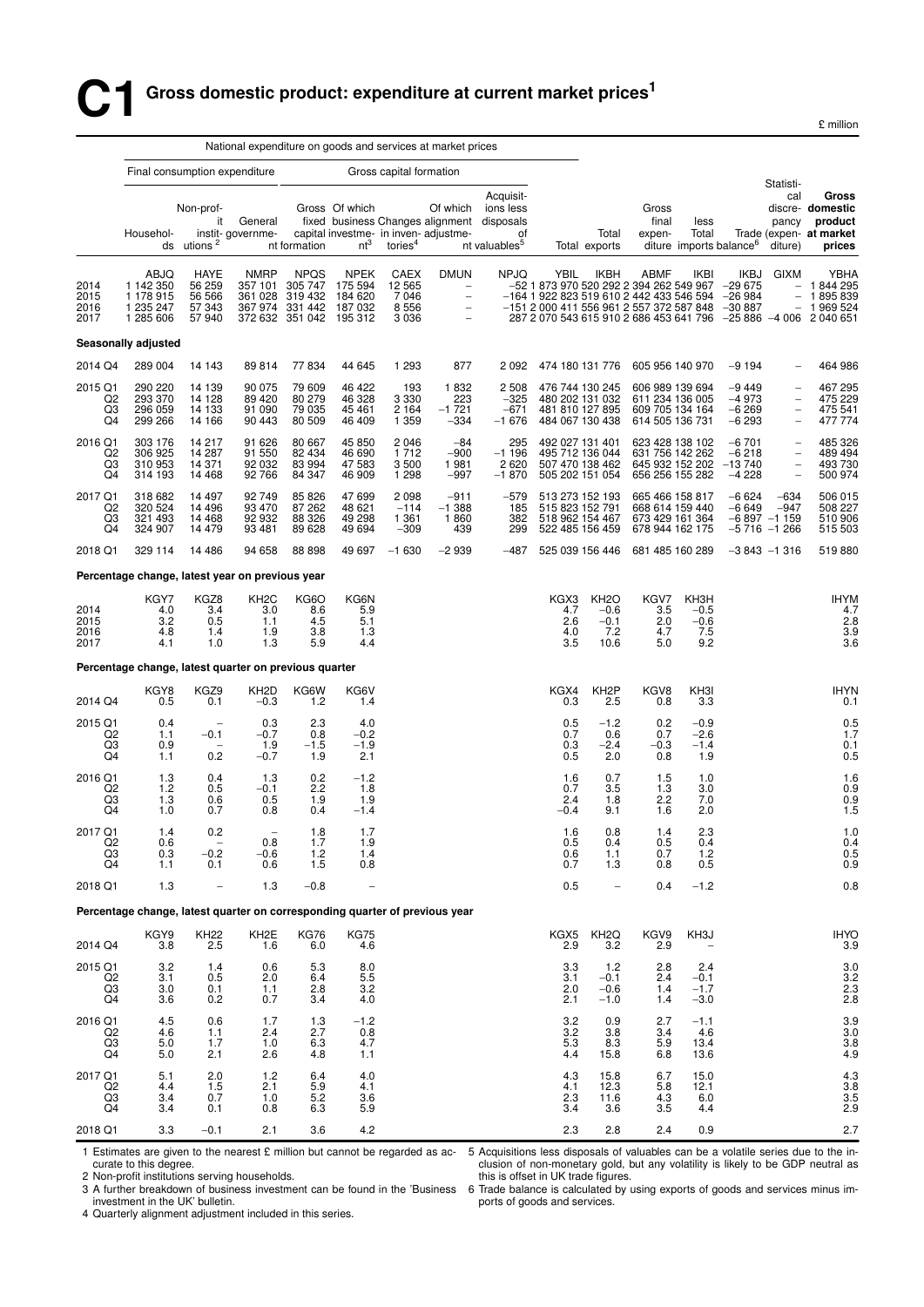# **C** Gross domestic product by category of expenditure: chained volume measures<sup>1</sup>

Reference year 2016, £ million

|                                       |                                                                             |                                                     | National expenditure on goods and services at market prices |                                                                 |                                                        |                                            |                                                   |                                                                                                         |                                                                                                                                                 |                                                                          |                                                                          |                                  |                                           |                                                                    |                                                                                                                   |
|---------------------------------------|-----------------------------------------------------------------------------|-----------------------------------------------------|-------------------------------------------------------------|-----------------------------------------------------------------|--------------------------------------------------------|--------------------------------------------|---------------------------------------------------|---------------------------------------------------------------------------------------------------------|-------------------------------------------------------------------------------------------------------------------------------------------------|--------------------------------------------------------------------------|--------------------------------------------------------------------------|----------------------------------|-------------------------------------------|--------------------------------------------------------------------|-------------------------------------------------------------------------------------------------------------------|
|                                       | Final consumption expenditure                                               |                                                     |                                                             |                                                                 |                                                        | Gross capital formation                    |                                                   |                                                                                                         |                                                                                                                                                 |                                                                          |                                                                          |                                  |                                           | Statisti-                                                          |                                                                                                                   |
|                                       | Househol-                                                                   | Non-prof-<br>it<br>ds utions $2$                    | General<br>instit-governme-                                 | $nt7$ formation                                                 | Gross Of which<br>$nt^3$                               | tories <sup>4</sup>                        | Of which<br>capital investme- in inven- adjustme- | Acquisit-<br>ions less<br>fixed business Changes alignment disposals<br>οf<br>nt valuables <sup>5</sup> |                                                                                                                                                 | Total<br>Total exports                                                   | Gross<br>final<br>expen-                                                 | less<br>Total                    | diture imports balance <sup>6</sup>       | cal<br>pancy<br>diture)                                            | Gross<br>discre- domestic<br>product<br>Trade (expen- at market<br>prices                                         |
| 2014<br>2015<br>2016<br>2017          | ABJR<br>1 165 059<br>1 196 525<br>1 235 247<br>1 258 910                    | <b>HAYO</b><br>57 035<br>56 874<br>57 343<br>57 045 | <b>NMRY</b><br>360 149<br>365 223<br>367 974                | <b>NPQT</b><br>313 472<br>324 016<br>331 442<br>367 480 342 835 | <b>NPEL</b><br>180 608<br>187 355<br>187031<br>190 073 | CAFU<br>14 477<br>11 146<br>8556<br>$-481$ | <b>DMUM</b><br>$-1$<br>$-1$<br>$\bar{\mathbb{I}}$ | <b>NPJR</b>                                                                                             | YBIM<br>-97 1 901 970 527 797 2 429 522 539 475 -11 678<br>-360 1 953 172 551 228 2 504 151 569 120<br>$-15120004115569612557372587848 - 30887$ | <b>IKBK</b>                                                              | ABMG                                                                     | <b>IKBL</b>                      | IKBM<br>$-17892$                          | <b>GIXS</b><br>$\overline{\phantom{a}}$                            | ABMI<br>$-1890493$<br>$-1934903$<br>1 969 524<br>229 2 026 018 586 934 2 612 952 606 885 -19 951 -3 927 2 002 140 |
|                                       | Seasonally adjusted                                                         |                                                     |                                                             |                                                                 |                                                        |                                            |                                                   |                                                                                                         |                                                                                                                                                 |                                                                          |                                                                          |                                  |                                           |                                                                    |                                                                                                                   |
| 2014 Q4                               | 293 549                                                                     | 14 203                                              | 90 023                                                      | 79 433                                                          | 45 705                                                 | 2606                                       | 901                                               | 2 0 8 8                                                                                                 |                                                                                                                                                 | 482 817 135 344                                                          | 618 105 140 330                                                          |                                  | $-4986$                                   |                                                                    | 477 615                                                                                                           |
| 2015 Q1<br>Q2<br>Q3<br>Q4             | 295 287<br>297 798<br>301 636<br>301 804                                    | 14 220<br>14 293<br>14 166<br>14 195                | 90 461<br>91 291<br>91 806<br>91 665                        | 80 80 8<br>81 764<br>80 017<br>81 427                           | 47 195<br>47 152<br>45 985<br>47 023                   | 1 0 1 1<br>3 1 5 4<br>4 1 9 9<br>2 7 8 2   | 1878<br>223<br>$-1757$<br>$-345$                  | 2 5 3 6<br>$-345$<br>$-748$<br>$-1803$                                                                  | 493 287 139 491                                                                                                                                 | 486 411 136 932<br>484 867 138 061<br>488 607 136 744                    | 623 264 143 349<br>622 843 140 387<br>625 287 140 793<br>632 757 144 591 |                                  | $-6417$<br>$-2326$<br>$-4049$<br>$-5100$  | $\qquad \qquad -$<br>$\overline{\phantom{0}}$<br>$\qquad \qquad -$ | 479 734<br>482 464<br>484 552<br>488 153                                                                          |
| 2016 Q1<br>Q2<br>Q3<br>Q4             | 305 101<br>307 595<br>311 268<br>311 283                                    | 14 251<br>14 345<br>14 338<br>14 409                | 92 044<br>91 959<br>91 968<br>92 003                        | 81 415<br>82 695<br>83 909<br>83 4 23                           | 46 221<br>46 622<br>47 330<br>46 858                   | 1881<br>347<br>1 1 7 3<br>5 1 5 5          | $-86$<br>$-903$<br>1977<br>$-988$                 | 284<br>$-1264$<br>2626<br>$-1797$                                                                       |                                                                                                                                                 | 495 416 138 252<br>495 847 139 554<br>506 847 135 108<br>502 301 144 047 | 633 733 143 976<br>635 416 144 900<br>642 147 149 364<br>646 076 149 608 |                                  | $-5724$<br>$-5346$<br>$-14256$<br>$-5561$ | $\qquad \qquad -$<br>$\overline{\phantom{0}}$<br>$\bar{a}$         | 489 736<br>490 502<br>492 816<br>496 470                                                                          |
| 2017 Q1<br>Q2<br>Q3<br>Q4             | 313 173<br>314 416<br>315 224<br>316 097                                    | 14 383<br>14 281<br>14 182<br>14 199                | 91 502<br>91 950<br>91 824<br>92 204                        | 84 308<br>85 682<br>86 067<br>86 778                            | 46 759<br>47 550<br>47843<br>47921                     | 1939<br>$-517$<br>$-83$<br>$-1820$         | $-897$<br>$-1.362$<br>1828<br>431                 | $-553$<br>159<br>337<br>286                                                                             |                                                                                                                                                 | 504 752 145 182<br>505 971 145 985<br>507 551 147 180<br>507 744 148 587 | 649 934 150 893<br>651 956 151 548<br>654 731 152 362<br>656 331 152 082 |                                  | $-5711$<br>$-5563$                        | $-624$<br>$-931$<br>$-5182 - 1137$<br>$-3495 -1235$                | 498 417<br>499 477<br>501 232<br>503 014                                                                          |
| 2018 Q1                               | 316 885                                                                     | 14 155                                              | 92 555                                                      | 85 609                                                          | 47711                                                  | $-96$                                      | $-2849$                                           | $-463$                                                                                                  |                                                                                                                                                 |                                                                          | 508 645 148 657 657 302 151 831                                          |                                  |                                           | $-3174 -1276$                                                      | 504 195                                                                                                           |
|                                       | Percentage change, latest year on previous year                             |                                                     |                                                             |                                                                 |                                                        |                                            |                                                   |                                                                                                         |                                                                                                                                                 |                                                                          |                                                                          |                                  |                                           |                                                                    |                                                                                                                   |
| 2014<br>2015<br>2016<br>2017          | KGZ5<br>2.1<br>2.7<br>3.2<br>1.9                                            | KH26<br>1.1<br>$-0.3$<br>0.8<br>$-0.5$              | KH <sub>2</sub><br>2.2<br>1.4<br>0.8<br>$-0.1$              | KG7N<br>7.2<br>3.4<br>2.3<br>3.4                                | KG7M<br>5.2<br>3.7<br>$-0.2$<br>1.6                    |                                            |                                                   |                                                                                                         | KGX9<br>3.4<br>2.7<br>2.4<br>1.3                                                                                                                | KH <sub>2U</sub><br>2.3<br>4.4<br>1.0<br>5.4                             | KGW5<br>3.1<br>3.1<br>2.1<br>2.2                                         | KH3N<br>3.8<br>5.5<br>3.3<br>3.2 |                                           |                                                                    | <b>IHYP</b><br>$^{2.9}_{2.3}$<br>$1.\overline{8}$<br>1.7                                                          |
|                                       | Percentage change, latest quarter on previous quarter                       |                                                     |                                                             |                                                                 |                                                        |                                            |                                                   |                                                                                                         |                                                                                                                                                 |                                                                          |                                                                          |                                  |                                           |                                                                    |                                                                                                                   |
| 2014 Q4                               | KGZ6<br>0.2                                                                 | KH27<br>$-0.4$                                      | KH <sub>2</sub> J<br>$-0.4$                                 | KG7Q<br>0.6                                                     | KG7P<br>0.6                                            |                                            |                                                   |                                                                                                         | KGY <sub>2</sub><br>1.0                                                                                                                         | KH <sub>2</sub> V<br>3.8                                                 | KGW6<br>1.6                                                              | KH <sub>3</sub> O<br>4.5         |                                           |                                                                    | <b>IHYQ</b><br>0.7                                                                                                |
| 2015 Q1<br>Q2<br>Q <sub>3</sub><br>Q4 | 0.6<br>0.9<br>1.3<br>0.1                                                    | 0.1<br>0.5<br>$-0.9$<br>0.2                         | 0.5<br>0.9<br>0.6<br>$-0.2$                                 | 1.7<br>1.2<br>$-2.1$<br>1.8                                     | 3.3<br>$-0.1$<br>$-2.5$<br>2.3                         |                                            |                                                   |                                                                                                         | 0.7<br>$-0.3$<br>0.8<br>1.0                                                                                                                     | $1.2$<br>0.8<br>$-1.0$<br>2.0                                            | 0.8<br>$-0.1$<br>0.4<br>1.2                                              | 2.2<br>$-2.1$<br>0.3<br>2.7      |                                           |                                                                    | 0.4<br>0.6<br>0.4<br>0.7                                                                                          |
| 2016 Q1<br>Q2<br>Q3<br>Q4             | 1.1<br>0.8<br>1.2<br>$\overline{\phantom{a}}$                               | 0.4<br>0.7<br>0.5                                   | 0.4<br>$-0.1$<br>$\overline{a}$                             | $\overline{\phantom{a}}$<br>1.6<br>1.5<br>$-0.6$                | $-1.7$<br>0.9<br>1.5<br>$-1.0$                         |                                            |                                                   |                                                                                                         | 0.4<br>0.1<br>2.2<br>$-0.9$                                                                                                                     | $-0.9$<br>0.9<br>$-3.2$<br>6.6                                           | 0.2<br>0.3<br>1.1<br>0.6                                                 | $-0.4$<br>0.6<br>3.1<br>0.2      |                                           |                                                                    | $0.3 \\ 0.2$<br>$0.5 \\ 0.7$                                                                                      |
| 2017 Q1<br>Q2<br>Q3<br>Q4             | 0.6<br>0.4<br>0.3<br>0.3                                                    | $-0.2$<br>$-0.7$<br>$-0.7$<br>0.1                   | $-0.5$<br>0.5<br>$-0.1$<br>0.4                              | 1.1<br>1.6<br>0.4<br>0.8                                        | $-0.2$<br>1.7<br>0.6<br>0.2                            |                                            |                                                   |                                                                                                         | 0.5<br>0.2<br>0.3                                                                                                                               | 0.8<br>0.6<br>0.8<br>1.0                                                 | 0.6<br>0.3<br>0.4<br>0.2                                                 | 0.9<br>0.4<br>0.5<br>$-0.2$      |                                           |                                                                    | $\begin{array}{c} 0.4 \\ 0.2 \\ 0.4 \end{array}$<br>0.4                                                           |
| 2018 Q1                               | 0.2                                                                         | $-0.3$                                              | 0.4                                                         | $-1.3$                                                          | $-0.4$                                                 |                                            |                                                   |                                                                                                         | 0.2                                                                                                                                             | $\overline{\phantom{a}}$                                                 | 0.1                                                                      | $-0.2$                           |                                           |                                                                    | 0.2                                                                                                               |
|                                       | Percentage change, latest quarter on corresponding quarter of previous year |                                                     |                                                             |                                                                 |                                                        |                                            |                                                   |                                                                                                         |                                                                                                                                                 |                                                                          |                                                                          |                                  |                                           |                                                                    |                                                                                                                   |
| 2014 Q4                               | KGZ7<br>2.1                                                                 | <b>KH28</b>                                         | KH <sub>2</sub> K<br>1.4                                    | KG7T<br>5.0                                                     | KG7S<br>4.2                                            |                                            |                                                   |                                                                                                         | KGY3<br>2.4                                                                                                                                     | KH <sub>2</sub> W<br>6.8                                                 | KGW7<br>3.4                                                              | KH3P<br>4.3                      |                                           |                                                                    | <b>IHYR</b><br>3.1                                                                                                |
| 2015 Q1<br>Q <sub>2</sub><br>Q3<br>Q4 | $^{2.3}_{2.7}$<br>3.0<br>2.8                                                | $-0.8$<br>0.4<br>$-0.6$<br>$-0.1$                   | 1.0<br>1.2<br>1.6<br>1.8                                    | 4.4<br>5.3<br>1.3<br>2.5                                        | 7.0<br>4.0<br>1.2<br>2.9                               |                                            |                                                   |                                                                                                         | $\frac{3.5}{2.9}$<br>2.2<br>2.2                                                                                                                 | 5.7<br>4.2<br>4.8<br>3.1                                                 | 4.0<br>3.2<br>2.8<br>2.4                                                 | 8.3<br>5.9<br>4.9<br>3.0         |                                           |                                                                    | 2.7<br>$\frac{2.4}{2.1}$<br>2.2                                                                                   |
| 2016 Q1<br>Q2<br>Q3<br>Q4             | 3.3<br>$\frac{3.3}{3.2}$<br>3.1                                             | 0.2<br>0.4<br>1.2<br>1.5                            | 1.7<br>0.7<br>0.2<br>0.4                                    | 0.8<br>1.1<br>4.9<br>2.5                                        | $-2.1$<br>$-1.1$<br>2.9<br>$-0.4$                      |                                            |                                                   |                                                                                                         | 1.9<br>$\frac{2.3}{3.7}$<br>1.8                                                                                                                 | 1.0<br>1.1<br>$-1.2$<br>3.3                                              | 1.7<br>2.0<br>2.7<br>2.1                                                 | 0.4<br>3.2<br>6.1<br>3.5         |                                           |                                                                    | $2.1$<br>$1.7$<br>$1.7$<br>$1.7$                                                                                  |
| 2017 Q1<br>Q2<br>$^{Q3}_{Q4}$         | 2.6<br>2.2<br>1.3<br>1.5                                                    | 0.9<br>$-0.4$<br>$-1.1$<br>$-1.5$                   | $-0.6$<br>$-0.2$<br>0.2                                     | 3.6<br>3.6<br>2.6<br>4.0                                        | 1.2<br>2.0<br>1.1<br>2.3                               |                                            |                                                   |                                                                                                         | 1.9<br>2.0<br>0.1<br>1.1                                                                                                                        | 5.0<br>4.6<br>8.9<br>3.2                                                 | 2.6<br>2.6<br>2.0<br>1.6                                                 | 4.8<br>4.6<br>2.0<br>1.7         |                                           |                                                                    | $\begin{array}{c} 1.8 \\ 1.8 \\ 1.7 \\ 1.3 \end{array}$                                                           |
| 2018 Q1                               | $1.2$                                                                       | $-1.6$                                              | 1.2                                                         | 1.5                                                             | 2.0                                                    |                                            |                                                   |                                                                                                         | 0.8                                                                                                                                             | 2.4                                                                      | 1.1                                                                      | 0.6                              |                                           |                                                                    | 1.2                                                                                                               |

1 Estimates are given to the nearest £ million but cannot be regarded as accurate to this degree.

2 Non-profit institutions serving households.

investment in the UK' bulletin.

4 Quarterly alignment adjustment included in this series.

5 Acquisitions less disposals of valuables can be a volatile series due to the inclusion of non-monetary gold, but any volatility is likely to be GDP neutral as Acquisitions less disposaits of valuables can be a volatile senes due to the in-<br>clusion of non-monetary gold, but any volatility is likely to be GDP neutral as<br>this is offset in UK trade figures.

3 A further breakdown of business investment can be found in the 'Business 6 Trade balance is calculated by using exports of goods and services minus imports of goods and services.

> 7 An error was discovered in the General Government Final Consumption Expenditure CVM figures during quality assurance. The most significant quarterly growth error is in 2005Q2 increasing growth by 2.3%. Figures in current prices in unaffected and the CVM data will be corrected in Blue Book 2019, the next time 2005 data are open to revision.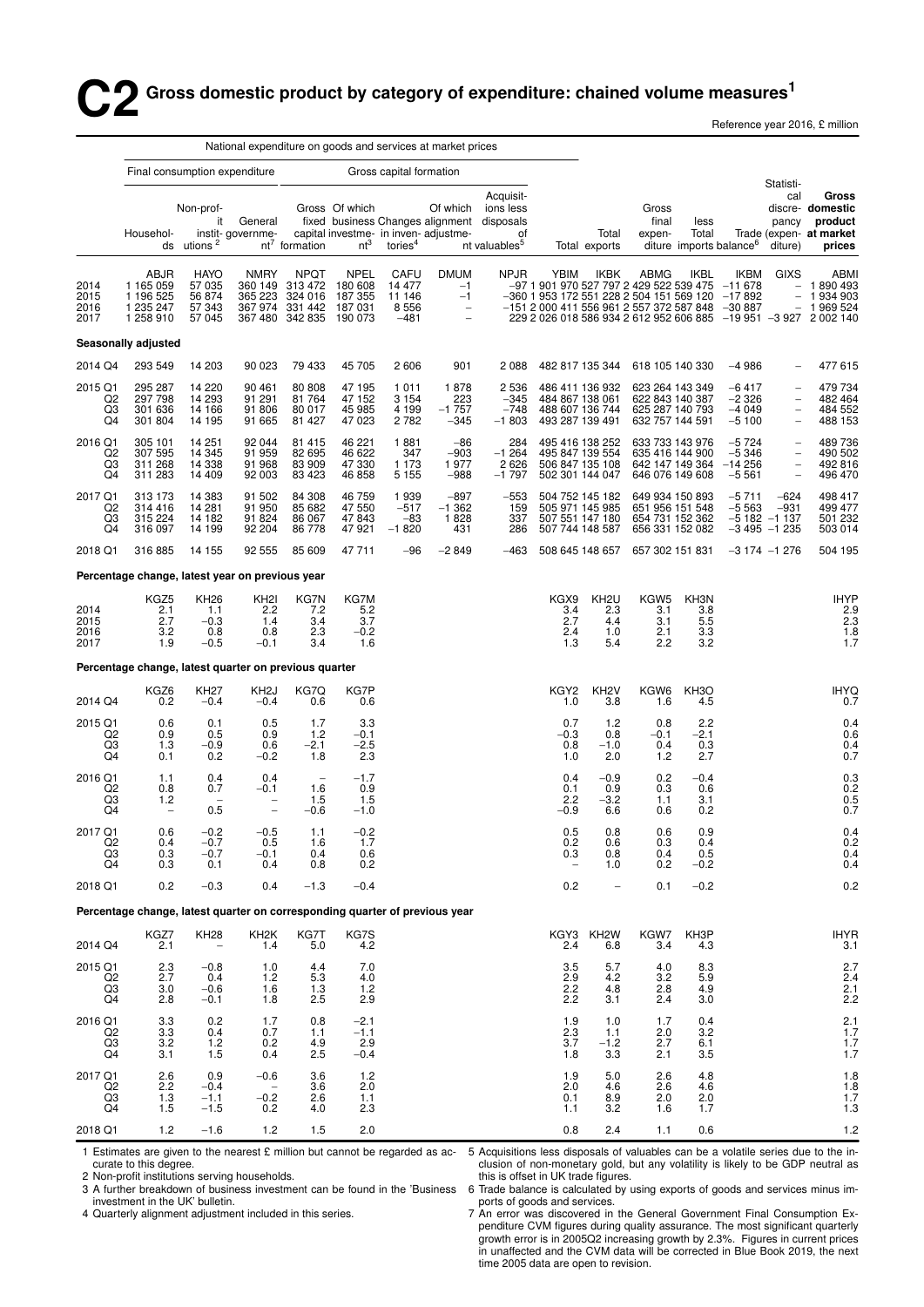|                                           |                                                           |                                                                             |                                                        |                                                       |                                            |                                                        |                                                         |                                                     |                                                         |                                                                                                | £ million                                            |
|-------------------------------------------|-----------------------------------------------------------|-----------------------------------------------------------------------------|--------------------------------------------------------|-------------------------------------------------------|--------------------------------------------|--------------------------------------------------------|---------------------------------------------------------|-----------------------------------------------------|---------------------------------------------------------|------------------------------------------------------------------------------------------------|------------------------------------------------------|
|                                           |                                                           |                                                                             |                                                        | Gross operating surplus of corporations               |                                            |                                                        |                                                         |                                                     | Taxes on                                                |                                                                                                | Gross                                                |
|                                           | Compen-<br>sation of<br>employees                         | Private<br>non-financi-<br>al<br>corporations <sup>2</sup>                  | Of which<br>alignment                                  | Financial<br>adjustment corporations                  | Public<br>corporations                     | Total <sup>3</sup>                                     | Other<br>income <sup>4</sup>                            | Gross value<br>added at<br>factor cost              | products<br>& production<br>less<br>subsidies           | Statistical<br>discrepancy<br>(income)                                                         | domestic<br>product at<br>market<br>prices           |
| 2014<br>2015<br>2016<br>2017              | <b>DTWM</b><br>899 969<br>928 459<br>963 406<br>1 002 861 | CAER<br>338 165<br>346 248<br>357 702<br>373 171                            | <b>DMUQ</b><br>-<br>-<br>-<br>$\overline{\phantom{0}}$ | <b>NHCZ</b><br>59 371<br>50 341<br>56 980<br>55 625   | CAEQ<br>16 550<br>17 280<br>17625          | CGBZ<br>414 086<br>413869<br>432 307<br>16 662 445 458 | <b>CGBX</b><br>305 856<br>322 906<br>333 887<br>337 407 | CGCB<br>1619911<br>1 665 234<br>1729 600<br>1785726 | <b>CMVL</b><br>224 384<br>230 605<br>239 924<br>246 625 | <b>GIXQ</b><br>$\overline{\phantom{a}}$<br>8 3 0 0                                             | YBHA<br>1844295<br>1895839<br>1 969 524<br>2 040 651 |
|                                           | <b>Seasonally adjusted</b>                                |                                                                             |                                                        |                                                       |                                            |                                                        |                                                         |                                                     |                                                         |                                                                                                |                                                      |
| 2014 Q4                                   | 227 506                                                   | 83 544                                                                      | $-919$                                                 | 15 345                                                | 4 0 8 0                                    | 102 962                                                | 77 638                                                  | 408 106                                             | 56 880                                                  |                                                                                                | 464 986                                              |
| 2015 Q1<br>Q2<br>Q3<br>Q4                 | 228 320<br>230 772<br>234 183<br>235 184                  | 86 525<br>89 617<br>86 323<br>83 783                                        | 1 0 9 0<br>831<br>$-1054$<br>$-867$                    | 14 134<br>12 2 2 0<br>10 294<br>13 693                | 3804<br>4877<br>4 4 0 0<br>4 1 9 9         | 104 464<br>106 714<br>101 016<br>101 675               | 78 492<br>80 177<br>81 855<br>82 382                    | 411 276<br>417 663<br>417 054<br>419 241            | 56 019<br>57 566<br>58 487<br>58 533                    | $\overline{\phantom{m}}$<br>$\overline{\phantom{a}}$<br>$\qquad \qquad -$<br>$\qquad \qquad -$ | 467 295<br>475 229<br>475 541<br>477 774             |
| 2016 Q1<br>Q <sub>2</sub><br>Q3<br>Q4     | 233 322<br>240 398<br>245 066<br>244 620                  | 92 810<br>86 104<br>84 982<br>93 806                                        | 1912<br>$-1681$<br>$-1987$<br>1756                     | 13 640<br>14 3 58<br>15 5 82<br>13 400                | 3929<br>4943<br>4428<br>4 3 2 5            | 110 376<br>105 406<br>104 992<br>111 533               | 82 608<br>83 888<br>83782<br>83 609                     | 426 306<br>429 692<br>433 840<br>439 762            | 59 0 20<br>59802<br>59 890<br>61 21 2                   | $\overline{\phantom{0}}$<br>$\qquad \qquad -$<br>$\overline{\phantom{a}}$<br>$\qquad \qquad -$ | 485 326<br>489 494<br>493 730<br>500 974             |
| 2017 Q1<br>Q <sub>2</sub><br>$^{Q3}_{Q4}$ | 246 849<br>249 650<br>251 800<br>254 562                  | 96 072<br>92 210<br>91 320<br>93 569                                        | 3775<br>$-1205$<br>$-2336$<br>$-234$                   | 13617<br>13 949<br>14 041<br>14 018                   | 3975<br>4763<br>4 3 6 0<br>3564            | 113 664<br>110 922<br>109 721<br>111 151               | 83 636<br>84 204<br>84 488<br>85 079                    | 444 149<br>444 776<br>446 009<br>450 792            | 60 673<br>61 582<br>62455<br>61915                      | 1 1 9 3<br>1869<br>2 4 4 2<br>2796                                                             | 506 015<br>508 227<br>510 906<br>515 503             |
| 2018 Q1                                   | 257 467                                                   | 96 985                                                                      | 1765                                                   | 13 185                                                |                                            | 2 660 112 830                                          | 86 30 5                                                 | 456 602                                             | 60 466                                                  | 2812                                                                                           | 519880                                               |
|                                           |                                                           | Percentage change, latest year on previous year                             |                                                        |                                                       |                                            |                                                        |                                                         |                                                     |                                                         |                                                                                                |                                                      |
| 2014<br>2015<br>2016<br>2017              | KGI3<br>2.2<br>3.2<br>3.8<br>4.1                          | <b>KH59</b><br>10.2<br>2.4<br>3.3<br>4.3                                    |                                                        | KH <sub>5</sub> L<br>2.9<br>$-15.2$<br>13.2<br>$-2.4$ | <b>KH53</b><br>1.3<br>4.4<br>2.0<br>$-5.5$ | KH4V<br>8.7<br>$-0.1$<br>4.5<br>3.0                    | KH6T<br>6.9<br>5.6<br>3.4<br>1.1                        | KH6N<br>4.7<br>2.8<br>3.9<br>3.2                    | <b>KH65</b><br>5.1<br>2.8<br>4.0<br>2.8                 |                                                                                                | <b>IHYM</b><br>4.7<br>2.8<br>3.9<br>3.6              |
|                                           |                                                           | Percentage change, latest quarter on previous quarter                       |                                                        |                                                       |                                            |                                                        |                                                         |                                                     |                                                         |                                                                                                |                                                      |
| 2014 Q4                                   | KGI4<br>0.6                                               | KH <sub>5</sub> A<br>-4.9                                                   |                                                        | KH5M<br>12.2                                          | <b>KH54</b><br>$-2.7$                      | KH4W<br>$-2.6$                                         | KH6U<br>1.1                                             | KH <sub>6</sub> O<br>$-0.2$                         | <b>KH66</b><br>1.6                                      |                                                                                                | <b>IHYN</b><br>0.1                                   |
| 2015 Q1<br>Q2<br>Q3<br>Q <sub>4</sub>     | 0.4<br>1.1<br>1.5<br>0.4                                  | 3.6<br>3.6<br>$-3.7$<br>$-2.9$                                              |                                                        | $-7.9$<br>$-13.5$<br>$-15.8$<br>33.0                  | $-6.8$<br>28.2<br>$-9.8$<br>$-4.6$         | 1.5<br>2.2<br>$-5.3$<br>0.7                            | 1.1<br>2.1<br>2.1<br>0.6                                | 0.8<br>1.6<br>$-0.1$<br>0.5                         | $-1.5$<br>2.8<br>1.6<br>0.1                             |                                                                                                | $0.5$<br>1.7<br>0.1<br>0.5                           |
| 2016 Q1<br>Q <sub>2</sub><br>Q3<br>Q4     | $-0.8$<br>3.0<br>1.9<br>$-0.2$                            | 10.8<br>$-7.2$<br>$-1.3$<br>10.4                                            |                                                        | $-0.4$<br>5.3<br>8.5<br>$-14.0$                       | $-6.4$<br>25.8<br>$-10.4$<br>$-2.3$        | 8.6<br>$-4.5$<br>$-0.4$<br>6.2                         | 0.3<br>1.5<br>$-0.1$<br>$-0.2$                          | 1.7<br>0.8<br>1.0<br>1.4                            | 0.8<br>1.3<br>0.1<br>2.2                                |                                                                                                | 1.6<br>0.9<br>0.9<br>1.5                             |
| 2017 Q1<br>Q2<br>Q3<br>Q4                 | 0.9<br>1.1<br>0.9<br>1.1                                  | 2.4<br>$-4.0$<br>$-1.0$<br>2.5                                              |                                                        | 1.6<br>2.4<br>0.7<br>$-0.2$                           | $-8.1$<br>19.8<br>-8.5<br>$-18.3$          | 1.9<br>$-2.4$<br>-1.1<br>1.3                           | 0.7<br><b>U.3</b><br>0.7                                | 1.0<br>0.1<br>0.3<br>1.1                            | $-0.9$<br>1.5<br>1.4<br>$-0.9$                          |                                                                                                | 1.0<br>0.4<br>0.5<br>0.9                             |
| 2018 Q1                                   | 1.1                                                       | 3.7                                                                         |                                                        | $-5.9$                                                | $-25.4$                                    | 1.5                                                    | 1.4                                                     | 1.3                                                 | $-2.3$                                                  |                                                                                                | 0.8                                                  |
|                                           |                                                           | Percentage change, latest quarter on corresponding quarter of previous year |                                                        |                                                       |                                            |                                                        |                                                         |                                                     |                                                         |                                                                                                |                                                      |
| 2014 Q4                                   | KGI5<br>2.1                                               | KH <sub>5</sub> B<br>6.2                                                    |                                                        | KH5N<br>0.3                                           | <b>KH55</b><br>7.1                         | KH4X<br>5.3                                            | KH6V<br>7.1                                             | KH6P<br>3.8                                         | <b>KH67</b><br>4.1                                      |                                                                                                | <b>IHYO</b><br>3.9                                   |
| 2015 Q1<br>Q2<br>Q3<br>Q4                 | 2.3<br>3.4<br>3.5<br>3.4                                  | 4.1<br>7.2<br>$-1.8$<br>0.3                                                 |                                                        | $-0.5$<br>$-24.3$<br>$-24.7$<br>$-10.8$               | 9.6<br>1.5<br>5.0<br>2.9                   | 3.6<br>2.1<br>$-4.5$<br>$-1.2$                         | 5.2<br>4.3<br>6.6<br>6.1                                | 3.2<br>3.2<br>2.0<br>2.7                            | 1.2<br>$\frac{2.5}{4.5}$<br>2.9                         |                                                                                                | 3.0<br>$\frac{3.2}{2.3}$<br>2.8                      |
| 2016 Q1<br>Q2<br>Q3<br>Q <sub>4</sub>     | 2.2<br>4.2<br>4.6<br>4.0                                  | 7.3<br>$-3.9$<br>$-1.6$<br>12.0                                             |                                                        | $-3.5$<br>17.5<br>51.4<br>$-2.1$                      | 3.3<br>1.4<br>0.6<br>3.0                   | 5.7<br>$-1.2$<br>3.9<br>9.7                            | 5.2<br>4.6<br>2.4<br>1.5                                | 3.7<br>2.9<br>4.0<br>4.9                            | 5.4<br>3.9<br>2.4<br>4.6                                |                                                                                                | 3.9<br>$\frac{3.0}{3.8}$<br>4.9                      |
| 2017 Q1<br>Q <sub>2</sub><br>$^{Q3}_{Q4}$ | 5.8<br>3.8<br>2.7<br>4.1                                  | 3.5<br>7.1<br>7.5<br>$-0.3$                                                 |                                                        | $-0.2$<br>$-2.8$<br>$-9.9$<br>4.6                     | 1.2<br>$-3.6$<br>$-1.5$<br>$-17.6$         | 3.0<br>5.2<br>4.5<br>$-0.3$                            | $1.2$<br>0.4<br>0.8<br>1.8                              | 4.2<br>3.5<br>2.8<br>2.5                            | 2.8<br>3.0<br>4.3<br>1.1                                |                                                                                                | $4.3$<br>$3.8$<br>$3.5$<br>$2.9$                     |
| 2018 Q1                                   | 4.3                                                       | 1.0                                                                         |                                                        | $-3.2$                                                | $-33.1$                                    | $-0.7$                                                 | 3.2                                                     | 2.8                                                 | $-0.3$                                                  |                                                                                                | 2.7                                                  |

1 Estimates are given to the nearest £ million but cannot be regarded as ac- 3 Includes the operating surplus of financial corporations, private non-financial curate to this degree. cor porations and public corporations.

2 Quarterly alignment adjustment included in this series.

4 Includes mixed income and the operating surplus of the non-corporate sector.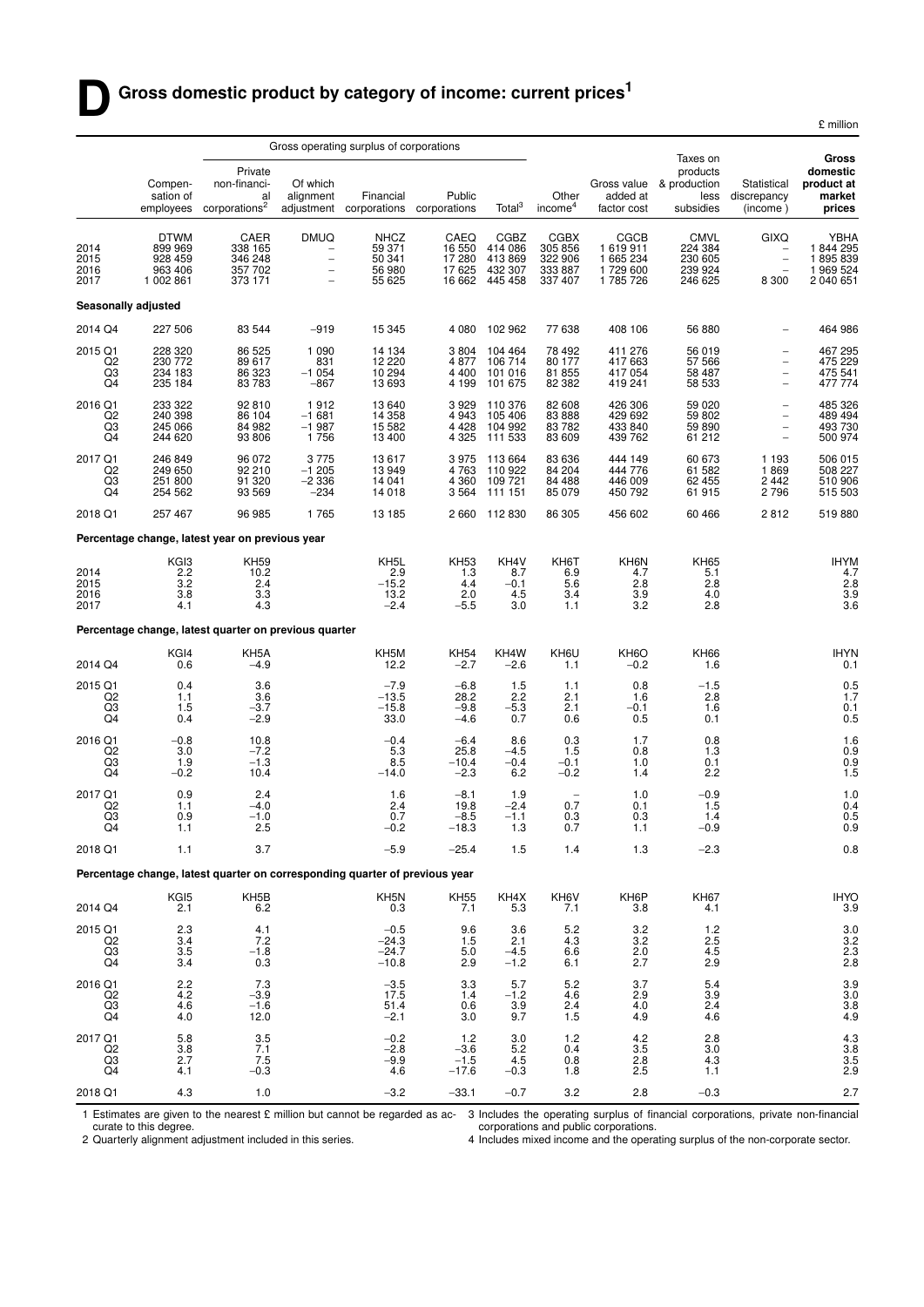

£ million

|                                       |                                                                      |                                    |                                                                                            |                                                  |                                                     |                                                              |                                                               | UK NATIONAL <sup>2</sup>               |                                                              |                                                  |                                              |                                                  |                                                         |                                                                                                              |                                                         |
|---------------------------------------|----------------------------------------------------------------------|------------------------------------|--------------------------------------------------------------------------------------------|--------------------------------------------------|-----------------------------------------------------|--------------------------------------------------------------|---------------------------------------------------------------|----------------------------------------|--------------------------------------------------------------|--------------------------------------------------|----------------------------------------------|--------------------------------------------------|---------------------------------------------------------|--------------------------------------------------------------------------------------------------------------|---------------------------------------------------------|
|                                       |                                                                      |                                    |                                                                                            |                                                  |                                                     |                                                              |                                                               |                                        | UK DOMESTIC <sup>3</sup>                                     |                                                  |                                              |                                                  |                                                         |                                                                                                              |                                                         |
|                                       |                                                                      | Net<br>Total tourism               | Total                                                                                      | &                                                | &                                                   | Food Alcohol Clothing<br>&<br>drink tobacco footwear Housing |                                                               | Household<br>goods &                   |                                                              | services Health Transport nication               | Commu-                                       | Recreati-<br>on &                                | culture Education                                       | Restau-<br>hotels                                                                                            | rants & Miscell-<br>aneous                              |
| COICOP <sup>1</sup>                   |                                                                      |                                    | $\mathbf 0$                                                                                | 01                                               | 02                                                  | 03                                                           | 04                                                            | 05                                     | 06                                                           | 07                                               | 08                                           | 09                                               | 10                                                      | 11                                                                                                           | 12                                                      |
| 2014<br>2015<br>2016<br>2017          | ABJQ<br>1 142 350<br>1 178 915<br>1 235 247<br>1 285 606             | ABTF                               | ZAKV<br>6 534 1 135 816<br>8 142 1 170 773<br>13 435 1 221 812<br>11 152 1 274 454 103 842 | ZWUM<br>97 568<br>97 457<br>98 813               | ZAKX<br>42 060<br>41 154<br>41 594<br>42 5 28       | ZAKZ<br>61 672<br>65 039                                     | ZAVN<br>307811<br>319 910<br>66 139 330 257<br>70 453 341 362 | 54 439 20 161                          | ZAVV ZAWB<br>51 263 18 998<br>59 877 22 096<br>66 576 23 569 | ZAWL<br>156 337<br>157 707<br>164 073<br>168 154 | ZAWV<br>20 971<br>22 339<br>23 995<br>24 802 | ZAWZ<br>106 429<br>111 116<br>119 124<br>125 260 | ZWUS                                                    | ZAXR<br>19 757 106 837 146 113<br>21 233 110 760 149 458<br>22 543 116 361 156 940<br>22 875 122 858 162 175 | ZAYF                                                    |
| Seasonally adjusted                   |                                                                      |                                    |                                                                                            |                                                  |                                                     |                                                              |                                                               |                                        |                                                              |                                                  |                                              |                                                  |                                                         |                                                                                                              |                                                         |
| 2014 Q4                               | 289 004                                                              | 2 0 5 9                            | 286 945                                                                                    | 24 382                                           | 10 458                                              | 15 649                                                       | 77 490                                                        | 13 100                                 | 4721                                                         | 39 237                                           | 5 3 3 7                                      | 26913                                            | 5 0 9 2                                                 | 26 864                                                                                                       | 37 702                                                  |
| 2015 Q1<br>Q2<br>Q3<br>Q4             | 290 220<br>293 370<br>296 059<br>299 266                             | 2 1 9 0<br>1807<br>1987<br>2 1 5 8 | 288 030<br>291 563<br>294 072<br>297 108                                                   | 24 160<br>24 341<br>24 396<br>24 560             | 10 390<br>10 205<br>10 241<br>10 318                | 15712<br>16 274<br>16 506<br>16 547                          | 79 128<br>79 866<br>80 938<br>79 978                          | 13 407<br>13 373<br>13 577<br>14 082   | 4743<br>4955<br>5 0 6 5<br>5 3 9 8                           | 38 168<br>39 298<br>39 913<br>40 328             | 5 4 5 5<br>5 5 4 5<br>5 5 8 5<br>5 7 5 4     | 27 107<br>27 585<br>27963<br>28 4 61             | 5 1 7 9<br>5 2 2 2<br>5 277<br>5 5 5 5                  | 27 165<br>27 439<br>27 903<br>28 253                                                                         | 37416<br>37 460<br>36 708<br>37874                      |
| 2016 Q1<br>Q <sub>2</sub><br>Q3<br>Q4 | 303 176<br>306 925<br>310 953<br>314 193                             | 2748<br>3 2 9 3<br>3807<br>3587    | 300 428<br>303 632<br>307 146<br>310 606                                                   | 24 606<br>24 477<br>24 8 64<br>24 866            | 10 309<br>10 463<br>10 467<br>10 355                | 16 4 63<br>16 218<br>16 551<br>16 907                        | 81 826<br>82 552<br>82 394<br>83 4 85                         | 14 4 54<br>14 737<br>15 0 24<br>15 662 | 5 5 0 0<br>5458<br>5 5 2 4<br>5614                           | 40 529<br>40 817<br>41 230<br>41 497             | 5877<br>5929<br>6 100<br>6089                | 29 0 20<br>29 647<br>30 190<br>30 267            | 5610<br>5616<br>5 6 6 5<br>5 6 5 2                      | 28 330<br>28 973<br>29 28 9<br>29 769                                                                        | 37904<br>38745<br>39 848<br>40 443                      |
| 2017 Q1<br>Q2<br>Q3<br>Q4             | 318 682<br>320 524<br>321 493<br>324 907                             | 3 2 0 6<br>2962<br>2 2 6 8<br>2716 | 315 476<br>317 562<br>319 225<br>322 191                                                   | 25 394<br>25 8 26<br>26 122<br>26 500            | 10418<br>10 771<br>10 677<br>10 662                 | 17 292<br>17653<br>17 784<br>17 724                          | 83 993<br>84 827<br>85 968<br>86 574                          | 16 156<br>16 546<br>16 982<br>16892    | 5753<br>5909<br>5962<br>5945                                 | 42 928<br>41 160<br>41 718<br>42 348             | 6096<br>6 177<br>6 2 5 8<br>6 271            | 31 071<br>31 197<br>31 385<br>31 607             | 5678<br>5 704<br>5 7 3 3<br>5760                        | 30 440<br>30 526<br>30 866<br>31 0 26                                                                        | 40 257<br>41 266<br>39 770<br>40 882                    |
| 2018 Q1                               | 329 114                                                              | 3 0 3 5                            | 326 079                                                                                    | 26 698                                           | 10 701                                              | 17880                                                        | 87 344                                                        | 17657                                  | 6 2 2 4                                                      | 42 767                                           | 6 2 3 3                                      | 31 688                                           | 5789                                                    | 31 089                                                                                                       | 42 009                                                  |
|                                       | Percentage change, latest year on previous year                      |                                    |                                                                                            |                                                  |                                                     |                                                              |                                                               |                                        |                                                              |                                                  |                                              |                                                  |                                                         |                                                                                                              |                                                         |
| 2014<br>2015<br>2016<br>2017          | KGY7<br>4.0<br>3.2<br>4.8<br>4.1                                     |                                    | KG6U<br>4.1<br>3.1<br>4.4<br>4.3                                                           | KG9N<br>1.1<br>$-0.1$<br>1.4<br>5.1              | KGF3<br>0.5<br>$-2.2$<br>1.1<br>2.2                 | KGF9<br>6.0<br>5.5<br>1.7<br>6.5                             | KGG7<br>2.5<br>3.9<br>3.2<br>3.4                              | KGH5<br>4.9<br>6.2<br>10.0<br>11.2     | KGI6<br>3.5<br>6.1<br>9.6<br>6.7                             | KGJ4<br>3.8<br>0.9<br>4.0<br>2.5                 | KGK2<br>$-1.0$<br>6.5<br>7.4<br>3.4          | KGK8<br>3.2<br>4.4<br>7.2<br>5.2                 | KGB <sub>2</sub><br>11.4<br>7.5<br>6.2<br>1.5           | KGC6<br>4.5<br>3.7<br>5.1<br>5.6                                                                             | KGE2<br>10.7<br>2.3<br>5.0<br>3.3                       |
|                                       | Percentage change, quarter on previous quarter                       |                                    |                                                                                            |                                                  |                                                     |                                                              |                                                               |                                        |                                                              |                                                  |                                              |                                                  |                                                         |                                                                                                              |                                                         |
| 2014 Q4                               | KGY8<br>0.5                                                          |                                    | <b>KG74</b><br>0.2                                                                         | KG9R<br>$-0.4$                                   | KGF4<br>$-0.5$                                      | KGG2<br>0.7                                                  | KGG8<br>0.1                                                   | KGH <sub>6</sub><br>0.8                | KGI7<br>0.8                                                  | KGJ5<br>$-0.8$                                   | KGK3<br>1.5                                  | KGK9<br>$-0.5$                                   | KGB3<br>2.2                                             | KGC7<br>0.5                                                                                                  | KGE3<br>1.5                                             |
| 2015 Q1<br>Q <sub>2</sub><br>Q3<br>Q4 | 0.4<br>1.1<br>0.9<br>1.1                                             |                                    | 0.4<br>1.2<br>0.9<br>1.0                                                                   | $-0.9$<br>0.7<br>0.2<br>0.7                      | $-0.7$<br>$-1.8$<br>0.4<br>0.8                      | 0.4<br>3.6<br>1.4<br>0.2                                     | 2.1<br>0.9<br>1.3<br>$-1.2$                                   | 2.3<br>$-0.3$<br>1.5<br>3.7            | 0.5<br>4.5<br>2.2<br>6.6                                     | $-2.7$<br>3.0<br>1.6<br>1.0                      | 2.2<br>1.6<br>0.7<br>3.0                     | 0.7<br>1.8<br>1.4<br>1.8                         | 1.7<br>0.8<br>1.1<br>5.3                                | 1.1<br>1.0<br>1.7<br>1.3                                                                                     | $-0.8$<br>0.1<br>$-2.0$<br>3.2                          |
| 2016 Q1<br>Q2<br>Q3<br>Q4             | 1.3<br>1.2<br>1.3<br>1.0                                             |                                    | 1.1<br>1.1<br>1.2<br>1.1                                                                   | 0.2<br>$-0.5$<br>1.6<br>$\overline{\phantom{0}}$ | $-0.1$<br>1.5<br>$\overline{\phantom{a}}$<br>$-1.1$ | $-0.5$<br>$-1.5$<br>2.1<br>2.2                               | 2.3<br>0.9<br>$-0.2$<br>1.3                                   | 2.6<br>2.0<br>1.9<br>4.2               | 1.9<br>$-0.8$<br>$1.2$<br>1.6                                | 0.5<br>0.7<br>1.0<br>0.6                         | 2.1<br>0.9<br>2.9<br>$-0.2$                  | 2.0<br>2.2<br>1.8<br>0.3                         | 1.0<br>0.1<br>0.9<br>$-0.2$                             | 0.3<br>2.3<br>1.1<br>1.6                                                                                     | 0.1<br>$2.2$<br>2.8<br>1.5                              |
| 2017 Q1<br>Q2<br>Q3<br>Q4             | 1.4<br>0.6<br>0.3<br>1.1                                             |                                    | 1.6<br>0.7<br>0.5<br>0.9                                                                   | 2.1<br>1.7<br>1.1<br>1.4                         | 0.6<br>3.4<br>$-0.9$<br>$-0.1$                      | 2.3<br>2.1<br>0.7<br>$-0.3$                                  | 0.6<br>1.0<br>$^{1.3}_{0.7}$                                  | 3.2<br>2.4<br>2.6<br>$-0.5$            | 2.5<br>2.7<br>0.9<br>$-0.3$                                  | 3.4<br>$-4.1$<br>$\frac{1.4}{1.5}$               | 0.1<br>1.3<br>$^{1.3}_{0.2}$                 | 2.7<br>0.4<br>$0.6 \ 0.7$                        | 0.5<br>0.5<br>$\begin{array}{c} 0.5 \\ 0.5 \end{array}$ | 2.3<br>0.3<br>$1.1$<br>0.5                                                                                   | $-0.5$<br>2.5<br>$-3.6$<br>2.8                          |
| 2018 Q1                               | 1.3                                                                  |                                    | $1.2$                                                                                      | 0.7                                              | 0.4                                                 | 0.9                                                          | 0.9                                                           | 4.5                                    | 4.7                                                          | 1.0                                              | $-0.6$                                       | 0.3                                              | 0.5                                                     | 0.2                                                                                                          | 2.8                                                     |
|                                       | Percentage change, quarter on corresponding quarter of previous year |                                    |                                                                                            |                                                  |                                                     |                                                              |                                                               |                                        |                                                              |                                                  |                                              |                                                  |                                                         |                                                                                                              |                                                         |
| 2014 Q4                               | KGY9<br>3.8                                                          |                                    | KG7C<br>3.8                                                                                | KG9V<br>$-0.5$                                   | KGF5<br>$-0.3$                                      | KGG3<br>4.6                                                  | KGG9<br>2.3                                                   | KGH7<br>5.8                            | KG <sub>I8</sub><br>$-4.2$                                   | KGJ6<br>3.1                                      | KGK4<br>$-0.9$                               | KGL <sub>2</sub><br>3.3                          | KGB4<br>7.3                                             | KGC8<br>3.7                                                                                                  | KGE4<br>13.5                                            |
| 2015 Q1<br>Q2<br>$_{\rm Q4}^{\rm Q3}$ | 3.2<br>3.1<br>$3.0\,$<br>3.6                                         |                                    | 3.1<br>3.0<br>2.7<br>3.5                                                                   | $-1.2$<br>0.3<br>$-0.4$<br>0.7                   | $-2.6$<br>$-2.1$<br>$-2.6$<br>$-1.3$                | 6.1<br>3.9<br>$6.2$<br>5.7                                   | 3.9<br>4.1<br>4.5<br>3.2                                      | 6.8<br>6.0<br>$\frac{4.5}{7.5}$        | $-1.9$<br>4.1<br>8.1<br>14.3                                 | $-1.0$<br>0.8<br>0.9<br>2.8                      | 4.6<br>7.4<br>$6.3$<br>$7.8$                 | 3.6<br>4.9<br>3.4<br>5.8                         | 7.9<br>6.9<br>6.0<br>9.1                                | 2.7<br>2.4<br>4.4<br>5.2                                                                                     | $7.6$<br>$2.6$<br>$-1.1$<br>0.5                         |
| 2016 Q1<br>Q <sub>2</sub><br>Q3<br>Q4 | $\begin{array}{c} 4.5 \\ 4.6 \end{array}$<br>5.0<br>5.0              |                                    | 4.3<br>4.1<br>4.4<br>4.5                                                                   | 1.8<br>0.6<br>1.9<br>1.2                         | $-0.8$<br>2.5<br>2.2<br>0.4                         | $^{4.8}_{-0.3}$<br>0.3<br>2.2                                | 3.4<br>3.4<br>1.8<br>4.4                                      | 7.8<br>10.2<br>10.7<br>11.2            | 16.0<br>10.2<br>9.1<br>4.0                                   | $6.2$<br>$3.9$<br>3.3<br>2.9                     | 7.7<br>6.9<br>9.2<br>5.8                     | $7.1$<br>$7.5$<br>8.0<br>6.3                     | $\frac{8.3}{7.5}$<br>7.4<br>1.7                         | 4.3<br>5.6<br>5.0<br>5.4                                                                                     | $\begin{array}{c} 1.3 \\ 3.4 \\ 8.6 \\ 6.8 \end{array}$ |
| 2017 Q1<br>Q2<br>Q3<br>Q4             | 5.1<br>4.4<br>3.4<br>3.4                                             |                                    | 5.0<br>4.6<br>3.9<br>3.7                                                                   | 3.2<br>$5.5\,$<br>5.1<br>6.6                     | 1.1<br>2.9<br>2.0<br>3.0                            | 5.0<br>8.8<br>7.4<br>4.8                                     | 2.6<br>2.8<br>4.3<br>3.7                                      | 11.8<br>12.3<br>13.0<br>7.9            | 4.6<br>8.3<br>7.9<br>5.9                                     | 5.9<br>0.8<br>$1.2$<br>2.1                       | 3.7<br>4.2<br>2.6<br>3.0                     | 7.1<br>5.2<br>4.0<br>4.4                         | $1.2$<br>1.6<br>$1.2$<br>1.9                            | 7.4<br>5.4<br>5.4<br>4.2                                                                                     | $6.2$<br>$6.5$<br>$-0.2$<br>1.1                         |
| 2018 Q1                               | 3.3                                                                  |                                    | 3.4                                                                                        | 5.1                                              | 2.7                                                 | 3.4                                                          | 4.0                                                           | 9.3                                    | 8.2                                                          | $-0.4$                                           | 2.2                                          | 2.0                                              | 2.0                                                     | 2.1                                                                                                          | 4.4                                                     |

1 ESA 10 Classification of Individual Consumption by Purpose.

3 Final consumption expenditure in the UK by UK & foreign households.

2 Final Consumption by UK Households in the UK & abroad.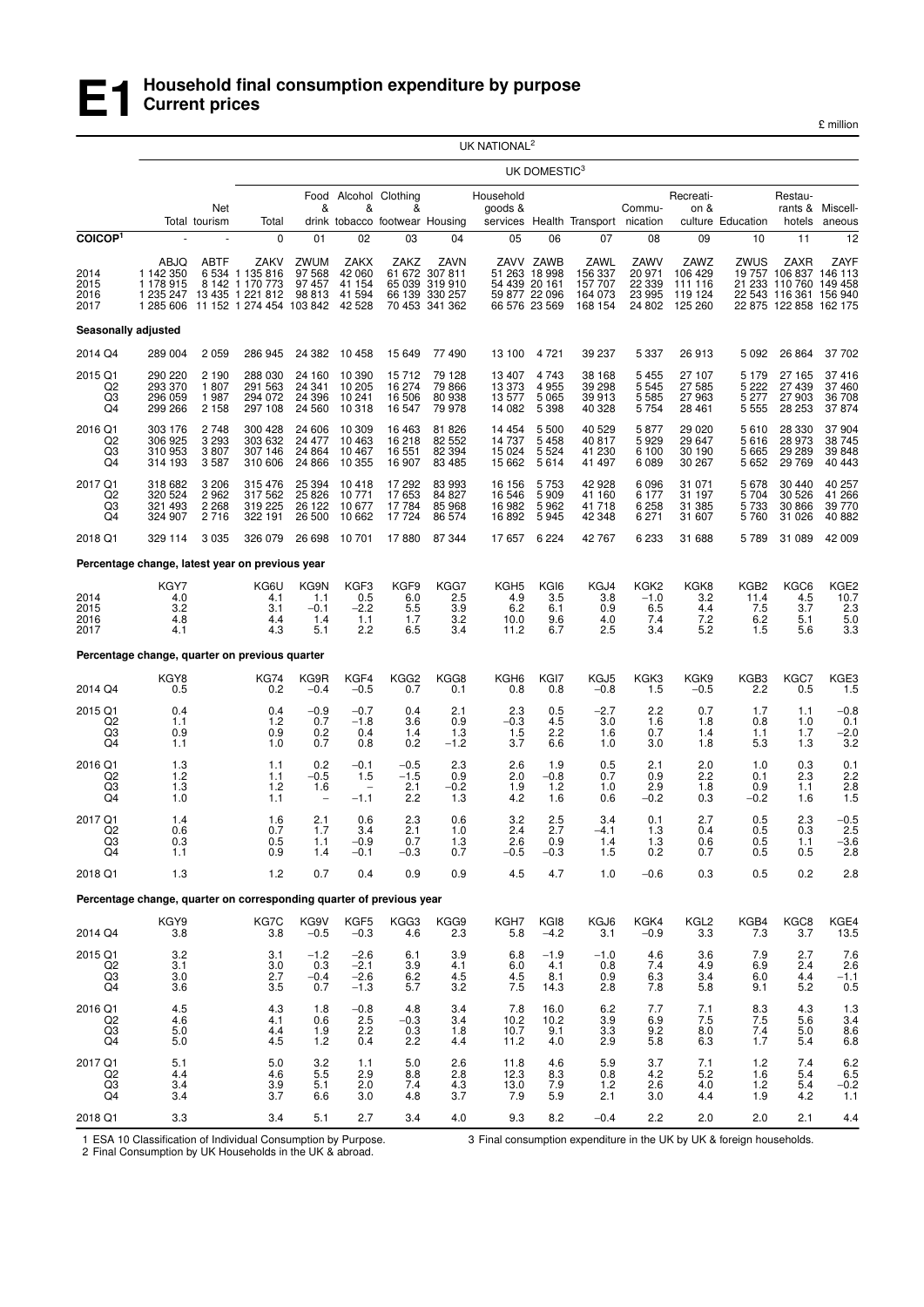## **E2 Household final consumption expenditure (goods and services) Current prices**

£ million

|                                                               |                                                                      |                                              |                                                          |                                                  | UK NATIONAL <sup>2</sup>                         |                                                  |                                                  |                                                  |
|---------------------------------------------------------------|----------------------------------------------------------------------|----------------------------------------------|----------------------------------------------------------|--------------------------------------------------|--------------------------------------------------|--------------------------------------------------|--------------------------------------------------|--------------------------------------------------|
|                                                               |                                                                      |                                              |                                                          |                                                  |                                                  | UK DOMESTIC <sup>3</sup>                         |                                                  |                                                  |
|                                                               |                                                                      |                                              |                                                          |                                                  |                                                  | Goods                                            |                                                  |                                                  |
|                                                               | Total                                                                | Net tourism                                  | Total                                                    | Total                                            | Durable<br>goods                                 | Semi-durable<br>goods                            | Non-durable<br>goods                             | Services                                         |
| COICOP <sup>1</sup>                                           |                                                                      |                                              |                                                          |                                                  | D                                                | SD                                               | ND                                               | $\rm s$                                          |
| 2014<br>2015<br>2016<br>2017                                  | ABJQ<br>1 142 350<br>1 178 915<br>1 235 247<br>1 285 606             | ABTF<br>6 5 34<br>8 142<br>13 4 35<br>11 152 | ZAKV<br>1 135 816<br>1 170 773<br>1 221 812<br>1 274 454 | UTIF<br>477 362<br>485 138<br>502 840<br>532 186 | UTIB<br>105 195<br>112 074<br>124 912<br>133 325 | UTIR<br>115 091<br>120 697<br>123 496<br>132 345 | UTIJ<br>257 076<br>252 367<br>254 432<br>266 516 | UTIN<br>658 454<br>685 635<br>718 972<br>742 268 |
| <b>Seasonally adjusted</b>                                    |                                                                      |                                              |                                                          |                                                  |                                                  |                                                  |                                                  |                                                  |
| 2014 Q4                                                       | 289 004                                                              | 2 0 5 9                                      | 286 945                                                  | 119 785                                          | 26 996                                           | 29 062                                           | 63 727                                           | 167 160                                          |
| 2015 Q1<br>Q2<br>$^{Q3}_{Q4}$                                 | 290 220<br>293 370<br>296 059<br>299 266                             | 2 1 9 0<br>1807<br>1987<br>2 1 5 8           | 288 030<br>291 563<br>294 072<br>297 108                 | 119 520<br>121 055<br>122 391<br>122 172         | 26 850<br>27 670<br>28 402<br>29 152             | 29 264<br>29 937<br>30 463<br>31 033             | 63 406<br>63 448<br>63 526<br>61 987             | 168 510<br>170 508<br>171 681<br>174 936         |
| 2016 Q1<br>Q2<br>Q <sub>3</sub><br>Q4                         | 303 176<br>306 925<br>310 953<br>314 193                             | 2748<br>3 2 9 3<br>3807<br>3587              | 300 428<br>303 632<br>307 146<br>310 606                 | 124 328<br>124 933<br>125 853<br>127 726         | 30 621<br>31 0 70<br>31 442<br>31 779            | 30 717<br>30 614<br>30 881<br>31 284             | 62 990<br>63 249<br>63 530<br>64 663             | 176 100<br>178 699<br>181 293<br>182 880         |
| 2017 Q1<br>Q2<br>$^{Q3}_{Q4}$                                 | 318 682<br>320 524<br>321 493<br>324 907                             | 3 2 0 6<br>2962<br>2 2 6 8<br>2716           | 315 476<br>317 562<br>319 225<br>322 191                 | 131 367<br>131 563<br>133 968<br>135 288         | 33 598<br>32 465<br>33 642<br>33 6 20            | 32 358<br>32 987<br>33 330<br>33 670             | 65 411<br>66 111<br>66 996<br>67 998             | 184 109<br>185 999<br>185 257<br>186 903         |
| 2018 Q1                                                       | 329 114                                                              | 3 0 3 5                                      | 326 079                                                  | 137 002                                          | 34 393                                           | 33 757                                           | 68 852                                           | 189 077                                          |
|                                                               | Percentage change, latest year on previous year                      |                                              |                                                          |                                                  |                                                  |                                                  |                                                  |                                                  |
| 2014<br>2015<br>2016<br>2017                                  | KGY7<br>4.0<br>$3.\overline{2}$<br>4.8<br>4.1                        |                                              | KG6U<br>4.1<br>3.1<br>4.4<br>4.3                         | KHC <sub>9</sub><br>2.0<br>1.6<br>3.6<br>5.8     | KHB5<br>7.3<br>6.5<br>11.5<br>6.7                | KHH <sub>5</sub><br>3.3<br>4.9<br>2.3<br>7.2     | KHE5<br>$-0.5$<br>$-1.8$<br>0.8<br>4.7           | KHF9<br>5.7<br>4.1<br>4.9<br>3.2                 |
|                                                               | Percentage change, quarter on previous quarter                       |                                              |                                                          |                                                  |                                                  |                                                  |                                                  |                                                  |
| 2014 Q4                                                       | KGY8<br>0.5                                                          |                                              | <b>KG74</b><br>0.2                                       | KHD <sub>2</sub><br>$-0.3$                       | KHB6<br>2.4                                      | KHH <sub>6</sub><br>-0.4                         | KHE6<br>$-1.4$                                   | KHG2<br>0.6                                      |
| 2015 Q1<br>Q2<br>Q3<br>Q <sub>4</sub>                         | 0.4<br>1.1<br>0.9<br>1.1                                             |                                              | 0.4<br>1.2<br>0.9<br>1.0                                 | $-0.2$<br>1.3<br>1.1<br>$-0.2$                   | $-0.5$<br>3.1<br>2.6<br>2.6                      | 0.7<br>2.3<br>1.8<br>1.9                         | $-0.5$<br>0.1<br>0.1<br>$-2.4$                   | $0.8$<br>$1.2$<br>$0.7$<br>$1.9$                 |
| 2016 Q1<br>Q <sub>2</sub><br>$^{Q3}_{Q4}$                     | $\frac{1.3}{1.2}$<br>$1.3$<br>1.0                                    |                                              | 1.1<br>1.1<br>1.2<br>1.1                                 | 1.8<br>0.5<br>0.7<br>1.5                         | 5.0<br>1.5<br>1.2<br>1.1                         | $-1.0$<br>$-0.3$<br>0.9<br>1.3                   | 1.6<br>0.4<br>0.4<br>1.8                         | $0.7$<br>$1.5$<br>$1.5$<br>$0.9$                 |
| 2017 Q1<br>Q2<br>Q3<br>Q4                                     | 1.4<br>$\begin{array}{c} 0.6 \\ 0.3 \end{array}$<br>1.1              |                                              | 1.6<br>0.7<br>0.5<br>0.9                                 | 2.9<br>0.1<br>1.8<br>1.0                         | 5.7<br>$-3.4$<br>3.6<br>$-0.1$                   | 3.4<br>1.9<br>1.0<br>1.0                         | 1.2<br>1.1<br>1.3<br>1.5                         | $0.7$<br>$1.0$<br>$^{-0.4}_{0.9}$                |
| 2018 Q1                                                       | 1.3                                                                  |                                              | 1.2                                                      | 1.3                                              | 2.3                                              | 0.3                                              | 1.3                                              | 1.2                                              |
|                                                               | Percentage change, quarter on corresponding quarter of previous year |                                              |                                                          |                                                  |                                                  |                                                  |                                                  |                                                  |
| 2014 Q4                                                       | KGY9<br>3.8                                                          |                                              | KG7C<br>3.8                                              | KHD3<br>1.2                                      | KHB7<br>7.5                                      | KHH7<br>2.6                                      | KHE7<br>$-1.9$                                   | KHG3<br>5.8                                      |
| 2015 Q1<br>$\overline{Q}$<br>$\overline{Q}$<br>Q <sub>4</sub> | 3.2<br>3.1<br>3.0<br>3.6                                             |                                              | 3.1<br>3.0<br>2.7<br>3.5                                 | 1.0<br>1.7<br>1.9<br>2.0                         | 3.7<br>6.6<br>7.8<br>8.0                         | 4.8<br>3.4<br>4.4<br>6.8                         | $-1.8$<br>$-1.1$<br>$-1.7$<br>$-2.7$             | $4.6$<br>$4.0$<br>$3.3$<br>$4.7$                 |
| 2016 Q1<br>Q2<br>Q <sub>3</sub><br>Q <sub>4</sub>             | 4.5<br>4.6<br>5.0<br>5.0                                             |                                              | 4.3<br>4.1<br>4.4<br>4.5                                 | 4.0<br>3.2<br>2.8<br>4.5                         | 14.0<br>12.3<br>10.7<br>9.0                      | 5.0<br>2.3<br>1.4<br>0.8                         | $-0.7$<br>$-0.3$<br>4.3                          | 4.5<br>4.8<br>5.6<br>5.6<br>4.5                  |
| 2017 Q1<br>Q <sub>2</sub><br>$\overline{Q}3$                  | 5.1<br>4.4<br>3.4<br>3.4                                             |                                              | 5.0<br>4.6<br>3.9<br>3.7                                 | 5.7<br>5.3<br>6.4<br>5.9                         | 9.7<br>4.5<br>7.0<br>5.8                         | 5.3<br>7.8<br>7.9<br>7.6                         | 3.8<br>4.5<br>$\frac{5.5}{5.2}$                  | $4.5$<br>$4.1$<br>$2.2$<br>$2.2$                 |
| 2018 Q1                                                       | 3.3                                                                  |                                              | 3.4                                                      | 4.3                                              | 2.4                                              | 4.3                                              | 5.3                                              | 2.7                                              |

1 ESA 10 Classification of Individual Consumption by Purpose.

3 Final consumption expenditure in the UK by UK & foreign households.

2 Final Consumption by UK Households in the UK & abroad.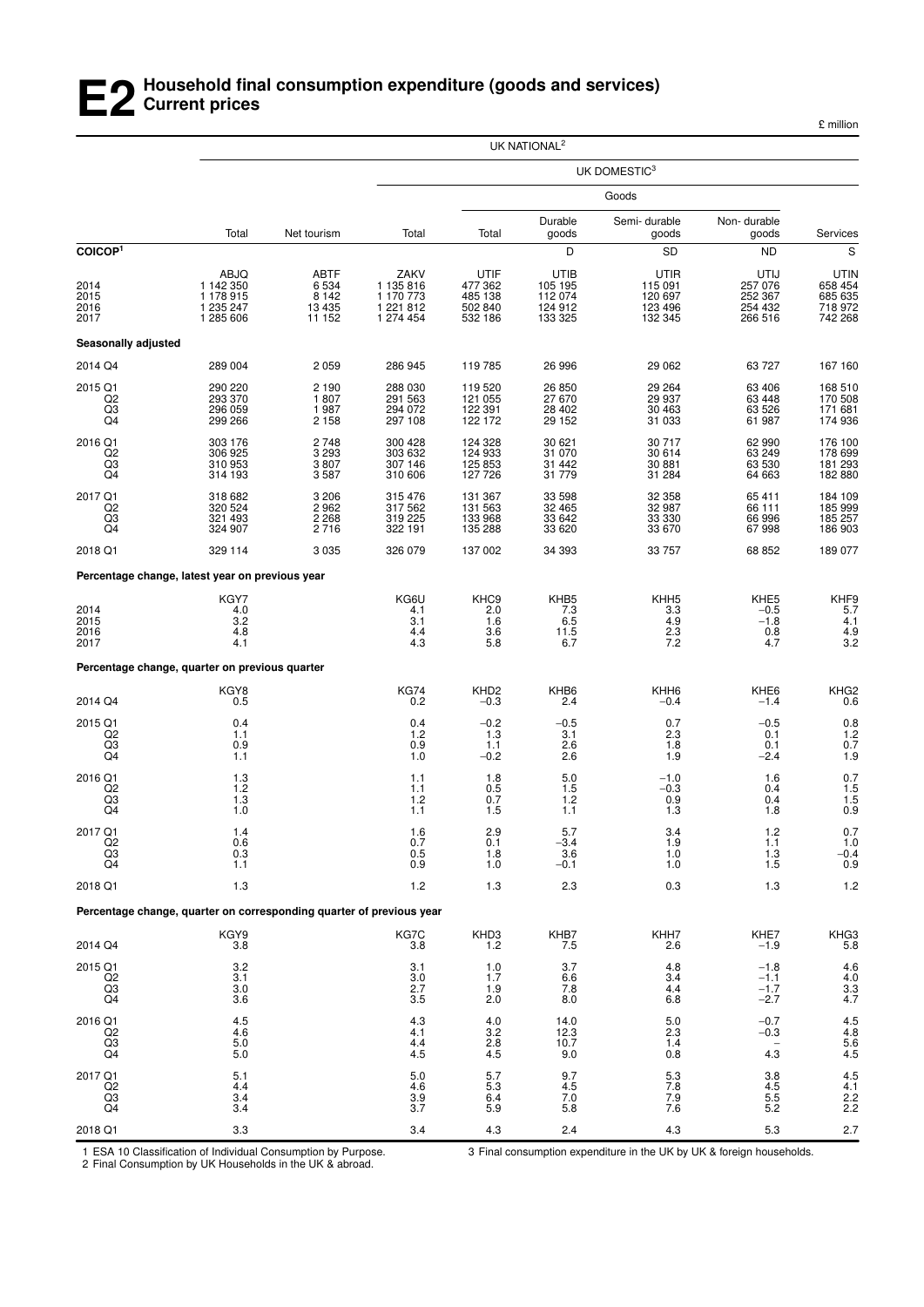Reference year 2016, £ million

|                                       |                                                                      |                                    |                                                                                     |                                                  |                                              |                                                              |                                                                | UK NATIONAL <sup>2</sup>                                |                                                                               |                                                  |                                                  |                                                  |                                                  |                                                                                                              |                                                         |
|---------------------------------------|----------------------------------------------------------------------|------------------------------------|-------------------------------------------------------------------------------------|--------------------------------------------------|----------------------------------------------|--------------------------------------------------------------|----------------------------------------------------------------|---------------------------------------------------------|-------------------------------------------------------------------------------|--------------------------------------------------|--------------------------------------------------|--------------------------------------------------|--------------------------------------------------|--------------------------------------------------------------------------------------------------------------|---------------------------------------------------------|
|                                       |                                                                      |                                    | UK DOMESTIC <sup>3</sup>                                                            |                                                  |                                              |                                                              |                                                                |                                                         |                                                                               |                                                  |                                                  |                                                  |                                                  |                                                                                                              |                                                         |
|                                       |                                                                      | Net<br>Total tourism               | Total                                                                               | &                                                | &                                            | Food Alcohol Clothing<br>&<br>drink tobacco footwear Housing |                                                                | Household<br>goods &                                    |                                                                               | services Health Transport nication               | Commu-                                           | Recreati-<br>on &                                | culture Education                                | Restau-<br>hotels                                                                                            | rants & Miscell-<br>aneous                              |
| COICOP <sup>1</sup>                   |                                                                      |                                    | $\mathbf 0$                                                                         | 01                                               | 02                                           | 03                                                           | 04                                                             | 05                                                      | 06                                                                            | 07                                               | 08                                               | 09                                               | 10                                               | 11                                                                                                           | 12                                                      |
| 2014<br>2015<br>2016<br>2017          | ABJR<br>1 165 059<br>1 196 525<br>1 235 247<br>1 258 910             | ABTH<br>11 989                     | ZAKW<br>6 635 1 158 342<br>1 184 499<br>13 435 1 221 812<br>9 624 1 249 286 101 434 | ZWUN<br>92 768<br>95 127<br>98 813               | ZAKY<br>44 020<br>42 670<br>41 594<br>40 778 | ZALA<br>65 136<br>66 139                                     | ZAVO<br>61 944 322 414<br>326 862<br>330 257<br>68 404 335 220 |                                                         | ZAVW ZAWC<br>51 282 19 408<br>54 448 20 217<br>59 877 22 096<br>63 985 23 208 | ZAWM<br>153 924<br>158 270<br>164 073<br>164 843 | ZAWW<br>21 841<br>22 948<br>23 995<br>24 376     | ZAXA<br>106 347<br>111 773<br>119 124<br>122 923 | ZWUT                                             | ZAXS<br>22 474 112 061 150 508<br>22 238 113 453 151 587<br>22 543 116 361 156 940<br>22 027 119 250 162 838 | ZAYG                                                    |
| Seasonally adjusted                   |                                                                      |                                    |                                                                                     |                                                  |                                              |                                                              |                                                                |                                                         |                                                                               |                                                  |                                                  |                                                  |                                                  |                                                                                                              |                                                         |
| 2014 Q4                               | 293 549                                                              | 2 1 4 7                            | 291 367                                                                             | 23 355                                           | 10 827                                       | 15 700                                                       | 80 575                                                         | 13 183                                                  | 4783                                                                          | 39 066                                           | 5 5 6 3                                          | 26 938                                           | 5402                                             | 27878                                                                                                        | 38 159                                                  |
| 2015 Q1<br>Q2<br>$^{Q3}_{Q4}$         | 295 287<br>297 798<br>301 636<br>301 804                             | 2816<br>2641<br>3643<br>2889       | 292 455<br>295 146<br>298 001<br>298 897                                            | 23 454<br>23 663<br>23 859<br>24 151             | 10 790<br>10 651<br>10 630<br>10 599         | 15 796<br>16 265<br>16 520<br>16 555                         | 81 669<br>81 895<br>82 330<br>80 968                           | 13 344<br>13 4 25<br>13 555<br>14 124                   | 4782<br>4979<br>5 0 5 9<br>5 3 9 7                                            | 38 487<br>39 415<br>40 037<br>40 331             | 5629<br>5717<br>5 7 5 4<br>5848                  | 27 147<br>27806<br>28 167<br>28 653              | 5 494<br>5 5 4 2<br>5575<br>5 627                | 28 081<br>28 172<br>28 512<br>28 688                                                                         | 37894<br>37 681<br>38 059<br>37953                      |
| 2016 Q1<br>Q2<br>Q3<br>Q4             | 305 101<br>307 595<br>311 268<br>311 283                             | 3 1 9 1<br>3 5 2 7<br>3919<br>2798 | 301 900<br>304 074<br>307 367<br>308 471                                            | 24 491<br>24 488<br>24 930<br>24 904             | 10 4 25<br>10 554<br>10 40 6<br>10 209       | 16 397<br>16 277<br>16 597<br>16 868                         | 82 354<br>82 738<br>82 078<br>83 087                           | 14 4 12<br>14 782<br>15 110<br>15 573                   | 5 5 0 7<br>5473<br>5569<br>5547                                               | 40 857<br>40 841<br>41 383<br>40 992             | 5956<br>5954<br>6 0 4 9<br>6 0 36                | 29 155<br>29 637<br>30 070<br>30 262             | 5680<br>5689<br>5691<br>5483                     | 28 603<br>29 047<br>29 191<br>29 5 20                                                                        | 38 067<br>38 618<br>40 286<br>39 969                    |
| 2017 Q1<br>Q2<br>Q <sub>3</sub><br>Q4 | 313 173<br>314 416<br>315 224<br>316 097                             | 2629<br>2611<br>2 1 3 7<br>2 2 4 7 | 310 544<br>311 805<br>313 087<br>313 850                                            | 25 152<br>25 300<br>25 467<br>25 515             | 10 154<br>10 352<br>10 195<br>10 077         | 16 966<br>17 133<br>17 170<br>17 135                         | 83 048<br>83 466<br>84 194<br>84 512                           | 15611<br>15 933<br>16 125<br>16 316                     | 5748<br>5799<br>5834<br>5827                                                  | 41 910<br>40 520<br>41 209<br>41 204             | 6 0 31<br>6 1 0 5<br>6 1 1 2<br>6 1 2 8          | 30 671<br>30 673<br>30 734<br>30 845             | 5 5 0 9<br>5 5 3 3<br>5 5 4 8<br>5 4 3 7         | 29 684<br>29 711<br>29 9 28<br>29 9 27                                                                       | 40 060<br>41 280<br>40 571<br>40 927                    |
| 2018 Q1                               | 316 885                                                              | 2626                               | 314 259                                                                             | 25 607                                           | 9930                                         | 17 058                                                       | 84 951                                                         | 16 536                                                  | 5916                                                                          | 41 064                                           | 6 157                                            | 30 723                                           | 5465                                             | 29 5 66                                                                                                      | 41 286                                                  |
|                                       | Percentage change, latest year on previous year                      |                                    |                                                                                     |                                                  |                                              |                                                              |                                                                |                                                         |                                                                               |                                                  |                                                  |                                                  |                                                  |                                                                                                              |                                                         |
| 2014<br>2015<br>2016<br>2017          | KGZ <sub>5</sub><br>2.1<br>2.7<br>3.2<br>1.9                         |                                    | KG7O<br>1.9<br>2.3<br>3.2<br>2.2                                                    | KG9Y<br>1.4<br>2.5<br>3.9<br>2.7                 | KGF6<br>$-2.7$<br>$-3.1$<br>$-2.5$<br>$-2.0$ | KGG4<br>5.6<br>5.2<br>1.5<br>3.4                             | KGH <sub>2</sub><br>$-0.4$<br>1.4<br>1.0<br>1.5                | KGH <sub>8</sub><br>4.2<br>6.2<br>10.0<br>6.9           | KGI9<br>1.4<br>4.2<br>9.3<br>5.0                                              | KGJ7<br>4.1<br>2.8<br>3.7<br>0.5                 | KGK5<br>$-2.2$<br>5.1<br>4.6<br>1.6              | KGL3<br>2.3<br>5.1<br>6.6<br>3.2                 | KGB8<br>1.2<br>$-1.1$<br>1.4<br>$-2.3$           | KGD4<br>1.6<br>1.2<br>2.6<br>2.5                                                                             | KGE8<br>$^{4.4}_{0.7}$<br>3.5<br>3.8                    |
|                                       | Percentage change, quarter on previous quarter                       |                                    |                                                                                     |                                                  |                                              |                                                              |                                                                |                                                         |                                                                               |                                                  |                                                  |                                                  |                                                  |                                                                                                              |                                                         |
| 2014 Q4                               | KGZ6<br>0.2                                                          |                                    | KG7R<br>$-0.1$                                                                      | KGA3                                             | KGF7<br>$-1.7$                               | KGG5<br>0.3                                                  | KGH3<br>$-0.2$                                                 | KGH <sub>9</sub><br>1.9                                 | KGJ2<br>0.1                                                                   | KGJ8<br>0.9                                      | KGK6<br>1.4                                      | KGL4<br>0.2                                      | KGB9<br>$-6.4$                                   | KGD5<br>$-0.1$                                                                                               | KGE9<br>$-1.1$                                          |
| 2015 Q1<br>Q2<br>Q3<br>Q4             | 0.6<br>0.9<br>1.3<br>0.1                                             |                                    | 0.4<br>0.9<br>1.0<br>0.3                                                            | 0.4<br>0.9<br>0.8<br>1.2                         | $-0.3$<br>$-1.3$<br>$-0.2$<br>$-0.3$         | 0.6<br>3.0<br>1.6<br>0.2                                     | 1.4<br>0.3<br>0.5<br>$-1.7$                                    | 1.2<br>0.6<br>1.0<br>4.2                                | 4.1<br>1.6<br>6.7                                                             | $-1.5$<br>2.4<br>1.6<br>0.7                      | $1.2$<br>1.6<br>0.6<br>1.6                       | 0.8<br>2.4<br>1.3<br>1.7                         | 1.7<br>0.9<br>0.6<br>0.9                         | 0.7<br>0.3<br>1.2<br>0.6                                                                                     | $-0.7$<br>$-0.6$<br>1.0<br>$-0.3$                       |
| 2016 Q1<br>Q <sub>2</sub><br>Q3<br>Q4 | 1.1<br>0.8<br>1.2<br>$\overline{\phantom{a}}$                        |                                    | 1.0<br>0.7<br>1.1<br>0.4                                                            | 1.4<br>$\overline{\phantom{a}}$<br>1.8<br>$-0.1$ | $-1.6$<br>1.2<br>$-1.4$<br>$-1.9$            | $-1.0$<br>$-0.7$<br>2.0<br>1.6                               | 1.7<br>0.5<br>$-0.8$<br>1.2                                    | 2.0<br>2.6<br>2.2<br>3.1                                | 2.0<br>$-0.6$<br>1.8<br>$-0.4$                                                | 1.3<br>$\overline{\phantom{0}}$<br>1.3<br>$-0.9$ | 1.8<br>$\overline{\phantom{a}}$<br>1.6<br>$-0.2$ | 1.8<br>1.7<br>1.5<br>0.6                         | 0.9<br>0.2<br>$\overline{\phantom{a}}$<br>$-3.7$ | $-0.3$<br>1.6<br>0.5<br>1.1                                                                                  | 0.3<br>1.4<br>4.3<br>$-0.8$                             |
| 2017 Q1<br>Q2<br>$^{Q3}_{Q4}$         | 0.6<br>0.4<br>0.3<br>0.3                                             |                                    | 0.7<br>0.4<br>0.4<br>0.2                                                            | 1.0<br>0.6<br>0.7<br>0.2                         | $-0.5$<br>1.9<br>$-1.5$<br>$-1.2$            | 0.6<br>1.0<br>$_{-0.2}^{0.2}$                                | $\overline{a}$<br>0.5<br>0.9<br>0.4                            | 0.2<br>2.1<br>$^{1.2}_{1.2}$                            | 3.6<br>0.9<br>0.6<br>$-0.1$                                                   | 2.2<br>$-3.3$<br>1.7<br>$\qquad \qquad -$        | $-0.1$<br>1.2<br>0.1<br>0.3                      | 1.4<br>0.2<br>0.4                                | 0.5<br>0.4<br>0.3<br>$-2.0$                      | 0.6<br>0.1<br>0.7                                                                                            | 0.2<br>3.0<br>$-1.7$<br>0.9                             |
| 2018 Q1                               | 0.2                                                                  |                                    | 0.1                                                                                 | 0.4                                              | $-1.5$                                       | $-0.4$                                                       | 0.5                                                            | 1.3                                                     | 1.5                                                                           | $-0.3$                                           | 0.5                                              | $-0.4$                                           | 0.5                                              | $-1.2$                                                                                                       | 0.9                                                     |
|                                       | Percentage change, quarter on corresponding quarter of previous year |                                    |                                                                                     |                                                  |                                              |                                                              |                                                                |                                                         |                                                                               |                                                  |                                                  |                                                  |                                                  |                                                                                                              |                                                         |
| 2014 Q4                               | KGZ7<br>2.1                                                          |                                    | KG7U<br>1.8                                                                         | KGA6<br>1.1                                      | KGF8<br>$-2.8$                               | KGG6<br>4.7                                                  | KGH4<br>$-0.4$                                                 | KGI <sub>2</sub><br>6.0                                 | KGJ3<br>$-6.3$                                                                | KGJ9<br>5.2                                      | KGK7<br>$-1.5$                                   | KGL5<br>2.4                                      | KGC <sub>2</sub><br>$-2.4$                       | KGD6<br>0.5                                                                                                  | KGF <sub>2</sub><br>5.3                                 |
| 2015 Q1<br>Q2<br>$\frac{Q3}{Q4}$      | $^{2.3}_{2.7}$<br>3.0<br>2.8                                         |                                    | 2.0<br>2.3<br>$^{2.2}_{2.6}$                                                        | 1.8<br>2.8<br>$^{2.2}_{3.4}$                     | $-3.5$<br>$-3.1$<br>$-3.5$<br>$-2.1$         | 5.3<br>4.3<br>5.6<br>5.4                                     | 1.4<br>1.7<br>2.0<br>0.5                                       | 6.3<br>6.5<br>4.8<br>7.1                                | $-3.9$<br>2.1<br>$\frac{5.9}{12.8}$                                           | 1.7<br>2.9<br>3.4<br>3.2                         | 4.1<br>6.2<br>$\frac{4.9}{5.1}$                  | 3.5<br>5.8<br>4.7<br>6.4                         | $-1.9$<br>$-2.8$<br>$-3.4$<br>4.2                | $-0.1$<br>2.1<br>2.9                                                                                         | $3.6$<br>$1.3$<br>$^{-1.4}_{-0.5}$                      |
| 2016 Q1<br>Q2<br>Q3<br>Q4             | $3.3$<br>$3.3$<br>3.2<br>3.1                                         |                                    | $\frac{3.2}{3.0}$<br>3.1<br>3.2                                                     | 4.4<br>3.5<br>4.5<br>3.1                         | $-3.4$<br>$-0.9$<br>$-2.1$<br>$-3.7$         | 3.8<br>0.1<br>0.5<br>1.9                                     | 0.8<br>1.0<br>$-0.3$<br>2.6                                    | 8.0<br>10.1<br>11.5<br>10.3                             | 15.2<br>9.9<br>10.1<br>2.8                                                    | $6.2$<br>$3.6$<br>3.4<br>1.6                     | 5.8<br>4.1<br>5.1<br>3.2                         | 7.4<br>6.6<br>6.8<br>5.6                         | 3.4<br>2.7<br>2.1<br>$-2.6$                      | 1.9<br>3.1<br>2.4<br>2.9                                                                                     | 0.5<br>2.5<br>5.9<br>5.3                                |
| 2017 Q1<br>Q2<br>Q3<br>Q4             | 2.6<br>$^{2.2}_{1.3}$<br>1.5                                         |                                    | 2.9<br>2.5<br>1.9<br>1.7                                                            | 2.7<br>3.3<br>$2.\overline{2}$<br>2.5            | $-2.6$<br>$-1.9$<br>$-2.0$<br>$-1.3$         | 3.5<br>5.3<br>3.5<br>1.6                                     | 0.8<br>0.9<br>2.6<br>1.7                                       | 8.3<br>$\begin{array}{c} 7.8 \\ 6.7 \end{array}$<br>4.8 | 4.4<br>6.0<br>4.8<br>5.0                                                      | 2.6<br>$-0.8$<br>$-0.4$<br>0.5                   | 1.3<br>$^{2.5}_{1.0}$<br>1.5                     | 5.2<br>$\frac{3.5}{2.2}$<br>1.9                  | $-3.0$<br>$-2.7$<br>$-2.5$<br>$-0.8$             | 3.8<br>2.3<br>$2.\overline{5}$<br>1.4                                                                        | $\begin{array}{c} 5.2 \\ 6.9 \\ 0.7 \end{array}$<br>2.4 |
| 2018 Q1                               | 1.2                                                                  |                                    | 1.2                                                                                 | 1.8                                              | $-2.2$                                       | 0.5                                                          | 2.3                                                            | 5.9                                                     | 2.9                                                                           | $-2.0$                                           | 2.1                                              | 0.2                                              | $-0.8$                                           | $-0.4$                                                                                                       | 3.1                                                     |

1 ESA 10 Classification of Individual Consumption by Purpose.

3 Final consumption expenditure in the UK by UK & foreign households.

2 Final consumption expenditure by UK households in the UK & abroad.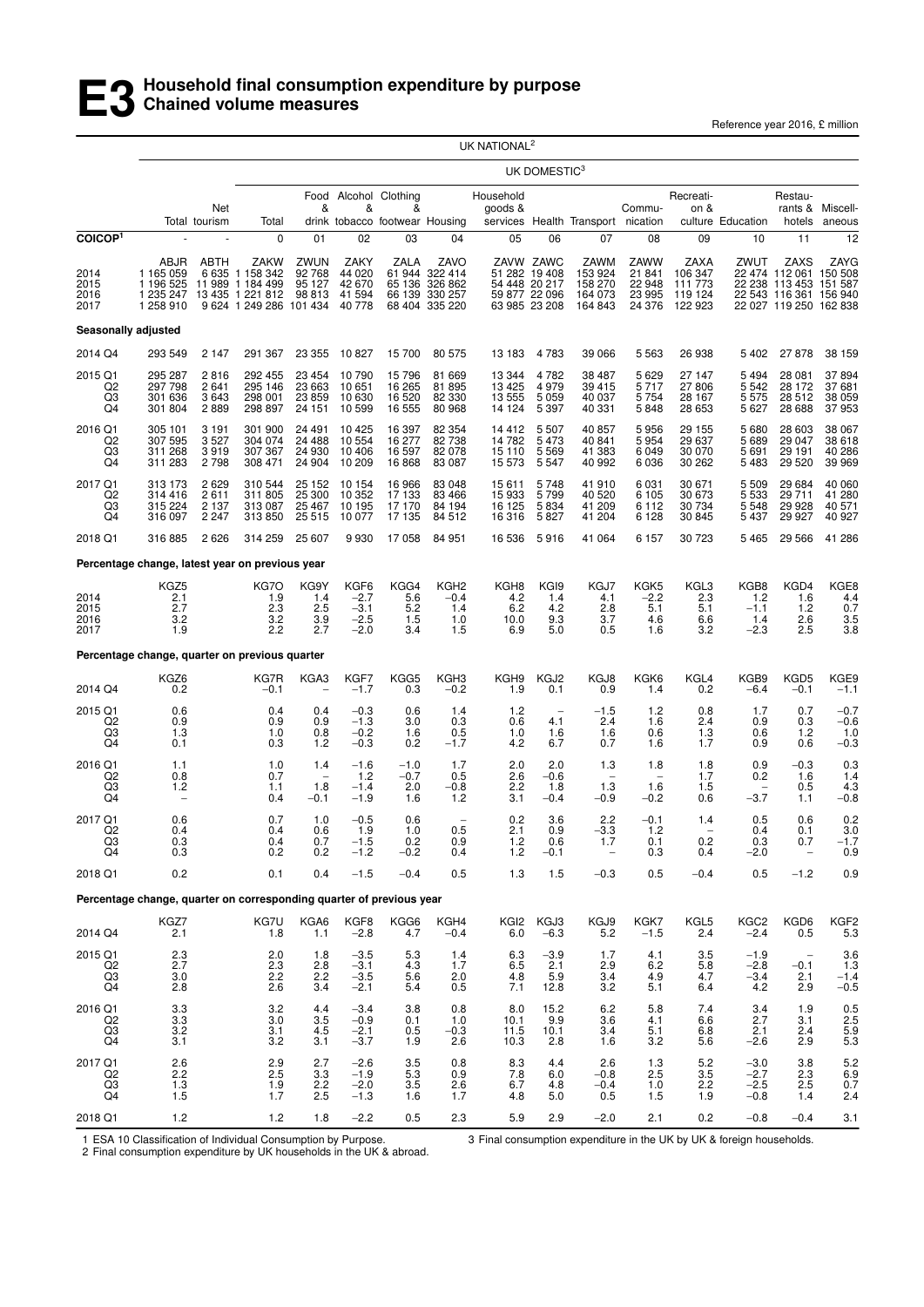## **E4 Household final consumption expenditure (goods and services) Chained volume measures**

Reference year 2016, £ million

|                                                               |                                                                      |                                            |                                                          |                                                         | UK NATIONAL <sup>2</sup>                         |                                                  |                                                  |                                                         |
|---------------------------------------------------------------|----------------------------------------------------------------------|--------------------------------------------|----------------------------------------------------------|---------------------------------------------------------|--------------------------------------------------|--------------------------------------------------|--------------------------------------------------|---------------------------------------------------------|
|                                                               |                                                                      |                                            |                                                          |                                                         |                                                  | UK DOMESTIC <sup>3</sup>                         |                                                  |                                                         |
|                                                               |                                                                      |                                            |                                                          |                                                         |                                                  | Goods                                            |                                                  |                                                         |
|                                                               | Total                                                                | Net tourism                                | Total                                                    | Total                                                   | Durable<br>goods                                 | Semi-durable<br>goods                            | Non-durable<br>goods                             | Services                                                |
| COICOP <sup>1</sup>                                           |                                                                      |                                            |                                                          |                                                         | D                                                | SD                                               | <b>ND</b>                                        | $\mathbb S$                                             |
| 2014<br>2015<br>2016<br>2017                                  | ABJR<br>1 165 059<br>1 196 525<br>1 235 247<br>1 258 910             | ABTH<br>6 635<br>11 989<br>13 4 35<br>9624 | ZAKW<br>1 158 342<br>1 184 499<br>1 221 812<br>1 249 286 | UTIH<br>465 187<br>482 224<br>502 840<br>518 217        | UTID<br>103 764<br>112 256<br>124 912<br>129 686 | UTIT<br>114 501<br>120 349<br>123 496<br>129 351 | UTIL<br>246 665<br>249 537<br>254 432<br>259 180 | UTIP<br>693 832<br>702 436<br>718 972<br>731 069        |
| Seasonally adjusted                                           |                                                                      |                                            |                                                          |                                                         |                                                  |                                                  |                                                  |                                                         |
| 2014 Q4                                                       | 293 549                                                              | 2 1 4 7                                    | 291 367                                                  | 117 582                                                 | 26 821                                           | 28 913                                           | 61 805                                           | 173 894                                                 |
| 2015 Q1<br>Q2<br>Q3<br>Q4                                     | 295 287<br>297 798<br>301 636<br>301 804                             | 2816<br>2641<br>3643<br>2889               | 292 455<br>295 146<br>298 001<br>298 897                 | 118 465<br>120 115<br>121 689<br>121 955                | 26 894<br>27825<br>28 450<br>29 087              | 29 200<br>29 880<br>30 388<br>30 881             | 62 326<br>62 388<br>62 833<br>61 990             | 174 067<br>175 070<br>176 325<br>176 974                |
| 2016 Q1<br>$^{Q2}_{Q3}$<br>Q4                                 | 305 101<br>307 595<br>311 268<br>311 283                             | 3 1 9 1<br>3527<br>3919<br>2798            | 301 900<br>304 074<br>307 367<br>308 471                 | 124 271<br>125 108<br>126 036<br>127 425                | 30 355<br>31 045<br>31 612<br>31 900             | 30 579<br>30 638<br>30 982<br>31 297             | 63 334<br>63 4 20<br>63444<br>64 234             | 177 633<br>178 972<br>181 345<br>181 022                |
| 2017 Q1<br>Q2<br>$^{Q3}_{Q4}$                                 | 313 173<br>314 416<br>315 224<br>316 097                             | 2629<br>2611<br>2 137<br>2 247             | 310 544<br>311 805<br>313 087<br>313 850                 | 128 746<br>128 520<br>130 059<br>130 892                | 32 783<br>31 575<br>32 461<br>32 867             | 31 842<br>32 345<br>32 485<br>32 679             | 64 121<br>64 600<br>65 113<br>65 346             | 181798<br>183 285<br>183 028<br>182 958                 |
| 2018 Q1                                                       | 316 885                                                              | 2626                                       | 314 259                                                  | 130 787                                                 | 32763                                            | 32 558                                           | 65 4 66                                          | 183 472                                                 |
|                                                               | Percentage change, year on previous year                             |                                            |                                                          |                                                         |                                                  |                                                  |                                                  |                                                         |
| 2014<br>2015<br>2016<br>2017                                  | KGZ5<br>2.1<br>$\frac{2.7}{3.2}$<br>1.9                              |                                            | KG7O<br>1.9<br>$\frac{2.3}{3.2}$<br>2.2                  | KHD7<br>1.7<br>$3.7 \\  4.3$<br>3.1                     | KHC3<br>7.1<br>8.2<br>11.3<br>3.8                | KH <sub>I3</sub><br>2.8<br>5.1<br>2.6<br>4.7     | KHF3<br>$-0.9$<br>1.2<br>2.0<br>1.9              | KHG7<br>2.0<br>1.2<br>2.4<br>1.7                        |
|                                                               | Percentage change, quarter on previous quarter                       |                                            |                                                          |                                                         |                                                  |                                                  |                                                  |                                                         |
| 2014 Q4                                                       | KGZ6<br>0.2                                                          |                                            | KG7R<br>$-0.1$                                           | KHD8<br>0.5                                             | KHC4<br>3.0                                      | KHI4<br>$-0.2$                                   | KHF4<br>$-0.2$                                   | KHG8<br>-0.6                                            |
| 2015 Q1<br>Q <sub>2</sub><br>Q <sub>3</sub><br>Q4             | 0.6<br>$0.9$<br>1.3<br>0.1                                           |                                            | 0.4<br>0.9<br>1.0<br>0.3                                 | 0.8<br>1.4<br>$1.3$<br>0.2                              | 0.3<br>$\frac{3.5}{2.2}$<br>2.2                  | 1.0<br>$^{2.3}_{1.7}$<br>1.6                     | 0.8<br>0.1<br>0.7<br>$-1.3$                      | 0.1<br>$0.6 \\ 0.7$<br>0.4                              |
| 2016 Q1<br>Q <sub>2</sub><br>Q <sub>3</sub><br>Q <sub>4</sub> | 1.1<br>0.8<br>1.2                                                    |                                            | 1.0<br>0.7<br>1.1<br>0.4                                 | 1.9<br>0.7<br>0.7<br>1.1                                | 4.4<br>2.3<br>1.8<br>0.9                         | $-1.0$<br>0.2<br>1.1<br>1.0                      | 2.2<br>0.1<br>1.2                                | 0.4<br>$0.8$<br>$1.3$<br>$-0.2$                         |
| 2017 Q1<br>Q2<br>$^{Q3}_{Q4}$                                 | 0.6<br>0.4<br>$\begin{array}{c} 0.3 \\ 0.3 \end{array}$              |                                            | 0.7<br>0.4<br>0.4<br>0.2                                 | 1.0<br>$-0.2$<br>1.2<br>0.6                             | 2.8<br>$-3.7$<br>2.8<br>1.3                      | 1.7<br>1.6<br>0.4<br>0.6                         | $-0.2$<br>0.7<br>0.8<br>0.4                      | 0.4<br>0.8<br>$-0.1$                                    |
| 2018 Q1                                                       | 0.2                                                                  |                                            | 0.1                                                      | $-0.1$                                                  | $-0.3$                                           | $-0.4$                                           | 0.2                                              | 0.3                                                     |
|                                                               | Percentage change, quarter on corresponding quarter of previous year |                                            |                                                          |                                                         |                                                  |                                                  |                                                  |                                                         |
| 2014 Q4                                                       | KGZ7<br>2.1                                                          |                                            | KG7U<br>1.8                                              | KHD9<br>1.7                                             | KHC5<br>7.4                                      | KHI5<br>2.7                                      | KHF5<br>$-0.9$                                   | KHG9<br>1.9                                             |
| 2015 Q1<br>Q2<br>$\frac{Q3}{Q4}$                              | $^{2.3}_{2.7}$<br>3.0<br>2.8                                         |                                            | 2.0<br>$2.\overline{3}$<br>2.2<br>2.6                    | 3.1<br>3.8<br>4.0<br>3.7                                | $6.3 \ 8.8$<br>9.2<br>8.4                        | $^{4.3}_{4.4}$<br>4.9<br>6.8                     | 1.3<br>1.6<br>1.5<br>0.3                         | $\begin{array}{c} 1.1 \\ 1.2 \\ 0.8 \\ 1.8 \end{array}$ |
| 2016 Q1<br>$^{Q2}_{Q3}$<br>Q <sub>4</sub>                     | $\begin{array}{c} 3.3 \\ 3.3 \\ 3.2 \end{array}$<br>3.1              |                                            | 3.2<br>3.0<br>3.1<br>3.2                                 | $\begin{array}{c} 4.9 \\ 4.2 \\ 3.6 \end{array}$<br>4.5 | 12.9<br>11.6<br>11.1<br>9.7                      | 4.7<br>2.5<br>2.0<br>1.3                         | 1.6<br>1.7<br>1.0<br>3.6                         | 2.0<br>2.2<br>2.8<br>2.3                                |
| 2017 Q1<br>Q2<br>Q3<br>Q4                                     | $2.6\,$<br>$2.\overline{2}$<br>1.3<br>1.5                            |                                            | 2.9<br>2.5<br>$^{1.9}_{1.7}$                             | $3.6\,$<br>2.7<br>$\frac{3.2}{2.7}$                     | 8.0<br>1.7<br>2.7<br>3.0                         | 4.1<br>5.6<br>4.9<br>4.4                         | 1.2<br>1.9<br>$^{2.6}_{1.7}$                     | $2.3$<br>$2.4$<br>$0.9$<br>$1.1$                        |
| 2018 Q1                                                       | 1.2                                                                  |                                            | 1.2                                                      | 1.6                                                     | $-0.1$                                           | 2.2                                              | 2.1                                              | 0.9                                                     |

1 ESA 10 Classification of Individual Consumption by Purpose.

3 Final consumption expenditure in the UK by UK & foreign households.

2 Final consumption expenditure by UK households in the UK & abroad.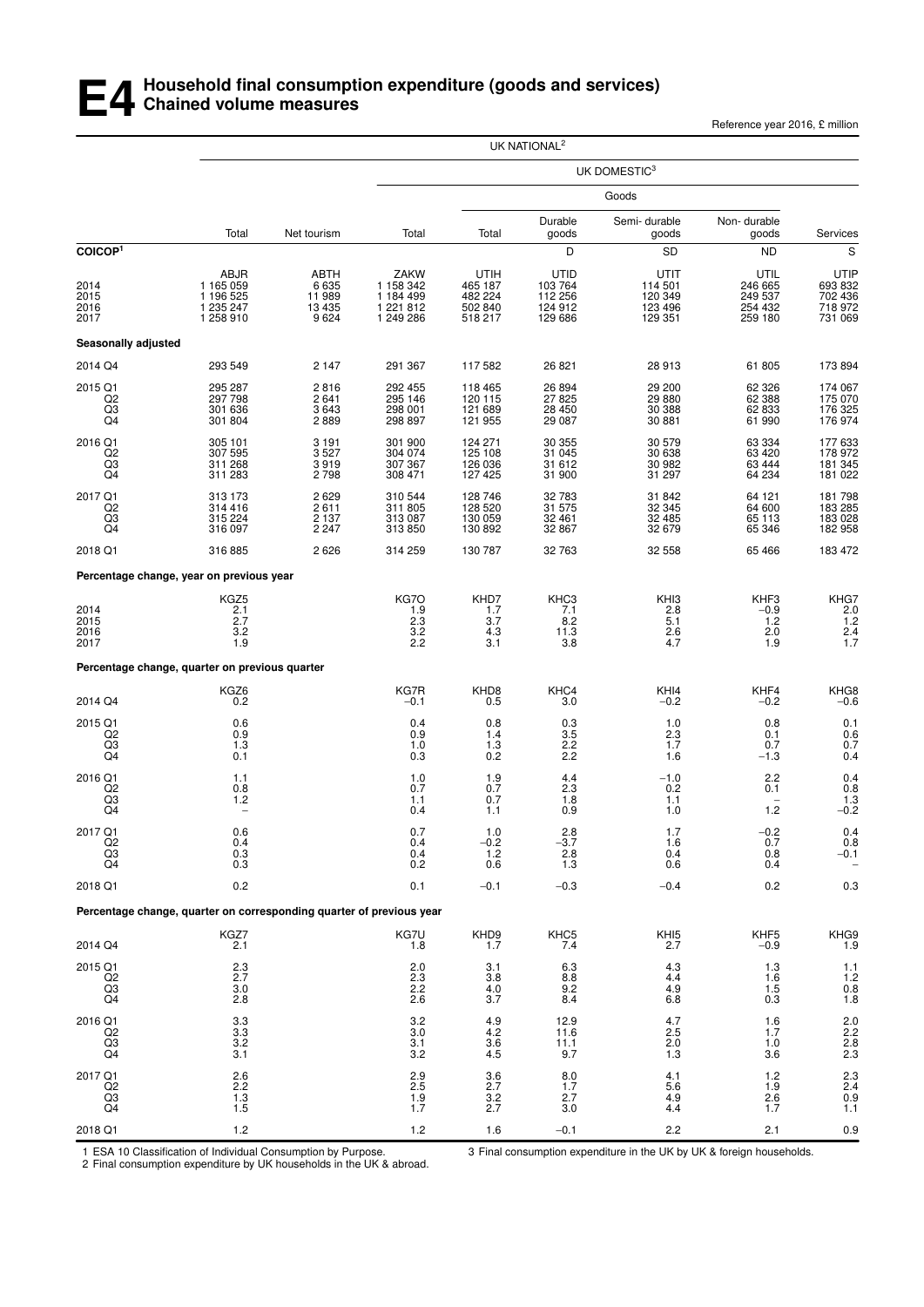## **F** Gross fixed capital formation by sector and type of asset<br> **F** Chained volume measures **Chained volume measures**

Reference year 2016, £ million

|                                              |                                                                             |                                                     | Analysis by asset                             |                                                             |                                              |                                                                           |                                                                                     |                                                     |                                                    |                                              |                                                                                                |                                            |                                                                                     |
|----------------------------------------------|-----------------------------------------------------------------------------|-----------------------------------------------------|-----------------------------------------------|-------------------------------------------------------------|----------------------------------------------|---------------------------------------------------------------------------|-------------------------------------------------------------------------------------|-----------------------------------------------------|----------------------------------------------------|----------------------------------------------|------------------------------------------------------------------------------------------------|--------------------------------------------|-------------------------------------------------------------------------------------|
|                                              |                                                                             |                                                     |                                               | Public corporations <sup>2</sup>                            |                                              | <b>Private Sector</b>                                                     |                                                                                     |                                                     |                                                    |                                              |                                                                                                |                                            |                                                                                     |
|                                              | <b>Business</b><br>investment <sup>1</sup>                                  | General<br>government Dwellings <sup>3</sup>        |                                               | Costs of<br>transfer<br>οf<br>ownership<br>οf<br>non-produ- | ced assets Dwellings <sup>3</sup>            | Costs of<br>transfer<br>of<br>ownership<br>of<br>non-produ-<br>ced assets |                                                                                     | Transport                                           | Other<br>machinery<br>and                          |                                              | buildings<br>Total equipment equipment Dwellings <sup>3</sup> structures <sup>4</sup> Products | Other Intellect-<br>ual<br>and Property    | Total                                                                               |
| 2014<br>2015<br>2016<br>2017                 | <b>NPEL</b><br>180 608<br>187 355<br>187 031<br>190 073                     | <b>DLWF</b><br>51 999<br>51 660<br>52 100<br>53 085 | L634<br>8 424<br>8 241<br>$8\,404$<br>8 4 3 5 | L635<br>671<br>694<br>726<br>766                            | L636<br>56 287<br>60 677<br>66 170<br>72 513 | L637                                                                      | <b>NPQT</b><br>15 416 313 472<br>15 347 324 016<br>17 013 331 442<br>17 963 342 835 | <b>DLWL</b><br>15 894<br>21 785<br>25 854<br>23 255 | <b>DLWO</b><br>66 763<br>64 208<br>61 628<br>61914 | DFEG<br>64 712<br>68 917<br>74 572<br>80 948 | <b>DLWT</b><br>104 825<br>109 223<br>108 718<br>114 434                                        | <b>EQDO</b>                                | <b>NPQT</b><br>62 036 313 472<br>60 130 324 016<br>60 669 331 442<br>62 284 342 835 |
|                                              | Seasonally adjusted                                                         |                                                     |                                               |                                                             |                                              |                                                                           |                                                                                     |                                                     |                                                    |                                              |                                                                                                |                                            |                                                                                     |
| 2014 Q4                                      | 45 705                                                                      | 13 205                                              | 2 2 4 7                                       | 171                                                         | 14 266                                       |                                                                           | 3 824 79 433                                                                        | 4 2 2 1                                             | 16 635                                             | 16514                                        | 26 5 20                                                                                        | 15 695                                     | 79 433                                                                              |
| 2015 Q1<br>Q <sub>2</sub><br>$\overline{Q}3$ | 47 195<br>47 152<br>45 985<br>47 023                                        | 13 411<br>13 297<br>12 562<br>12 390                | 2 2 4 2<br>1911<br>2080<br>2008               | 182<br>157<br>178<br>177                                    | 14 333<br>15 422<br>15 235<br>15 687         | 3 4 2 8<br>3813<br>3966<br>4 140                                          | 80 80 8<br>81 764<br>80 017<br>81 427                                               | 6 3 5 6<br>5 4 7 4<br>4 7 7 0<br>5 1 8 5            | 15920<br>16 076<br>15768<br>16 444                 | 16 576<br>17 332<br>17 315<br>17 694         | 27 274<br>27670<br>27 144<br>27 135                                                            | 14 682<br>15 273<br>15 112<br>15 063       | 80 80 8<br>81764<br>80 017<br>81 427                                                |
| 2016 Q1<br>Q2<br>Q3<br>Q4                    | 46 221<br>46 622<br>47 330<br>46 858                                        | 12 243<br>13 277<br>13 605<br>12 975                | 2062<br>2 1 1 0<br>2 1 0 9<br>2 1 2 3         | 150<br>229<br>168<br>179                                    | 16 191<br>16 369<br>16 674<br>16 936         | 4 5 4 3<br>4 0 9 5<br>4 0 24<br>4 3 5 1                                   | 81 415<br>82 695<br>83 909<br>83 4 23                                               | 6 230<br>6 272<br>7 1 5 1<br>6 201                  | 15 135<br>15 744<br>15 167<br>15 5 82              | 18 253<br>18 478<br>18783<br>19 058          | 26 771<br>27 040<br>27 600<br>27 307                                                           | 15 042<br>15 176<br>15 174<br>15 277       | 81 415<br>82 695<br>83 909<br>83 4 23                                               |
| 2017 Q1<br>Q2<br>Q3<br>Q4                    | 46 759<br>47 550<br>47 843<br>47921                                         | 12 833<br>13 4 68<br>13 316<br>13 4 68              | 2 233<br>2 250<br>2 1 3 8<br>1814             | 160<br>232<br>190<br>184                                    | 17 763<br>17 786<br>18 058<br>18 906         | 4 5 6 0<br>4 3 9 6<br>4 5 22<br>4 4 8 5                                   | 84 308<br>85 682<br>86 067<br>86 778                                                | 6 1 7 4<br>$6255$<br>5725<br>5 1 0 1                | 14 785<br>15 670<br>15 522<br>15937                | 19 996<br>20 036<br>20 196<br>20 720         | 28 250<br>28 379<br>28 914<br>28 891                                                           | 15 103<br>15 342<br>15710<br>16 129        | 84 308<br>85 682<br>86 067<br>86778                                                 |
| 2018 Q1                                      | 47 711                                                                      | 12 6 28                                             | 1 4 7 1                                       | 160                                                         | 19 181                                       | 4 4 5 8                                                                   | 85 609                                                                              | 5 6 20                                              | 15715                                              | 20 652                                       | 27 638                                                                                         | 15 984                                     | 85 609                                                                              |
|                                              | Percentage change, latest year on previous year                             |                                                     |                                               |                                                             |                                              |                                                                           |                                                                                     |                                                     |                                                    |                                              |                                                                                                |                                            |                                                                                     |
| 2014<br>2015<br>2016<br>2017                 | KG7M<br>5.2<br>3.7<br>$-0.2$<br>1.6                                         | <b>KH92</b><br>8.7<br>$-0.7$<br>0.9<br>1.9          | L64T<br>15.5<br>$-2.2$<br>2.0<br>0.4          | <b>L64W</b><br>24.0<br>3.4<br>4.6<br>5.5                    | L654<br>8.7<br>7.8<br>9.1<br>9.6             | L64Z<br>14.9<br>$-0.4$<br>10.9<br>5.6                                     | KG7N<br>7.2<br>3.4<br>2.3<br>3.4                                                    | <b>KH95</b><br>45.3<br>37.1<br>18.7<br>$-10.1$      | <b>KH96</b><br>10.6<br>$-3.8$<br>$-4.0$<br>0.5     | KH8Y<br>9.5<br>6.5<br>8.2<br>8.6             | <b>KH97</b><br>3.4<br>4.2<br>$-0.5$<br>5.3                                                     | <b>KH98</b><br>0.5<br>$-3.1$<br>0.9<br>2.7 | KG7N<br>7.2<br>3.4<br>2.3<br>3.4                                                    |
|                                              | Percentage change, latest quarter on previous quarter                       |                                                     |                                               |                                                             |                                              |                                                                           |                                                                                     |                                                     |                                                    |                                              |                                                                                                |                                            |                                                                                     |
| 2014 Q4                                      | KG7P<br>0.6                                                                 | KH <sub>9</sub> C<br>3.2                            | <b>L64U</b><br>1.8                            | L64X<br>$-1.2$                                              | L655<br>$-0.6$                               | L652<br>$-4.5$                                                            | KG7Q<br>0.6                                                                         | KH9F<br>$-0.6$                                      | KH9G<br>$-2.1$                                     | KH9A<br>$-0.3$                               | KH <sub>9</sub> H<br>1.9                                                                       | KH <sub>91</sub><br>2.4                    | KG7Q<br>0.6                                                                         |
| 2015 Q1<br>Q <sub>2</sub><br>$\frac{Q3}{Q4}$ | 3.3<br>$-0.1$<br>$-2.5$<br>2.3                                              | 1.6<br>$-0.9$<br>$-5.5$<br>$-1.4$                   | $-0.2$<br>$-14.8$<br>8.8<br>$-3.5$            | 6.4<br>$-13.7$<br>13.4<br>$-0.6$                            | 0.5<br>7.6<br>$-1.2$<br>3.0                  | $-10.4$<br>11.2<br>4.0<br>4.4                                             | 1.7<br>1.2<br>$-2.1$<br>1.8                                                         | 50.6<br>$-13.9$<br>$-12.9$<br>8.7                   | $-4.3$<br>1.0<br>$-1.9$<br>4.3                     | 0.4<br>4.6<br>$-0.1$<br>2.2                  | 2.8<br>1.5<br>$-1.9$                                                                           | $-6.5$<br>4.0<br>$-1.1$<br>$-0.3$          | $\begin{array}{c} 1.7 \\ 1.2 \\ -2.1 \end{array}$<br>1.8                            |
| 2016 Q1<br>Q2<br>Q3<br>Q4                    | $-1.7$<br>0.9<br>1.5<br>$-1.0$                                              | $-1.2$<br>8.4<br>2.5<br>-4.6                        | 2.7<br>$2.3\,$<br>0.7                         | $-15.3$<br>52.7<br>$-26.6$<br>6.J                           | 3.2<br>1.1<br>1.9<br>1.6                     | 9.7<br>$-9.9$<br>$-1.7$<br>8.1                                            | $\overline{\phantom{a}}$<br>1.6<br>1.5<br>$-0.6$                                    | 20.2<br>0.7<br>14.0<br>-13.3                        | $-8.0$<br>4.0<br>$-3.7$<br>2.7                     | 3.2<br>$1.2$<br>$1.7$<br>1.5                 | $-1.3$<br>$1.0\,$<br>2.1<br>$-1.1$                                                             | $-0.1$<br>0.9<br>$0.7\,$                   | $\begin{array}{c} 1.6 \\ 1.5 \\ -0.6 \end{array}$                                   |
| 2017 Q1<br>Q <sub>2</sub><br>Q3<br>Q4        | $-0.2$<br>1.7<br>0.6<br>0.2                                                 | $-1.1$<br>4.9<br>$-1.1$<br>1.1                      | 5.2<br>0.8<br>$-5.0$<br>$-15.2$               | $-10.6$<br>45.0<br>$-18.1$<br>$-3.2$                        | 4.9<br>0.1<br>1.5<br>4.7                     | 4.8<br>$-3.6$<br>2.9<br>$-0.8$                                            | 1.1<br>1.6<br>0.4<br>0.8                                                            | $-0.4$<br>1.3<br>-8.5<br>$-10.9$                    | $-5.1$<br>6.0<br>$-0.9$<br>2.7                     | 4.9<br>$0.\overline{2}$<br>0.8<br>2.6        | 3.5<br>0.5<br>1.9<br>$-0.1$                                                                    | $-1.1$<br>1.6<br>2.4<br>2.7                | $\begin{array}{c} 1.1 \\ 1.6 \\ 0.4 \\ 0.8 \end{array}$                             |
| 2018 Q1                                      | $-0.4$                                                                      | $-6.2$                                              | $-18.9$                                       | $-13.0$                                                     | 1.5                                          | $-0.6$                                                                    | $-1.3$                                                                              | 10.2                                                | $-1.4$                                             | $-0.3$                                       | $-4.3$                                                                                         | $-0.9$                                     | $-1.3$                                                                              |
|                                              | Percentage change, latest quarter on corresponding quarter of previous year |                                                     |                                               |                                                             |                                              |                                                                           |                                                                                     |                                                     |                                                    |                                              |                                                                                                |                                            |                                                                                     |
| 2014 Q4                                      | KG7S<br>4.2                                                                 | KH9M<br>4.5                                         | L64V<br>25.1                                  | L64Y<br>14.8                                                | L656<br>5.9                                  | L653<br>2.4                                                               | KG7T<br>5.0                                                                         | KH9P<br>33.9                                        | KH9Q<br>6.7                                        | KH9K<br>8.2                                  | KH9R<br>0.6                                                                                    | KH9S<br>1.0                                | KG7T<br>5.0                                                                         |
| 2015 Q1<br>Q <sub>2</sub><br>$^{Q3}_{Q4}$    | 7.0<br>4.0<br>1.2<br>2.9                                                    | $-3.0$<br>9.1<br>$-1.8$<br>$-6.2$                   | 20.2<br>$-9.2$<br>$-5.8$<br>$-10.6$           | 12.3<br>$-4.8$<br>$\frac{2.9}{3.5}$                         | 2.9<br>12.2<br>6.2<br>10.0                   | $-3.2$<br>$-5.8$<br>$-0.9$<br>8.3                                         | 4.4<br>5.3<br>1.3<br>2.5                                                            | 88.8<br>34.8<br>12.3<br>22.8                        | $-3.2$<br>$-3.7$<br>$-7.2$<br>$-1.1$               | 5.0<br>9.4<br>4.6<br>7.1                     | 3.4<br>6.8<br>4.3<br>2.3                                                                       | $-6.4$<br>$-0.3$<br>$-1.4$<br>$-4.0$       | $4.4$<br>$5.3$<br>$1.3$<br>$2.5$                                                    |
| 2016 Q1<br>Q <sub>2</sub><br>Q3<br>Q4        | $-2.1$<br>$-1.1$<br>2.9<br>$-0.4$                                           | $-8.7$<br>$-0.2$<br>8.3<br>4.7                      | $-8.0$<br>10.4<br>1.4<br>5.7                  | $-17.6$<br>45.9<br>$-5.6$<br>1.1                            | 13.0<br>6.1<br>9.4<br>8.0                    | 32.5<br>7.4<br>1.5<br>5.1                                                 | 0.8<br>1.1<br>4.9<br>2.5                                                            | $-2.0$<br>14.6<br>49.9<br>19.6                      | $-4.9$<br>$-2.1$<br>$-3.8$<br>$-5.2$               | 10.1<br>6.6<br>8.5<br>7.7                    | $-1.8$<br>$-2.3$<br>1.7<br>0.6                                                                 | 2.5<br>$-0.6$<br>0.4<br>1.4                | 0.8<br>1.1<br>$\frac{4.9}{2.5}$                                                     |
| 2017 Q1<br>Q2<br>Q3<br>Q <sub>4</sub>        | 1.2<br>2.0<br>1.1<br>2.3                                                    | 4.8<br>1.4<br>$-2.1$<br>3.8                         | 8.3<br>6.6<br>1.4<br>$-14.6$                  | 6.7<br>1.3<br>13.1<br>2.8                                   | 9.7<br>8.7<br>8.3<br>11.6                    | 0.4<br>7.4<br>12.4<br>3.1                                                 | 3.6<br>3.6<br>2.6<br>4.0                                                            | $-0.9$<br>$-0.3$<br>$-19.9$<br>$-17.7$              | $-2.3$<br>$-0.5$<br>2.3<br>2.3                     | 9.5<br>8.4<br>7.5<br>8.7                     | 5.5<br>5.0<br>4.8<br>5.8                                                                       | 0.4<br>1.1<br>3.5<br>5.6                   | $3.6$<br>$3.6$<br>$2.6$<br>4.0                                                      |
| 2018 Q1                                      | 2.0                                                                         | $-1.6$                                              | $-34.1$                                       |                                                             | 8.0                                          | $-2.2$                                                                    | 1.5                                                                                 | $-9.0$                                              | 6.3                                                | 3.3                                          | $-2.2$                                                                                         | 5.8                                        | 1.5                                                                                 |

1 Not including expenditure on dwellings, land and existing buildings and 3 Includes new dwellings and improvements to dwellings. costs associated with the transfer of ownership of non-produced assets.

2 Remaining investment by public non-financial corporations included within business investment.

4 Including costs associated with the transfer of ownership of buildings, dwellings and non-produced assets.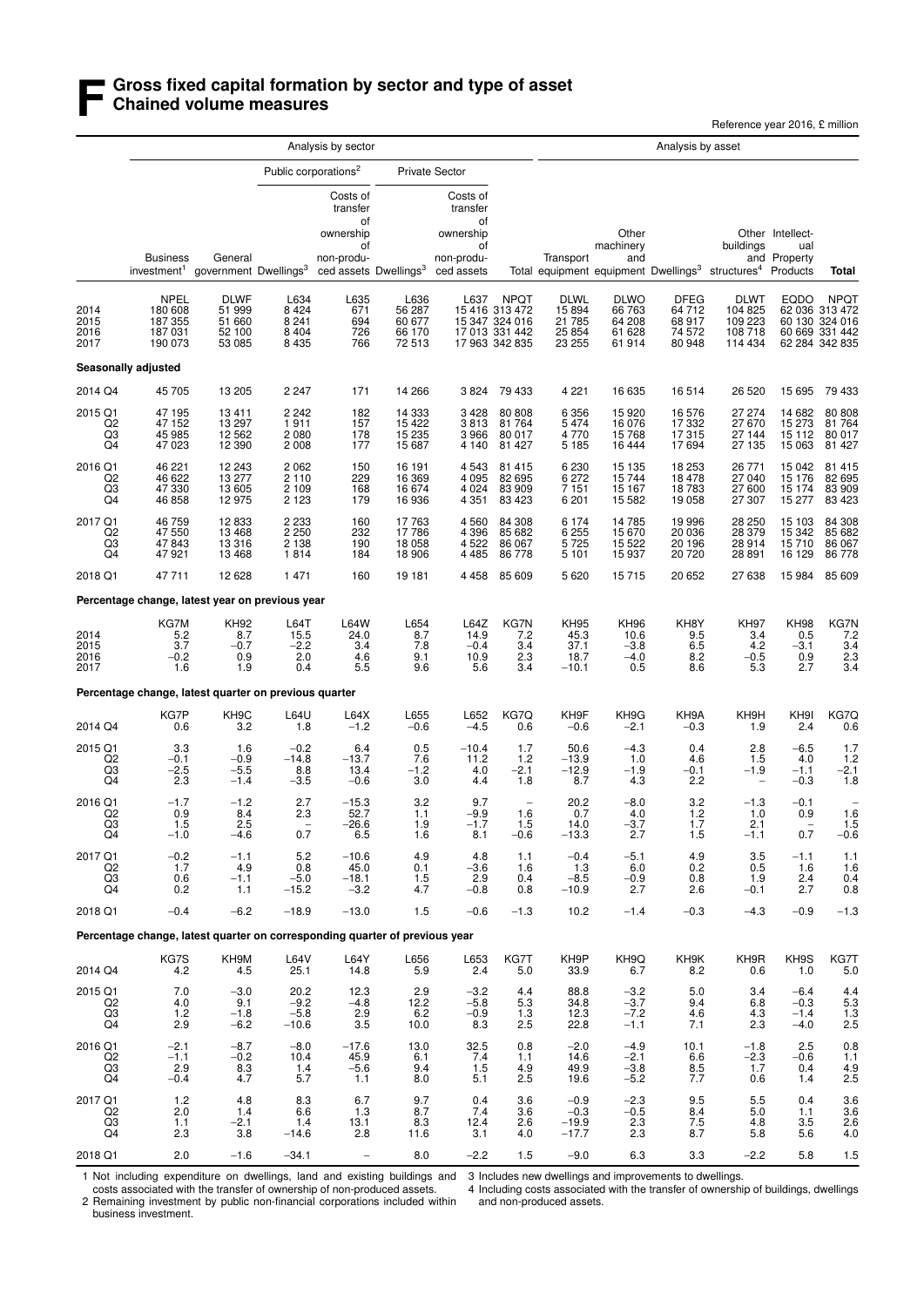## **G** Changes in inventories<br> **G** Chained volume measu **Chained volume measures<sup>1</sup>**

Reference year 2016, £ million

|                                                                             |                                                   | Manufacturing industries                          |                                               |                                                   | Elect-                                            | Distributive trades                              |                                           |                                                        |                                                      |                                                  |
|-----------------------------------------------------------------------------|---------------------------------------------------|---------------------------------------------------|-----------------------------------------------|---------------------------------------------------|---------------------------------------------------|--------------------------------------------------|-------------------------------------------|--------------------------------------------------------|------------------------------------------------------|--------------------------------------------------|
|                                                                             | Mining<br>and<br>quarrying                        | <b>Materials</b><br>and fuel                      | Work in<br>progress                           | Finished<br>goods                                 | Total                                             | ricity,<br>gas and<br>water<br>supply            | Wholesale <sup>2</sup>                    | Retail <sup>2</sup>                                    | Other<br>industries <sup>3</sup>                     | <b>Changes</b><br>in<br>inventories <sup>3</sup> |
| <b>Level of inventories</b><br>held at<br>end-December <sup>4</sup><br>2016 | 2 4 0 7                                           | 19622                                             | 18 556                                        | 19 987                                            | 58 165                                            | 4 1 3 2                                          | 40 109                                    | 40 091                                                 | 83 397                                               | 228 301                                          |
| 2014<br>2015<br>2016<br>2017                                                | <b>FAEA</b><br>1 5 6 2<br>1510<br>$-68$<br>$-405$ | <b>FBNF</b><br>$-71$<br>1581<br>$-1071$<br>$-180$ | <b>FBNG</b><br>1 208<br>705<br>732<br>1 5 9 9 | <b>FBNH</b><br>1 5 2 1<br>815<br>$-75$<br>1 1 9 0 | <b>DHBM</b><br>2657<br>3 1 0 1<br>$-414$<br>2 609 | <b>FAEB</b><br>$-611$<br>$-446$<br>109<br>$-169$ | <b>FAJX</b><br>2458<br>3496<br>483<br>915 | <b>FBYN</b><br>2 7 8 2<br>2 5 5 6<br>$-915$<br>$-1584$ | <b>DLWX</b><br>5 2 5 9<br>1317<br>9 3 6 1<br>$-1847$ | CAFU<br>14 477<br>11 146<br>8 5 5 6<br>$-481$    |
| Seasonally adjusted                                                         |                                                   |                                                   |                                               |                                                   |                                                   |                                                  |                                           |                                                        |                                                      |                                                  |
| 2014 Q4                                                                     | 897                                               | $-157$                                            | $-159$                                        | 679                                               | 363                                               | $-1019$                                          | $-3273$                                   | 1 0 5 3                                                | 4 2 2 4                                              | 2 606                                            |
| 2015 Q1<br>Q <sub>2</sub><br>Q3<br>Q <sub>4</sub>                           | 280<br>$-145$<br>884<br>491                       | 399<br>1 1 8 7<br>$-13$<br>8                      | 166<br>$-53$<br>544<br>48                     | 1 906<br>$-457$<br>$-62$<br>$-572$                | 2 4 7 1<br>678<br>468<br>$-516$                   | $-197$<br>$-330$<br>$-144$<br>225                | 2 1 8 1<br>$-1556$<br>1957<br>914         | 2 2 9 6<br>522<br>673<br>$-935$                        | $-5900$<br>4015<br>487<br>2715                       | 1 0 1 1<br>3 1 5 4<br>4 1 9 9<br>2782            |
| 2016 Q1<br>Q <sub>2</sub><br>Q3<br>Q <sub>4</sub>                           | 277<br>$-149$<br>272<br>$-468$                    | $-189$<br>$-528$<br>$-52$<br>$-302$               | 86<br>$-237$<br>$-22$<br>905                  | 82<br>$-418$<br>137<br>124                        | $-22$<br>$-1182$<br>62<br>728                     | 66<br>$-103$<br>$-206$<br>352                    | 1015<br>71<br>$-489$<br>$-114$            | $-765$<br>87<br>$-1103$<br>866                         | 1 373<br>1 479<br>2805<br>3704                       | 1881<br>347<br>1 1 7 3<br>5 1 5 5                |
| 2017 Q1<br>Q2<br>Q3<br>Q <sub>4</sub>                                       | 369<br>635<br>$-662$<br>$-747$                    | 913<br>$-387$<br>$-292$<br>$-414$                 | 538<br>561<br>689<br>$-189$                   | $-517$<br>103<br>935<br>669                       | 934<br>277<br>1 3 3 2<br>66                       | 457<br>$-630$<br>$\overline{\phantom{0}}$<br>4   | 797<br>200<br>$-630$<br>548               | $-701$<br>$-271$<br>$-83$<br>$-529$                    | 83<br>$-728$<br>$-40$<br>$-1162$                     | 1939<br>$-517$<br>$-83$<br>$-1820$               |
| 2018 Q1                                                                     | $-164$                                            | 732                                               | $-279$                                        | 75                                                | 528                                               | $-265$                                           | 1546                                      | 1 373                                                  | $-3114$                                              | $-96$                                            |

1 Estimates are given to the nearest  $\pounds$  million but cannot be regarded as accurate to this degree.

2 Wholesaling and retailing estimates exclude the motor trades. 3 Quarterly alignment adjustment included in this series.

4 These are values of physical stock levels in reference year (2016) prices.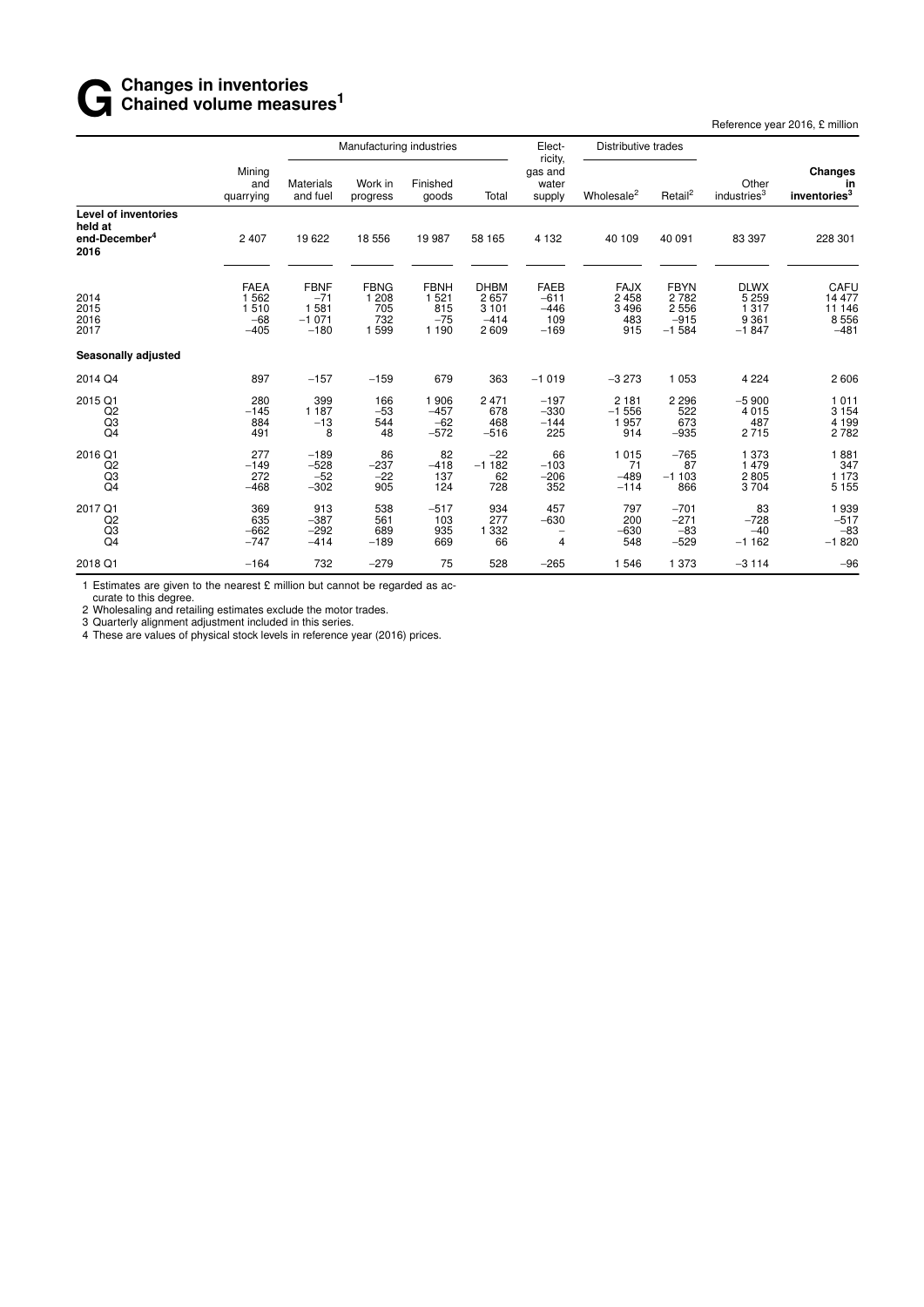## **H**<br>**H Exports and imports of goods and services**<br> **H Exports and imports of goods and services Current market prices**

| Exports<br><b>Balance</b><br>Imports<br>Total<br>Total <sup>1</sup><br>Goods<br>Services<br>Total<br>Goods<br>Services<br>Goods<br>Services<br><b>BOKG</b><br><b>IKBB</b><br>IKBH<br><b>BOKH</b><br><b>IKBC</b><br><b>IKBI</b><br><b>BOKI</b><br><b>IKBD</b><br>IKBJ<br>29 675–<br>520 292<br>134 780<br>$-122071$<br>2014<br>293 116<br>227 176<br>415 187<br>404 562<br>431 725<br>549 967<br>92 396<br>286 752<br>519610<br>546 594<br>90 826<br>$-26984$<br>2015<br>232 858<br>142 032<br>$-117810$<br>101 765<br>299 073<br>156 123<br>$-30887$<br>257 888<br>556 961<br>587 848<br>$-132652$<br>2016<br>338 871<br>277 039<br>476 319<br>165 477<br>$-137448$<br>111 562<br>$-25886$<br>2017<br>615910<br>641 796<br>Seasonally adjusted<br>2014 Q4<br>73 488<br>58 288<br>131 776<br>107 403<br>33 567<br>140 970<br>$-33915$<br>24 721<br>$-9194$<br>2015 Q1<br>71 714<br>58 531<br>130 245<br>105 218<br>34 476<br>139 694<br>$-33504$<br>24 055<br>$-9449$<br>57 357<br>Q <sub>2</sub><br>73 675<br>131 032<br>100 479<br>35 5 26<br>136 005<br>$-26804$<br>21 831<br>$-4973$<br>$-6269$<br>Q3<br>70 559<br>57 336<br>127 895<br>21 763<br>35 573<br>134 164<br>98 591<br>$-28032$<br>$-6293$<br>Q4<br>70 804<br>130 438<br>100 274<br>23 177<br>59 634<br>36 457<br>136 731<br>$-29470$<br>$-6701$<br>2016 Q1<br>70 403<br>60 998<br>131 401<br>36 659<br>138 102<br>$-31040$<br>24 339<br>101 443<br>37941<br>$-6218$<br>73 778<br>62 266<br>136 044<br>104 321<br>142 262<br>$-30543$<br>24 3 25<br>Q2<br>Q3<br>39 521<br>152 202<br>24 793<br>$-13740$<br>74 148<br>64 314<br>138 462<br>112 681<br>-38 533<br>$-4.228$<br>Q4<br>70 310<br>151 054<br>113 280<br>42 002<br>155 282<br>28 308<br>80 744<br>$-32536$<br>2017 Q1<br>82 965<br>69 228<br>152 193<br>41 280<br>158 817<br>$-34572$<br>27 948<br>$-6624$<br>117 537<br>152 791<br>84 299<br>68 492<br>118 320<br>41 120<br>$-6649$<br>Q <sub>2</sub><br>159 440<br>$-34021$<br>27 372<br>$^{Q3}_{Q4}$<br>85 948<br>68 519<br>41 444<br>161 364<br>$-6897$<br>$-5716$<br>154 467<br>119 920<br>-33 972<br>27 075<br>70 800<br>85 659<br>156 459<br>120 542<br>41 633<br>162 175<br>$-34883$<br>29 167<br>2018 Q1<br>69 419<br>$-3843$<br>87 027<br>156 446<br>118 237<br>42 052<br>160 289<br>$-31210$<br>27 367<br>Percentage change, latest year on previous year<br>KG9K<br>KH35<br>KH <sub>2</sub> O<br>KG9L<br>KH3W<br>KH3H<br>2014<br>$-2.4$<br>$-0.6$<br>$-1.0$<br>1.2<br>1.8<br>$-0.5$<br>$-2.2$<br>2.5<br>$-2.6$<br>2015<br>5.4<br>$-0.6$<br>$-0.1$<br>7.5<br>2016<br>4.3<br>10.7<br>7.2<br>6.7<br>9.9<br>6.0<br>9.2<br>13.3<br>10.6<br>10.3<br>2017<br>7.4<br>Percentage change, latest quarter on previous quarter<br>KG9O<br>KH <sub>2</sub> P<br>KG9P<br>KH3X<br>KH3I<br><b>KH36</b><br>2014 Q4<br>1.6<br>3.6<br>2.5<br>4.3<br>0.3<br>3.3<br>2015 Q1<br>$-2.4$<br>0.4<br>$-1.2$<br>$-2.0$<br>2.7<br>$-0.9$<br>Q <sub>2</sub><br>2.7<br>$-2.0$<br>0.6<br>$-4.5$<br>3.0<br>$-2.6$<br>0.1<br>Q3<br>$-4.2$<br>$-2.4$<br>$-1.9$<br>$-1.4$<br>Q4<br>0.3<br>4.0<br>2.0<br>2.5<br>1.9<br>1.7<br>2.3<br>0.7<br>1.2<br>0.6<br>2016 Q1<br>$-0.6$<br>1.0<br>4.8<br>2.1<br>3.5<br>2.8<br>3.5<br>3.0<br>Q <sub>2</sub><br>$^{4.2}_{6.3}$<br>$^{Q3}_{Q4}$<br>$\substack{0.5 \\ 8.9}$<br>$\frac{3.3}{9.3}$<br>1.8<br>8.0<br>7.0<br>0.5<br>9.1<br>2.0<br>2017 Q1<br>$^{2.8}_{1.6}$<br>$^{2.3}_{0.4}$<br>$-1.5$<br>0.8<br>$\begin{array}{c} 3.8 \\ 0.7 \end{array}$<br>$-1.7$<br>Q <sub>2</sub><br>$-1.1$<br>0.4<br>$-0.4$<br>Q3<br>2.0<br>1.2<br>1.1<br>1.4<br>0.8<br>3.3<br>Q <sub>4</sub><br>$-0.3$<br>0.5<br>1.3<br>0.5<br>0.5<br>2018 Q1<br>$-2.0$<br>$-1.9$<br>$-1.2$<br>1.6<br>1.0<br>Percentage change, latest quarter on corresponding quarter of previous year<br>KG9S<br><b>KH37</b><br>KH <sub>2</sub> Q<br>KG9T<br>KH3Y<br>KH3J<br>$\overline{3.2}$<br>2014 Q4<br>7.6<br>$-0.1$<br>0.5<br>2015 Q1<br>$^{-2.4}_{-0.2}$<br>$\substack{0.2 \\ 6.5}$<br>6.0<br>$1.2 - 0.1$<br>$\frac{3.1}{-2.3}$<br>2.4<br>$-0.1$<br>Q2<br>$-0.1$<br>Q3<br>$-2.5$<br>$-4.2$<br>6.3<br>1.9<br>$-0.6$<br>$-1.7$<br>Q4<br>$-3.7$<br>2.3<br>$-1.0$<br>$-6.6$<br>8.6<br>$-3.0$<br>2016 Q1<br>4.2<br>0.9<br>$-3.6$<br>6.3<br>$-1.8$<br>$-1.1$<br>0.1<br>$\begin{array}{c} 3.8 \\ 8.3 \end{array}$<br>$3.8$<br>14.3<br>6.8<br>$^{Q2}_{Q3}$<br>$8.6$<br>12.2<br>$^{4.6}_{13.4}$<br>5.1<br>11.1<br>Q4<br>14.0<br>17.9<br>15.8<br>15.2<br>13.6<br>13.0<br>2017 Q1<br>12.6<br>17.8<br>13.5<br>15.8<br>15.9<br>15.0<br>14.3<br>10.0<br>12.3<br>13.4<br>Q <sub>2</sub><br>8.4<br>12.1<br>$^{Q3}_{Q4}$<br>$15.9$<br>6.1<br>$6.5$<br>$0.7$<br>$\frac{11.6}{3.6}$<br>$6.4$<br>$6.4$<br>4.9<br>6.0<br>$-0.9$<br>4.4<br>2018 Q1<br>4.9<br>0.3<br>2.8<br>0.6<br>1.9<br>0.9 |  |  |  |  | £ million |
|--------------------------------------------------------------------------------------------------------------------------------------------------------------------------------------------------------------------------------------------------------------------------------------------------------------------------------------------------------------------------------------------------------------------------------------------------------------------------------------------------------------------------------------------------------------------------------------------------------------------------------------------------------------------------------------------------------------------------------------------------------------------------------------------------------------------------------------------------------------------------------------------------------------------------------------------------------------------------------------------------------------------------------------------------------------------------------------------------------------------------------------------------------------------------------------------------------------------------------------------------------------------------------------------------------------------------------------------------------------------------------------------------------------------------------------------------------------------------------------------------------------------------------------------------------------------------------------------------------------------------------------------------------------------------------------------------------------------------------------------------------------------------------------------------------------------------------------------------------------------------------------------------------------------------------------------------------------------------------------------------------------------------------------------------------------------------------------------------------------------------------------------------------------------------------------------------------------------------------------------------------------------------------------------------------------------------------------------------------------------------------------------------------------------------------------------------------------------------------------------------------------------------------------------------------------------------------------------------------------------------------------------------------------------------------------------------------------------------------------------------------------------------------------------------------------------------------------------------------------------------------------------------------------------------------------------------------------------------------------------------------------------------------------------------------------------------------------------------------------------------------------------------------------------------------------------------------------------------------------------------------------------------------------------------------------------------------------------------------------------------------------------------------------------------------------------------------------------------------------------------------------------------------------------------------------------------------------------------------------------------------------------------------------------------------------------------------------------------------------------------------------------------------------------------------------------------------------------------------------------------------------------------------------------------------------------------------------------------------------------------------------------------------------------------------------------------------------------------------------------------------------------------------------------------------------------------------------------------------------------------------------------------------------------------------------------------------------------------------------------------------------------------------------------------------------------------------------------------------------------------------------------------------------------------------------------------------------------------------------------------------------------------------------------------------------------------------------------|--|--|--|--|-----------|
|                                                                                                                                                                                                                                                                                                                                                                                                                                                                                                                                                                                                                                                                                                                                                                                                                                                                                                                                                                                                                                                                                                                                                                                                                                                                                                                                                                                                                                                                                                                                                                                                                                                                                                                                                                                                                                                                                                                                                                                                                                                                                                                                                                                                                                                                                                                                                                                                                                                                                                                                                                                                                                                                                                                                                                                                                                                                                                                                                                                                                                                                                                                                                                                                                                                                                                                                                                                                                                                                                                                                                                                                                                                                                                                                                                                                                                                                                                                                                                                                                                                                                                                                                                                                                                                                                                                                                                                                                                                                                                                                                                                                                                                                                                                    |  |  |  |  |           |
|                                                                                                                                                                                                                                                                                                                                                                                                                                                                                                                                                                                                                                                                                                                                                                                                                                                                                                                                                                                                                                                                                                                                                                                                                                                                                                                                                                                                                                                                                                                                                                                                                                                                                                                                                                                                                                                                                                                                                                                                                                                                                                                                                                                                                                                                                                                                                                                                                                                                                                                                                                                                                                                                                                                                                                                                                                                                                                                                                                                                                                                                                                                                                                                                                                                                                                                                                                                                                                                                                                                                                                                                                                                                                                                                                                                                                                                                                                                                                                                                                                                                                                                                                                                                                                                                                                                                                                                                                                                                                                                                                                                                                                                                                                                    |  |  |  |  |           |
|                                                                                                                                                                                                                                                                                                                                                                                                                                                                                                                                                                                                                                                                                                                                                                                                                                                                                                                                                                                                                                                                                                                                                                                                                                                                                                                                                                                                                                                                                                                                                                                                                                                                                                                                                                                                                                                                                                                                                                                                                                                                                                                                                                                                                                                                                                                                                                                                                                                                                                                                                                                                                                                                                                                                                                                                                                                                                                                                                                                                                                                                                                                                                                                                                                                                                                                                                                                                                                                                                                                                                                                                                                                                                                                                                                                                                                                                                                                                                                                                                                                                                                                                                                                                                                                                                                                                                                                                                                                                                                                                                                                                                                                                                                                    |  |  |  |  |           |
|                                                                                                                                                                                                                                                                                                                                                                                                                                                                                                                                                                                                                                                                                                                                                                                                                                                                                                                                                                                                                                                                                                                                                                                                                                                                                                                                                                                                                                                                                                                                                                                                                                                                                                                                                                                                                                                                                                                                                                                                                                                                                                                                                                                                                                                                                                                                                                                                                                                                                                                                                                                                                                                                                                                                                                                                                                                                                                                                                                                                                                                                                                                                                                                                                                                                                                                                                                                                                                                                                                                                                                                                                                                                                                                                                                                                                                                                                                                                                                                                                                                                                                                                                                                                                                                                                                                                                                                                                                                                                                                                                                                                                                                                                                                    |  |  |  |  |           |
|                                                                                                                                                                                                                                                                                                                                                                                                                                                                                                                                                                                                                                                                                                                                                                                                                                                                                                                                                                                                                                                                                                                                                                                                                                                                                                                                                                                                                                                                                                                                                                                                                                                                                                                                                                                                                                                                                                                                                                                                                                                                                                                                                                                                                                                                                                                                                                                                                                                                                                                                                                                                                                                                                                                                                                                                                                                                                                                                                                                                                                                                                                                                                                                                                                                                                                                                                                                                                                                                                                                                                                                                                                                                                                                                                                                                                                                                                                                                                                                                                                                                                                                                                                                                                                                                                                                                                                                                                                                                                                                                                                                                                                                                                                                    |  |  |  |  |           |
|                                                                                                                                                                                                                                                                                                                                                                                                                                                                                                                                                                                                                                                                                                                                                                                                                                                                                                                                                                                                                                                                                                                                                                                                                                                                                                                                                                                                                                                                                                                                                                                                                                                                                                                                                                                                                                                                                                                                                                                                                                                                                                                                                                                                                                                                                                                                                                                                                                                                                                                                                                                                                                                                                                                                                                                                                                                                                                                                                                                                                                                                                                                                                                                                                                                                                                                                                                                                                                                                                                                                                                                                                                                                                                                                                                                                                                                                                                                                                                                                                                                                                                                                                                                                                                                                                                                                                                                                                                                                                                                                                                                                                                                                                                                    |  |  |  |  |           |
|                                                                                                                                                                                                                                                                                                                                                                                                                                                                                                                                                                                                                                                                                                                                                                                                                                                                                                                                                                                                                                                                                                                                                                                                                                                                                                                                                                                                                                                                                                                                                                                                                                                                                                                                                                                                                                                                                                                                                                                                                                                                                                                                                                                                                                                                                                                                                                                                                                                                                                                                                                                                                                                                                                                                                                                                                                                                                                                                                                                                                                                                                                                                                                                                                                                                                                                                                                                                                                                                                                                                                                                                                                                                                                                                                                                                                                                                                                                                                                                                                                                                                                                                                                                                                                                                                                                                                                                                                                                                                                                                                                                                                                                                                                                    |  |  |  |  |           |
|                                                                                                                                                                                                                                                                                                                                                                                                                                                                                                                                                                                                                                                                                                                                                                                                                                                                                                                                                                                                                                                                                                                                                                                                                                                                                                                                                                                                                                                                                                                                                                                                                                                                                                                                                                                                                                                                                                                                                                                                                                                                                                                                                                                                                                                                                                                                                                                                                                                                                                                                                                                                                                                                                                                                                                                                                                                                                                                                                                                                                                                                                                                                                                                                                                                                                                                                                                                                                                                                                                                                                                                                                                                                                                                                                                                                                                                                                                                                                                                                                                                                                                                                                                                                                                                                                                                                                                                                                                                                                                                                                                                                                                                                                                                    |  |  |  |  |           |
|                                                                                                                                                                                                                                                                                                                                                                                                                                                                                                                                                                                                                                                                                                                                                                                                                                                                                                                                                                                                                                                                                                                                                                                                                                                                                                                                                                                                                                                                                                                                                                                                                                                                                                                                                                                                                                                                                                                                                                                                                                                                                                                                                                                                                                                                                                                                                                                                                                                                                                                                                                                                                                                                                                                                                                                                                                                                                                                                                                                                                                                                                                                                                                                                                                                                                                                                                                                                                                                                                                                                                                                                                                                                                                                                                                                                                                                                                                                                                                                                                                                                                                                                                                                                                                                                                                                                                                                                                                                                                                                                                                                                                                                                                                                    |  |  |  |  |           |
|                                                                                                                                                                                                                                                                                                                                                                                                                                                                                                                                                                                                                                                                                                                                                                                                                                                                                                                                                                                                                                                                                                                                                                                                                                                                                                                                                                                                                                                                                                                                                                                                                                                                                                                                                                                                                                                                                                                                                                                                                                                                                                                                                                                                                                                                                                                                                                                                                                                                                                                                                                                                                                                                                                                                                                                                                                                                                                                                                                                                                                                                                                                                                                                                                                                                                                                                                                                                                                                                                                                                                                                                                                                                                                                                                                                                                                                                                                                                                                                                                                                                                                                                                                                                                                                                                                                                                                                                                                                                                                                                                                                                                                                                                                                    |  |  |  |  |           |
|                                                                                                                                                                                                                                                                                                                                                                                                                                                                                                                                                                                                                                                                                                                                                                                                                                                                                                                                                                                                                                                                                                                                                                                                                                                                                                                                                                                                                                                                                                                                                                                                                                                                                                                                                                                                                                                                                                                                                                                                                                                                                                                                                                                                                                                                                                                                                                                                                                                                                                                                                                                                                                                                                                                                                                                                                                                                                                                                                                                                                                                                                                                                                                                                                                                                                                                                                                                                                                                                                                                                                                                                                                                                                                                                                                                                                                                                                                                                                                                                                                                                                                                                                                                                                                                                                                                                                                                                                                                                                                                                                                                                                                                                                                                    |  |  |  |  |           |
|                                                                                                                                                                                                                                                                                                                                                                                                                                                                                                                                                                                                                                                                                                                                                                                                                                                                                                                                                                                                                                                                                                                                                                                                                                                                                                                                                                                                                                                                                                                                                                                                                                                                                                                                                                                                                                                                                                                                                                                                                                                                                                                                                                                                                                                                                                                                                                                                                                                                                                                                                                                                                                                                                                                                                                                                                                                                                                                                                                                                                                                                                                                                                                                                                                                                                                                                                                                                                                                                                                                                                                                                                                                                                                                                                                                                                                                                                                                                                                                                                                                                                                                                                                                                                                                                                                                                                                                                                                                                                                                                                                                                                                                                                                                    |  |  |  |  |           |
|                                                                                                                                                                                                                                                                                                                                                                                                                                                                                                                                                                                                                                                                                                                                                                                                                                                                                                                                                                                                                                                                                                                                                                                                                                                                                                                                                                                                                                                                                                                                                                                                                                                                                                                                                                                                                                                                                                                                                                                                                                                                                                                                                                                                                                                                                                                                                                                                                                                                                                                                                                                                                                                                                                                                                                                                                                                                                                                                                                                                                                                                                                                                                                                                                                                                                                                                                                                                                                                                                                                                                                                                                                                                                                                                                                                                                                                                                                                                                                                                                                                                                                                                                                                                                                                                                                                                                                                                                                                                                                                                                                                                                                                                                                                    |  |  |  |  |           |
|                                                                                                                                                                                                                                                                                                                                                                                                                                                                                                                                                                                                                                                                                                                                                                                                                                                                                                                                                                                                                                                                                                                                                                                                                                                                                                                                                                                                                                                                                                                                                                                                                                                                                                                                                                                                                                                                                                                                                                                                                                                                                                                                                                                                                                                                                                                                                                                                                                                                                                                                                                                                                                                                                                                                                                                                                                                                                                                                                                                                                                                                                                                                                                                                                                                                                                                                                                                                                                                                                                                                                                                                                                                                                                                                                                                                                                                                                                                                                                                                                                                                                                                                                                                                                                                                                                                                                                                                                                                                                                                                                                                                                                                                                                                    |  |  |  |  |           |
|                                                                                                                                                                                                                                                                                                                                                                                                                                                                                                                                                                                                                                                                                                                                                                                                                                                                                                                                                                                                                                                                                                                                                                                                                                                                                                                                                                                                                                                                                                                                                                                                                                                                                                                                                                                                                                                                                                                                                                                                                                                                                                                                                                                                                                                                                                                                                                                                                                                                                                                                                                                                                                                                                                                                                                                                                                                                                                                                                                                                                                                                                                                                                                                                                                                                                                                                                                                                                                                                                                                                                                                                                                                                                                                                                                                                                                                                                                                                                                                                                                                                                                                                                                                                                                                                                                                                                                                                                                                                                                                                                                                                                                                                                                                    |  |  |  |  |           |
|                                                                                                                                                                                                                                                                                                                                                                                                                                                                                                                                                                                                                                                                                                                                                                                                                                                                                                                                                                                                                                                                                                                                                                                                                                                                                                                                                                                                                                                                                                                                                                                                                                                                                                                                                                                                                                                                                                                                                                                                                                                                                                                                                                                                                                                                                                                                                                                                                                                                                                                                                                                                                                                                                                                                                                                                                                                                                                                                                                                                                                                                                                                                                                                                                                                                                                                                                                                                                                                                                                                                                                                                                                                                                                                                                                                                                                                                                                                                                                                                                                                                                                                                                                                                                                                                                                                                                                                                                                                                                                                                                                                                                                                                                                                    |  |  |  |  |           |
|                                                                                                                                                                                                                                                                                                                                                                                                                                                                                                                                                                                                                                                                                                                                                                                                                                                                                                                                                                                                                                                                                                                                                                                                                                                                                                                                                                                                                                                                                                                                                                                                                                                                                                                                                                                                                                                                                                                                                                                                                                                                                                                                                                                                                                                                                                                                                                                                                                                                                                                                                                                                                                                                                                                                                                                                                                                                                                                                                                                                                                                                                                                                                                                                                                                                                                                                                                                                                                                                                                                                                                                                                                                                                                                                                                                                                                                                                                                                                                                                                                                                                                                                                                                                                                                                                                                                                                                                                                                                                                                                                                                                                                                                                                                    |  |  |  |  |           |
|                                                                                                                                                                                                                                                                                                                                                                                                                                                                                                                                                                                                                                                                                                                                                                                                                                                                                                                                                                                                                                                                                                                                                                                                                                                                                                                                                                                                                                                                                                                                                                                                                                                                                                                                                                                                                                                                                                                                                                                                                                                                                                                                                                                                                                                                                                                                                                                                                                                                                                                                                                                                                                                                                                                                                                                                                                                                                                                                                                                                                                                                                                                                                                                                                                                                                                                                                                                                                                                                                                                                                                                                                                                                                                                                                                                                                                                                                                                                                                                                                                                                                                                                                                                                                                                                                                                                                                                                                                                                                                                                                                                                                                                                                                                    |  |  |  |  |           |
|                                                                                                                                                                                                                                                                                                                                                                                                                                                                                                                                                                                                                                                                                                                                                                                                                                                                                                                                                                                                                                                                                                                                                                                                                                                                                                                                                                                                                                                                                                                                                                                                                                                                                                                                                                                                                                                                                                                                                                                                                                                                                                                                                                                                                                                                                                                                                                                                                                                                                                                                                                                                                                                                                                                                                                                                                                                                                                                                                                                                                                                                                                                                                                                                                                                                                                                                                                                                                                                                                                                                                                                                                                                                                                                                                                                                                                                                                                                                                                                                                                                                                                                                                                                                                                                                                                                                                                                                                                                                                                                                                                                                                                                                                                                    |  |  |  |  |           |
|                                                                                                                                                                                                                                                                                                                                                                                                                                                                                                                                                                                                                                                                                                                                                                                                                                                                                                                                                                                                                                                                                                                                                                                                                                                                                                                                                                                                                                                                                                                                                                                                                                                                                                                                                                                                                                                                                                                                                                                                                                                                                                                                                                                                                                                                                                                                                                                                                                                                                                                                                                                                                                                                                                                                                                                                                                                                                                                                                                                                                                                                                                                                                                                                                                                                                                                                                                                                                                                                                                                                                                                                                                                                                                                                                                                                                                                                                                                                                                                                                                                                                                                                                                                                                                                                                                                                                                                                                                                                                                                                                                                                                                                                                                                    |  |  |  |  |           |
|                                                                                                                                                                                                                                                                                                                                                                                                                                                                                                                                                                                                                                                                                                                                                                                                                                                                                                                                                                                                                                                                                                                                                                                                                                                                                                                                                                                                                                                                                                                                                                                                                                                                                                                                                                                                                                                                                                                                                                                                                                                                                                                                                                                                                                                                                                                                                                                                                                                                                                                                                                                                                                                                                                                                                                                                                                                                                                                                                                                                                                                                                                                                                                                                                                                                                                                                                                                                                                                                                                                                                                                                                                                                                                                                                                                                                                                                                                                                                                                                                                                                                                                                                                                                                                                                                                                                                                                                                                                                                                                                                                                                                                                                                                                    |  |  |  |  |           |
|                                                                                                                                                                                                                                                                                                                                                                                                                                                                                                                                                                                                                                                                                                                                                                                                                                                                                                                                                                                                                                                                                                                                                                                                                                                                                                                                                                                                                                                                                                                                                                                                                                                                                                                                                                                                                                                                                                                                                                                                                                                                                                                                                                                                                                                                                                                                                                                                                                                                                                                                                                                                                                                                                                                                                                                                                                                                                                                                                                                                                                                                                                                                                                                                                                                                                                                                                                                                                                                                                                                                                                                                                                                                                                                                                                                                                                                                                                                                                                                                                                                                                                                                                                                                                                                                                                                                                                                                                                                                                                                                                                                                                                                                                                                    |  |  |  |  |           |
|                                                                                                                                                                                                                                                                                                                                                                                                                                                                                                                                                                                                                                                                                                                                                                                                                                                                                                                                                                                                                                                                                                                                                                                                                                                                                                                                                                                                                                                                                                                                                                                                                                                                                                                                                                                                                                                                                                                                                                                                                                                                                                                                                                                                                                                                                                                                                                                                                                                                                                                                                                                                                                                                                                                                                                                                                                                                                                                                                                                                                                                                                                                                                                                                                                                                                                                                                                                                                                                                                                                                                                                                                                                                                                                                                                                                                                                                                                                                                                                                                                                                                                                                                                                                                                                                                                                                                                                                                                                                                                                                                                                                                                                                                                                    |  |  |  |  |           |

1 Trade balance is calculated by using exports of goods and services minus imports of goods and services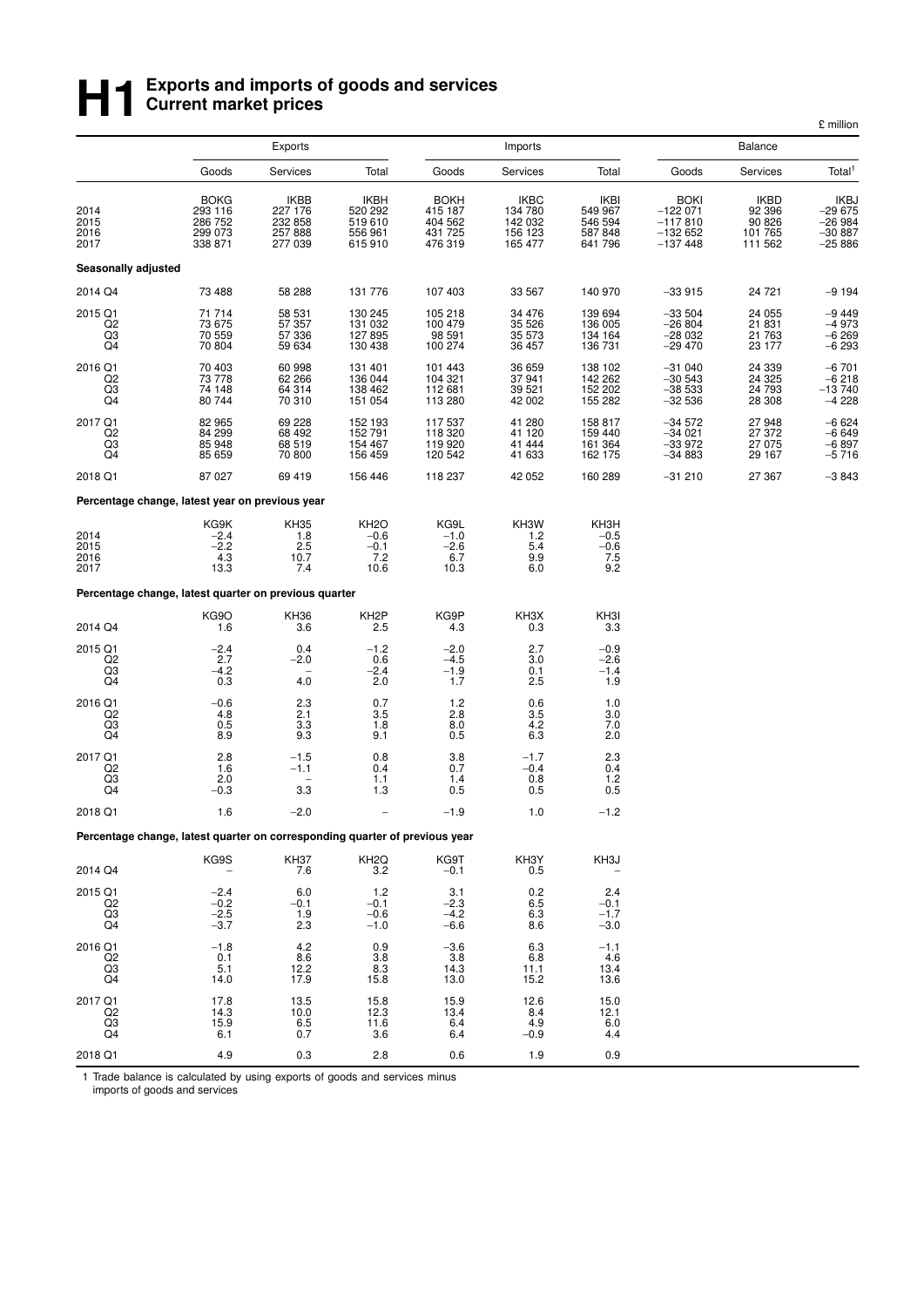## **H2** Exports and imports of goods and services<br> **H2** Chained volume measures **Chained volume measures**

|                                                                                                            |                                                                             |                                                  |                                                  | Reference year 2016, £ million                          |                                                         |                                                      |                                                         |  |
|------------------------------------------------------------------------------------------------------------|-----------------------------------------------------------------------------|--------------------------------------------------|--------------------------------------------------|---------------------------------------------------------|---------------------------------------------------------|------------------------------------------------------|---------------------------------------------------------|--|
|                                                                                                            |                                                                             | <b>Exports</b>                                   |                                                  |                                                         | Imports                                                 |                                                      | Balance                                                 |  |
|                                                                                                            | Goods                                                                       | Services                                         | Total                                            | Goods                                                   | Services                                                | Total                                                | Total <sup>1</sup>                                      |  |
| 2014<br>2015<br>2016<br>2017                                                                               | <b>BQKQ</b><br>284 057<br>302 991<br>299 073<br>319 165                     | IKBE<br>244 347<br>248 177<br>257 888<br>267 769 | IKBK<br>527 797<br>551 228<br>556 961<br>586 934 | <b>BQKO</b><br>398 337<br>415 878<br>431 725<br>449 333 | <b>IKBF</b><br>140 870<br>153 347<br>156 123<br>157 552 | IKBL<br>539 475<br>569 120<br>587 848<br>606 885     | <b>IKBM</b><br>$-11678$<br>$-17892$<br>$-30887 - 19951$ |  |
| <b>Seasonally adjusted</b>                                                                                 |                                                                             |                                                  |                                                  |                                                         |                                                         |                                                      |                                                         |  |
| 2014 Q4                                                                                                    | 72 894                                                                      | 62 555                                           | 135 344                                          | 104 706                                                 | 35 467                                                  | 140 330                                              | $-4986$                                                 |  |
| 2015 Q1<br>Q <sub>2</sub><br>Q3<br>Q4                                                                      | 74 162<br>76 669<br>75 641<br>76 519                                        | 62 798<br>61 258<br>61 062<br>63 059             | 136 932<br>138 061<br>136 744<br>139 491         | 106 418<br>102 034<br>102 319<br>105 107                | 36 824<br>38 4 22<br>38 547<br>39 554                   | 143 349<br>140 387<br>140 793<br>144 591             | -6 417<br>-2 326<br>$-4049$<br>$-5100$                  |  |
| 2016 Q1 <sup>2</sup><br>$\overline{Q}$ $\overline{Q}$ $\overline{Q}$ $\overline{Q}$<br>$\frac{Q3^2}{Q4^2}$ | 74 823<br>75 463<br>72 300<br>76 487                                        | 63 507<br>64 171<br>62 781<br>67 429             | 138 252<br>139 554<br>135 108<br>144 047         | 105 537<br>106 066<br>110 687<br>109 435                | 38 4 38<br>38 837<br>38 673<br>40 175                   | 143 976<br>144 900<br>149 364<br>149 608             | $-5724$<br>$-5346$<br>$-14256$<br>$-5561$               |  |
| 2017 Q1<br>Q <sub>2</sub><br>$^{Q3}_{Q4}$                                                                  | 78 084<br>79 782<br>81 462<br>79 837                                        | 67 098<br>66 203<br>65 718<br>68 750             | 145 182<br>145 985<br>147 180<br>148 587         | 111 596<br>112 461<br>112 777<br>112 499                | 39 297<br>39 087<br>39 585<br>39 583                    | 150 893<br>151 548<br>152 362<br>152 082             | $-5711$<br>-5 563<br>-5 182<br>$-3495$                  |  |
| 2018 Q1                                                                                                    | 81 478                                                                      | 67 179                                           | 148 657                                          | 111 453                                                 | 40 378                                                  | 151 831                                              | $-3174$                                                 |  |
|                                                                                                            | Percentage change, latest year on previous year                             |                                                  |                                                  |                                                         |                                                         |                                                      |                                                         |  |
| 2014<br>2015<br>2016<br>2017                                                                               | KG9X<br>2.6<br>6.7<br>$-1.3$<br>6.7                                         | KH3B<br>1.9<br>1.6<br>3.9<br>3.8                 | KH <sub>2U</sub><br>2.3<br>4.4<br>1.0<br>5.4     | KG9W<br>3.6<br>4.4<br>3.8<br>4.1                        | <b>KH44</b><br>$\frac{4.5}{8.9}$<br>1.8<br>0.9          | KH3N<br>$\frac{3.8}{5.5}$<br>$3.\overline{3}$<br>3.2 |                                                         |  |
|                                                                                                            | Percentage change, latest quarter on previous quarter                       |                                                  |                                                  |                                                         |                                                         |                                                      |                                                         |  |
| 2014 Q4                                                                                                    | KGA2<br>3.6                                                                 | KH3C<br>3.8                                      | KH <sub>2</sub> V<br>3.8                         | KG9Z<br>5.8                                             | <b>KH45</b><br>0.8                                      | KH <sub>3</sub> O<br>4.5                             |                                                         |  |
| 2015 Q1<br>Q2<br>Q3<br>Q <sub>4</sub>                                                                      | 1.7<br>3.4<br>$-1.3$<br>1.2                                                 | 0.4<br>$-2.5$<br>$-0.3$<br>3.3                   | 1.2<br>0.8<br>$-1.0$<br>2.0                      | 1.6<br>-4.1<br>0.3<br>2.7                               | $\substack{3.8 \\ 4.3}$<br>0.3<br>2.6                   | 2.2<br>$-2.1$<br>0.3<br>2.7                          |                                                         |  |
| 2016 Q1<br>Q <sub>2</sub><br>$\overline{Q}3$                                                               | $-2.2$<br>0.9<br>$-4.2$<br>5.8                                              | 0.7<br>1.0<br>$-2.2$<br>7.4                      | $-0.9$<br>0.9<br>$-3.2$<br>6.6                   | 0.4<br>0.5<br>4.4<br>$-1.1$                             | $-2.8$<br>1.0<br>$-0.4$<br>3.9                          | $-0.4$<br>0.6<br>3.1<br>0.2                          |                                                         |  |
| 2017 Q1<br>Q2<br>$\frac{Q3}{Q4}$                                                                           | 2.1<br>2.2<br>2.1<br>$-2.0$                                                 | $-0.5$<br>$-1.3$<br>$-0.7$<br>4.6                | 0.8<br>0.6<br>0.8<br>1.0                         | 2.0<br>0.8<br>0.3<br>$-0.2$                             | $-2.2$<br>$-0.5$<br>1.3                                 | 0.9<br>0.4<br>0.5<br>$-0.2$                          |                                                         |  |
| 2018 Q1                                                                                                    | 2.1                                                                         | $-2.3$                                           |                                                  | $-0.9$                                                  | 2.0                                                     | $-0.2$                                               |                                                         |  |
|                                                                                                            | Percentage change, latest quarter on corresponding quarter of previous year |                                                  |                                                  |                                                         |                                                         |                                                      |                                                         |  |
| 2014 Q4                                                                                                    | KGA5<br>6.3                                                                 | KH3D<br>7.3                                      | KH <sub>2</sub> W<br>6.8                         | KGA4<br>4.5                                             | <b>KH46</b><br>3.9                                      | KH3P<br>4.3                                          |                                                         |  |
| 2015 Q1<br>Q <sub>2</sub><br>Q3<br>Q4                                                                      | 5.9<br>8.3<br>7.6<br>5.0                                                    | 5.2<br>$-1.0$<br>1.4<br>0.8                      | 5.7<br>4.2<br>4.8<br>3.1                         | 10.1<br>4.1<br>3.4<br>0.4                               | 3.3<br>11.2<br>9.5<br>11.5                              | $8.3$<br>5.9<br>4.9<br>3.0                           |                                                         |  |
| 2016 Q1<br>Q2<br>$\overline{Q}3$<br>Q <sub>4</sub>                                                         | 0.9<br>$-1.6$<br>$-4.4$                                                     | 1.1<br>4.8<br>2.8<br>6.9                         | 1.0<br>1.1<br>$-1.2$<br>3.3                      | $-0.8$<br>4.0<br>8.2<br>4.1                             | 4.4<br>1.1<br>0.3<br>1.6                                | 0.4<br>3.2<br>6.1<br>3.5                             |                                                         |  |
| 2017 Q1<br>Q <sub>2</sub><br>$\overline{Q}3$                                                               | 4.4<br>5.7<br>12.7<br>4.4                                                   | 5.7<br>3.2<br>4.7<br>2.0                         | 5.0<br>4.6<br>8.9<br>3.2                         | 5.7<br>6.0<br>1.9<br>2.8                                | 2.2<br>0.6<br>2.4<br>$-1.5$                             | 4.8<br>4.6<br>2.0<br>1.7                             |                                                         |  |
| 2018 Q1                                                                                                    | 4.3                                                                         | 0.1                                              | 2.4                                              | $-0.1$                                                  | 2.8                                                     | 0.6                                                  |                                                         |  |

1 Trade balance is calculated by using exports of goods and services minus imports of goods and services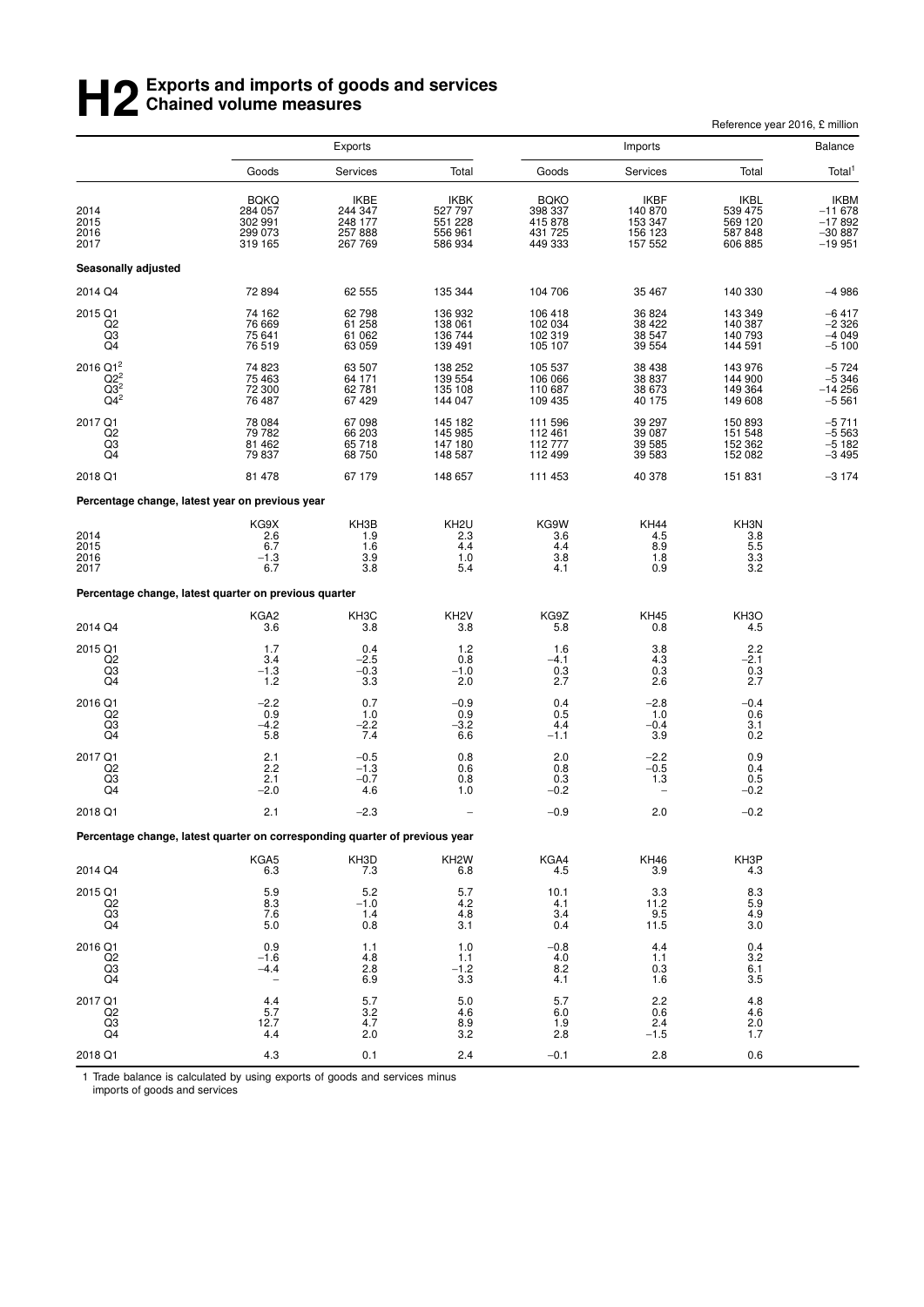## **Gross value added at basic prices: individual measures**

**L**

|                     |                                                                             | £ million                         |                              |                                | Index numbers $(2016 = 100)^3$    |                              |                                   |                                           |                              |  |  |
|---------------------|-----------------------------------------------------------------------------|-----------------------------------|------------------------------|--------------------------------|-----------------------------------|------------------------------|-----------------------------------|-------------------------------------------|------------------------------|--|--|
|                     | Expenditure-<br>based                                                       | At current prices                 |                              |                                | Value indices at current prices   |                              |                                   | Chained volume indices                    |                              |  |  |
|                     | estimate<br>at chained<br>volume<br>measures                                | Expenditure-<br>based<br>estimate | Income-<br>based<br>estimate | Residual<br>error <sup>1</sup> | Expenditure-<br>based<br>estimate | Income-<br>based<br>estimate | Expenditure-<br>based<br>estimate | Income-<br>based<br>estimate <sup>2</sup> | Output-<br>based<br>estimate |  |  |
|                     | CAGR                                                                        | CAGQ                              | CAGS                         | <b>DJDS</b>                    | <b>IHYA</b>                       | <b>IHYB</b>                  | <b>IHYC</b>                       | <b>IHYD</b>                               | <b>YBFR</b>                  |  |  |
| 2014                | 1680700                                                                     | 1 645 955                         | 1 645 955                    |                                | 93.7                              | 93.7                         | 95.7                              | 95.7                                      | 95.7                         |  |  |
| 2015                | 1 723 523                                                                   | 1 692 039                         | 1 692 039                    | $\overline{\phantom{0}}$       | 96.4                              | 96.4                         | 98.1                              | 98.1                                      | 98.1                         |  |  |
| 2016                | 1756045                                                                     | 1756 045                          | 1756 045                     |                                | 100.0                             | 100.0                        | 100.0                             | 100.0                                     | 100.0                        |  |  |
| 2017                | 1793349                                                                     | 1823760                           | 1811454                      | 12 306                         | 103.9                             | 103.2                        | 102.1                             | 101.4                                     | 102.1                        |  |  |
| Seasonally adjusted |                                                                             |                                   |                              |                                |                                   |                              |                                   |                                           |                              |  |  |
| 2014 Q4             | 426 125                                                                     | 414 675                           | 414 675                      |                                | 94.5                              | 94.5                         | 97.1                              | 97.1                                      | 97.1                         |  |  |
| 2015 Q1             | 427 535                                                                     | 417 518                           | 417 518                      |                                | 95.1                              | 95.1                         | 97.4                              | 97.4                                      | 97.4                         |  |  |
| Q <sub>2</sub>      | 430 425                                                                     | 424 503                           | 424 503                      |                                | 96.7                              | 96.7                         | 98.0                              | 98.0                                      | 98.0                         |  |  |
| Q3                  | 431 718                                                                     | 423 920                           | 423 920                      |                                | 96.6                              | 96.6                         | 98.3                              | 98.3                                      | 98.3                         |  |  |
| Q4                  | 433 845                                                                     | 426 098                           | 426 098                      | $\overline{\phantom{0}}$       | 97.1                              | 97.1                         | 98.8                              | 98.8                                      | 98.8                         |  |  |
| 2016 Q1             | 435 169                                                                     | 432 659                           | 432 659                      |                                | 98.6                              | 98.6                         | 99.1                              | 99.1                                      | 99.1                         |  |  |
| Q <sub>2</sub>      | 437 116                                                                     | 436 513                           | 436 513                      | $\overline{\phantom{0}}$       | 99.4                              | 99.4                         | 99.6                              | 99.6                                      | 99.6                         |  |  |
| Q3                  | 439 892                                                                     | 440 577                           | 440 577                      | $\overline{\phantom{a}}$       | 100.4                             | 100.4                        | 100.2                             | 100.2                                     | 100.2                        |  |  |
| Q4                  | 443 868                                                                     | 446 296                           | 446 296                      |                                | 101.7                             | 101.7                        | 101.1                             | 101.1                                     | 101.1                        |  |  |
| 2017 Q1             | 446 142                                                                     | 451 903                           | 450 076                      | 1827                           | 102.9                             | 102.5                        | 101.6                             | 101.2                                     | 101.6                        |  |  |
| Q <sub>2</sub>      | 447 362                                                                     | 454 331                           | 451 515                      | 2816                           | 103.5                             | 102.8                        | 101.9                             | 101.3                                     | 101.9                        |  |  |
| Q3                  | 449 084                                                                     | 456 225                           | 452 624                      | 3601                           | 103.9                             | 103.1                        | 102.3                             | 101.5                                     | 102.3                        |  |  |
| Q4                  | 450 761                                                                     | 461 301                           | 457 239                      | 4 0 6 2                        | 105.1                             | 104.2                        | 102.7                             | 101.8                                     | 102.7                        |  |  |
| 2018 Q1             | 451 860                                                                     | 466 781                           | 462 653                      | 4 1 2 8                        | 106.3                             | 105.4                        | 102.9                             | 102.0                                     | 103.0                        |  |  |
|                     | Percentage change, latest year on previous year                             |                                   |                              |                                |                                   |                              |                                   |                                           |                              |  |  |
|                     |                                                                             |                                   |                              |                                |                                   |                              |                                   |                                           |                              |  |  |
| 2014                | KH4D<br>3.4                                                                 | <b>KH47</b><br>4.6                | <b>KH68</b><br>4.6           |                                | <b>KH47</b><br>4.6                | <b>KH68</b><br>4.6           | KH4D<br>3.4                       | KH6E<br>3.4                               | <b>GDPQ</b><br>3.4           |  |  |
| 2015                | 2.5                                                                         | 2.8                               | 2.8                          |                                | 2.8                               | 2.8                          | 2.5                               | 2.5                                       | 2.5                          |  |  |
| 2016                | 1.9                                                                         | 3.8                               | 3.8                          |                                | 3.8                               | 3.8                          | 1.9                               | 1.9                                       | 1.9                          |  |  |
| 2017                | 2.1                                                                         | 3.9                               | 3.2                          |                                | 3.9                               | 3.2                          | 2.1                               | 1.4                                       | 2.1                          |  |  |
|                     | Percentage change, latest quarter on previous quarter                       |                                   |                              |                                |                                   |                              |                                   |                                           |                              |  |  |
|                     | KH4F                                                                        | <b>KH49</b>                       | KH6A                         |                                | <b>KH49</b>                       | KH6A                         | KH4F                              | KH6G                                      |                              |  |  |
| 2014 Q4             | 0.9                                                                         | $-0.2$                            | $-0.2$                       |                                | $-0.2$                            | $-0.2$                       | 0.9                               | 0.9                                       | 0.9                          |  |  |
| 2015 Q1             | 0.3                                                                         | 0.7                               | 0.7                          |                                | 0.7                               | 0.7                          | 0.3                               | 0.3                                       | 0.3                          |  |  |
| Q <sub>2</sub>      | 0.7                                                                         | 1.7                               | 1.7                          |                                | 1.7                               | 1.7                          | 0.7                               | 0.7                                       | 0.7                          |  |  |
| Q3                  | 0.3                                                                         | $-0.1$                            | $-0.1$                       |                                | $-0.1$                            | $-0.1$                       | 0.3                               | 0.3                                       | 0.3                          |  |  |
| Q4                  | 0.5                                                                         | 0.5                               | 0.5                          |                                | 0.5                               | 0.5                          | 0.5                               | 0.5                                       | 0.5                          |  |  |
| 2016 Q1             | 0.3                                                                         | 1.5                               | 1.5                          |                                | 1.5                               | 1.5                          | 0.3                               | 0.3                                       | 0.3                          |  |  |
| Q <sub>2</sub>      | 0.4                                                                         | 0.9                               | 0.9                          |                                | 0.9                               | 0.9                          | 0.4                               | 0.4                                       | 0.4                          |  |  |
| Q3                  | 0.6                                                                         | 0.9                               | 0.9                          |                                | 0.9                               | 0.9                          | 0.6                               | 0.6                                       | 0.6                          |  |  |
| Q4                  | 0.9                                                                         | 1.3                               | 1.3                          |                                | 1.3                               | 1.3                          | 0.9                               | 0.9                                       | 0.9                          |  |  |
| 2017 Q1             | 0.5                                                                         | 1.3                               | 0.8                          |                                | 1.3                               | 0.8                          | 0.5                               | 0.1                                       | 0.5                          |  |  |
| Q <sub>2</sub>      | 0.3                                                                         | 0.5                               | 0.3                          |                                | 0.5                               | 0.3                          | 0.3                               | 0.1                                       | 0.3                          |  |  |
| Q3                  | 0.4                                                                         | 0.4                               | 0.2                          |                                | 0.4                               | 0.2                          | 0.4                               | 0.2                                       | 0.4                          |  |  |
| Q4                  | 0.4                                                                         | 1.1                               | 1.0                          |                                | 1.1                               | 1.0                          | 0.4                               | 0.3                                       | 0.4                          |  |  |
| 2018 Q1             | 0.2                                                                         | 1.2                               | 1.2                          |                                | $1.2$                             | 1.2                          | 0.2                               | 0.2                                       | 0.2                          |  |  |
|                     | Percentage change, latest quarter on corresponding quarter of previous year |                                   |                              |                                |                                   |                              |                                   |                                           |                              |  |  |
|                     | KH4H                                                                        | KH4B                              | KH6C                         |                                | KH4B                              | KH <sub>6</sub> C            | KH4H                              | KH <sub>6</sub>                           | <b>GDPR</b>                  |  |  |
| 2014 Q4             | 4.0                                                                         | 3.8                               | 3.8                          |                                | 3.8                               | 3.8                          | 4.0                               | 4.0                                       | 4.0                          |  |  |
|                     |                                                                             |                                   |                              |                                |                                   |                              |                                   |                                           |                              |  |  |
| 2015 Q1             | 3.3<br>2.9                                                                  | 3.2<br>3.3                        | 3.2<br>3.3                   |                                | 3.2<br>3.3                        | 3.2                          | 3.3<br>2.9                        | 3.3<br>2.9                                | 3.3<br>2.9                   |  |  |
| Q2<br>Q3            | 2.2                                                                         | 2.0                               | 2.0                          |                                | 2.0                               | 3.3<br>2.0                   | 2.2                               | 2.2                                       | 2.2                          |  |  |
| Q4                  | 1.8                                                                         | 2.8                               | 2.8                          |                                | 2.8                               | 2.8                          | 1.8                               | 1.8                                       | 1.8                          |  |  |
| 2016 Q1             | 1.8                                                                         | 3.6                               | 3.6                          |                                | 3.6                               | 3.6                          | 1.8                               | 1.8                                       | 1.8                          |  |  |
| Q <sub>2</sub>      | 1.6                                                                         | 2.8                               | 2.8                          |                                | 2.8                               | 2.8                          | 1.6                               | 1.6                                       | 1.6                          |  |  |
| Q3                  | 1.9                                                                         | 3.9                               | 3.9                          |                                | 3.9                               | 3.9                          | 1.9                               | 1.9                                       | 1.9                          |  |  |
| Q4                  | 2.3                                                                         | 4.7                               | 4.7                          |                                | 4.7                               | 4.7                          | 2.3                               | 2.3                                       | 2.3                          |  |  |
| 2017 Q1             | 2.5                                                                         | 4.4                               | 4.0                          |                                | 4.4                               | 4.0                          | 2.5                               | 2.1                                       |                              |  |  |
| Q <sub>2</sub>      | 2.3                                                                         | 4.1                               | 3.4                          |                                | 4.1                               | 3.4                          | 2.3                               | 1.7                                       | 2.5<br>2.3                   |  |  |
| Q3                  | 2.1                                                                         | 3.6                               | 2.7                          |                                | 3.6                               | 2.7                          | 2.1                               | 1.3                                       | 2.1                          |  |  |
| Q4                  | 1.6                                                                         | 3.4                               | 2.5                          |                                | 3.4                               | 2.5                          | 1.6                               | 0.7                                       | 1.6                          |  |  |
| 2018 Q1             | 1.3                                                                         |                                   | 2.8                          |                                | 3.3                               | 2.8                          |                                   |                                           |                              |  |  |
|                     |                                                                             | 3.3                               |                              |                                |                                   |                              | 1.3                               | 0.8                                       | $1.3$                        |  |  |

1 The residual error is, by convention, the amount by which the expenditure -based approach to measuring GDP exceeds the income-based estimate. It is also the sum of two components: the statistical discrepancy (expenditure) with sign reversed, and the statistical discrepancy (income) with natural sign.

2 Income data deflated by the implied GDP deflator, based on expenditure data. 3 The growth rates of index numbers are calculated using unrounded data.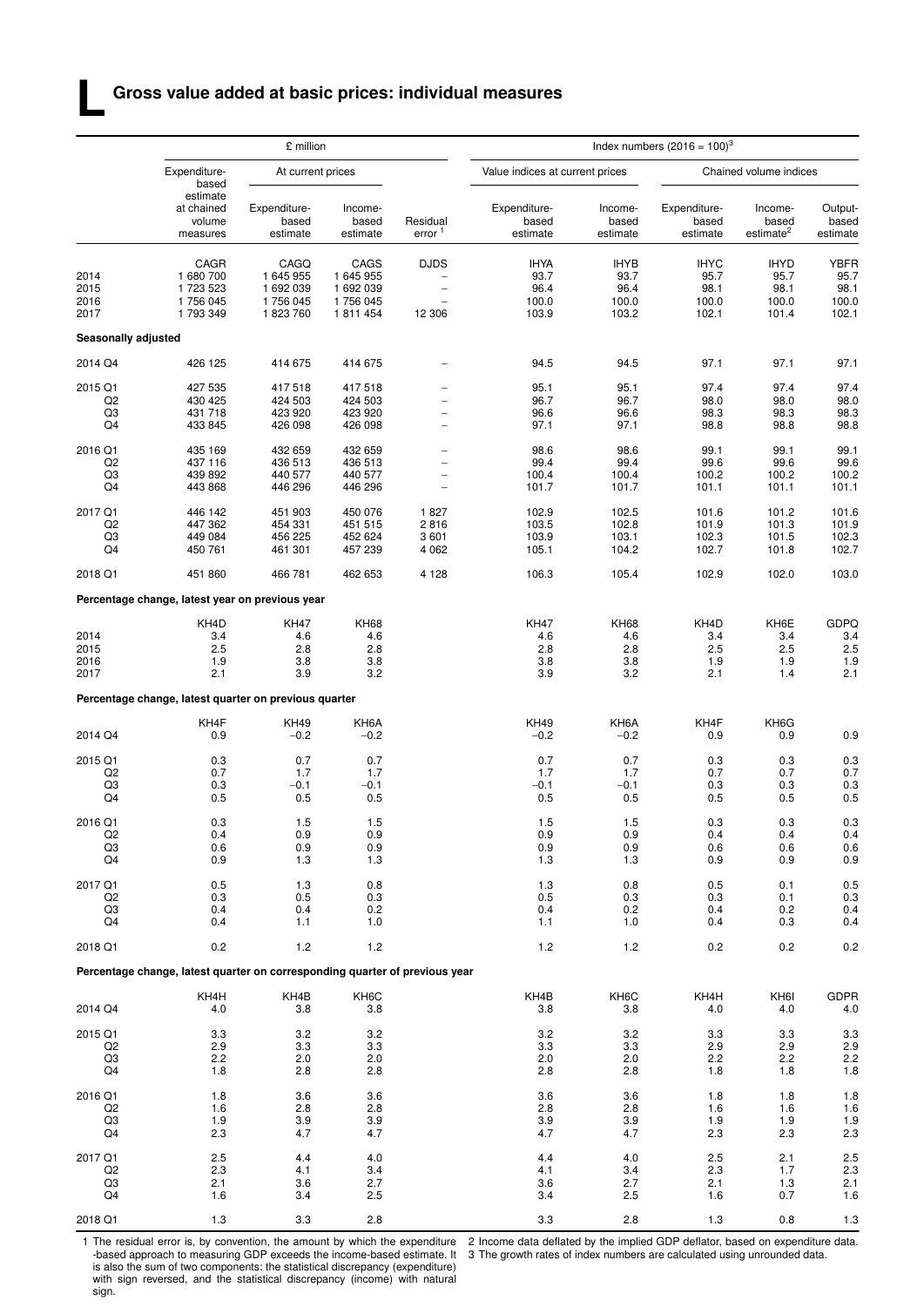

£ million

|                     |                   | Changes in inventories                           |                                                                               |  |  |  |  |
|---------------------|-------------------|--------------------------------------------------|-------------------------------------------------------------------------------|--|--|--|--|
|                     | At current prices | Chained volume measures (Reference year<br>2016) | Gross operating surplus of<br>non-financial corporations<br>at current prices |  |  |  |  |
| Seasonally adjusted |                   |                                                  |                                                                               |  |  |  |  |
|                     | <b>DMUN</b>       | <b>DMUM</b>                                      | <b>DMUQ</b>                                                                   |  |  |  |  |
| 2014 Q4             | 877               | 901                                              | $-919$                                                                        |  |  |  |  |
| 2015 Q1             | 1832              | 1878                                             | 1 0 9 0                                                                       |  |  |  |  |
| Q2                  | 223               | 223                                              | 831                                                                           |  |  |  |  |
| Q3                  | $-1721$           | $-1757$                                          | $-1054$                                                                       |  |  |  |  |
| Q4                  | $-334$            | $-345$                                           | $-867$                                                                        |  |  |  |  |
| 2016 Q1             | $-84$             | $-86$                                            | 1912                                                                          |  |  |  |  |
| Q2                  | $-900$            | $-903$                                           | $-1681$                                                                       |  |  |  |  |
| Q3                  | 1981              | 1977                                             | $-1987$                                                                       |  |  |  |  |
| Q4                  | $-997$            | $-988$                                           | 1756                                                                          |  |  |  |  |
| 2017 Q1             | $-911$            | $-897$                                           | 3775                                                                          |  |  |  |  |
| Q2                  | $-1.388$          | $-1.362$                                         | $-1205$                                                                       |  |  |  |  |
| Q3                  | 1860              | 1828                                             | $-2336$                                                                       |  |  |  |  |
| Q4                  | 439               | 431                                              | $-234$                                                                        |  |  |  |  |
| 2018 Q1             | $-2939$           | $-2849$                                          | 1765                                                                          |  |  |  |  |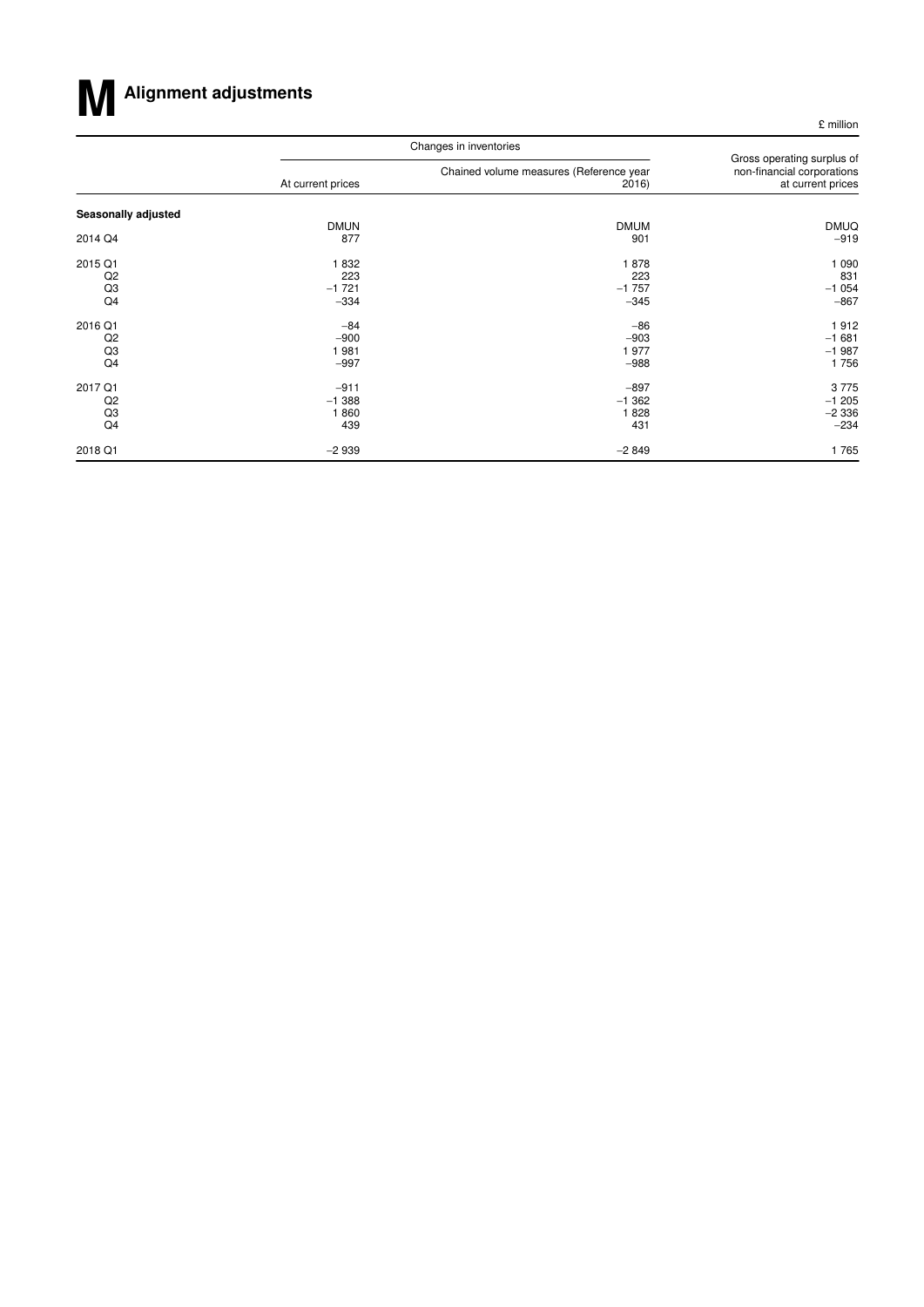|                                          |                                                        |                                                                                   | Current prices                                      |                                                                             |                                                                 | Chained Volume Measures (reference year 2016)           |                                                       |                                                              |                                                                 |                                                                 |
|------------------------------------------|--------------------------------------------------------|-----------------------------------------------------------------------------------|-----------------------------------------------------|-----------------------------------------------------------------------------|-----------------------------------------------------------------|---------------------------------------------------------|-------------------------------------------------------|--------------------------------------------------------------|-----------------------------------------------------------------|-----------------------------------------------------------------|
|                                          | Gross<br>domestic<br>product<br>at market<br>prices    | Gross<br>domestic<br>product<br>at market<br>prices non<br>seasonally<br>adjusted | Gross<br>value<br>added<br>at basic<br>prices       | General<br>government<br>final<br>consumption<br>expenditure                | General<br>government<br>gross<br>fixed<br>capital<br>formation | Gross<br>domestic<br>product<br>at market<br>prices     | Gross<br>value<br>added<br>at basic<br>prices         | General<br>government<br>final<br>consumption<br>expenditure | General<br>government<br>gross<br>fixed<br>capital<br>formation | Implied<br>GDP<br>deflator<br>at market<br>prices <sup>34</sup> |
| 2014/15<br>2015/16<br>2016/17<br>2017/18 | YBHA<br>1857707<br>1913870<br>1990213<br>2 0 5 4 5 1 6 | <b>BKTL</b><br>1855049<br>1912472<br>1989 162<br>2 056 207                        | ABML<br>1 658 747<br>1707180<br>1774 655<br>1833950 | <b>NMRP</b><br>357 598<br>362 579<br>369 097<br>374 541                     | RPZG<br>50 607<br>49 784<br>53 127<br>54 237                    | ABMI<br>1 902 961<br>1 944 905<br>1978 205<br>2 007 918 | ABMM<br>1 694 186<br>1 731 157<br>1766394<br>1794 488 | <b>NMRY</b><br>361 079<br>366 806<br>367 432<br>368 533      | <b>DLWF</b><br>51 589<br>50 492<br>52 690<br>52 880             | L8GG<br>95.4108<br>96.1733<br>98.3229<br>100.0000               |
| Seasonally adjusted                      |                                                        |                                                                                   |                                                     |                                                                             |                                                                 |                                                         |                                                       |                                                              |                                                                 |                                                                 |
| 2014 Q4                                  | 464 986                                                | 470 592                                                                           | 414 675                                             | 89814                                                                       | 13 016                                                          | 477 615                                                 | 426 125                                               | 90 023                                                       | 13 205                                                          | 95.1494                                                         |
| 2015 Q1<br>Q2<br>Q3<br>Q4                | 467 295<br>475 229<br>475 541<br>477 774               | 469 120<br>469 103<br>472 366<br>485 250                                          | 417518<br>424 503<br>423 920<br>426 098             | 90 075<br>89 4 20<br>91 090<br>90 443                                       | 13 342<br>13 002<br>12 360<br>12 294                            | 479 734<br>482 464<br>484 552<br>488 153                | 427 535<br>430 425<br>431 718<br>433 845              | 90 461<br>91 291<br>91 806<br>91 665                         | 13411<br>13 297<br>12 5 62<br>12 3 9 0                          | 95.1995<br>96.2680<br>95.9161<br>95.6557                        |
| 2016 Q1<br>Q2<br>Q3<br>Q4                | 485 326<br>489 494<br>493 730<br>500 974               | 485 753<br>486 658<br>490 693<br>506 420                                          | 432 659<br>436 513<br>440 577<br>446 296            | 91 626<br>91 550<br>92 032<br>92766                                         | 12 1 28<br>13 111<br>13 4 60<br>13 401                          | 489736<br>490 502<br>492 816<br>496 470                 | 435 169<br>437 116<br>439 892<br>443 868              | 92 044<br>91 959<br>91 968<br>92 003                         | 12 243<br>13 277<br>13 605<br>12975                             | 96.8536<br>97.5328<br>97.9149<br>98.6203                        |
| 2017 Q1<br>Q <sub>2</sub><br>Q3<br>Q4    | 506 015<br>508 227<br>510 906<br>515 503               | 505 391<br>505 103<br>508 066<br>522 091                                          | 451 269<br>453 384<br>455 066<br>460 035            | 92749<br>93 470<br>92 932<br>93 481                                         | 13 155<br>13 616<br>13 5 94<br>13869                            | 498 417<br>499 477<br>501 232<br>503 014                | 445 518<br>446 431<br>447 947<br>449 526              | 91 502<br>91 950<br>91 824<br>92 204                         | 12 833<br>13 4 68<br>13 316<br>13 4 68                          | 99.2235<br>99.4458<br>99.6200<br>100.1602                       |
| 2018 Q1                                  | 519880                                                 | 520 947                                                                           | 465 465                                             | 94 658                                                                      | 13 158                                                          | 504 195                                                 | 450 584                                               | 92 555                                                       | 12 628                                                          | 100.7740                                                        |
|                                          |                                                        |                                                                                   |                                                     | Percentage change, latest financial year on previous financial year         |                                                                 |                                                         |                                                       |                                                              |                                                                 |                                                                 |
| 2014/15<br>2015/16<br>2016/17<br>2017/18 | 4.2<br>3.0<br>4.0<br>3.2                               | 4.1<br>3.1<br>4.0<br>3.4                                                          | 4.3<br>2.9<br>4.0<br>3.3                            | 2.2<br>1.4<br>1.8<br>1.5                                                    | 3.3<br>$-1.6$<br>6.7<br>2.1                                     | 2.9<br>2.2<br>1.7<br>1.5                                | 3.5<br>2.2<br>2.0<br>1.6                              | 1.9<br>1.6<br>0.2<br>0.3                                     | 1.5<br>$-2.1$<br>4.4<br>0.4                                     | 1.3<br>0.8<br>2.2<br>1.7                                        |
|                                          | Percentage change, latest quarter on previous quarter  |                                                                                   |                                                     |                                                                             |                                                                 |                                                         |                                                       |                                                              |                                                                 |                                                                 |
| 2014 Q4                                  | <b>IHYN</b><br>0.1                                     | A8L9<br>2.4                                                                       | KGL8<br>$-0.2$                                      | KH <sub>2</sub> D<br>$-0.3$                                                 | KH7P<br>4.5                                                     | <b>IHYQ</b><br>0.7                                      | KGM9<br>0.9                                           | KH <sub>2</sub> J<br>$-0.4$                                  | KH <sub>9</sub> C<br>3.2                                        | L8GH<br>$-0.6$                                                  |
| 2015 Q1<br>Q2<br>Q3<br>Q4                | 0.5<br>1.7<br>0.1<br>0.5                               | $-0.3$<br>0.7<br>2.7                                                              | 0.7<br>1.7<br>$-0.1$<br>0.5                         | 0.3<br>$-0.7$<br>1.9<br>$-0.7$                                              | 2.5<br>$-2.5$<br>$-4.9$<br>$-0.5$                               | 0.4<br>0.6<br>0.4<br>0.7                                | 0.3<br>0.7<br>0.3<br>0.5                              | 0.5<br>0.9<br>0.6<br>$-0.2$                                  | 1.6<br>$-0.9$<br>$-5.5$<br>$-1.4$                               | 0.1<br>1.1<br>$-0.4$<br>$-0.3$                                  |
| 2016 Q1<br>Q2<br>Q3<br>Q4                | 1.6<br>0.9<br>0.9<br>1.5                               | 0.1<br>0.2<br>0.8<br>3.2                                                          | 1.5<br>0.9<br>0.9<br>1.3                            | 1.3<br>$-0.1$<br>0.5<br>0.8                                                 | $-1.4$<br>8.1<br>2.7<br>$-0.4$                                  | 0.3<br>0.2<br>0.5<br>0.7                                | 0.3<br>0.4<br>0.6<br>0.9                              | 0.4<br>$-0.1$<br>$\qquad \qquad -$                           | $-1.2$<br>8.4<br>2.5<br>-4.6                                    | 1.3<br>0.7<br>0.4<br>0.7                                        |
| 2017 Q1<br>Q <sub>2</sub><br>Q3<br>Q4    | 1.0<br>0.4<br>0.5<br>0.9                               | $-0.2$<br>$-0.1$<br>0.6<br>2.8                                                    | 1.1<br>0.5<br>0.4<br>1.1                            | 0.8<br>$-0.6$<br>0.6                                                        | $-1.8$<br>3.5<br>$-0.2$<br>2.0                                  | 0.4<br>0.2<br>0.4<br>0.4                                | 0.4<br>0.2<br>0.3<br>0.4                              | $-0.5$<br>0.5<br>$-0.1$<br>0.4                               | $-1.1$<br>4.9<br>$-1.1$<br>1.1                                  | 0.6<br>0.2<br>0.2<br>0.5                                        |
| 2018 Q1                                  | 0.8                                                    | $-0.2$                                                                            | 1.2                                                 | 1.3                                                                         | $-5.1$                                                          | 0.2                                                     | 0.2                                                   | 0.4                                                          | $-6.2$                                                          | 0.6                                                             |
|                                          |                                                        |                                                                                   |                                                     | Percentage change, latest quarter on corresponding quarter of previous year |                                                                 |                                                         |                                                       |                                                              |                                                                 |                                                                 |
| 2014 Q4                                  | <b>IHYO</b><br>3.9                                     | A8LA<br>3.9                                                                       | KGM2<br>3.8                                         | KH <sub>2</sub> E<br>1.6                                                    | KH7R<br>6.4                                                     | <b>IHYR</b><br>3.1                                      | KGN3<br>4.0                                           | KH <sub>2</sub> K<br>1.4                                     | KH9M<br>4.5                                                     | L8GI<br>0.8                                                     |
| 2015 Q1<br>Q2<br>Q3<br>Q4                | 3.0<br>3.2<br>2.3<br>2.8                               | 2.3<br>3.0<br>2.7<br>3.1                                                          | 3.2<br>3.3<br>2.0<br>2.8                            | 0.6<br>2.0<br>1.1<br>0.7                                                    | $-1.4$<br>10.3<br>$-0.8$<br>$-5.5$                              | 2.7<br>2.4<br>2.1<br>2.2                                | 3.3<br>2.9<br>2.2<br>1.8                              | 1.0<br>1.2<br>1.6<br>1.8                                     | $-3.0$<br>9.1<br>$-1.8$<br>$-6.2$                               | 0.3<br>0.7<br>0.2<br>0.5                                        |
| 2016 Q1<br>Q2<br>Q3<br>Q4                | 3.9<br>3.0<br>3.8<br>4.9                               | 3.5<br>3.7<br>3.9<br>4.4                                                          | 3.6<br>2.8<br>3.9<br>4.7                            | 1.7<br>2.4<br>1.0<br>2.6                                                    | $-9.1$<br>0.8<br>8.9<br>9.0                                     | 2.1<br>1.7<br>1.7<br>1.7                                | 1.8<br>1.6<br>1.9<br>2.3                              | 1.7<br>0.7<br>0.2<br>0.4                                     | $-8.7$<br>$-0.2$<br>8.3<br>4.7                                  | 1.7<br>1.3<br>2.1<br>3.1                                        |
| 2017 Q1<br>Q2<br>Q3<br>Q4                | 4.3<br>3.8<br>3.5<br>2.9                               | 4.0<br>3.8<br>3.5<br>3.1                                                          | 4.3<br>3.9<br>3.3<br>3.1                            | 1.2<br>2.1<br>1.0<br>0.8                                                    | 8.5<br>3.9<br>1.0<br>3.5                                        | 1.8<br>1.8<br>1.7<br>1.3                                | 2.4<br>2.1<br>1.8<br>1.3                              | $-0.6$<br>$-0.2$<br>0.2                                      | 4.8<br>1.4<br>$-2.1$<br>3.8                                     | 2.4<br>2.0<br>1.7<br>1.6                                        |

2018 Q1 2.7 3.1 3.1 2.1 − 1.2 1.1 1.2 −1.6 1.6

1 Financial year £ millions estimates are the sum of the 4 quarters which

make up that financial year.<br>2 All data are seasonally adjusted unless otherwise specified.<br>3 Implied deflator is expressed in terms of 2017/2018 = 100 for presentational<br>purposes whereas in table A1 it is expressed as 201

4 Implied deflator is displayed with 4 decimal places to replace a GDP deflator in index form series previously calculated by HM Treasury. Data are only considered accurate to 1 decimal place.

£ millions except deflator index which is  $2017/18 = 100$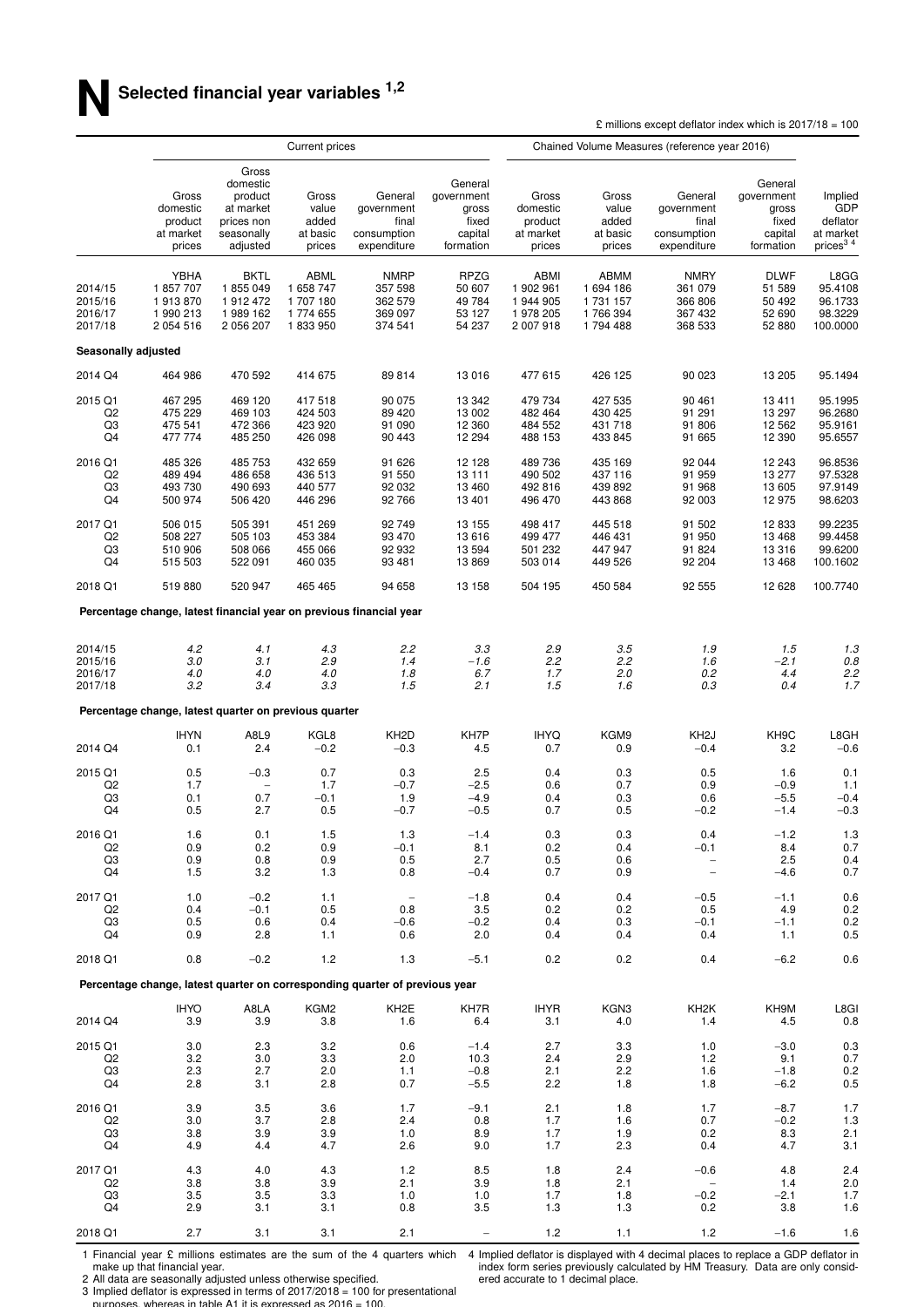Implied deflators <sup>2</sup> Gross Gross value<br>domestic added at Gross domestic added at national product at basic<br>expenditure market prices  $\frac{3}{2}$  prices market prices MNE2 MNF2 MNX5 2014 96.4107 95.7155 96.3028 2015 96.3315 96.1325 96.5371 2016 97.8479 98.1107 98.3314 2017 100.0000 100.0000 100.0000 **Seasonally adjusted** 2014 Q4 96.1001 95.5197 95.6921 2015 Q1 95.9058 95.5700 96.0304 Q2 96.9091 96.6427 96.9814 Q3 96.4893 96.2894 96.5582 Q4 96.0216 96.0279 96.5785 2016 Q1 97.1812 97.2305 97.7672  $Q2$  . The contract of the contract of the contract of the contract of the contract of the contract of the contract of the contract of the contract of the contract of the contract of the contract of the contract of the co Q3 97.9708 98.2959 98.4875 Q4 98.4157 99.0041 98.8723 2017 Q1 99.5024 99.6096 99.6037  $Q2$  . The contract of the contract of the contract of the contract of the contract of the contract of the contract of the contract of the contract of the contract of the contract of the contract of the contract of the co  $\rm Q3$   $\rm Q3$   $\rm Q3$   $\rm Q4$   $\rm Q505$   $\rm Q72$   $\rm Q700050$   $\rm Q7000000$   $\rm Q9.8972$  $Q4$  100.6332 100.6914 100.6914 100.5500 100.6332 2018 Q1 101.0043 101.1662 101.5820 Percentage change, latest year on previous year MNE3 MNF3 MNX6 2014 1.2 1.7 1.2 2015 **−0.1** −0.1 0.4 0.2 2016 1.6 2.1 1.9 2017 2.2 1.9 1.7 Percentage change, latest quarter on previous quarter MNE4 MNF4 MMHA MNX7 2014 Q4 −0.6 −0.6 −0.1 −0.6 −1.1 2015 Q1 −0.2 0.1 0.4  $Q2$  and  $1.0$  1.1 1.1 1.1 1.0 Q3 −0.4 −0.4 −0.4  $-0.5$   $-0.3$   $-0.3$  $2016 \text{ Q1}$  1.2 1.3 1.3 1.2  $Q2$  0.7 0.7 0.7 0.7 0.7 0.4  $\,$  Q3  $\,$  0.4  $\,$  0.3  $\,$  0.4  $\,$  0.3  $\,$  $Q4$  0.7 0.4 2017 Q1 1.1 0.6 0.7 Q2 0.3 0.2 0.3  $\overline{Q}3$  0.3 0.2 − Q4 0.6 0.5 0.7 2018 Q1 0.3 0.6 0.9 Percentage change, latest quarter on corresponding quarter of previous year MNE5 MNF5 MNF5 MNF5  $2014 \text{ Q}4$   $0.8$   $0.8$   $0.9$ 2015 Q1 −0.2 0.3 −0.1 Q2 0.2 0.7 0.3 Q3 −0.2 0.2 −0.2  $\overline{Q4}$   $-0.1$  0.5 0.9  $2016 \text{ Q1}$  1.8  $1.3$  1.7  $1.7$  1.8  $Q2$  0.9 1.3 1.3 1.3 Q3 2.1 2.0  $Q4$  2.5 3.1 2.4  $2017$  Q1 2017  $21$  $Q2$  2.0 2.0 2.0 2.0 2.1.7 Q3 2.1 2.1 1.7 1.4  $Q4$  and  $Q4$  and  $Q4$  and  $Q5$  and  $Q6$  and  $Q7$  and  $Q8$  and  $Q8$  and  $Q9$  and  $Q1.8$ 

 $2018 \text{ Q1}$  2018  $218 \text{ Q1}$  2018  $218 \text{ Q1}$  2018  $218 \text{ Q1}$  2018  $218 \text{ Q1}$  2018  $218 \text{ Q1}$  2018  $218 \text{ Q1}$  2018  $218 \text{ Q1}$  2018  $218 \text{ Q1}$  2018  $218 \text{ Q1}$  2018  $218 \text{ Q1}$  2018  $218 \text{ Q1}$  2018  $218 \text{ Q1}$  2018

1 Implied deflator is expressed in terms of 2016 = 100, whereas in table A1 it

is expressed as  $2015 = 100$ .

2 Data are only considered accurate to 1 decimal place.

3 Implied deflator is displayed with 4 decimal places to replace a GDP defla-

tor in index form series previously calculated by HM Treasury.

 $2016 = 100$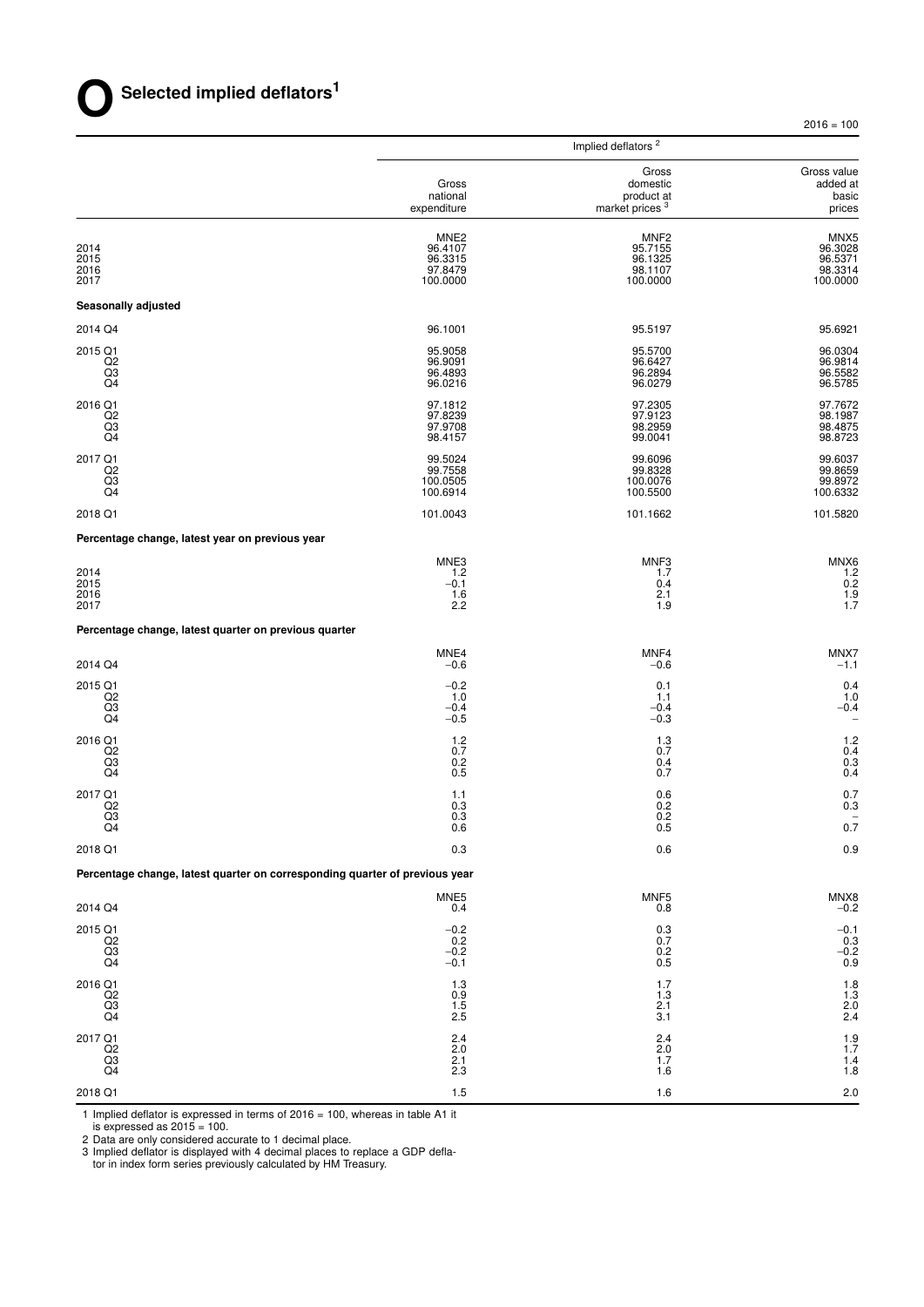# **P GDP Per Head<sup>1</sup>**

|                                                    | UK resident                                                                 |                                                         | <b>Current Prices</b>                                   | Chained volume measures (Reference year 2016)           |                                                     |
|----------------------------------------------------|-----------------------------------------------------------------------------|---------------------------------------------------------|---------------------------------------------------------|---------------------------------------------------------|-----------------------------------------------------|
|                                                    | population<br>mid-year estimates<br>(persons thousands) <sup>2</sup>        | Gross domestic product<br>at market prices <sup>3</sup> | Gross domestic product<br>per head                      | Gross domestic product<br>at market prices <sup>3</sup> | Gross domestic product<br>per head                  |
| 2014<br>2015<br>2016<br>2017                       | EBAQ<br>64 597<br>65 110<br>65 648<br>66 040                                | YBHA<br>1844 295<br>1895839<br>1 969 524<br>2 040 651   | IHXT<br>28 551<br>29 117<br>30 001<br>30 900            | ABMI<br>1890493<br>1 934 903<br>1 969 524<br>2 002 140  | <b>IHXW</b><br>29 266<br>29 717<br>30 001<br>30 317 |
| Seasonally adjusted                                |                                                                             |                                                         |                                                         |                                                         |                                                     |
| 2014 Q4                                            | 64 854                                                                      | 464 986                                                 | 7 1 7 0                                                 | 477 615                                                 | 7 3 6 4                                             |
| 2015 Q1<br>$^{Q2}_{Q3}$<br>Q4                      | 64 982<br>65 110<br>65 245<br>65 379                                        | 467 295<br>475 229<br>475 541<br>477 774                | 7 1 9 1<br>7 299<br>7 289<br>7 3 0 8                    | 479 734<br>482 464<br>484 552<br>488 153                | 7 3 8 3<br>7410<br>7427<br>7467                     |
| 2016 Q1<br>Q2<br>$\frac{Q3}{Q4}$                   | 65 514<br>65 648<br>65 746<br>65 844                                        | 485 326<br>489 494<br>493 730<br>500 974                | 7408<br>7456<br>7510<br>7608                            | 489 736<br>490 502<br>492 816<br>496 470                | 7475<br>7472<br>7496<br>7 540                       |
| 2017 Q1<br>Q <sub>2</sub><br>Q3<br>Q4              | 65 942<br>66 040<br>66 146<br>66 253                                        | 506 015<br>508 227<br>510 906<br>515 503                | 7674<br>7 6 9 6<br>7 7 2 4<br>7781                      | 498 417<br>499 477<br>501 232<br>503 014                | 7558<br>7563<br>7578<br>7592                        |
| 2018 Q1                                            | 66 359                                                                      | 519880                                                  | 7834                                                    | 504 195                                                 | 7598                                                |
|                                                    | Percentage change, latest year on previous year                             |                                                         |                                                         |                                                         |                                                     |
| 2014<br>2015<br>2016<br>2017                       |                                                                             | <b>IHYM</b><br>4.7<br>2.8<br>$\frac{3.9}{3.6}$          | N3Y3<br>3.9<br>2.0<br>$\substack{3.0\\3.0}$             | <b>IHYP</b><br>2.9<br>2.3<br>$1.8$<br>1.7               | N3Y6<br>2.2<br>1.5<br>1.0<br>1.1                    |
|                                                    | Percentage change, latest quarter on previous quarter                       |                                                         |                                                         |                                                         |                                                     |
| 2014 Q4                                            |                                                                             | <b>IHYN</b><br>0.1                                      | <b>N3Y4</b><br>$-0.1$                                   | <b>IHYQ</b><br>0.7                                      | N3Y7<br>0.5                                         |
| 2015 Q1<br>$^{Q2}_{Q3}$<br>Q4                      |                                                                             | 0.5<br>1.7<br>0.1<br>0.5                                | 0.3<br>1.5<br>$-0.1$<br>0.3                             | 0.4<br>0.6<br>0.4<br>0.7                                | 0.3<br>0.4<br>0.2<br>0.5                            |
| 2016 Q1<br>Q2<br>Q3<br>Q4                          |                                                                             | 1.6<br>0.9<br>0.9<br>1.5                                | 1.4<br>0.6<br>0.7<br>1.3                                | 0.3<br>0.2<br>$0.5 \\ 0.7$                              | 0.1<br>0.3<br>0.6                                   |
| 2017 Q1<br>Q <sub>2</sub><br>Q3<br>Q4              |                                                                             | 1.0<br>0.4<br>0.5<br>0.9                                | $\begin{array}{c} 0.9 \\ 0.3 \end{array}$<br>0.4<br>0.7 | 0.4<br>0.2<br>0.4<br>0.4                                | 0.2<br>0.1<br>$0.2$<br>$0.2$                        |
| 2018 Q1                                            |                                                                             | 0.8                                                     | 0.7                                                     | 0.2                                                     | 0.1                                                 |
|                                                    | Percentage change, latest quarter on corresponding quarter of previous year |                                                         |                                                         |                                                         |                                                     |
| 2014 Q4                                            |                                                                             | <b>IHYO</b><br>3.9                                      | <b>N3Y5</b><br>3.1                                      | <b>IHYR</b><br>3.1                                      | N3Y8<br>2.3                                         |
| 2015 Q1<br>Q <sub>2</sub><br>$\overline{Q3}$<br>Q4 |                                                                             | 3.0<br>3.2<br>2.3<br>2.8                                | 2.1<br>2.3<br>1.5<br>1.9                                | 2.7<br>2.4<br>2.1<br>2.2                                | 1.9<br>1.6<br>1.3<br>1.4                            |
| 2016 Q1<br>Q2<br>$^{Q3}_{Q4}$                      |                                                                             | 3.9<br>3.0<br>3.8<br>4.9                                | 3.0<br>2.2<br>3.0<br>4.1                                | 2.1<br>1.7<br>1.7<br>1.7                                | 1.2<br>0.8<br>0.9<br>1.0                            |
| 2017 Q1<br>Q2<br>$^{Q3}_{Q4}$                      |                                                                             | 4.3<br>3.8<br>3.5<br>2.9                                | $\frac{3.6}{3.2}$<br>2.8<br>2.3                         | 1.8<br>1.8<br>1.7<br>1.3                                | 1.1<br>1.2<br>1.1<br>0.7                            |
| 2018 Q1                                            |                                                                             | 2.7                                                     | 2.1                                                     | 1.2                                                     | 0.5                                                 |

1 This data uses the latest population estimates with the exception of the lat-est year where populations projections are used. The quarter ly data in this table does not sum to annuals (excluding GDP at market prices)

2 The UK resident population mid-year estimates used in this publication are

those published on 28 June 2018

3 GDP is presented in £ million; also published in table A2

£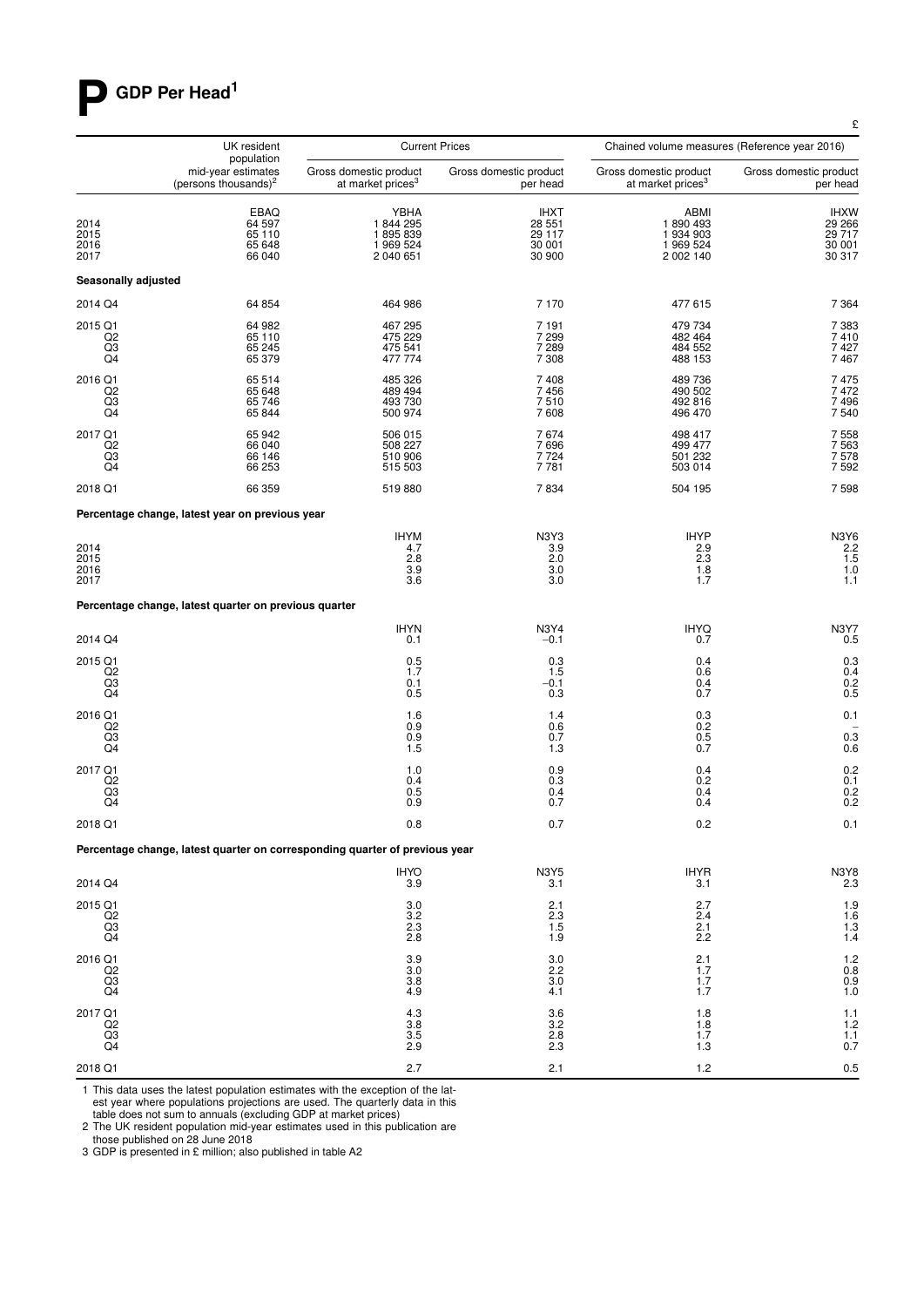## **R** Revisions Analysis<sup>1</sup><br>Revisions since preview **Revisions since previously published estimates**

|                                                |      |         |          |                          |         | £ million |
|------------------------------------------------|------|---------|----------|--------------------------|---------|-----------|
|                                                |      | 2013    | 2014     | 2015                     | 2016    | 2017      |
| Latest less previously published levels of GDP |      |         |          |                          |         |           |
| at current market prices                       |      |         |          |                          |         |           |
| National accounts aggregates                   |      |         |          |                          |         |           |
| at current prices (Table A2)                   |      |         |          |                          |         |           |
| Gross domestic product at market prices        | KB7D | 8793    | 7 2 3 3  | 7 102                    | 6213    | 3013      |
| less Basic price adjustment                    | KB7E |         |          |                          | $-6$    | $-8$      |
| Gross value added at basic prices              | KB7F | 8793    | 7 2 3 3  | 7 102                    | 6219    | 3 0 2 1   |
| Gross domestic product:                        |      |         |          |                          |         |           |
| expenditure at current prices (Table C1)       |      |         |          |                          |         |           |
| National expenditure on goods and services     |      |         |          |                          |         |           |
| at market prices                               |      |         |          |                          |         |           |
| Households                                     | KB7K | $-772$  | $-1.569$ | $-2953$                  | $-110$  | 3568      |
| Non-profit institutions serving households     | KB7L | $-34$   | $-366$   | $-48$                    | 321     | 386       |
| General government                             | KB7M | $-1489$ | $-1913$  | $-1034$                  | $-1686$ | $-2472$   |
| Gross fixed capital formation                  | KB7N | 4 1 9 8 | 4 7 8 2  | 6 2 4 3                  | 7681    | 7443      |
| Changes in inventories                         | KB70 |         | $-703$   | $-766$                   | 842     | 2 3 0 3   |
| Acquisitions less disposals of valuables       | KB7P | 559     | $-154$   | 274                      | $-1822$ | $-2020$   |
| Total                                          | KB7Q | 2 4 6 2 | 77       | 1716                     | 5 2 2 6 | 9 2 0 8   |
| Total exports                                  | KB7R | 3613    | 1 3 6 7  | 2 4 4 9                  | 2 2 2 3 | $-6153$   |
| Total imports                                  | KB7S | $-2718$ | $-5789$  | $-2937$                  | $-7567$ | $-8887$   |
| Statistical discrepancy (expenditure)          | KB7T |         |          | -                        | $-8803$ | $-8929$   |
| Gross domestic product:                        |      |         |          |                          |         |           |
| income at current prices (Table D)             |      |         |          |                          |         |           |
| Compensation of employees                      | KB7U | $-2819$ | $-2325$  | $-1747$                  | $-5492$ | $-5774$   |
| Gross operating surplus of corporations        | KB7V | 11 101  | 8615     | 7 2 2 8                  | 15 0 84 | 11 663    |
| Other income                                   | KB7W | 8       | 240      | 882                      | $-1104$ | $-4285$   |
| Gross value added at factor cost               | KB7X | 8 2 9 0 | 6530     | 6 3 6 3                  | 8488    | 1 604     |
| Taxes on products & production less Subsidies  | KB7Y | 503     | 703      | 739                      | 356     | 436       |
| Statistical discrepancy (income)               | KB7Z |         |          | $\overline{\phantom{0}}$ | $-2631$ | 973       |

1 Estimates are given to the nearest £ million but cannot be regarded as accurate to this degree.

|                                                       |             | 2013                     | 2014                     | 2015                     | 2016                     | 2017                     |
|-------------------------------------------------------|-------------|--------------------------|--------------------------|--------------------------|--------------------------|--------------------------|
| Latest less previously published growth rates for GDP |             |                          |                          |                          |                          |                          |
| in chained volume terms                               |             |                          |                          |                          |                          |                          |
| Percentage changes in volume of GDP (Table A2)        |             |                          |                          |                          |                          |                          |
| Gross domestic product chained volume measures        |             |                          |                          |                          |                          |                          |
| Year on year growth                                   | <b>KB82</b> | $-0.1$                   | $-0.2$                   |                          | $-0.1$                   | $-0.1$                   |
| Percentage changes in volume                          |             |                          |                          |                          |                          |                          |
| of GVA output components (Table B1)                   |             |                          |                          |                          |                          |                          |
| GVA at basic prices                                   |             |                          |                          |                          |                          |                          |
| Agriculture, forestry and fishing                     | <b>KB83</b> | $-0.1$                   |                          | $-0.1$                   |                          | 3.3                      |
| Mining and quarrying inc oil & gas extraction         | <b>KB84</b> |                          |                          | $-0.1$                   | 0.3                      | 0.8                      |
| Manufacturing                                         | <b>KB85</b> |                          | -                        | $\overline{\phantom{0}}$ | $-0.5$                   | $\overline{\phantom{0}}$ |
| Electricity, gas, steam and air                       | <b>KB86</b> | 0.1                      | $-0.2$                   | $\overline{\phantom{0}}$ | $-0.5$                   | $-0.9$                   |
| Water supply, sewerage                                | KNT7        |                          | 0.1                      | $\overline{\phantom{0}}$ | 0.4                      | 0.4                      |
| <b>Total Production</b>                               | <b>KB87</b> |                          | $\overline{\phantom{m}}$ | $\overline{\phantom{0}}$ | $-0.3$                   | $-0.1$                   |
| Construction                                          | <b>KB88</b> |                          | $-0.2$                   | $\overline{\phantom{m}}$ | 0.2                      | 1.4                      |
| Distribution, hotels and restaurants                  | <b>KB89</b> | $\overline{\phantom{m}}$ | $-0.3$                   | $-0.2$                   | $-0.9$                   | 0.3                      |
| Transport storage and communications                  | KB8A        | 0.1                      | 0.1                      | 0.1                      | $-1.3$                   | 0.7                      |
| Business services and finance                         | KB8B        | 0.2                      | 0.2                      | 0.1                      | 0.6                      | 0.9                      |
| Government and other services                         | KB8C        | $-0.2$                   | $-0.2$                   | $\overline{\phantom{0}}$ | $-0.6$                   | 0.1                      |
| <b>Total services</b>                                 | KB8D        | $-0.1$                   | $-0.2$                   | 0.1                      | $-0.6$                   | 0.3                      |
| <b>Total GVA</b>                                      | KB8E        | $-0.1$                   | $-0.1$                   | $\overline{\phantom{0}}$ | 0.2                      | 0.1                      |
| Total GVA excluding Oil                               | KB8F        |                          | $-0.2$                   | 0.1                      | 0.2                      | 0.1                      |
| Percentage changes in volume                          |             |                          |                          |                          |                          |                          |
| of GDP expenditure components (Table C2)              |             |                          |                          |                          |                          |                          |
| National expenditure on goods and services            |             |                          |                          |                          |                          |                          |
| at market prices                                      |             |                          |                          |                          |                          |                          |
| Households                                            | KB8G        | 0.1                      | $-0.1$                   |                          | 0.1                      | 0.2                      |
| Non-profit institutions serving households            | KB8H        | 0.1                      | $-0.4$                   | 0.5                      | 0.9                      | $-0.5$                   |
| General government                                    | KB8I        | $-0.4$                   | $-0.3$                   | 0.8                      | $\overline{\phantom{a}}$ | $-0.2$                   |
| Gross fixed capital formation                         | KB8J        | $\qquad \qquad -$        | 0.1                      | 0.6                      | 0.5                      | $-0.6$                   |
| Total                                                 | KB8K        | $-0.2$                   | $-0.2$                   | 0.3                      | 0.2                      | $-0.1$                   |
| Total exports                                         | KB8L        | 0.7                      | $-0.4$                   | $-0.6$                   | $-1.3$                   | $-0.3$                   |
| Total imports                                         | KB8M        | 0.1                      | $-0.7$                   | 0.4                      | $-1.5$                   | $\overline{\phantom{0}}$ |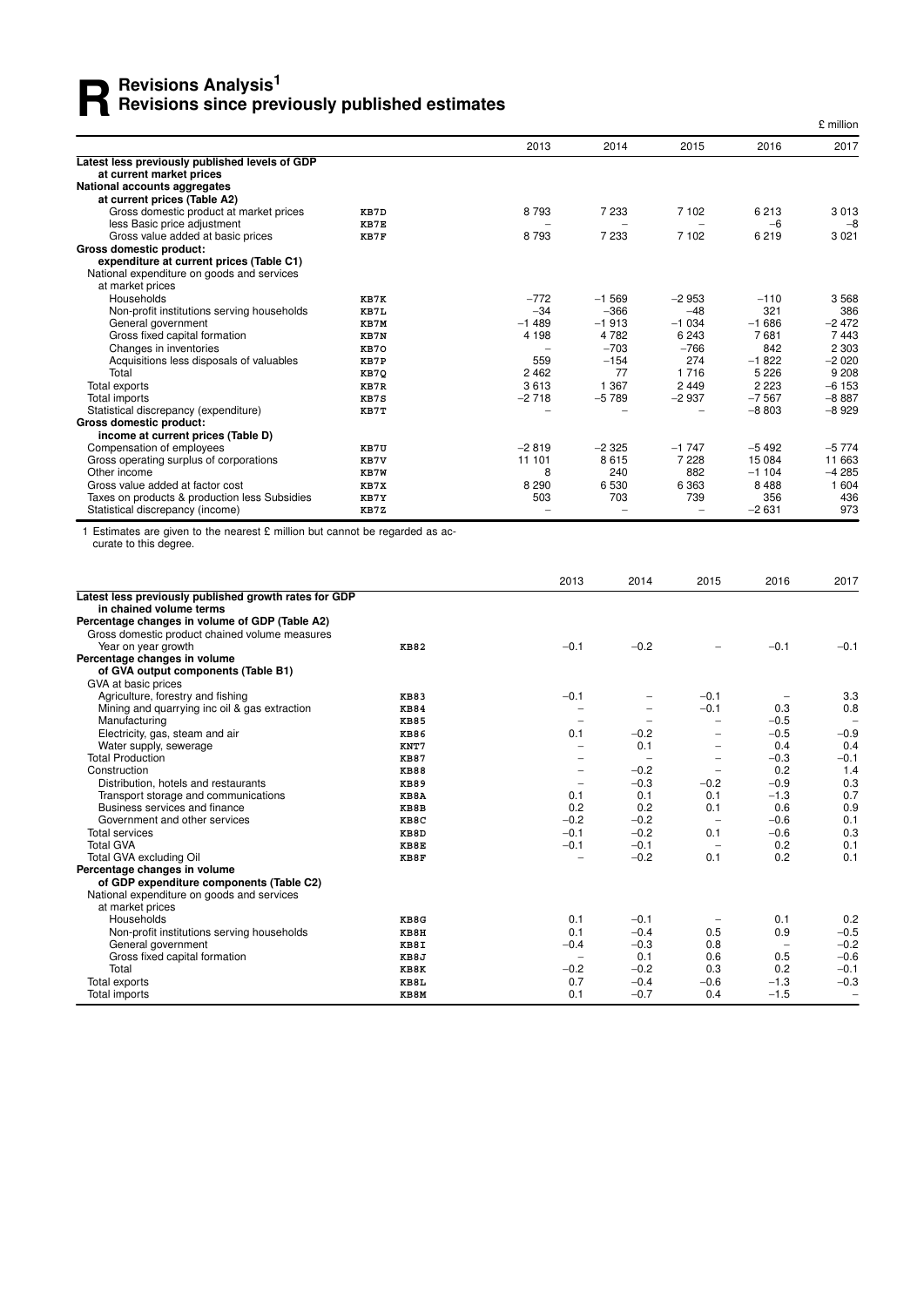## **Revisions Analysis<sup>1</sup><br>Revisions since preventioned Revisions since previously published estimates**

continued £ million

|                                                    |      | 2014<br>Q <sub>4</sub> | 2015<br>Q <sub>1</sub> | 2015<br>Q2 | 2015<br>Q3 | 2015<br>Q <sub>4</sub> | 2016<br>Q1           | 2016<br>Q <sub>2</sub> | 2016<br>Q <sub>3</sub> | 2016<br>Q <sub>4</sub> | 2017<br>Q <sub>1</sub> | 2017<br>Q <sub>2</sub>                                             | 2017<br>Q <sub>3</sub> | 2017<br>Q <sub>4</sub> | 2018<br>Q1 |
|----------------------------------------------------|------|------------------------|------------------------|------------|------------|------------------------|----------------------|------------------------|------------------------|------------------------|------------------------|--------------------------------------------------------------------|------------------------|------------------------|------------|
| Latest less previously published levels of GDP     |      |                        |                        |            |            |                        |                      |                        |                        |                        |                        |                                                                    |                        |                        |            |
| at current market prices                           |      |                        |                        |            |            |                        |                      |                        |                        |                        |                        |                                                                    |                        |                        |            |
| National accounts aggregates                       |      |                        |                        |            |            |                        |                      |                        |                        |                        |                        |                                                                    |                        |                        |            |
| at current prices (Table A2)                       |      |                        |                        |            |            |                        |                      |                        |                        |                        |                        |                                                                    |                        |                        |            |
| Gross domestic product at market prices            | KB7D | 282                    | 966                    | 628        | 970        | 2 5 3 8                | 3 100                | 555                    | 344                    | 214                    | 2 0 7 0                | 375                                                                | $-743$                 | 311                    | 2967       |
| less Basic price adjustment                        | KB7E | $-25$                  | 40                     | $-165$     | 176        | $-51$                  | $-53$                | 3                      | 26                     | 18                     | 263                    | 197                                                                | $-114$                 | $-354$                 | 32         |
| Gross value added at basic prices                  | KB7F | 307                    | 926                    | 793        | 1 7 9 4    | 2589                   | 3 1 5 3              | 552                    | 318                    | 1 1 9 6                | 807<br>1               | 1 1 7 8                                                            | $-629$                 | 665                    | 2935       |
| Gross domestic product:                            |      |                        |                        |            |            |                        |                      |                        |                        |                        |                        |                                                                    |                        |                        |            |
| expenditure at current prices (Table C1)           |      |                        |                        |            |            |                        |                      |                        |                        |                        |                        |                                                                    |                        |                        |            |
| National expenditure on goods and services         |      |                        |                        |            |            |                        |                      |                        |                        |                        |                        |                                                                    |                        |                        |            |
| at market prices                                   |      |                        |                        |            |            |                        |                      |                        |                        |                        |                        |                                                                    |                        |                        |            |
| Households                                         | KB7K |                        | $227 - 1032$           | $-428$     | $-856$     | $-637$                 | 603                  | $-208$                 | $-290$                 | $-215$                 | 935                    | 361<br>1                                                           | 359                    | 913                    | 2982       |
| Non-profit institutions serving households         | KB7L | $-62$                  | $-12$                  | 18         |            | $-54$                  | $-31$                | $-3$                   | 138                    | 217                    | 198                    | 112                                                                | 40                     | 36                     | 156        |
| General government                                 | KB7M | $-14$                  | $202 - 1$              | 323        | $-174$     | 261                    | $-40$                | $-750$                 | $-576$                 | $-320$                 | $-512$                 | $-527$                                                             | $-736$                 | $-697$                 | $-597$     |
| Gross fixed capital formation                      | KB7N | 1821                   | 632                    | 003        | 806        | 2802                   | 711                  | 873                    | 2 2 8 8                | 809                    | 2489                   | 681                                                                | 490                    | 783                    | 282        |
| Changes in inventories                             | KB70 | 204<br>$-1$            | 659                    | 555        | -631       | $-2349$                | $-148$               | 929                    | $-732$                 | $-207$                 | $-167$                 | 277<br>1                                                           | 2096                   | $-903$                 | $-695$     |
| Acquisitions less disposals of valuables           | KB7P | 68                     | $-107$                 | $-44$      | $-132$     | 557                    | $-438$               | $-404$                 | $-525$                 | $-455$                 | $-462$                 | $-399$                                                             | $-313$                 | -846                   | 097        |
| Total                                              | KB7Q | 836                    | 342                    | 781        | 13         | 580                    | 1657                 | 2 4 3 7                | 303                    | 829                    | 2481                   | 3505                                                               | 2936                   | 286                    | 031        |
| Total exports                                      | KB7R | $-327$                 | 626                    | 308        | 628        | 887                    | 443                  | $-755$                 | $-142$                 | 677                    |                        | $939 - 1602 - 3813 - 1677$                                         |                        |                        | 264        |
| Total imports                                      | KB7S | $-773$                 |                        | -539       | 329        | 071                    | -1                   |                        |                        |                        |                        | $614 - 2164 - 2735 - 1054 - 1381 - 1802 - 2104 - 3600 - 3612$      |                        |                        |            |
| Statistical discrepancy (expenditure)              | KB7T |                        |                        |            |            |                        |                      |                        |                        |                        |                        | $-$ -1 614 -2 291 -2 552 -2 346 -2 731 -2 330 -1 970 -1 898 -1 940 |                        |                        |            |
| <b>Gross domestic product:</b>                     |      |                        |                        |            |            |                        |                      |                        |                        |                        |                        |                                                                    |                        |                        |            |
| income at current prices (Table D)                 |      |                        |                        |            |            |                        |                      |                        |                        |                        |                        |                                                                    |                        |                        |            |
| Compensation of employees                          | KB7U | $-1$ 169 $-1$ 507      |                        | $-985$     | 882        |                        | $-137 - 2529 - 1216$ |                        |                        |                        |                        | 138 -1 885 -2 099 -1 691 -1 496                                    |                        | $-488$                 | $-1.786$   |
| Gross operating surplus of corporations            | KB7V | 2 1 1 8                | 311<br>2               | 2523       | 668        | 726                    | 5430                 | 3 1 6 4                | 448                    | 5 0 4 2                | 4 8 1 0                | 3 7 1 5                                                            | 341                    | 797                    | 4 9 3 1    |
| Other income                                       | KB7W | 164                    | $-60$                  | 101        | 60         | 781                    | 473                  | 45                     |                        | $-587 - 1035$          |                        | $-861 - 1031$                                                      | $-982$                 | $-1411$                | $-610$     |
| Gross value added at factor cost                   | KB7X | 1 1 1 3                | 744                    | 639        | 610        | 2 3 7 0                | 3 3 7 4              | 993                    | 999                    | 2 1 2 2                | 850                    | 993                                                                | $-1137$                | $-102$                 | 2535       |
| Taxes on products & production less Subsidies KB7Y |      | 169                    | 222                    | $-11$      | 360        | 168                    | 46                   | 98                     | 106                    | 106                    | 375                    | 248                                                                | 3                      | $-190$                 | $-161$     |
| Statistical discrepancy (income)                   | KB7Z |                        |                        |            |            |                        | $-320$               | $-536$                 |                        | $-761 - 1014$          | $-155$                 | 134                                                                | 391                    | 603                    | 593        |

1 Estimates are given to the nearest  $\pounds$  million but cannot be regarded as accurate to this degree.

|                                                |             | 2014<br>Q <sub>4</sub>   | 2015<br>Q <sub>1</sub>   | 2015<br>Q2               | 2015<br>Q3               | 2015<br>Q <sub>4</sub> | 2016<br>Q <sub>1</sub>   | 2016<br>Q <sub>2</sub>   | 2016<br>Q <sub>3</sub>   | 2016<br>Q <sub>4</sub>   | 2017<br>Q <sub>1</sub>   | 2017<br>Q2               | 2017<br>Q <sub>3</sub>   | 2017<br>Q <sub>4</sub>   | 2018<br>Q1               |
|------------------------------------------------|-------------|--------------------------|--------------------------|--------------------------|--------------------------|------------------------|--------------------------|--------------------------|--------------------------|--------------------------|--------------------------|--------------------------|--------------------------|--------------------------|--------------------------|
| Latest less previously published growth rates  |             |                          |                          |                          |                          |                        |                          |                          |                          |                          |                          |                          |                          |                          |                          |
| for GDP in chained volume terms                |             |                          |                          |                          |                          |                        |                          |                          |                          |                          |                          |                          |                          |                          |                          |
| Percentage changes in volume of GDP (Table A2) |             |                          |                          |                          |                          |                        |                          |                          |                          |                          |                          |                          |                          |                          |                          |
| Gross domestic product chained volume measures |             |                          |                          |                          |                          |                        |                          |                          |                          |                          |                          |                          |                          |                          |                          |
| Quarter on quarter growth                      | <b>KB82</b> | $-0.1$                   | 0.1                      |                          |                          |                        | 0.1                      | $-0.3$                   |                          |                          | 0.1                      |                          | -0.1                     |                          | 0.1                      |
| Quarter on same quarter a year earlier         | <b>KB94</b> | $-0.2$                   | $\overline{\phantom{0}}$ | $-0.1$                   |                          | 0.1                    | 0.2                      | $-0.1$                   | $-0.3$                   | $-0.3$                   | $-0.3$                   | $-0.1$                   | $-0.1$                   | $-0.1$                   |                          |
| Percentage changes in volume                   |             |                          |                          |                          |                          |                        |                          |                          |                          |                          |                          |                          |                          |                          |                          |
| of GVA output components (Table B1)            |             |                          |                          |                          |                          |                        |                          |                          |                          |                          |                          |                          |                          |                          |                          |
| GVA at basic prices quarter on quarter growth  |             |                          |                          |                          |                          |                        |                          |                          |                          |                          |                          |                          |                          |                          |                          |
| Agriculture, forestry and fishing              | <b>KB83</b> | $-0.6$                   | 0.5                      | 0.3                      | $-0.3$                   | $-0.4$                 | 0.3                      | $-0.1$                   | $\overline{\phantom{0}}$ | $-0.1$                   | 2.8                      | 0.6                      | $-0.3$                   | 0.7                      | $-0.1$                   |
| Mining and quarrying inc oil & gas extraction  | <b>KB84</b> | 1.1                      | 1.2                      | $-0.4$                   | $-2.3$                   | 1.1                    | 0.6                      | $-0.2$                   | $-0.2$                   | 0.7                      | 0.8                      | $-0.6$                   | 0.1                      | 0.1                      | 0.3                      |
| Manufacturing                                  | <b>KB85</b> | $-0.2$                   | 0.1                      | 0.2                      | $\overline{\phantom{0}}$ | $-0.3$                 | $-0.1$                   | $-0.2$                   | 0.1                      | $-0.2$                   | $\overline{\phantom{m}}$ | 0.2                      | $-0.1$                   | 0.1                      | $-0.3$                   |
| Electricity, gas, steam and air                | <b>KB86</b> | $-0.6$                   | 0.1                      | 0.4                      | 0.1                      | $-0.6$                 | 0.7                      | $-1.0$                   | 0.3                      | $-0.7$                   | $-0.9$                   | 0.4                      | 0.7                      | 0.3                      | $-1.1$                   |
| Water supply, sewerage                         | KNT7        | $-0.3$                   | $-0.3$                   | 0.2                      | 0.4                      | $-0.2$                 | 0.5                      | 0.1                      | $-0.2$                   | $-0.6$                   | 0.1                      | 0.4                      | 0.2                      | 1.6                      | 2.7                      |
| <b>Total Production</b>                        | <b>KB87</b> | $-0.1$                   | 0.2                      | 0.1                      | $-0.3$                   | $-0.2$                 | 0.1                      | $-0.3$                   | 0.1                      | $-0.2$                   | $-0.1$                   | 0.2                      | 0.1                      | 0.3                      | $-0.2$                   |
| Construction                                   | <b>KB88</b> | $-0.1$                   | $-0.5$                   | 0.5                      | $-0.2$                   | 0.3                    | $-0.1$                   | 0.1                      | $-0.1$                   | $-0.3$                   | 0.8                      | 0.8                      | $\overline{\phantom{a}}$ | 0.4                      | 1.9                      |
| Distribution, hotels and restaurants           | <b>KB89</b> | $-0.3$                   | 0.1                      | 0.2                      | $-0.1$                   | $-0.3$                 | $-0.4$                   | $-0.4$                   | $-0.3$                   | 0.1                      | 0.3                      | $\overline{\phantom{0}}$ | $-0.1$                   | $\overline{\phantom{0}}$ | 0.2                      |
| Transport storage and communications           | KB8A        | $-0.2$                   | 0.4                      | $-0.1$                   | $-0.3$                   | 0.1                    | $-1.1$                   | $-0.2$                   | 0.1                      | 0.3                      | 0.4                      | $-0.2$                   | 0.2                      | 0.3                      | $-0.3$                   |
| Business services and finance                  | KB8B        | 0.2                      | $-0.1$                   | $-0.3$                   | 0.2                      | 0.2                    | $\overline{\phantom{0}}$ | 0.1                      | 0.3                      | 0.4                      | 0.5                      | $-0.1$                   | 0.1                      | 0.2                      | 0.2                      |
| Government and other services                  | KB8C        | $\overline{\phantom{0}}$ | $-0.1$                   | 0.1                      | 0.3                      | $-0.5$                 | $-0.5$                   | $-0.1$                   | $-0.1$                   | 0.4                      | $-0.2$                   | 0.2                      | $\overline{\phantom{m}}$ | $-0.3$                   | 0.2                      |
| <b>Total services</b>                          | KB8D        | $-0.1$                   | 0.2                      | $\overline{\phantom{m}}$ | 0.1                      | $-0.1$                 | $-0.4$                   | $-0.2$                   | $\overline{\phantom{m}}$ | 0.2                      | 0.1                      | $\overline{\phantom{0}}$ |                          |                          | $\overline{\phantom{0}}$ |
| <b>Total GVA</b>                               | KB8E        | $-0.1$                   | $\overline{\phantom{0}}$ | 0.1                      | 0.1                      | $-0.2$                 | 0.1                      | $-0.1$                   | 0.1                      | 0.2                      | 0.1                      | $-0.1$                   | $-0.2$                   |                          | 0.1                      |
| Total GVA excluding Oil                        | KB8F        | $-0.1$                   | 0.1                      | 0.1                      | 0.1                      | $-0.1$                 | 0.1                      | $\overline{\phantom{0}}$ | 0.1                      | 0.1                      | 0.1                      | $-0.1$                   | $-0.1$                   | -                        | 0.1                      |
| Percentage changes in volume of GDP            |             |                          |                          |                          |                          |                        |                          |                          |                          |                          |                          |                          |                          |                          |                          |
| expenditure components (Table C2)              |             |                          |                          |                          |                          |                        |                          |                          |                          |                          |                          |                          |                          |                          |                          |
| National expenditure on goods and services     |             |                          |                          |                          |                          |                        |                          |                          |                          |                          |                          |                          |                          |                          |                          |
| at market prices quarter on quarter growth     |             |                          |                          |                          |                          |                        |                          |                          |                          |                          |                          |                          |                          |                          |                          |
| Households                                     | KB8G        | 0.4                      | $-0.4$                   | 0.2                      | 0.3                      | $-0.3$                 | 0.3                      | $-0.3$                   | 0.4                      | $-0.3$                   | 0.2                      | 0.1                      |                          |                          |                          |
| Non-profit institutions serving households     | KB8H        | $-0.1$                   | 0.7                      | $-0.2$                   | 0.3                      | $-1.1$                 | 0.9                      | 0.7                      | 0.1                      | 0.6                      | $-0.2$                   | $-0.9$                   | $-0.7$                   | 0.2                      | 0.8                      |
| General government                             | KB8I        | 0.1                      | 0.5                      | 0.3                      | 0.3                      | 0.2                    | $-0.6$                   | 0.2                      | $\overline{\phantom{a}}$ | $\overline{\phantom{0}}$ | $-0.4$                   | 0.2                      | $\overline{\phantom{a}}$ |                          | $-0.1$                   |
| Gross fixed capital formation                  | KB8J        | 1.2                      | $-1.1$                   | $-0.2$                   | 1.0                      | 1.7                    | $-0.7$                   | $-0.4$                   | 0.4                      | $-1.3$                   | 0.4                      | $-0.1$                   | $-0.1$                   | $-0.3$                   | $-2.2$                   |
| Total                                          | KB8K        | 0.3                      | $\overline{\phantom{0}}$ | 0.2                      | $-0.1$                   | $-0.2$                 | 0.1                      | 0.2                      | 0.3                      | $\overline{a}$           | $-0.2$                   | 0.2                      | $-0.1$                   | $-0.8$                   | 0.1                      |
| Total exports                                  | KB8L        | $-0.6$                   | 1.2                      | $-1.2$                   | $\overline{\phantom{0}}$ | 0.1                    | 0.6                      | $-1.9$                   | $-1.4$                   | 1.4                      | 1.0                      | $-1.3$                   | $-1.0$                   | 1.9                      | 0.5                      |
| Total imports                                  | KB8M        | 0.7                      | 0.9                      | $-0.6$                   | $-0.5$                   | $-0.5$                 | $-0.6$                   | $-0.4$                   | $-0.2$                   | 1.2                      | -                        | $-0.2$                   | $-0.7$                   | $-0.6$                   | 0.4                      |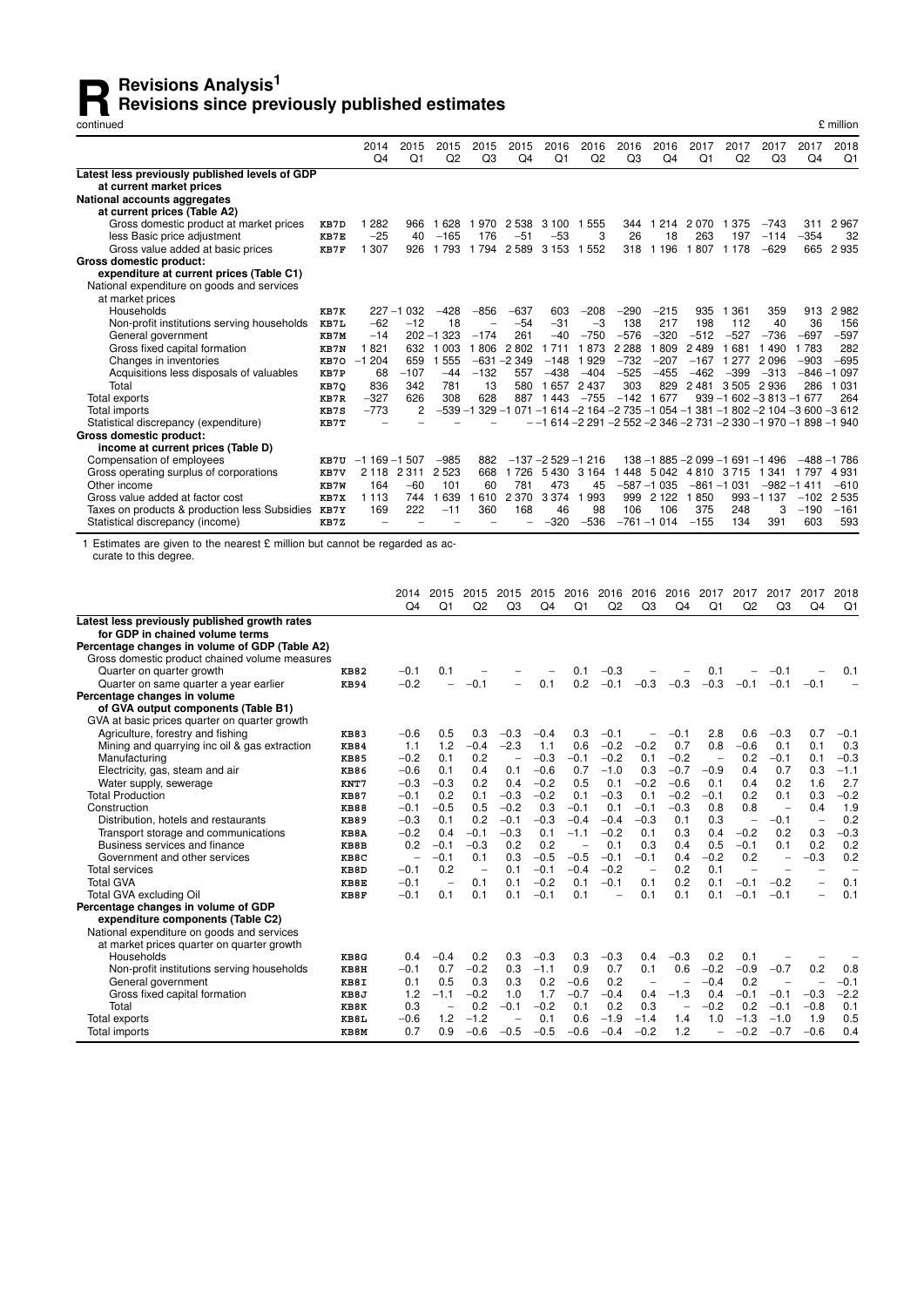## AA<sup>Annex A - Growth and contributions to growth - output components of GDP<sup>1</sup><br>Seasonally adjusted data</sup> **Chained Volume Measures**

|                                  |                                                  | Seasonally adjusted data                                                    |                                                      |                                              |                                              |                                              |                                              |                                           |                                               |                                                    |                                               | Reference year 2016                          |
|----------------------------------|--------------------------------------------------|-----------------------------------------------------------------------------|------------------------------------------------------|----------------------------------------------|----------------------------------------------|----------------------------------------------|----------------------------------------------|-------------------------------------------|-----------------------------------------------|----------------------------------------------------|-----------------------------------------------|----------------------------------------------|
|                                  | Agri-<br>culture,<br>forestry,<br>and<br>fishing | Total<br>Production                                                         | Mining &<br>quarrying<br>inc oil<br>& gas<br>extract | Manu-<br>facturing                           | Electric,<br>gas,<br>steam &<br>air          | Water<br>supply,<br>sewerage                 | Constr<br>uction                             | Total<br>Services                         | Distri-<br>bution,<br>hotels &<br>restaurants | Transport<br>storage<br>and<br>commu-<br>nications | <b>Business</b><br>services<br>and<br>finance | Govern-<br>ment and<br>other<br>services     |
|                                  |                                                  | Percentage change, latest year on previous year                             |                                                      |                                              |                                              |                                              |                                              |                                           |                                               |                                                    |                                               |                                              |
| Growth                           |                                                  |                                                                             |                                                      |                                              |                                              |                                              |                                              |                                           |                                               |                                                    |                                               |                                              |
| 2015                             | L3BB<br>1.1                                      | L3BG<br>1.2                                                                 | L3BH<br>8.0                                          | L3BN                                         | L3DM<br>1.0                                  | L3DQ<br>3.4                                  | L3DW<br>4.4                                  | L3E2<br>2.7                               | L3GP<br>4.5                                   | KI8L<br>4.1                                        | KI8N<br>2.5                                   | KI8P<br>0.9                                  |
| 2016<br>2017                     | $-5.6$<br>2.9                                    | 1.0<br>1.8                                                                  | 0.3<br>0.3                                           | 0.4<br>2.5                                   | 2.1<br>$-1.7$                                | 5.6<br>2.7                                   | 4.1<br>7.1                                   | $\begin{array}{c} 1.9 \\ 1.8 \end{array}$ | 3.8<br>2.1                                    | 3.4<br>4.2                                         | 2.8<br>2.6                                    | 0.2                                          |
|                                  | <b>Contributions to growth</b>                   |                                                                             |                                                      |                                              |                                              |                                              |                                              |                                           |                                               |                                                    |                                               |                                              |
|                                  | ZZ3V                                             | ZZ3W                                                                        | ZZ3Y                                                 | ZZ3X                                         | ZZ3Z                                         | ZZ42                                         | ZZ43                                         | ZZ44                                      | ZZ45                                          | ZZ46                                               | ZZ47                                          | ZZ48                                         |
| 2015<br>2016                     | $\ddotsc$<br>$\ddotsc$                           | $\ddot{\phantom{0}}$<br>$\ddotsc$                                           | $\ddot{\phantom{a}}$<br>.,                           | $\ddotsc$<br>                                | $\ddot{\phantom{a}}$<br>$\ddot{\phantom{1}}$ | ä.<br>$\ddotsc$                              | $\ddotsc$<br>$\ddotsc$                       | $\ddotsc$<br>$\cdot$                      | $\ddotsc$<br>$\ddotsc$                        | $\ddot{\phantom{0}}$<br>$\ldots$                   | $\ldots$<br>$\ldots$                          | $\ddot{\phantom{0}}$<br>$\ddot{\phantom{0}}$ |
| 2017                             | $\ddotsc$                                        | $\ldots$                                                                    | $\ddotsc$                                            | τ.                                           | $\ddot{\phantom{a}}$                         | $\ddotsc$                                    | $\ddot{\phantom{a}}$                         | $\ddot{\phantom{1}}$                      | $\ddotsc$                                     | $\ddotsc$                                          | $\ddotsc$                                     | $\ddot{\phantom{0}}$                         |
|                                  |                                                  | Percentage change, latest quarter on previous quarter                       |                                                      |                                              |                                              |                                              |                                              |                                           |                                               |                                                    |                                               |                                              |
| Growth                           |                                                  |                                                                             |                                                      |                                              |                                              |                                              |                                              |                                           |                                               |                                                    |                                               |                                              |
|                                  | L3BB                                             | L3BG                                                                        | L3BH                                                 | L3BN                                         | L3DM                                         | L3DQ                                         | L3DW                                         | L3E2                                      | L3GP                                          | KI8L                                               | KI8N                                          | KI8P                                         |
| 2015 Q3<br>Q4                    | $-0.6$<br>$-1.7$                                 | $-0.3$<br>$-0.6$                                                            | $-0.9$<br>$-2.0$                                     | $-0.4$<br>$-0.2$                             | 0.8<br>$-2.4$                                | 0.4<br>0.3                                   | $-0.6$<br>1.5                                | 0.5<br>0.6                                | 0.5<br>1.0                                    | 0.6<br>0.6                                         | 0.6<br>0.8                                    | 0.2<br>0.3                                   |
| 2016 Q1                          | $-3.7$                                           | 0.1                                                                         | $-1.9$                                               | $-0.1$                                       | 2.1                                          | 1.8                                          | 0.3                                          | 0.4                                       | 1.1                                           | 0.4                                                | 0.7                                           | $-0.2$                                       |
| Q2<br>Q <sub>3</sub>             | $-1.1$<br>$-0.2$                                 | 1.8<br>$-0.4$                                                               | 2.2<br>5.1                                           | 1.2<br>$-0.5$                                | 4.6<br>$-3.9$                                | 2.8<br>0.1                                   | 1.7<br>1.1                                   | 0.1<br>0.8                                | 0.5<br>0.9                                    | 0.2<br>2.9                                         | 0.6<br>0.9                                    | $-0.4$<br>$-0.1$                             |
| Q4                               | 0.6                                              | 0.6                                                                         | $-7.8$                                               | 1.3                                          | 2.4                                          | 0.6                                          | 2.9                                          | 0.8                                       | 1.7                                           | 1.8                                                | 0.8                                           | 0.1                                          |
| 2017 Q1<br>Q2                    | 2.0<br>0.5                                       | 0.3<br>0.2                                                                  | 3.5<br>0.3                                           | 0.5<br>0.2                                   | $-3.9$<br>0.5                                | 2.2<br>$-0.7$                                | 3.2<br>0.4                                   | 0.3<br>0.3                                | $-0.3$<br>0.4                                 | 0.1<br>0.9                                         | 0.9<br>$\overline{a}$                         | 0.3<br>0.2                                   |
| Q3<br>Q4                         | 0.8<br>$-0.3$                                    | 1.1<br>0.7                                                                  | 2.1<br>$-4.8$                                        | 1.0<br>1.4                                   | 2.2<br>$-0.1$                                | $-0.9$<br>1.2                                | 0.4<br>0.3                                   | 0.3<br>0.4                                | 0.4<br>$-0.1$                                 | 0.5<br>1.4                                         | 0.6<br>0.8                                    | $-0.2$<br>$-0.2$                             |
| 2018 Q1                          | $-1.5$                                           | 0.4                                                                         | 2.5                                                  | $-0.1$                                       | 1.4                                          | 1.7                                          | $-0.8$                                       | 0.3                                       | 0.1                                           | 0.1                                                | 0.6                                           | 0.3                                          |
|                                  | <b>Contributions to growth</b>                   |                                                                             |                                                      |                                              |                                              |                                              |                                              |                                           |                                               |                                                    |                                               |                                              |
|                                  | ZZ2F                                             | ZZ <sub>2</sub> G                                                           | ZZ2I                                                 | ZZ2H                                         | ZZ2J                                         | ZZ2K                                         | ZZ2L                                         | ZZ2M                                      | ZZ2N                                          | ZZ <sub>20</sub>                                   | ZZ2P                                          | ZZ2Q                                         |
| 2015 Q3<br>Q4                    | $\ddotsc$<br>$\ddotsc$                           | $\ldots$<br>$\ddotsc$                                                       | Ω,<br>                                               | <br>τ.                                       | $\ddotsc$<br>ä.                              | $\ddotsc$<br>ä.                              | $\ddot{\phantom{a}}$<br>ä.                   | $\ddotsc$<br>$\ddot{\phantom{a}}$         | $\ddotsc$<br>Ω.                               | Ω.                                                 | $\ddotsc$<br>$\ddotsc$                        | $\ddot{\phantom{0}}$                         |
| 2016 Q1                          | $\ddot{\phantom{a}}$                             | $\ddot{\phantom{a}}$                                                        | $\ddot{\phantom{a}}$                                 | $\ddot{\phantom{0}}$                         |                                              |                                              |                                              | $\ddotsc$                                 |                                               |                                                    | $\ddot{\phantom{a}}$                          | $\ddot{\phantom{0}}$                         |
| $^{Q2}_{Q3}$                     | $\ddot{\phantom{a}}$<br>$\ddot{\phantom{a}}$     | $\cdot$ .<br>$\ldots$                                                       | $\ddotsc$<br>$\ddotsc$                               | $\ddot{\phantom{a}}$<br>$\ddot{\phantom{0}}$ | $\ddotsc$<br>$\ddotsc$                       | $\ddotsc$<br>$\ddotsc$                       | $\ddot{\phantom{a}}$<br>$\ddot{\phantom{a}}$ | $\ddotsc$<br>$\ddotsc$                    | $\ddotsc$<br>$\ddotsc$                        | $\ddot{\phantom{a}}$<br>$\ddot{\phantom{a}}$       | $\ddot{\phantom{a}}$<br>$\ddot{\phantom{a}}$  | $\cdot$<br>$\ddot{\phantom{0}}$              |
| Q4                               | $\ddotsc$                                        | $\ddotsc$                                                                   | $\ddotsc$                                            | $\ddot{\phantom{0}}$                         | $\ddotsc$                                    | $\ddotsc$                                    | $\ddot{\phantom{a}}$                         | $\ddotsc$                                 | $\ddotsc$                                     | $\ddot{\phantom{a}}$                               | $\ddotsc$                                     | $\ddot{\phantom{0}}$                         |
| 2017 Q1<br>Q2                    | $\ddot{\phantom{a}}$<br>ä.                       | $\ddotsc$<br>$\ddotsc$                                                      | $\ddot{\phantom{a}}$<br>$\ddotsc$                    | $\ddot{\phantom{a}}$<br>τ.                   | $\ddotsc$<br>$\ddotsc$                       | $\ddotsc$<br>ä.                              | $\ddot{\phantom{a}}$<br>ä.                   | $\ddotsc$<br>$\ddotsc$                    | $\ddotsc$<br>$\ddot{\phantom{a}}$             | $\ddot{\phantom{a}}$<br>ä.                         | $\ddotsc$<br>$\ddotsc$                        | $\ddot{\phantom{0}}$<br>$\ddot{\phantom{a}}$ |
| Q3<br>Q4                         | $\ddot{\phantom{a}}$<br>$\ddot{\phantom{a}}$     | ä.<br>$\ddotsc$                                                             | ä.<br>$\ddot{\phantom{a}}$                           | $\ddot{\phantom{a}}$<br>$\ddot{\phantom{a}}$ | $\ddot{\phantom{a}}$<br>$\ddotsc$            | $\ddot{\phantom{a}}$<br>$\ddotsc$            | $\ddot{\phantom{a}}$<br>$\ddotsc$            | $\ddot{\phantom{a}}$<br>$\ddotsc$         | $\ddot{\phantom{a}}$<br>$\ddotsc$             | $\ddot{\phantom{a}}$<br>$\ddotsc$                  | ä.<br>$\ddotsc$                               | $\ddot{\phantom{0}}$<br>$\ddot{\phantom{0}}$ |
| 2018 Q1                          |                                                  |                                                                             |                                                      |                                              |                                              |                                              |                                              |                                           |                                               |                                                    |                                               | $\ddot{\phantom{0}}$                         |
|                                  |                                                  | Percentage change, latest quarter on corresponding quarter of previous year |                                                      |                                              |                                              |                                              |                                              |                                           |                                               |                                                    |                                               |                                              |
| Growth                           |                                                  |                                                                             |                                                      |                                              |                                              |                                              |                                              |                                           |                                               |                                                    |                                               |                                              |
|                                  | L3ZZ                                             |                                                                             |                                                      | <b>L42D</b>                                  | <b>L44C</b>                                  |                                              | L44M                                         |                                           |                                               |                                                    | KIH9                                          |                                              |
| 2015 Q3                          | 0.7                                              | L426<br>$1.2$                                                               | L427<br>12.5                                         | $-0.7$                                       | $-0.9$                                       | L44G<br>5.7                                  | 2.1                                          | L44Q<br>2.5                               | L47F<br>4.4                                   | KII2<br>3.8                                        | 2.2                                           | KIH <sub>8</sub><br>0.8                      |
| Q4<br>2016 Q1                    | $-2.6$<br>$-5.0$                                 | 0.3<br>$-0.1$                                                               | 7.6<br>3.3                                           | $-1.1$<br>$-1.1$                             | $-1.0$<br>$-1.4$                             | 5.1<br>6.8                                   | 3.3                                          | 2.0<br>2.1                                | 3.9<br>3.9                                    | 2.8<br>2.6                                         | 1.7                                           | 0.5<br>0.8                                   |
| Q <sub>2</sub><br>Q3             | $-6.8$<br>$-6.5$                                 | 1.0                                                                         | $-2.5$                                               | 0.5                                          | 5.0                                          | 5.4                                          | 2.5<br>3.0                                   | 1.6                                       | 3.2<br>3.7                                    | 1.8                                                | $^{2.3}_{2.7}$                                | $-0.1$                                       |
| Q4                               | $-4.3$                                           | 0.9<br>2.1                                                                  | 3.3<br>$-2.8$                                        | 0.4<br>1.9                                   | 0.1<br>5.0                                   | 5.1<br>5.3                                   | 4.7<br>6.1                                   | 1.9<br>2.1                                | 4.4                                           | 4.0<br>5.3                                         | 3.1<br>3.1                                    | $-0.3$<br>$-0.5$                             |
| 2017 Q1                          | 1.4                                              | 2.3                                                                         | 2.5                                                  | 2.5                                          | $-1.2$                                       | 5.8                                          | 9.2                                          | 2.1                                       | 2.9                                           | 5.0                                                | 3.2                                           | 0.5                                          |
| Q <sub>2</sub><br>Q3<br>Q4       | 3.0<br>4.1                                       | 0.6<br>2.1                                                                  | 0.5<br>$-2.3$                                        | 1.5<br>3.0                                   | $-5.0$<br>1.1                                | 2.2<br>1.2                                   | 7.8<br>7.0                                   | 2.2<br>1.7                                | 2.8<br>2.3                                    | 5.7<br>3.3                                         | 2.6<br>2.3<br>$2.\overline{3}$                | 0.4                                          |
| 2018 Q1                          | 3.1<br>$-0.4$                                    | 2.3<br>2.4                                                                  | 0.9<br>$-0.1$                                        | 3.1<br>2.5                                   | $-1.4$<br>4.1                                | 1.8<br>1.3                                   | 4.4<br>0.3                                   | 1.3<br>$1.2$                              | 0.5<br>0.9                                    | 2.9<br>2.9                                         | 2.0                                           | 0.1<br>0.1                                   |
|                                  |                                                  |                                                                             |                                                      |                                              |                                              |                                              |                                              |                                           |                                               |                                                    |                                               |                                              |
|                                  | <b>Contributions to growth</b>                   |                                                                             |                                                      |                                              |                                              |                                              |                                              |                                           |                                               |                                                    |                                               |                                              |
| 2015 Q3                          | ZZ36<br>$\mathbf{u}$                             | ZZ37<br>$\ddotsc$                                                           | ZZ39<br>u,                                           | ZZ38<br>$\ddot{\phantom{a}}$                 | ZZ3A<br>$\ddotsc$                            | ZZ3B<br>ä,                                   | ZZ3C<br>$\ddot{\phantom{a}}$                 | ZZ3D<br>ä.                                | ZZ3E<br>ä,                                    | ZZ3F<br>ä.                                         | ZZ3G<br>$\ddotsc$                             | ZZ3H<br>$\ddot{\phantom{0}}$                 |
| Q4                               | $\mathbf{u}$                                     | u,                                                                          | $\ddotsc$                                            | ä.                                           | $\ddotsc$                                    | $\ddotsc$                                    | $\ddot{\phantom{a}}$                         | $\ddotsc$                                 | ä,                                            | $\ddotsc$                                          | $\ddotsc$                                     | $\ddot{\phantom{0}}$                         |
| 2016 Q1<br>Q <sub>2</sub>        | $\ddot{\phantom{a}}$<br>$\ddotsc$                | $\ddot{\phantom{a}}$<br>u,                                                  | $\ddot{\phantom{a}}$<br>u,                           | $\ddot{\phantom{a}}$<br>Ω.                   | $\ddot{\phantom{a}}$<br>$\ddotsc$            | $\ddot{\phantom{a}}$<br>$\ddot{\phantom{a}}$ | $\ddot{\phantom{a}}$<br>ä.                   | $\ddotsc$<br>$\ddotsc$                    | $\ddot{\phantom{a}}$<br>$\ddot{\phantom{a}}$  | $\ddot{\phantom{a}}$                               | $\ddot{\phantom{a}}$<br>$\ddot{\phantom{a}}$  | $\ddot{\phantom{a}}$<br>$\ddot{\phantom{0}}$ |
| Q3<br>Q4                         | ä.<br>$\ddot{\phantom{a}}$                       | $\ddotsc$<br>$\ddot{\phantom{a}}$                                           | <br>ä.                                               | τ.<br>$\ddot{\phantom{a}}$                   | $\ddot{\phantom{a}}$<br>$\ddot{\phantom{a}}$ | ä.<br>$\ddot{\phantom{a}}$                   | $\ddot{\phantom{a}}$<br>$\ddot{\phantom{a}}$ | $\ddotsc$<br>$\ddotsc$                    | ä,                                            | ä.                                                 |                                               | $\ddot{\phantom{a}}$                         |
| 2017 Q1                          |                                                  | $\ddotsc$                                                                   |                                                      |                                              |                                              |                                              |                                              | $\ddot{\phantom{0}}$                      |                                               |                                                    |                                               |                                              |
| Q <sub>2</sub><br>Q <sub>3</sub> | $\ddot{\phantom{a}}$<br>$\ddotsc$                | $\ddotsc$<br>$\ddot{\phantom{1}}$                                           | $\ddotsc$<br>$\ddotsc$                               | $\ddot{\phantom{a}}$<br>Ω.                   | $\ddot{\phantom{a}}$<br>$\ddotsc$            | $\ddot{\phantom{a}}$<br>$\ddot{\phantom{a}}$ | ä.<br>$\ddot{\phantom{a}}$                   | $\ddot{\phantom{a}}$<br>$\ddotsc$         | $\ddot{\phantom{a}}$<br>$\ddot{\phantom{a}}$  | $\ddot{\phantom{a}}$                               | $\ddot{\phantom{a}}$<br>$\ddot{\phantom{a}}$  |                                              |
| Q <sub>4</sub>                   | ä.                                               | ä.                                                                          | ä.                                                   | τ.                                           | $\ddot{\phantom{a}}$                         | ä.                                           | $\ddot{\phantom{a}}$                         | $\ddot{\phantom{a}}$                      | ä.                                            |                                                    | ä.                                            |                                              |
| 2018 Q1                          | $\ddot{\phantom{a}}$                             | $\ddotsc$                                                                   | $\ddot{\phantom{a}}$                                 | $\ddotsc$                                    | $\ddotsc$                                    | $\ddotsc$                                    | $\ddot{\phantom{a}}$                         | $\ddotsc$                                 | $\ddotsc$                                     |                                                    | $\ddotsc$                                     |                                              |

1 Estimates are accurate to 1 decimal place

2 Contribution are to output gross value added and therefore may not sum to the percentage change in average GDP. More information on the difference between the 3 measures can be found in the

Short Guide to National Accounts

3 .. Denotes data are unavailable at this time. We are working to quality assure the contribution to growth figures for output components of GDP and will update this file as soon as possible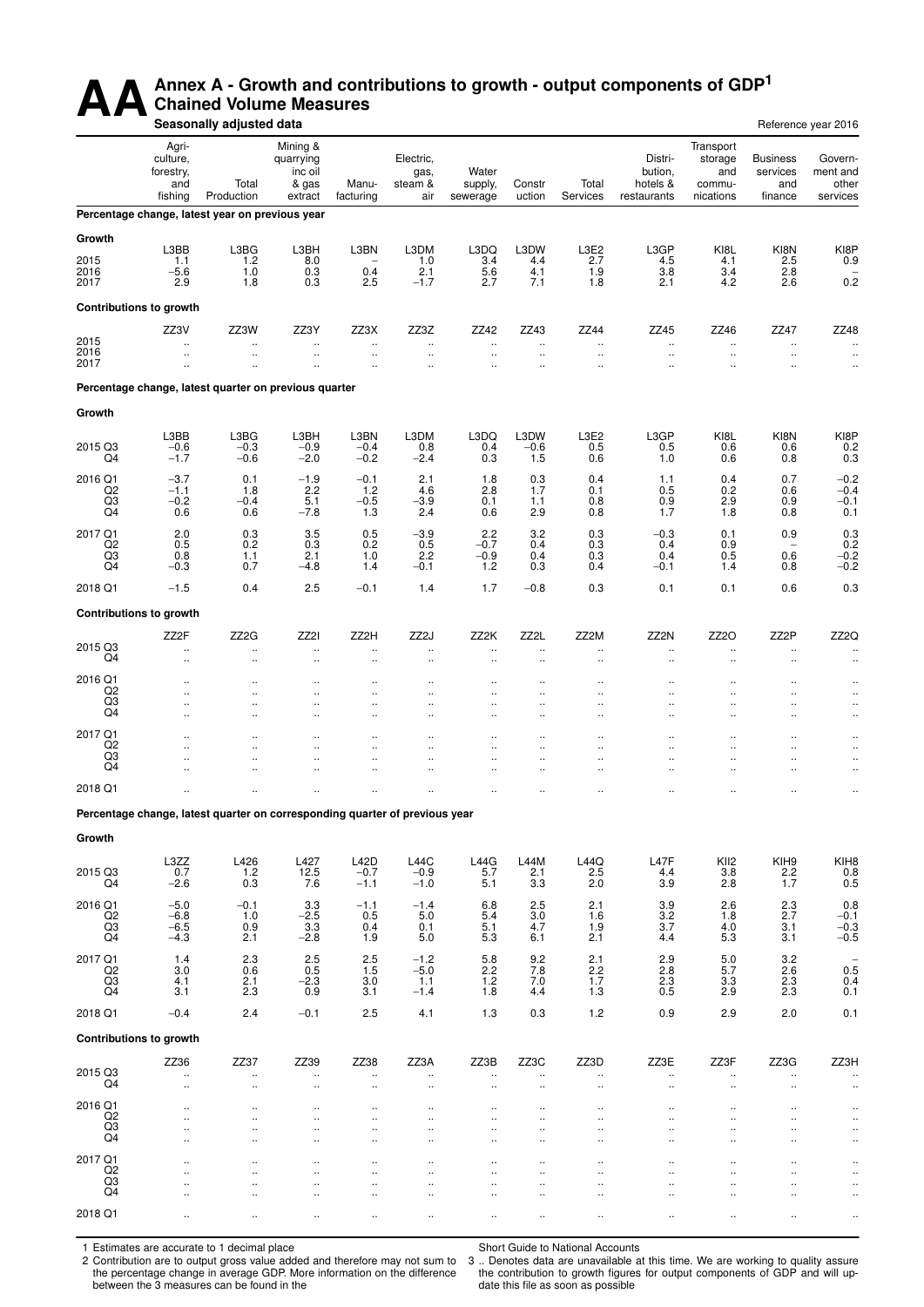#### **AB** Annex B - Growth and contributions to growth - expenditure components of GDP<sup>1,2</sup><br>Seasonally adjusted data **Chained Volume Measures Seasonally adjusted data Reference year 2016 Reference year 2016**

|                                                   |                                                                             | Final consumption expenditure                                                                      |                                                                    |                                   |                                           |                                                     |                                       |                                           |                                        |
|---------------------------------------------------|-----------------------------------------------------------------------------|----------------------------------------------------------------------------------------------------|--------------------------------------------------------------------|-----------------------------------|-------------------------------------------|-----------------------------------------------------|---------------------------------------|-------------------------------------------|----------------------------------------|
|                                                   | House-<br>holds                                                             | Non-prof-<br>it<br>instit-<br>utions <sup>3</sup>                                                  | General<br>govern-<br>ment <sup>4</sup>                            | Gross capital<br>formation        | Gross fixed<br>capital<br>formation       | <b>Business</b><br>investme-<br>nt                  | Total<br>exports                      | less<br>Total<br>imports                  | Net trade                              |
|                                                   | Percentage change, latest year on previous year                             |                                                                                                    |                                                                    |                                   |                                           |                                                     |                                       |                                           |                                        |
| Growth                                            |                                                                             |                                                                                                    |                                                                    |                                   |                                           |                                                     |                                       |                                           |                                        |
| 2015<br>2016<br>2017                              | KGZ5<br>2.7<br>3.2<br>1.9                                                   | <b>KH26</b><br>$-0.3$<br>0.8<br>$-0.5$                                                             | KH <sub>2</sub><br>1.4<br>0.8<br>$-0.1$                            | ZZ6H<br>4.6<br>1.6<br>0.8         | KG7N<br>3.4<br>2.3<br>3.4                 | KG7M<br>3.7<br>$-0.2$<br>1.6                        | KH <sub>2U</sub><br>4.4<br>1.0<br>5.4 | KH3N<br>$\frac{5.5}{3.3}$<br>3.2          |                                        |
| <b>Contributions to growth</b>                    |                                                                             |                                                                                                    |                                                                    |                                   |                                           |                                                     |                                       |                                           |                                        |
| 2015<br>2016<br>2017                              | ZZ6M<br>1.7<br>2.0<br>1.2                                                   | ZZ6N<br>$\overline{\phantom{0}}$                                                                   | ZZ60<br>0.3<br>0.1                                                 | ZZ6P<br>0.8<br>0.3<br>0.1         | ZZ6Q<br>0.6<br>0.4<br>0.6                 | ZZ6R<br>0.4<br>$\overline{\phantom{0}}$<br>0.2      | ZZ6S<br>1.3<br>0.3<br>1.5             | ZZ6T<br>1.6<br>0.9<br>1.0                 | $ZZ6U$<br>-0.4<br>-0.7<br>0.6          |
|                                                   | Percentage change, latest quarter on previous quarter                       |                                                                                                    |                                                                    |                                   |                                           |                                                     |                                       |                                           |                                        |
| Growth                                            |                                                                             |                                                                                                    |                                                                    |                                   |                                           |                                                     |                                       |                                           |                                        |
| 2015 Q3<br>Q4                                     | KGZ6<br>1.3<br>0.1                                                          | <b>KH27</b><br>$-0.9$<br>0.2                                                                       | KH <sub>2</sub> J<br>0.6<br>$-0.2$                                 | ZZ5H<br>$-0.6$<br>5.7             | KG7Q<br>$-2.1$<br>1.8                     | KG7P<br>$-2.5$<br>2.3                               | KH <sub>2</sub> V<br>$-1.0$<br>2.0    | KH <sub>3</sub> O<br>0.3<br>2.7           |                                        |
| 2016 Q1<br>Q <sub>2</sub><br>Q3<br>Q4             | 1.1<br>0.8<br>$1.2$<br>$\qquad \qquad -$                                    | 0.4<br>0.7<br>L.<br>0.5                                                                            | 0.4<br>$-0.1$<br>$\qquad \qquad -$<br>$\overline{\phantom{a}}$     | $-1.9$<br>$-2.5$<br>9.0<br>$-5.3$ | 1.6<br>1.5<br>$-0.6$                      | $-1.7$<br>0.9<br>1.5<br>$-1.0$                      | $-0.9$<br>0.9<br>$-3.2$<br>6.6        | $-0.4$<br>0.6<br>3.1<br>0.2               |                                        |
| 2017 Q1<br>Q2<br>Q3<br>Q4                         | 0.6<br>0.4<br>0.3<br>0.3                                                    | $-0.2$<br>$-0.7$<br>$-0.7$<br>0.1                                                                  | $-0.5$<br>0.5<br>$-0.1$<br>0.4                                     | 1.3<br>$-0.4$<br>1.2<br>$-1.2$    | 1.1<br>1.6<br>0.4<br>0.8                  | $-0.2$<br>1.7<br>0.6<br>0.2                         | 0.8<br>0.6<br>0.8<br>1.0              | 0.9<br>0.4<br>0.5<br>$-0.2$               |                                        |
| 2018 Q1                                           | 0.2                                                                         | $-0.3$                                                                                             | 0.4                                                                | $-0.2$                            | $-1.3$                                    | $-0.4$                                              |                                       | $-0.2$                                    |                                        |
| <b>Contributions to growth</b>                    |                                                                             |                                                                                                    |                                                                    |                                   |                                           |                                                     |                                       |                                           |                                        |
| 2015 Q3<br>Q4                                     | ZZ5M<br>0.8                                                                 | ZZ5N<br>$\overline{\phantom{0}}$                                                                   | ZZ5O<br>0.1<br>$\overline{\phantom{0}}$                            | ZZ5P<br>$-0.1$<br>1.0             | ZZ5Q<br>$-0.4$<br>0.3                     | ZZ5R<br>$-0.2$<br>0.2                               | ZZ5S<br>$-0.3$<br>0.6                 | ZZ5T<br>0.1<br>0.8                        | ZZ5U<br>$-0.4$<br>$-0.2$               |
| 2016 Q1<br>$_{\rm Q3}^{\rm Q2}$<br>Q4             | 0.7<br>0.5<br>0.8<br>$\qquad \qquad -$                                      | $\overline{\phantom{0}}$<br>$\overline{\phantom{0}}$<br>$\overline{a}$<br>$\overline{\phantom{0}}$ | 0.1<br>-<br>$\qquad \qquad -$<br>$\qquad \qquad -$                 | $-0.3$<br>$-0.4$<br>1.5<br>$-0.9$ | $\qquad \qquad -$<br>0.3<br>0.2<br>$-0.1$ | $-0.2$<br>0.1<br>0.1<br>$-0.1$                      | $-0.2$<br>0.3<br>$-0.9$<br>1.7        | $-0.1$<br>0.2<br>0.9<br>$\qquad \qquad -$ | $-0.1$<br>0.1<br>$-1.8$<br>1.7         |
| 2017 Q1<br>Q2<br>Q3<br>Q4                         | 0.4<br>0.2<br>${}^{0.2}_{0.2}$                                              | -<br>-<br>$\overline{\phantom{0}}$                                                                 | $-0.1$<br>0.1<br>0.1                                               | 0.2<br>$-0.1$<br>0.2<br>$-0.2$    | 0.2<br>0.3<br>0.1<br>0.1                  | $\overline{\phantom{0}}$<br>0.2<br>0.1              | 0.2<br>0.2<br>0.2<br>0.3              | 0.3<br>0.1<br>0.2<br>$-0.1$               | $\qquad \qquad -$<br>$0.1 \\ 0.3$      |
| 2018 Q1                                           | 0.2                                                                         |                                                                                                    | 0.1                                                                |                                   | $-0.2$                                    |                                                     |                                       | $-0.1$                                    | 0.1                                    |
| Growth                                            | Percentage change, latest quarter on corresponding quarter of previous year |                                                                                                    |                                                                    |                                   |                                           |                                                     |                                       |                                           |                                        |
| 2015 Q3<br>Q4                                     | KGZ7<br>3.0<br>2.8                                                          | <b>KH28</b><br>-0.6<br>$-0.1$                                                                      | KH <sub>2</sub> K<br>1.6<br>1.8                                    | ZZ5Y<br>0.5<br>0.8                | KG7T<br>1.3<br>2.5                        | KG7S<br>1.2<br>2.9                                  | KH <sub>2</sub> W<br>4.8<br>3.1       | KH3P<br>4.9<br>3.0                        |                                        |
| 2016 Q1<br>Q2<br>$_{\rm Q4}^{\rm Q3}$             | 3.3<br>3.3<br>3.2<br>3.1                                                    | 0.2<br>0.4<br>$\frac{1.2}{1.5}$                                                                    | 1.7<br>0.7<br>0.2<br>0.4                                           | $-2.7$<br>0.5<br>$10.2 - 1.2$     | 0.8<br>1.1<br>4.9<br>2.5                  | $-2.1$<br>$-1.1$<br>2.9<br>$-0.4$                   | 1.0<br>1.1<br>$-1.2$<br>3.3           | 0.4<br>3.2<br>6.1<br>3.5                  |                                        |
| 2017 Q1<br>Q <sub>2</sub><br>Q3<br>Q <sub>4</sub> | $^{2.6}_{2.2}$<br>$1.3$<br>1.5                                              | 0.9<br>$-0.4$<br>$-1.1$<br>$-1.5$                                                                  | $-0.6$<br>$\overline{\phantom{a}}$<br>$-0.2$<br>0.2                | 2.0<br>4.1<br>$-3.3$<br>0.8       | 3.6<br>3.6<br>2.6<br>4.0                  | 1.2<br>2.0<br>1.1<br>2.3                            | 5.0<br>4.6<br>8.9<br>3.2              | 4.8<br>4.6<br>2.0<br>1.7                  |                                        |
| 2018 Q1                                           | $1.2$                                                                       | $-1.6$                                                                                             | 1.2                                                                | $-0.8$                            | 1.5                                       | 2.0                                                 | 2.4                                   | 0.6                                       |                                        |
| <b>Contributions to growth</b>                    |                                                                             |                                                                                                    |                                                                    |                                   |                                           |                                                     |                                       |                                           |                                        |
| 2015 Q3<br>Q4                                     | ZZ65<br>1.8<br>1.7                                                          | ZZ66<br>$\overline{\phantom{0}}$                                                                   | ZZ67<br>0.3<br>0.3                                                 | ZZ68<br>0.1<br>0.1                | ZZ69<br>0.2<br>0.4                        | ZZ6A<br>0.1<br>0.3                                  | ZZ6B<br>1.3<br>0.9                    | ZZ6C<br>1.4<br>0.9                        | ZZ6D<br>$-0.1$<br>$-0.1$               |
| 2016 Q1<br>Q2<br>$_{\rm Q4}^{\rm Q3}$             | 2.1<br>2.0<br>2.0<br>2.0                                                    |                                                                                                    | 0.3<br>0.1<br>0.1                                                  | $-0.5$<br>0.1<br>1.7<br>$-0.2$    | 0.1<br>0.2<br>0.8<br>0.4                  | $-0.2$<br>$-0.1$<br>0.3<br>$\overline{\phantom{a}}$ | 0.3<br>0.3<br>$-0.3$<br>0.9           | 0.1<br>0.9<br>1.7<br>1.0                  | 0.1<br>$-0.6$<br>$\frac{-2.1}{-0.1}$   |
| 2017 Q1<br>Q2<br>Q3<br>Q4                         | 1.6<br>1.4<br>0.8<br>1.0                                                    |                                                                                                    | $-0.1$<br>$\qquad \qquad -$<br>$\overline{a}$<br>$\qquad \qquad -$ | 0.3<br>0.7<br>$-0.6$<br>0.1       | 0.6<br>0.6<br>0.4<br>0.7                  | 0.1<br>0.2<br>0.1<br>0.2                            | 1.4<br>1.3<br>2.4<br>0.9              | 1.4<br>1.4<br>0.6<br>0.5                  | $\overline{\phantom{a}}$<br>1.8<br>0.4 |
| 2018 Q1                                           | 0.7                                                                         |                                                                                                    | $0.2\,$                                                            | $-0.1$                            | 0.3                                       | $0.2\,$                                             | 0.7                                   | 0.2                                       | 0.5                                    |

1 Estimates are accurate to 1 decimal place

2 This table does not include the contribution from the statistical discrepancy and components may not sum to the percentage change in average GDP. Chained volume measure data

for this component are available in table C2

3 Non-profit institutions serving households 4 Please refer to footnote 7 on table C2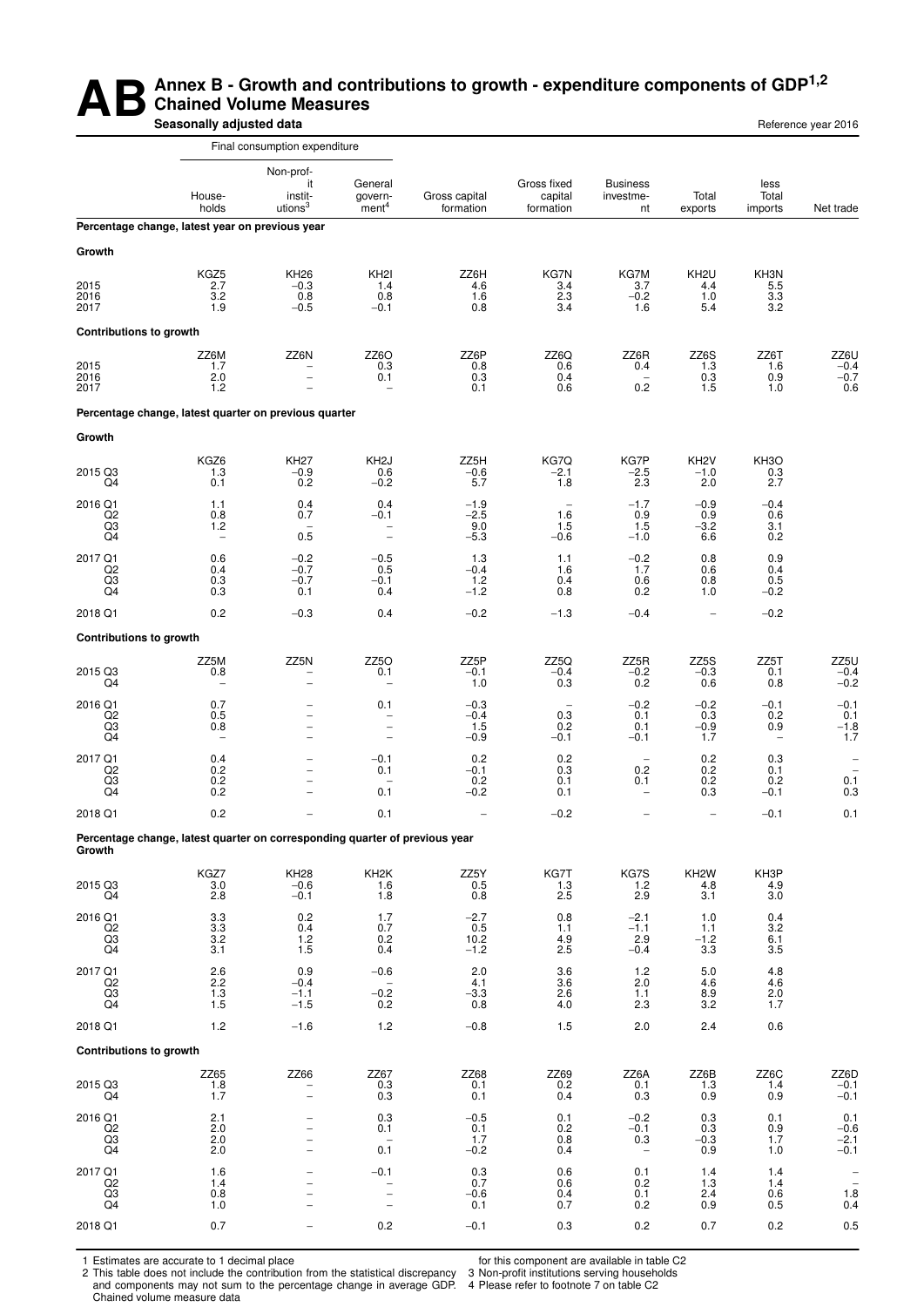#### Annex C<sub>-</sub> Growth and contributions to growth - income components of GDP<sup>1,2</sup> **Current Prices Seasonally adjusted data**

Compen-<br>
Gross operating Taxes on products<br>
Station of Surplus of Surplus of Surplus of Surplus of Surplus of Surplus of Surplus of Surplus of Surplus of Surplus of Surplus of Surplus of Surplus of Surplus of Surplus of Su sation of surplus of the income of the sation of the sation of the surplus of the corporations<sup>3</sup> Other income of the surpluse of the surplus of the surplus of the surplus of the surplus of the surplus of the surplus of th

less subsidies

| Percentage change, latest year on previous year       |                                                                             |                                |                                                                         |                                        |
|-------------------------------------------------------|-----------------------------------------------------------------------------|--------------------------------|-------------------------------------------------------------------------|----------------------------------------|
| Growth                                                |                                                                             |                                |                                                                         |                                        |
| 2015<br>2016<br>2017                                  | KGI3<br>3.2<br>3.8<br>4.1                                                   | KH4V<br>$-0.1$<br>4.5<br>3.0   | KH6T<br>5.6<br>3.4<br>1.1                                               | KH65<br>2.8<br>$4.\overline{0}$<br>2.8 |
| <b>Contributions to growth</b>                        |                                                                             |                                |                                                                         |                                        |
| 2015<br>2016<br>2017                                  | ZZ7H<br>1.5<br>1.8<br>2.0                                                   | ZZ7I<br>1.0<br>0.7             | ZZ7J<br>0.9<br>0.6<br>0.2                                               | ZZ7K<br>0.3<br>0.5<br>0.3              |
| Percentage change, latest quarter on previous quarter |                                                                             |                                |                                                                         |                                        |
| Growth                                                |                                                                             |                                |                                                                         |                                        |
| 2015 Q3<br>Q <sub>4</sub>                             | KGI4<br>1.5<br>0.4                                                          | KH4W<br>$-5.3$<br>0.7          | KH6U<br>2.1<br>0.6                                                      | KH <sub>66</sub><br>1.6<br>0.1         |
| 2016 Q1<br>Q2<br>Q <sub>3</sub><br>Q <sub>4</sub>     | $-0.8$<br>3.0<br>1.9<br>$-0.2$                                              | 8.6<br>$-4.5$<br>$-0.4$<br>6.2 | 0.3<br>1.5<br>$-0.1$<br>$-0.2$                                          | 0.8<br>1.3<br>0.1<br>2.2               |
| 2017 Q1<br>Q2<br>Q3<br>Q <sub>4</sub>                 | 0.9<br>1.1<br>0.9<br>1.1                                                    | 1.9<br>$-2.4$<br>$-1.1$<br>1.3 | $\overline{\phantom{m}}$<br>0.7<br>0.3<br>0.7                           | $-0.9$<br>1.5<br>1.4<br>$-0.9$         |
| 2018 Q1                                               | 1.1                                                                         | 1.5                            | 1.4                                                                     | $-2.3$                                 |
| <b>Contributions to growth</b>                        |                                                                             |                                |                                                                         |                                        |
| 2015 Q3<br>Q4                                         | ZZ6Z<br>1.1<br>0.2                                                          | ZZ72<br>$-1.8$<br>0.1          | ZZ73<br>0.5<br>0.1                                                      | ZZ74<br>0.3                            |
| 2016 Q1<br>Q2<br>Q3<br>Q <sub>4</sub>                 | $-0.4$<br>1.5<br>1.0<br>$-0.1$                                              | 1.8<br>$-1.1$<br>$-0.1$<br>1.4 | $\overline{\phantom{a}}$<br>0.3<br>$\equiv$<br>$\overline{\phantom{a}}$ | 0.1<br>0.2<br>$0.\overline{3}$         |
| 2017 Q1<br>Q <sub>2</sub><br>$\overline{Q}3$          | 0.4<br>0.5<br>$0.4 \\ 0.5$                                                  | 0.4<br>$-0.5$<br>$-0.2$<br>0.3 | $\overline{\phantom{m}}$<br>0.1<br>0.1<br>0.1                           | $-0.1$<br>0.2<br>0.2<br>$-0.1$         |
| 2018 Q1                                               | 0.5                                                                         | 0.3                            | 0.2                                                                     | $-0.3$                                 |
| Growth                                                | Percentage change, latest quarter on corresponding quarter of previous year |                                |                                                                         |                                        |

KGI5 KH4X KH6V KH67  $2015 \,\mathrm{G}3$  6.6  $-4.5$  6.6  $-4.5$  6.6  $-4.5$  6.6  $-4.5$  6.6  $-4.5$  6.6  $-4.5$  $\overline{Q4}$  3.4  $\overline{3.4}$  −1.2 6.1  $\overline{0.1}$  2.9  $2016 \text{ Q1}$  5.2 5.4  $\overline{Q}2$  4.2  $\overline{Q}2$   $\overline{Q}2$  4.6 3.9 Q3 4.6 3.9 2.4 2.4  $Q4$  and  $q$  and  $q$  and  $q$  and  $q$  and  $q$  and  $q$  and  $q$  and  $q$  and  $q$  and  $q$  and  $q$  and  $q$  and  $q$  and  $q$  and  $q$  and  $q$  and  $q$  and  $q$  and  $q$  and  $q$  and  $q$  and  $q$  and  $q$  and  $q$  and  $q$  and  $q$  and  $q$   $2017 \text{ Q1}$  2017  $2017 \text{ Q1}$  2.8 Q2 3.8 5.2 0.4 3.0 Q3 2.7 2.7 4.5 0.8 4.3  $\overline{Q4}$  4.1  $\overline{Q4}$  1.8 1.1  $\overline{Q4}$  1.1  $2018 \text{ Q1}$   $-0.3$   $-0.7$   $3.2$   $-0.3$ **Contributions to growth**<sup>3</sup> ZZ79 ZZ7A ZZ7B ZZ7C  $2015 \,\mathrm{Q}3$   $1.7$   $-1.0$   $1.1$   $0.5$  $\overline{Q4}$  1.7  $\overline{Q4}$  1.0 0.4 2016 Q1 1.1 1.3 0.9 0.6  $\overline{Q}2$  2.0  $\overline{Q}2$  0.8 0.8 0.5  $\Omega$ 3 2.3 2.3 0.8 0.4 0.4 0.3  $Q4$  2.0 2.1 0.3 0.6  $2017 \text{ Q1}$   $2.8$   $2.8$   $2.8$   $2.8$   $2.9$   $2.3$   $2.3$   $2.3$   $2.3$   $2.3$   $2.3$   $2.3$   $2.3$   $2.3$   $2.3$   $2.3$   $2.3$   $2.3$   $2.3$   $2.3$   $2.3$   $2.3$   $2.3$   $2.3$   $2.3$   $2.3$   $2.3$   $2.3$   $2.3$   $2.3$   $2.3$   $2.3$   $2.3$   $2.3$   $2.3$ Q2 1.9 1.1 0.1 0.4 Q3 1.4 1.4 1.0 0.1 0.1 0.5  $\overline{Q4}$  2.0  $\overline{Q4}$  0.3 0.1 0.3 0.1  $2018 \text{ Q1}$   $2.1$   $-0.2$   $0.5$   $-$ 

1 Estimates are accurate to 1 decimal place

2 This table does not include the contribution from the statistical discrepancy and components may not sum to the percentage change in average GDP. Current price data for this component are available in table D

3 Includes the operating surplus of financial corporations, private non-financial corporations and public corporations

4 Includes mixed income and the operating surplus of the non-corporate sector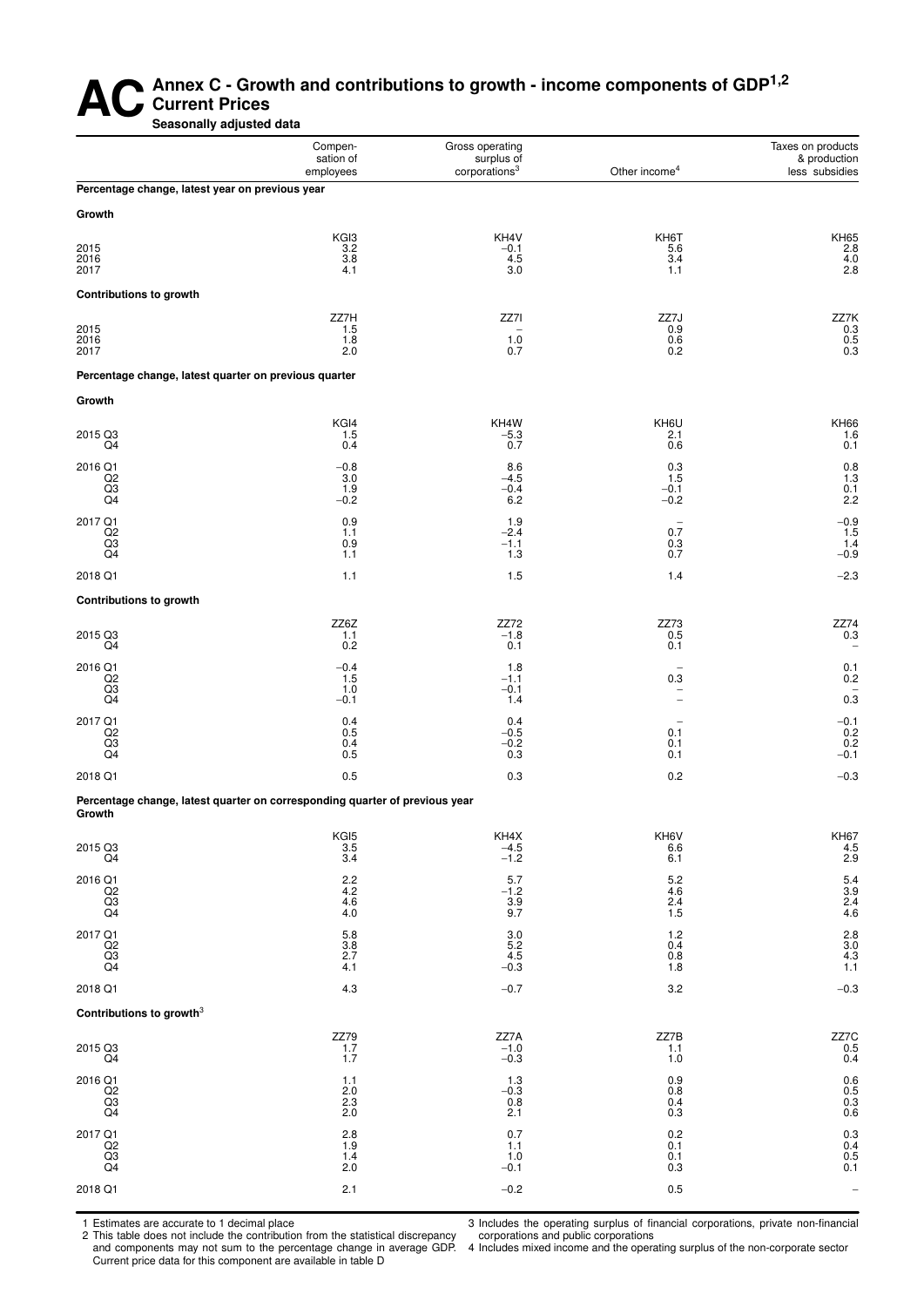# **AD** Annex D - Implied GDP deflator growths- Expenditure components of GDP<sup>1</sup>

| Reference year 2016 |  |
|---------------------|--|
|                     |  |

|                                                             |                              |                                  |                                |                                  | Final consumption expenditure                     |                                                                             |                                       |
|-------------------------------------------------------------|------------------------------|----------------------------------|--------------------------------|----------------------------------|---------------------------------------------------|-----------------------------------------------------------------------------|---------------------------------------|
| less<br>Total<br>imports                                    | Total<br>exports             | Gross fixed capital<br>formation | Gross<br>capital<br>formation  | General<br>govern-<br>ment       | Non-prof-<br>it<br>instit-<br>utions <sup>2</sup> | House-<br>holds                                                             |                                       |
|                                                             |                              |                                  |                                |                                  |                                                   | Percentage change, latest year on previous year                             |                                       |
| ZZ99<br>$-5.8$<br>$\frac{4.1}{5.8}$<br>6.1<br>4.9           | ZZ98<br>$-4.4$               | ZZ97<br>1.1<br>1.4<br>2.4        | ZZ96<br>$-2.0$<br>2.5<br>3.4   | ZZ95<br>$-0.3$<br>$^{1.2}_{1.4}$ | ZZ94<br>0.8<br>0.5<br>1.6                         | ZZ93<br>0.5<br>1.5<br>2.1                                                   | 2015<br>2016<br>2017                  |
|                                                             |                              |                                  |                                |                                  |                                                   | Percentage change, latest quarter on previous quarter                       |                                       |
| ZZ8T<br>$-1.6$<br>$-0.\dot{8}$<br>۰                         | ZZ8S<br>$-1.5$               | ZZ8R<br>0.6<br>0.1               | ZZ8Q<br>$-2.8$<br>$-5.8$       | ZZ8P<br>1.3<br>$-0.6$            | ZZ8O<br>0.9<br>$\overline{\phantom{m}}$           | ZZ8N<br>$-0.4$<br>1.0                                                       | 2015 Q3<br>Q <sub>4</sub>             |
| $\frac{1.4}{2.4}$<br>1.6<br>2.6<br>3.8<br>5.1<br>1.9<br>2.3 |                              | 0.2<br>0.6<br>0.4<br>1.0         | 5.5<br>2.5<br>$-0.3$<br>$-1.9$ | 0.9<br>0.5<br>0.8                | $-0.2$<br>0.6<br>0.2                              | 0.2<br>0.4<br>0.1<br>1.0                                                    | 2016 Q1<br>Q2<br>Q3<br>Q <sub>4</sub> |
| 1.4<br>$\overline{\phantom{a}}$<br>0.7<br>0.3<br>0.7        | $-0.2$<br>0.3                | 0.7<br>0.8<br>0.6                | 2.9<br>0.4<br>1.9<br>0.8       | 0.5<br>0.3<br>$-0.4$<br>0.2      | 0.4<br>0.7<br>0.5<br>$\qquad \qquad -$            | 0.8<br>0.2<br>0.8                                                           | 2017 Q1<br>Q2<br>Q3<br>Q <sub>4</sub> |
| $-1.0$                                                      | $-0.1$                       | 0.5                              | $-2.9$                         | 0.9                              | 0.4                                               | 1.0                                                                         | 2018 Q1                               |
|                                                             |                              |                                  |                                |                                  |                                                   | Percentage change, latest quarter on corresponding quarter of previous year |                                       |
| ZZ92<br>$-6.2$<br>$-5.9$                                    | ZZ8Z<br>$-5.1$<br>$-4.0$     | ZZ8Y<br>1.5<br>0.9               | ZZ8X<br>$-0.9$<br>$-2.0$       | ZZ8W<br>$-0.4$<br>$-1.1$         | ZZ8V<br>0.7<br>0.2                                | ZZ8U<br>0.7                                                                 | 2015 Q3<br>Q4                         |
| $^{-1.6}_{1.3}$<br>6.9<br>9.8                               | $-0.1$<br>2.7<br>9.6<br>12.1 | 0.6<br>1.5<br>1.3<br>2.3         | 3.7<br>$-0.9$<br>1.6<br>5.7    | 1.6<br>0.9<br>2.2                | 0.3<br>0.8<br>0.5<br>0.6                          | 1.1<br>1.3<br>1.8<br>1.8                                                    | 2016 Q1<br>Q2<br>Q3<br>Q4             |
| 9.7<br>7.2<br>3.9<br>2.7<br>7.4<br>2.4<br>0.4               | 10.3                         | 2.7<br>2.2<br>2.5<br>2.2         | 3.2<br>1.1<br>3.4<br>6.2       | 1.8<br>2.1<br>1.1<br>0.6         | 1.0<br>1.9<br>1.8<br>1.6                          | 2.4<br>2.2<br>2.1<br>1.8                                                    | 2017 Q1<br>Q2<br>Q3<br>Q <sub>4</sub> |
| 0.4<br>0.3                                                  |                              | 2.0                              | 0.1                            | 0.9                              | 1.5                                               | 2.1                                                                         | 2018 Q1                               |
|                                                             |                              |                                  |                                |                                  |                                                   |                                                                             |                                       |

1 Estimates are accurate to 1 decimal place

2 Non-profit institutions serving households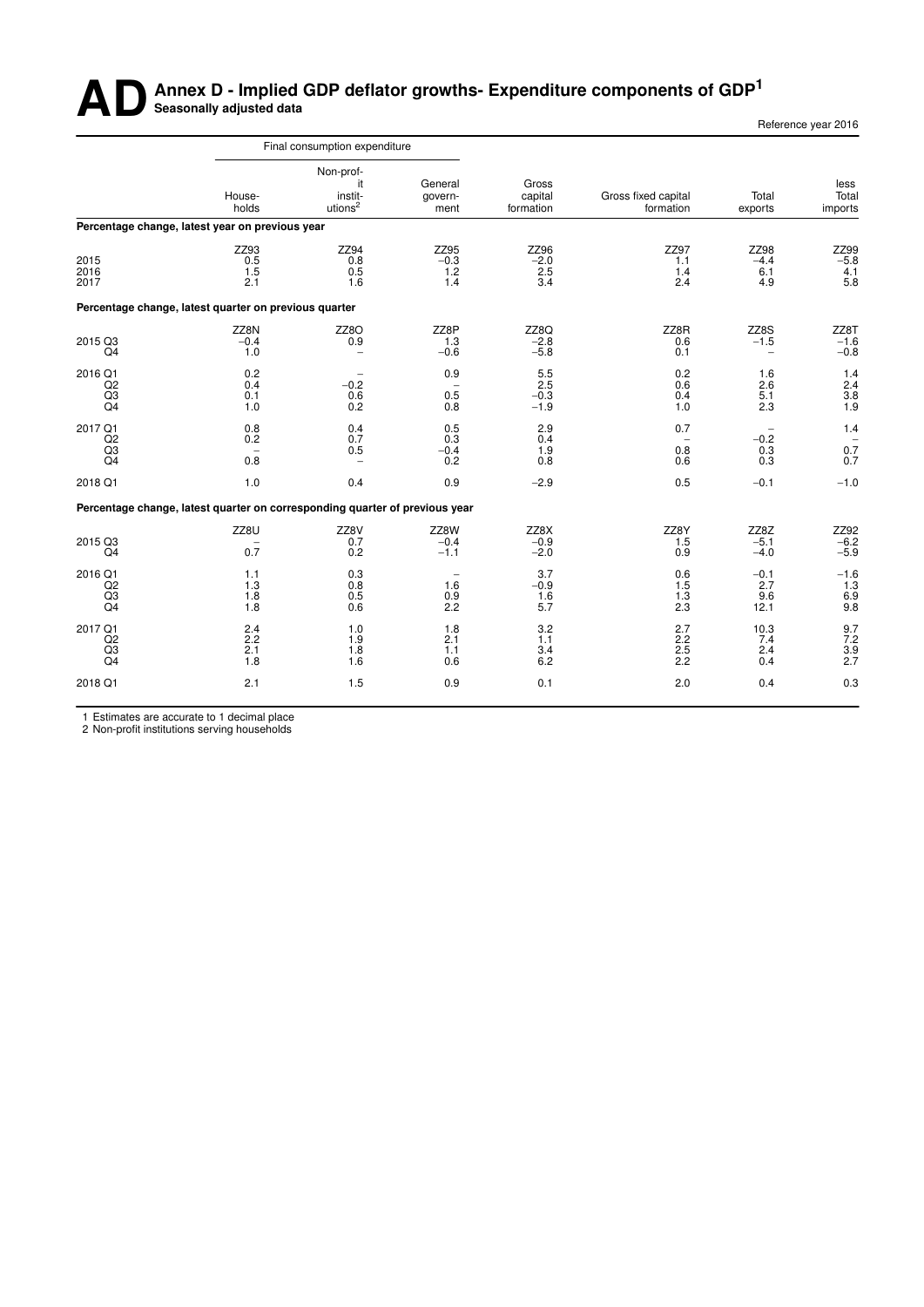## **AE** Annex E - Output components of GDP- growths and revisions from previous estimate<sup>1,2</sup>, Chained Volume Measures **estimate1,2, Chained Volume Measures**

|                                       |                                                     | Seasonally adjusted data                              |                                                      |                                                  |                                     |                                                |                                                |                                                                                  |                                                                |                                                     | Reference year 2016                           |                                         |
|---------------------------------------|-----------------------------------------------------|-------------------------------------------------------|------------------------------------------------------|--------------------------------------------------|-------------------------------------|------------------------------------------------|------------------------------------------------|----------------------------------------------------------------------------------|----------------------------------------------------------------|-----------------------------------------------------|-----------------------------------------------|-----------------------------------------|
|                                       | Agri-<br>culture,<br>forestry,<br>and<br>fishing    | Total<br>Production                                   | Mining &<br>quarrying<br>inc oil<br>& gas<br>extract | Manu-<br>facturing                               | Electric,<br>gas,<br>steam &<br>air | Water<br>supply,<br>sewerage                   | Constr-<br>uction                              | Total<br>Services                                                                | Distri-<br>bution,<br>hotels &<br>restaurants                  | Transport,<br>storage<br>and<br>commu-<br>nications | <b>Business</b><br>services<br>and<br>finance | Govern-<br>ment &<br>other<br>services  |
| Current estimates <sup>3</sup>        |                                                     | Percentage change, latest year on previous year       |                                                      |                                                  |                                     |                                                |                                                |                                                                                  |                                                                |                                                     |                                               |                                         |
| 2015<br>2016<br>2017                  | L3BB<br>1.1<br>$-5.6$<br>2.9                        | L3BG<br>1.2<br>1.0<br>1.8                             | L3BH<br>8.0<br>0.3<br>0.3                            | L3BN<br>0.4<br>2.5                               | L3DM<br>1.0<br>2.1<br>$-1.7$        | L3DQ<br>3.4<br>5.6<br>2.7                      | L3DW<br>4.4<br>4.1<br>7.1                      | L3E2<br>2.7<br>1.9<br>1.8                                                        | L3GP<br>4.5<br>3.8<br>2.1                                      | KI8L<br>4.1<br>3.4<br>4.2                           | KI8N<br>2.5<br>2.8<br>2.6                     | KI8P<br>0.9<br>0.2                      |
| Previous estimates <sup>2</sup>       |                                                     |                                                       |                                                      |                                                  |                                     |                                                |                                                |                                                                                  |                                                                |                                                     |                                               |                                         |
| 2015<br>2016<br>2017                  | A2EQ<br>1.2<br>$-5.6$<br>$-0.4$                     | A <sub>2</sub> ER<br>1.2<br>1.3<br>1.9                | A <sub>2</sub> ET<br>8.1<br>$-0.5$                   | A <sub>2</sub> ES<br>0.9<br>2.5                  | A2EU<br>1.0<br>2.6<br>$-0.8$        | A2EV<br>3.4<br>5.2<br>2.3                      | A2EW<br>4.4<br>3.9<br>5.7                      | A2EY<br>2.6<br>2.5<br>1.5                                                        | A <sub>2</sub> F <sub>2</sub><br>$4.7$<br>$4.7$<br>1.8         | A <sub>2F3</sub><br>4.0<br>4.7<br>3.5               | A <sub>2F4</sub><br>2.4<br>2.2<br>1.7         | A <sub>2F5</sub><br>$0.9 \\ 0.6$<br>0.1 |
| <b>Revisions</b>                      |                                                     |                                                       |                                                      |                                                  |                                     |                                                |                                                |                                                                                  |                                                                |                                                     |                                               |                                         |
| 2015<br>2016<br>2017                  | ZZ52<br>$-0.1$<br>3.3                               | ZZ53<br>$\overline{\phantom{m}}$<br>$-0.3$<br>$-0.1$  | ZZ55<br>$-0.1$<br>0.3<br>0.8                         | ZZ54<br>-<br>$-0.5$                              | ZZ56<br>$-0.5$<br>$-0.9$            | ZZ57<br>$\overline{\phantom{0}}$<br>0.4<br>0.4 | ZZ58<br>$\overline{\phantom{m}}$<br>0.2<br>1.4 | ZZ59<br>0.1<br>$-0.6$<br>0.3                                                     | ZZ5A<br>$-0.2$<br>$-0.9$<br>0.3                                | ZZ5B<br>0.1<br>$-1.3$<br>0.7                        | ZZ <sub>5</sub> C<br>0.1<br>0.6<br>0.9        | ZZ5D<br>$-0.6$<br>0.1                   |
| Current estimates <sup>3</sup>        |                                                     | Percentage change, latest quarter on previous quarter |                                                      |                                                  |                                     |                                                |                                                |                                                                                  |                                                                |                                                     |                                               |                                         |
| 2015 Q3<br>Q4                         | L3BB<br>$-0.6$<br>$-1.7$                            | L3BG<br>$-0.3$<br>$-0.6$                              | L3BH<br>$-0.9$<br>$-2.0$                             | L3BN<br>$-0.4$<br>$-0.2$                         | L3DM<br>0.8<br>$-2.4$               | L3DQ<br>0.4<br>0.3                             | L3DW<br>$-0.6$<br>1.5                          | L3E2<br>0.5<br>0.6                                                               | L3GP<br>0.5<br>1.0                                             | KI8L<br>0.6<br>0.6                                  | KI8N<br>0.6<br>0.8                            | KI8P<br>0.2<br>0.3                      |
| 2016 Q1<br>Q2<br>Q3<br>Q <sub>4</sub> | $-3.7$<br>$-1.1$<br>$-0.2$<br>0.6                   | 0.1<br>1.8<br>$-0.4$<br>0.6                           | $-1.9$<br>2.2<br>5.1<br>$-7.8$                       | $-0.1$<br>1.2<br>$-0.5$<br>1.3                   | 2.1<br>4.6<br>$-3.9$<br>2.4         | 1.8<br>2.8<br>0.1<br>0.6                       | 0.3<br>1.7<br>1.1<br>2.9                       | 0.4<br>0.1<br>0.8<br>0.8                                                         | 1.1<br>0.5<br>$0.9$<br>1.7                                     | 0.4<br>0.2<br>2.9<br>1.8                            | 0.7<br>0.6<br>0.9<br>0.8                      | $-0.2$<br>$-0.4$<br>$-0.1$<br>0.1       |
| 2017 Q1<br>Q2<br>Q3<br>Q4             | 2.0<br>0.5<br>0.8<br>$-0.3$                         | $\substack{0.3 \\ 0.2}$<br>1.1<br>0.7                 | 3.5<br>0.3<br>2.1<br>$-4.8$                          | 0.5<br>0.2<br>1.0<br>1.4                         | $-3.9$<br>0.5<br>2.2<br>$-0.1$      | 2.2<br>$-0.7$<br>$-0.9$<br>1.2                 | 3.2<br>0.4<br>0.4<br>0.3                       | $\substack{0.3 \\ 0.3}$<br>0.3<br>0.4                                            | $-0.3$<br>0.4<br>0.4<br>$-0.1$                                 | 0.1<br>0.9<br>0.5<br>1.4                            | 0.9<br>0.6<br>0.8                             | 0.3<br>0.2<br>$-0.2$<br>$-0.2$          |
| 2018 Q1                               | $-1.5$                                              | 0.4                                                   | 2.5                                                  | $-0.1$                                           | 1.4                                 | 1.7                                            | $-0.8$                                         | 0.3                                                                              | 0.1                                                            | 0.1                                                 | 0.6                                           | 0.3                                     |
| Previous estimates <sup>2</sup>       |                                                     |                                                       |                                                      |                                                  |                                     |                                                |                                                |                                                                                  |                                                                |                                                     |                                               |                                         |
| 2015 Q3<br>Q4                         | A <sub>2</sub> CX<br>$-0.4$<br>$-1.3$               | A <sub>2</sub> CY<br>$-0.1$<br>$-0.4$                 | A <sub>2</sub> DO<br>1.4<br>$-3.2$                   | A <sub>2</sub> DL<br>$-0.4$<br>0.1               | A2DR<br>0.7<br>$-1.8$               | A2DS<br>0.5                                    | A2DT<br>$-0.4$<br>1.2                          | A2DU<br>0.3<br>0.7                                                               | A2DV<br>0.6<br>1.3                                             | A2DW<br>0.9<br>0.5                                  | A2DX<br>0.4<br>0.6                            | A2DY<br>$-0.1$<br>0.8                   |
| 2016 Q1<br>Q2<br>Q3<br>Q4             | $-4.0$<br>$-1.0$<br>$-0.2$<br>0.7                   | $\qquad \qquad -$<br>2.1<br>$-0.5$<br>0.8             | $-2.5$<br>2.4<br>5.3<br>$-8.5$                       | $\overline{\phantom{a}}$<br>1.4<br>$-0.6$<br>1.5 | 1.4<br>5.6<br>$-4.2$<br>3.1         | 1.3<br>2.7<br>0.3<br>$1.2$                     | 0.4<br>1.6<br>$1.2$<br>3.2                     | 0.8<br>0.3<br>0.8<br>0.6                                                         | 1.5<br>0.9<br>1.2<br>1.6                                       | 1.5<br>0.4<br>2.8<br>1.5                            | 0.7<br>0.5<br>0.6<br>0.4                      | 0.3<br>$-0.3$<br>$-0.3$                 |
| 2017 Q1<br>Q2<br>Q3<br>Q4             | $-0.8$<br>$-0.1$<br>1.1<br>$-1.0$                   | 0.4<br>-<br>1.0<br>0.4                                | 2.7<br>0.9<br>2.0<br>$-4.9$                          | 0.5<br>-<br>1.1<br>1.3                           | $-3.0$<br>0.1<br>1.5<br>$-0.4$      | 2.1<br>$-1.1$<br>$-1.1$<br>$-0.4$              | 2.4<br>$-0.4$<br>0.4<br>$-0.1$                 | 0.2<br>0.3<br>0.3<br>0.4                                                         | $-0.6$<br>0.4<br>0.5<br>$-0.1$                                 | $-0.3$<br>1.1<br>0.3<br>1.1                         | 0.4<br>0.1<br>0.5<br>0.6                      | 0.5<br>$-0.2$<br>0.1                    |
| 2018 Q1                               | $-1.4$                                              | 0.6                                                   | 2.2                                                  | 0.2                                              | 2.5                                 | $-1.0$                                         | $-2.7$                                         | 0.3                                                                              | $-0.1$                                                         | 0.4                                                 | 0.4                                           | 0.1                                     |
| <b>Revisions</b>                      |                                                     |                                                       |                                                      |                                                  |                                     |                                                |                                                |                                                                                  |                                                                |                                                     |                                               |                                         |
| 2015 Q3<br>Q4                         | ZZ4A<br>$-0.2$<br>$-0.4$                            | ZZ4B<br>$-0.2$<br>$-0.2$                              | ZZ4D<br>$-2.3$<br>1.2                                | ZZ4C<br>$-0.3$                                   | ZZ4E<br>0.1<br>$-0.6$               | ZZ4F<br>0.4<br>$-0.2$                          | ZZ4G<br>$-0.2$<br>0.3                          | ZZ4H<br>0.2<br>$-0.1$                                                            | ZZ4I<br>$-0.1$<br>$-0.3$                                       | ZZ4J<br>$-0.3$<br>0.1                               | ZZ4K<br>0.2<br>0.2                            | ZZ4L<br>0.3<br>$-0.5$                   |
| 2016 Q1<br>Q2<br>Q3<br>Q4             | 0.3<br>$-0.1$<br>$\overline{\phantom{a}}$<br>$-0.1$ | 0.1<br>$-0.3$<br>0.1<br>$-0.2$                        | 0.6<br>$-0.2$<br>$-0.2$<br>0.7                       | $-0.1$<br>$-0.2$<br>0.1<br>$-0.2$                | 0.7<br>$-1.0$<br>0.3<br>$-0.7$      | 0.5<br>0.1<br>$-0.2$<br>$-0.6$                 | $-0.1$<br>0.1<br>$-0.1$<br>$-0.3$              | $-0.4$<br>$-0.2$<br>$\overline{\phantom{m}}$<br>0.2                              | $-0.4$<br>$-0.4$<br>$-0.3$<br>0.1                              | $-1.1$<br>$-0.2$<br>0.1<br>0.3                      | $\overline{\phantom{0}}$<br>0.1<br>0.3<br>0.4 | $-0.5$<br>$-0.1$<br>$-0.1$<br>0.4       |
| 2017 Q1<br>Q2<br>Q3<br>Q4             | 2.8<br>0.6<br>$-0.3$<br>0.7                         | $-0.1$<br>0.2<br>0.1<br>0.3                           | 0.8<br>$-0.6$<br>0.1<br>0.1                          | 0.2<br>$-0.1$<br>0.1                             | $-0.9$<br>0.4<br>0.7<br>0.3         | 0.1<br>0.4<br>0.2<br>1.6                       | 0.8<br>0.8<br>0.4                              | 0.1<br>$\overline{\phantom{0}}$<br>$\overline{\phantom{0}}$<br>$\qquad \qquad -$ | 0.3<br>$\overline{\phantom{a}}$<br>$-0.1$<br>$\qquad \qquad -$ | 0.4<br>$-0.2$<br>0.2<br>0.3                         | 0.5<br>$-0.1$<br>0.1<br>0.2                   | $-0.2$<br>0.2<br>$-0.3$                 |
| 2018 Q1                               | $-0.1$                                              | $-0.2$                                                | 0.3                                                  | $-0.3$                                           | $-1.1$                              | 2.7                                            | 1.9                                            | $\qquad \qquad -$                                                                | 0.2                                                            | $-0.3$                                              | 0.2                                           | 0.2                                     |

1 Estimates are accurate to 1 decimal place 2 Previous estimate refers to estimates from the Second Estimate of GDP 3 Current estimate refers to the estimates released within this publication

(Quarterly National Accounts)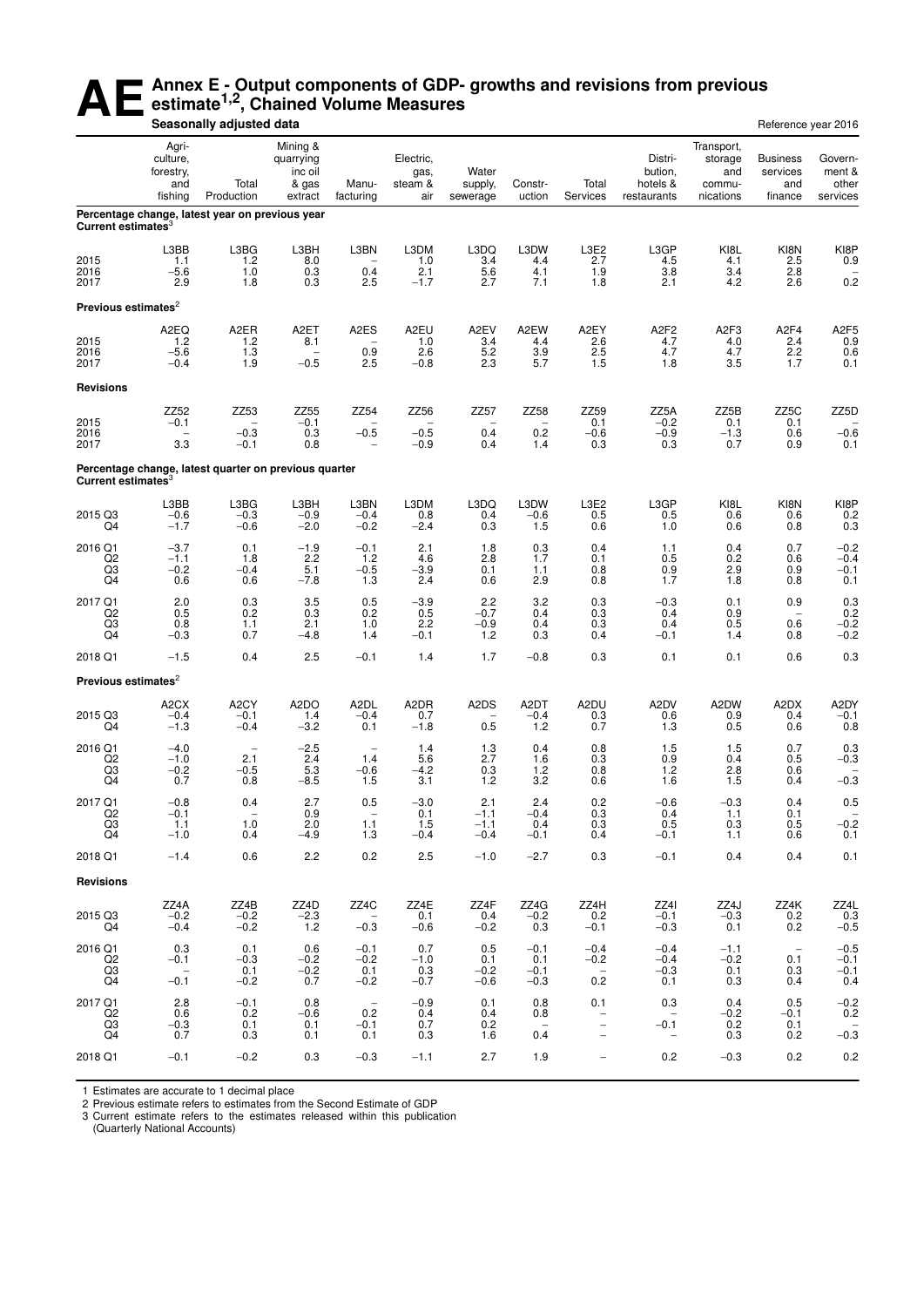## **AE** Annex E - Output components of GDP- growths and revisions from previous estimate<sup>1,2</sup>, Chained Volume Measures<br>Seasonally adjusted data **estimate1,2, Chained Volume Measures**

| continued                                    |                                                     | Seasonally adjusted data                                                     |                                                      |                                      |                                                   |                                |                                      |                                      |                                               |                                                     | Reference year 2016                           |                                        |
|----------------------------------------------|-----------------------------------------------------|------------------------------------------------------------------------------|------------------------------------------------------|--------------------------------------|---------------------------------------------------|--------------------------------|--------------------------------------|--------------------------------------|-----------------------------------------------|-----------------------------------------------------|-----------------------------------------------|----------------------------------------|
|                                              | Agri-<br>culture,<br>forestry.<br>and<br>fishing    | Total<br>Production                                                          | Mining &<br>quarrying<br>inc oil<br>& gas<br>extract | Manu-<br>facturing                   | Electric,<br>gas,<br>steam &<br>air               | Water<br>supply,<br>sewerage   | Constr-<br>uction                    | Total<br>Services                    | Distri-<br>bution,<br>hotels &<br>restaurants | Transport,<br>storage<br>and<br>commu-<br>nications | <b>Business</b><br>services<br>and<br>finance | Govern-<br>ment &<br>other<br>services |
| Current estimates $3$                        |                                                     | Percentage growths, latest quarter on corresponding quarter of previous year |                                                      |                                      |                                                   |                                |                                      |                                      |                                               |                                                     |                                               |                                        |
| 2015 Q3<br>Q4                                | L3ZZ<br>0.7<br>$-2.6$                               | L426<br>1.2<br>0.3                                                           | L427<br>12.5<br>7.6                                  | <b>L42D</b><br>$-0.7$<br>$-1.1$      | L44C<br>$-0.9$<br>$-1.0$                          | L44G<br>5.7<br>5.1             | L44M<br>2.1<br>3.3                   | L44Q<br>2.5<br>2.0                   | L47F<br>4.4<br>3.9                            | KII <sub>2</sub><br>3.8<br>2.8                      | KIH <sub>9</sub><br>2.2<br>1.7                | KIH <sub>8</sub><br>0.8<br>0.5         |
| 2016 Q1<br>$^{Q2}_{Q3}$<br>Q4                | $-5.0$<br>$-6.8$<br>$-6.5$<br>$-4.3$                | $-0.1$<br>1.0<br>0.9<br>2.1                                                  | 3.3<br>$-2.5$<br>3.3<br>$-2.8$                       | $-1.1$<br>0.5<br>0.4<br>1.9          | $-1.4$<br>5.0<br>0.1<br>5.0                       | 6.8<br>5.4<br>5.1<br>5.3       | 2.5<br>3.0<br>4.7<br>6.1             | 2.1<br>1.6<br>1.9<br>2.1             | 3.9<br>$\frac{3.2}{3.7}$<br>4.4               | 2.6<br>1.8<br>4.0<br>5.3                            | 2.3<br>2.7<br>3.1<br>3.1                      | 0.8<br>$-0.1$<br>$-0.3$<br>$-0.5$      |
| 2017 Q1<br>Q2<br>$\frac{Q3}{Q4}$             | 1.4<br>3.0<br>4.1<br>3.1                            | 2.3<br>0.6<br>2.1<br>2.3                                                     | 2.5<br>0.5<br>$-2.3$<br>0.9                          | 2.5<br>1.5<br>3.0<br>3.1             | $-1.2$<br>$-5.0$<br>1.1<br>$-1.4$                 | 5.8<br>2.2<br>1.2<br>1.8       | 9.2<br>7.8<br>7.0<br>4.4             | 2.1<br>2.2<br>1.7<br>1.3             | 2.9<br>2.8<br>$^{2.3}_{0.5}$                  | 5.0<br>5.7<br>3.3<br>2.9                            | 3.2<br>2.6<br>2.3<br>2.3                      | 0.5<br>0.4<br>0.1                      |
| 2018 Q1                                      | $-0.4$                                              | 2.4                                                                          | $-0.1$                                               | 2.5                                  | 4.1                                               | 1.3                            | 0.3                                  | 1.2                                  | 0.9                                           | 2.9                                                 | 2.0                                           | 0.1                                    |
| Previous estimates <sup>2</sup>              |                                                     |                                                                              |                                                      |                                      |                                                   |                                |                                      |                                      |                                               |                                                     |                                               |                                        |
| 2015 Q3<br>Q4                                | A2DZ<br>0.7<br>$-2.8$                               | A <sub>2</sub> E <sub>2</sub><br>1.2<br>0.4                                  | A <sub>2E4</sub><br>13.1<br>7.9                      | A2E3<br>$-0.7$<br>$-0.9$             | A <sub>2</sub> E <sub>5</sub><br>$-1.0$<br>$-0.9$ | A2EE<br>5.7<br>5.0             | A2EK<br>2.2<br>3.0                   | A <sub>2</sub> EL<br>2.3<br>1.8      | A2EM<br>4.5<br>4.0                            | A2EN<br>3.9<br>2.6                                  | A <sub>2</sub> EO<br>2.1<br>1.5               | A <sub>2</sub> EP<br>0.5<br>0.6        |
| 2016 Q1<br>$^{Q2}_{Q3}$<br>Q4                | $-5.0$<br>$-6.5$<br>$-6.4$<br>$-4.4$                | 0.1<br>1.7<br>1.2<br>2.4                                                     | 4.2<br>$-2.0$<br>1.8<br>$-3.8$                       | $-0.8$<br>1.2<br>0.9<br>2.3          | $-1.9$<br>5.9<br>0.7<br>5.7                       | 5.9<br>4.5<br>4.9<br>5.6       | 1.8<br>2.8<br>$\frac{1}{4.5}$<br>6.5 | 2.5<br>$^{2.3}_{2.7}$<br>2.5         | 4.5<br>4.3<br>4.9<br>5.2                      | 4.0<br>$\frac{3.3}{5.2}$<br>6.3                     | 2.1<br>2.2<br>2.3<br>2.2                      | 1.3<br>0.6<br>0.7<br>$-0.4$            |
| 2017 Q1<br>Q <sub>2</sub><br>$\frac{Q3}{Q4}$ | $-1.3$<br>$-0.4$<br>0.9<br>$-0.8$                   | 2.8<br>0.6<br>2.2<br>1.9                                                     | 1.3<br>$-0.2$<br>$-3.3$<br>0.6                       | 2.9<br>1.3<br>3.1<br>2.9             | 1.2<br>$-4.1$<br>1.7<br>$-1.7$                    | 6.4<br>2.5<br>1.1<br>$-0.5$    | 8.6<br>6.5<br>5.6<br>2.3             | 1.9<br>1.8<br>1.3<br>1.1             | 3.0<br>2.5<br>1.8<br>0.2                      | 4.3<br>5.0<br>2.5<br>2.1                            | 2.0<br>1.6<br>1.6<br>1.7                      | $-0.2$<br>0.1<br>$-0.1$<br>0.4         |
| 2018 Q1                                      | $-1.3$                                              | 2.0                                                                          | 0.1                                                  | 2.5                                  | 3.9                                               | $-3.5$                         | $-2.7$                               | 1.2                                  | 0.7                                           | 2.8                                                 | 1.7                                           |                                        |
| <b>Revisions</b>                             |                                                     |                                                                              |                                                      |                                      |                                                   |                                |                                      |                                      |                                               |                                                     |                                               |                                        |
| 2015 Q3<br>Q4                                | ZZ4N<br>0.2                                         | ZZ4O<br>$-0.1$                                                               | ZZ4Q<br>$-0.6$<br>$-0.3$                             | ZZ4P<br>$-0.2$                       | ZZ4R<br>0.1<br>$-0.1$                             | ZZ4S<br>0.1                    | ZZ4T<br>$-0.1$<br>0.3                | ZZ4U<br>0.2<br>0.2                   | ZZ4V<br>$-0.1$<br>$-0.1$                      | ZZ4W<br>-0.1<br>0.2                                 | ZZ4X<br>0.1<br>0.2                            | ZZ4Y<br>0.3<br>$-0.1$                  |
| 2016 Q1<br>Q2<br>$^{Q3}_{Q4}$                | $\overline{\phantom{a}}$<br>$-0.3$<br>$-0.1$<br>0.1 | $-0.2$<br>$-0.7$<br>$-0.3$<br>$-0.3$                                         | $-0.9$<br>$-0.5$<br>1.5<br>1.0                       | $-0.3$<br>$-0.7$<br>$-0.5$<br>$-0.4$ | 0.5<br>$-0.9$<br>$-0.6$<br>$-0.7$                 | 0.9<br>0.9<br>0.2<br>$-0.3$    | 0.7<br>0.2<br>0.2<br>$-0.4$          | $-0.4$<br>$-0.7$<br>$-0.8$<br>$-0.4$ | $-0.6$<br>$-1.1$<br>$-1.2$<br>$-0.8$          | $-1.4$<br>$-1.5$<br>$-1.2$<br>$-1.0$                | 0.2<br>0.5<br>0.8<br>0.9                      | $-0.5$<br>$-0.7$<br>$-1.0$<br>$-0.1$   |
| 2017 Q1<br>Q2<br>Q3<br>Q4                    | 2.7<br>3.4<br>3.2<br>3.9                            | $-0.5$<br>$-0.1$<br>0.4                                                      | $1.2$<br>0.7<br>1.0<br>0.3                           | $-0.4$<br>0.2<br>$-0.1$<br>0.2       | $-2.4$<br>$-0.9$<br>$-0.6$<br>0.3                 | $-0.6$<br>$-0.3$<br>0.1<br>2.3 | 0.6<br>1.3<br>1.4<br>2.1             | 0.2<br>0.4<br>0.4<br>0.2             | $-0.1$<br>0.3<br>0.5<br>0.3                   | 0.7<br>0.7<br>0.8<br>0.8                            | $1.2$<br>1.0<br>0.7<br>0.6                    | 0.2<br>0.4<br>0.5<br>$-0.3$            |
| 2018 Q1                                      | 0.9                                                 | 0.4                                                                          | $-0.2$                                               | $\qquad \qquad -$                    | 0.2                                               | 4.8                            | 3.0                                  | $\qquad \qquad -$                    | 0.2                                           | 0.1                                                 | 0.3                                           | 0.1                                    |
|                                              |                                                     |                                                                              |                                                      |                                      |                                                   |                                |                                      |                                      |                                               |                                                     |                                               |                                        |

1 Estimates are accurate to 1 decimal place

2 Previous estimate refers to estimates from the Second Estimate of GDP

3 Current estimate refers to the estimates released within this publication

(Quar terly National Accounts)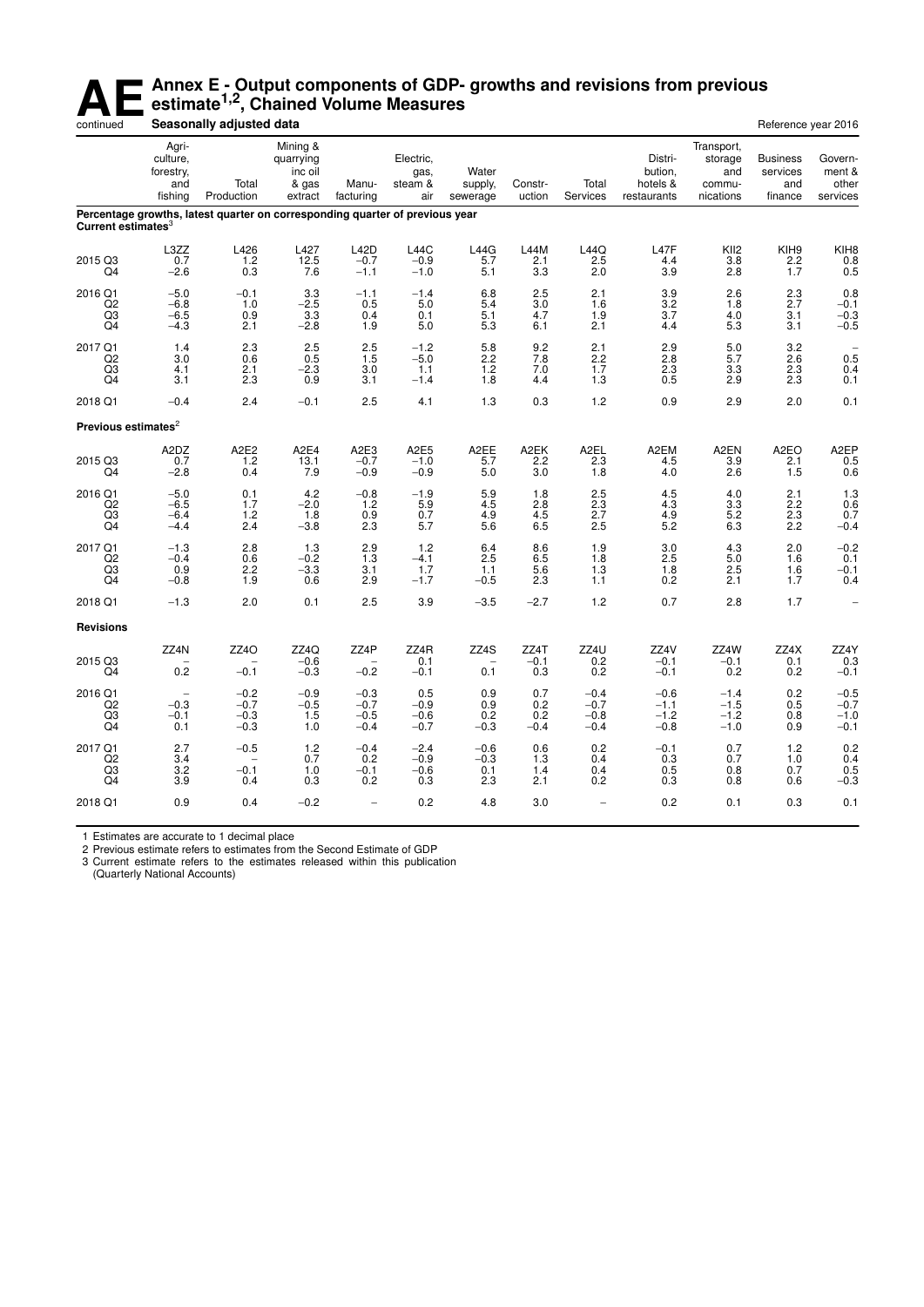#### **AF** Annex F - Expenditure components of GDP- growths and revisions from previous<br>
Seasonally adjusted data **estimate1,2, Chained Volume Measures Seasonally adjusted data Reference year 2016 Reference year 2016**

|                                       |                                                                    | Final consumption expenditure                                             |                                                                       |                                            |                                                  |                                                   |                                         |                                                               |
|---------------------------------------|--------------------------------------------------------------------|---------------------------------------------------------------------------|-----------------------------------------------------------------------|--------------------------------------------|--------------------------------------------------|---------------------------------------------------|-----------------------------------------|---------------------------------------------------------------|
|                                       | House-                                                             | Non-prof-<br>it<br>instit-                                                | General<br>govern-                                                    | <b>Gross Capital</b>                       | <b>Gross Fixed</b><br>Capital                    | <b>Business</b><br>investme                       | Total                                   | less<br>Total                                                 |
|                                       | holds                                                              | utions $3$                                                                | ment <sup>5</sup>                                                     | Formation                                  | Formation                                        | nt                                                | exports                                 | imports                                                       |
| Current estimates <sup>4</sup>        | Percentage change, latest year on previous year                    |                                                                           |                                                                       |                                            |                                                  |                                                   |                                         |                                                               |
| 2015<br>2016<br>2017                  | KGZ5<br>2.7<br>3.2<br>1.9                                          | <b>KH26</b><br>$-0.3$<br>0.8<br>$-0.5$                                    | KH <sub>2</sub><br>1.4<br>0.8<br>$-0.1$                               | ZZ6H<br>4.6<br>1.6<br>0.8                  | KG7N<br>3.4<br>2.3<br>3.4                        | KG7M<br>3.7<br>$-0.2$<br>1.6                      | KH <sub>2U</sub><br>4.4<br>1.0<br>5.4   | KH3N<br>5.5<br>3.3<br>3.2                                     |
| Previous estimates $2$                |                                                                    |                                                                           |                                                                       |                                            |                                                  |                                                   |                                         |                                                               |
| 2015<br>2016<br>2017                  | A275<br>2.7<br>3.1<br>1.7                                          | A276<br>$-0.8$<br>$-0.1$<br>$\overline{\phantom{0}}$                      | A289<br>0.6<br>0.8<br>0.1                                             | A28J<br>4.1<br>0.9<br>1.6                  | A28L<br>2.8<br>1.8<br>4.0                        | A29D<br>3.7<br>$-0.5$<br>2.4                      | A29F<br>5.0<br>2.3<br>5.7               | A <sub>2</sub> CK<br>5.1<br>4.8<br>3.2                        |
| <b>Revisions</b>                      |                                                                    |                                                                           |                                                                       |                                            |                                                  |                                                   |                                         |                                                               |
| 2015<br>2016<br>2017                  | ZZ83<br>$\overline{\phantom{a}}$<br>0.1<br>0.2                     | ZZ84<br>0.5<br>0.9<br>$-0.5$                                              | ZZ85<br>0.8<br>$\overline{\phantom{0}}$<br>$-0.2$                     | ZZ86<br>0.5<br>0.7<br>$-0.8$               | ZZ87<br>0.6<br>0.5<br>$-0.6$                     | ZZ88<br>$\overline{\phantom{0}}$<br>0.3<br>$-0.8$ | ZZ89<br>$-0.6$<br>$-1.3$<br>$-0.3$      | ZZ8A<br>0.4<br>$-1.5$<br>$\overline{\phantom{a}}$             |
| Current estimates <sup>4</sup>        | Percentage change, latest quarter on previous quarter              |                                                                           |                                                                       |                                            |                                                  |                                                   |                                         |                                                               |
| 2015 Q3<br>Q4                         | KGZ6<br>1.3<br>0.1                                                 | <b>KH27</b><br>$-0.9$<br>0.2                                              | KH <sub>2</sub> J<br>0.6<br>$-0.2$                                    | ZZ5H<br>$-0.6$<br>5.7                      | KG7Q<br>$-2.1$<br>1.8                            | KG7P<br>$-2.5$<br>2.3                             | KH <sub>2</sub> V<br>$-1.0$<br>2.0      | KH <sub>3</sub> O<br>0.3<br>2.7                               |
| 2016 Q1<br>Q <sub>2</sub><br>Q3<br>Q4 | 1.1<br>0.8<br>1.2<br>$\overline{\phantom{a}}$                      | 0.4<br>0.7<br>$\overline{\phantom{a}}$<br>0.5                             | 0.4<br>$-0.1$<br>-<br>$\overline{\phantom{0}}$                        | $-1.9$<br>$-2.5$<br>9.0<br>$-5.3$          | $\overline{\phantom{a}}$<br>1.6<br>1.5<br>$-0.6$ | $-1.7$<br>0.9<br>1.5<br>$-1.0$                    | $-0.9$<br>0.9<br>$-3.2$<br>6.6          | $-0.4$<br>0.6<br>3.1<br>0.2                                   |
| 2017 Q1<br>Q2<br>Q3<br>Q4             | 0.6<br>0.4<br>0.3<br>0.3                                           | $-0.2$<br>$-0.7$<br>$-0.7$<br>0.1                                         | $-0.5$<br>0.5<br>$-0.1$<br>0.4                                        | 1.3<br>$-0.4$<br>1.2<br>$-1.2$             | 1.1<br>1.6<br>0.4<br>0.8                         | $-0.2$<br>1.7<br>0.6<br>0.2                       | 0.8<br>0.6<br>0.8<br>1.0                | 0.9<br>0.4<br>0.5<br>$-0.2$                                   |
| 2018 Q1                               | 0.2                                                                | $-0.3$                                                                    | 0.4                                                                   | $-0.2$                                     | $-1.3$                                           | $-0.4$                                            | $\overline{\phantom{0}}$                | $-0.2$                                                        |
| Previous estimates <sup>2</sup>       |                                                                    |                                                                           |                                                                       |                                            |                                                  |                                                   |                                         |                                                               |
| 2015 Q3<br>Q4                         | A24M<br>1.0<br>0.4                                                 | A24X<br>$-1.2$<br>1.3                                                     | A24Y<br>0.3<br>$-0.4$                                                 | A251<br>1.7<br>5.7                         | A25J<br>$-3.1$<br>0.1                            | A25M<br>$-3.3$<br>0.1                             | A264<br>$-1.0$<br>1.9                   | A268<br>0.8<br>3.2                                            |
| 2016 Q1<br>Q2<br>Q3<br>Q4             | 0.8<br>1.1<br>0.8<br>0.3                                           | $-0.5$<br>$\overline{\phantom{0}}$<br>$-0.1$<br>$-0.1$                    | 1.0<br>$-0.3$<br>$\overline{\phantom{a}}$<br>$\overline{\phantom{a}}$ | $-1.8$<br>$-4.4$<br>8.8<br>$-6.3$          | 0.7<br>2.0<br>1.1<br>0.7                         | $\overline{\phantom{a}}$<br>0.7<br>-1.3<br>$-0.1$ | $-1.5$<br>2.8<br>$-1.8$<br>5.2          | 0.2<br>1.0<br>3.3<br>$-1.0$                                   |
| 2017 Q1<br>Q <sub>2</sub><br>Q3<br>Q4 | 0.4<br>0.3<br>0.3<br>0.3                                           | $\overline{\phantom{a}}$<br>$0.2\,$<br>$\overline{\phantom{a}}$<br>$-0.1$ | $-0.1$<br>0.3<br>$-0.1$<br>0.4                                        | 2.8<br>$-1.1$<br>$1.4$<br>3.2              | $0.7\,$<br>1.7<br>0.5<br>1.1                     | 0.3<br>1.2<br>0.8<br>0.3                          | $-0.2$<br>1.9<br>1.8<br>$-0.9$          | 0.9<br>0.6<br>$1.2$<br>0.4                                    |
| 2018 Q1                               | 0.2                                                                | $-1.1$                                                                    | 0.5                                                                   | $-0.9$                                     | 0.9                                              | $-0.2$                                            | $-0.5$                                  | $-0.6$                                                        |
| <b>Revisions</b>                      |                                                                    |                                                                           |                                                                       |                                            |                                                  |                                                   |                                         |                                                               |
| 2015 Q3<br>Q4                         | ZZ7L<br>0.3<br>$-0.3$                                              | ZZ7M<br>0.3<br>$-1.1$                                                     | ZZ7N<br>0.3<br>0.2                                                    | ZZ7O<br>$-2.3$<br>$\overline{\phantom{a}}$ | ZZ7P<br>1.0<br>1.7                               | ZZ7Q<br>0.8<br>2.2                                | ZZ7R<br>$\overline{\phantom{a}}$<br>0.1 | ZZ7S<br>$-0.5$<br>$-0.5$                                      |
| 2016 Q1<br>Q2<br>Q3<br>Q4             | 0.3<br>$-0.3$<br>0.4<br>$-0.3$                                     | 0.9<br>0.7<br>0.1<br>0.6                                                  | $-0.6$<br>0.2<br>$\overline{\phantom{a}}$<br>$\qquad \qquad -$        | $-0.1$<br>1.9<br>0.2<br>1.0                | $-0.7$<br>$-0.4$<br>0.4<br>$-1.3$                | $-1.7$<br>0.2<br>0.2<br>$-0.9$                    | 0.6<br>$-1.9$<br>$-1.4$<br>1.4          | $-0.6$<br>$-0.4$<br>$-0.2$<br>1.2                             |
| 2017 Q1<br>Q <sub>2</sub><br>Q3<br>Q4 | 0.2<br>0.1<br>$\overline{\phantom{0}}$<br>$\overline{\phantom{0}}$ | $-0.2$<br>$-0.9$<br>$-0.7$<br>0.2                                         | $-0.4$<br>0.2<br>$\overline{\phantom{0}}$<br>$\overline{\phantom{a}}$ | $-1.5$<br>0.7<br>$-0.2$<br>$-4.4$          | 0.4<br>$-0.1$<br>$-0.1$<br>$-0.3$                | $-0.5$<br>0.5<br>$-0.2$<br>$-0.1$                 | 1.0<br>$-1.3$<br>$-1.0$<br>1.9          | $\hspace{0.1mm}-\hspace{0.1mm}$<br>$-0.2$<br>$-0.7$<br>$-0.6$ |
| 2018 Q1                               |                                                                    | 0.8                                                                       | $-0.1$                                                                | 0.7                                        | $-2.2$                                           | $-0.2$                                            | 0.5                                     | 0.4                                                           |

1 Estimates are accurate to 1 decimal place

2 Previous estimates refer to estimates from the Second Estimate of GDP

3 Non-profit institutions serving households

4 Current esitmates refer to the esimates within this publication (Quarterly National Accounts)

5 An error was discovered in the General Government Final Consumption Expenditure CVM figures during quality assurance. The most significant quarterly growth error is in 2005Q2 increasing growth by 2.3%. Figures in current prices in unaffected and the CVM data will be corrected in Blue Book 2019, the next time 2005 data are open to revision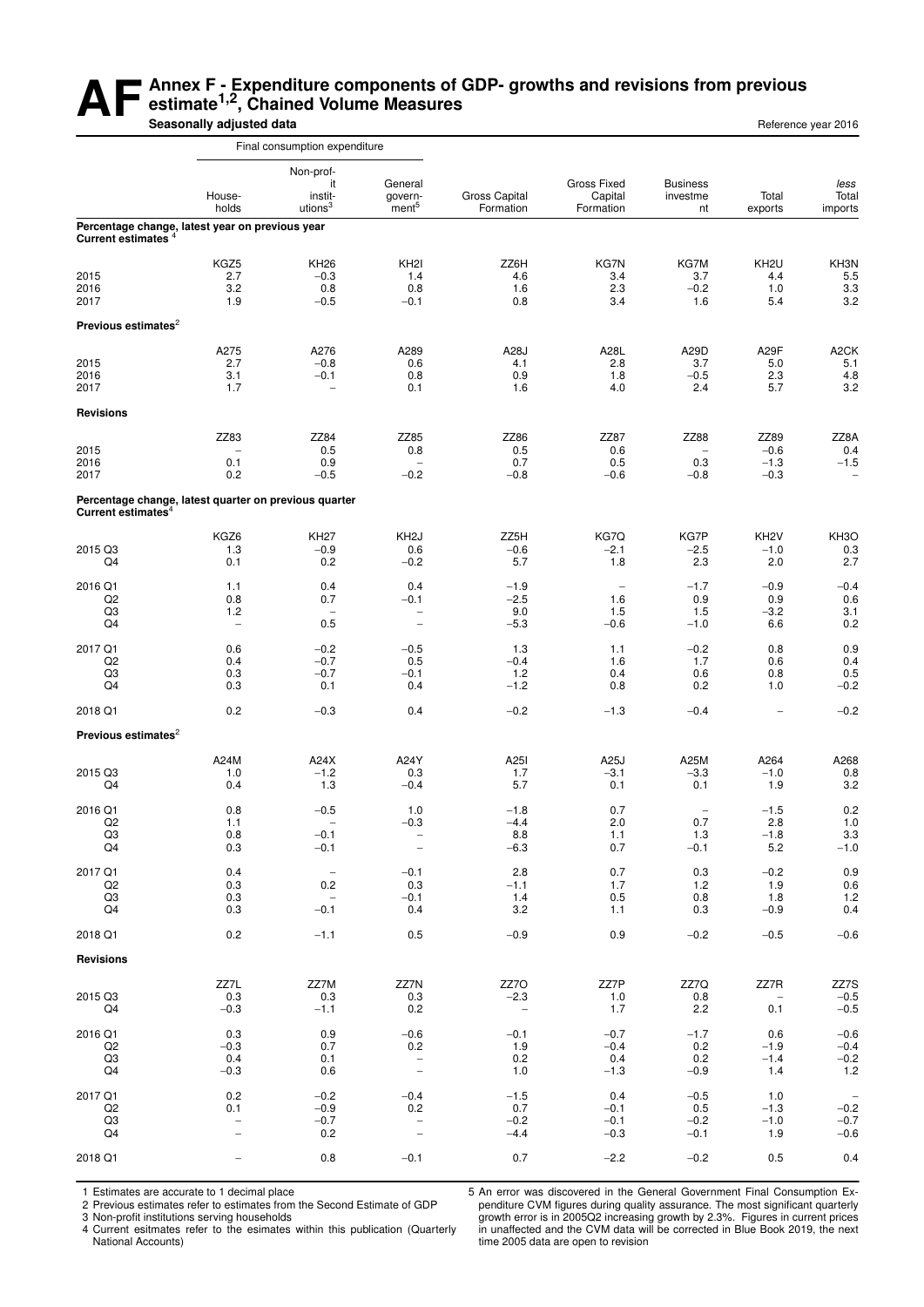#### **AF** Annex F - Expenditure components of GDP- growths and revisions from previous<br>estimate<sup>1,2</sup>, Chained Volume Measures<br>Seasonally adjusted data **estimate1,2, Chained Volume Measures** continued **Seasonally adjusted data Reference year 2016 Reference year 2016**

|                                       | Final consumption expenditure                                                   |                                                   |                                                     |                                  |                                                        |                                      |                                      |                                           |
|---------------------------------------|---------------------------------------------------------------------------------|---------------------------------------------------|-----------------------------------------------------|----------------------------------|--------------------------------------------------------|--------------------------------------|--------------------------------------|-------------------------------------------|
|                                       | House-<br>holds                                                                 | Non-prof-<br>it<br>instit-<br>utions <sup>3</sup> | General<br>govern-<br>ment <sup>5</sup>             | Gross capital<br>formation       | Gross fixed<br>capital<br>formation                    | <b>Business</b><br>investme<br>nt    | Total<br>exports                     | less<br>Total<br>imports                  |
| Current estimates <sup>4</sup>        | Percentage change, latest quarter on corresponding quarter of the previous year |                                                   |                                                     |                                  |                                                        |                                      |                                      |                                           |
| 2015 Q3<br>Q4                         | KGZ7<br>3.0<br>2.8                                                              | <b>KH28</b><br>$-0.6$<br>$-0.1$                   | KH <sub>2</sub> K<br>1.6<br>1.8                     | ZZ5Y<br>0.5<br>0.8               | KG7T<br>1.3<br>2.5                                     | KG7S<br>1.2<br>2.9                   | KH <sub>2</sub> W<br>4.8<br>3.1      | KH3P<br>4.9<br>3.0                        |
| 2016 Q1<br>Q <sub>2</sub><br>Q3<br>Q4 | 3.3<br>3.3<br>3.2<br>3.1                                                        | 0.2<br>0.4<br>1.2<br>1.5                          | 1.7<br>0.7<br>0.2<br>0.4                            | $-2.7$<br>0.5<br>10.2<br>$-1.2$  | 0.8<br>1.1<br>4.9<br>$2.\overline{5}$                  | $-2.1$<br>$-1.1$<br>2.9<br>$-0.4$    | 1.0<br>1.1<br>$-1.2$<br>3.3          | 0.4<br>3.2<br>6.1<br>3.5                  |
| 2017 Q1<br>Q2<br>Q <sub>3</sub><br>Q4 | 2.6<br>2.2<br>1.3<br>1.5                                                        | 0.9<br>$-0.4$<br>$-1.1$<br>$-1.5$                 | $-0.6$<br>$\overline{\phantom{0}}$<br>$-0.2$<br>0.2 | 2.0<br>4.1<br>$-3.3$<br>0.8      | 3.6<br>3.6<br>2.6<br>4.0                               | 1.2<br>2.0<br>1.1<br>2.3             | 5.0<br>4.6<br>8.9<br>3.2             | $^{4.8}_{4.6}$<br>2.0<br>1.7              |
| 2018 Q1                               | 1.2                                                                             | $-1.6$                                            | 1.2                                                 | $-0.8$                           | 1.5                                                    | 2.0                                  | 2.4                                  | 0.6                                       |
| Previous estimates <sup>2</sup>       |                                                                                 |                                                   |                                                     |                                  |                                                        |                                      |                                      |                                           |
| 2015 Q3<br>Q4                         | A26C<br>2.5<br>3.2                                                              | A26H<br>$-1.4$<br>0.2                             | A261<br>0.5<br>0.6                                  | A26J<br>1.8<br>1.9               | A26K<br>0.4<br>1.1                                     | A26L<br>1.1<br>2.0                   | A26M<br>5.3<br>2.8                   | A26N<br>4.4<br>3.7                        |
| 2016 Q1<br>Q2<br>Q3<br>Q4             | 2.9<br>3.3<br>3.1<br>3.0                                                        | 0.2<br>$-0.5$<br>0.6<br>$-0.8$                    | 1.6<br>0.7<br>0.4<br>0.7                            | $-0.6$<br>0.9<br>8.0<br>$-4.2$   | $-0.9$<br>$-0.4$<br>4.0<br>4.6                         | $-3.1$<br>$-2.6$<br>2.1<br>1.9       | 1.3<br>2.1<br>1.3<br>4.6             | 2.6<br>$\overline{5.3}$<br>$7.9$<br>$3.6$ |
| 2017 Q1<br>Q <sub>2</sub><br>Q3<br>Q4 | 2.6<br>1.8<br>1.3<br>1.2                                                        | $-0.2$<br>0.1<br>0.1                              | $-0.4$<br>0.2<br>0.1<br>0.6                         | $\frac{0.3}{3.7}$<br>-3.4<br>6.4 | $\frac{4.5}{4.2}$<br>3.6<br>4.0                        | $2.2$<br>2.7<br>2.2<br>2.6           | 6.1<br>5.1<br>9.0<br>2.7             | $\frac{4.3}{3.8}$<br>1.7<br>3.1           |
| 2018 Q1                               | 1.1                                                                             | $-0.9$                                            | 1.2                                                 | 2.6                              | 4.3                                                    | 2.0                                  | 2.3                                  | 1.6                                       |
| <b>Revisions</b>                      |                                                                                 |                                                   |                                                     |                                  |                                                        |                                      |                                      |                                           |
| 2015 Q3<br>Q4                         | ZZ7T<br>0.5<br>$-0.4$                                                           | ZZ7U<br>0.8<br>$-0.3$                             | ZZ7V<br>1.1<br>1.2                                  | ZZ7W<br>$-1.3$<br>$-1.1$         | ZZ7X<br>0.9<br>1.4                                     | ZZ7Y<br>0.1<br>0.9                   | ZZ7Z<br>$-0.5$<br>0.3                | ZZ82<br>0.5<br>$-0.7$                     |
| 2016 Q1<br>Q2<br>Q3<br>Q4             | 0.4<br>0.1<br>0.1                                                               | $\overline{\phantom{a}}$<br>0.9<br>0.6<br>2.3     | 0.1<br>$-0.2$<br>$-0.3$                             | $-2.1$<br>$-0.4$<br>2.2<br>3.0   | 1.7<br>1.5<br>0.9<br>$-2.1$                            | 1.0<br>1.5<br>0.8<br>$-2.3$          | $-0.3$<br>$-1.0$<br>$-2.5$<br>$-1.3$ | $-2.2$<br>$-2.1$<br>$-1.8$<br>$-0.1$      |
| 2017 Q1<br>Q2<br>Q3<br>Q4             | 0.4<br>0.3                                                                      | 1.1<br>$-0.4$<br>$-1.2$<br>$-1.6$                 | $-0.2$<br>$-0.2$<br>$-0.3$<br>$-0.4$                | 1.7<br>0.4<br>0.1<br>$-5.6$      | $-0.9$<br>$-0.6$<br>$-1.0$<br>$\overline{\phantom{a}}$ | $-1.0$<br>$-0.7$<br>$-1.1$<br>$-0.3$ | $-1.1$<br>$-0.5$<br>$-0.1$<br>0.5    | 0.5<br>0.8<br>0.3<br>$-1.4$               |
| 2018 Q1                               | 0.1                                                                             | $-0.7$                                            |                                                     | $-3.4$                           | $-2.8$                                                 |                                      | 0.1                                  | $-1.0$                                    |

1 Estimates are accurate to 1 decimal place

2 Previous estimates refer to the esimtates from the Second Estimate of GDP

3 Non-profit institutions serving households

4 Current estimates refer to the estimates within this publication (Quarterly National Accounts)

5 An error was discovered in the General Government Final Consumption Expenditure CVM figures during quality assurance. The most significant quarterly growth error is in 2005Q2 increasing growth by 2.3%. Figures in current prices in unaffected and the CVM data will be corrected in Blue Book 2019, the next time 2005 data are open to revision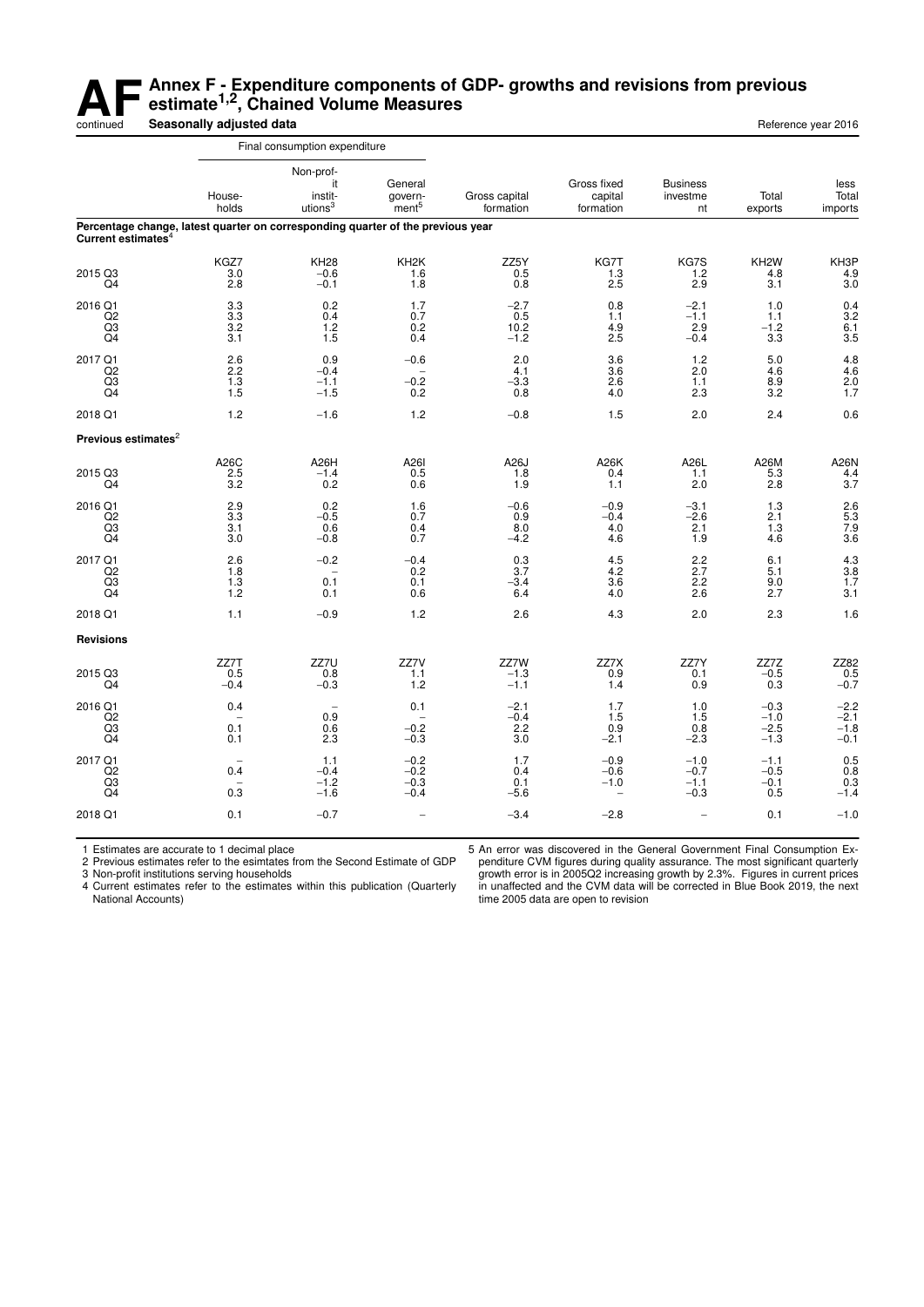## AG Annex G - Income components of GDP- growths and revisions from previous<br>Seasonally adjusted data **estimate1,2, Current Price**

**Seasonally adjusted data**

|                                                                                   | Compen-                     | Gross operating            |                                    | Taxes on products              |  |
|-----------------------------------------------------------------------------------|-----------------------------|----------------------------|------------------------------------|--------------------------------|--|
|                                                                                   | sation of<br>employees      | surplus of<br>corporations | Other income                       | & production<br>less subsidies |  |
| Percentage change, latest year on previous year<br>Current estimates <sup>3</sup> |                             |                            |                                    |                                |  |
|                                                                                   | KGI3                        | KH4V                       | KH6T                               | <b>KH65</b>                    |  |
| 2015                                                                              | 3.2                         | $-0.1$                     | 5.6                                | 2.8                            |  |
| 2016                                                                              | 3.8                         | 4.5                        | 3.4                                | $4.0\,$                        |  |
| 2017                                                                              | 4.1                         | 3.0                        | 1.1                                | $2.8\,$                        |  |
| Previous estimates <sup>2</sup>                                                   |                             |                            |                                    |                                |  |
|                                                                                   | A <sub>2</sub> CT           | A <sub>2</sub> CU          | A <sub>2</sub> CV                  | A <sub>2</sub> CW              |  |
| 2015<br>2016                                                                      | 3.1<br>4.2                  | 0.3<br>2.6                 | 5.4<br>4.0                         | 2.8<br>4.2                     |  |
| 2017                                                                              | 4.1                         | 4.0                        | 2.0                                | 2.8                            |  |
| <b>Revisions</b>                                                                  |                             |                            |                                    |                                |  |
|                                                                                   |                             |                            |                                    |                                |  |
|                                                                                   | ZZ8J                        | ZZ8K                       | ZZ8L                               | ZZ8M                           |  |
| 2015                                                                              | 0.1                         | $-0.4$                     | 0.2                                |                                |  |
| 2016<br>2017                                                                      | $-0.4$<br>$\qquad \qquad -$ | 1.9<br>$-1.0$              | $-0.6$<br>$-0.9$                   | $-0.2$<br>$\qquad \qquad -$    |  |
| Percentage change, latest quarter on previous quarter                             |                             |                            |                                    |                                |  |
| Current estimates $3$                                                             |                             |                            |                                    |                                |  |
|                                                                                   | KGI4                        | KH4W                       | KH6U                               | <b>KH66</b>                    |  |
| 2015 Q3<br>Q4                                                                     | 1.5<br>0.4                  | $-5.3$<br>0.7              | 2.1<br>0.6                         | 1.6<br>0.1                     |  |
|                                                                                   |                             |                            |                                    |                                |  |
| 2016 Q1                                                                           | $-0.8$                      | 8.6                        | 0.3                                | 0.8                            |  |
| Q <sub>2</sub>                                                                    | 3.0                         | $-4.5$                     | 1.5                                | 1.3                            |  |
| Q3<br>Q4                                                                          | 1.9<br>$-0.2$               | $-0.4$<br>6.2              | $-0.1$<br>$-0.2$                   | 0.1<br>2.2                     |  |
|                                                                                   |                             |                            |                                    |                                |  |
| 2017 Q1<br>Q2                                                                     | 0.9<br>1.1                  | 1.9<br>$-2.4$              | $\overline{\phantom{a}}$<br>0.7    | $-0.9$<br>1.5                  |  |
| Q3                                                                                | 0.9                         | $-1.1$                     | 0.3                                | 1.4                            |  |
| Q4                                                                                | 1.1                         | 1.3                        | 0.7                                | $-0.9$                         |  |
| 2018 Q1                                                                           | 1.1                         | 1.5                        | 1.4                                | $-2.3$                         |  |
| Previous estimates <sup>2</sup>                                                   |                             |                            |                                    |                                |  |
|                                                                                   | A <sub>2</sub> CL           | A <sub>2</sub> CM          | A <sub>2</sub> CN                  | A <sub>2</sub> CO              |  |
| 2015 Q3                                                                           | 0.7                         | $-3.7$                     | 2.1                                | 1.0                            |  |
| Q4                                                                                | 0.9                         | $-0.4$                     | $-0.2$                             | 0.4                            |  |
| 2016 Q1                                                                           | 0.2                         | 5.0                        | 0.7                                | 1.0                            |  |
| Q <sub>2</sub>                                                                    | 2.4                         | $-2.6$                     | 2.1                                | 1.2                            |  |
| Q3                                                                                | 1.4                         | 1.3                        | 0.6                                | 0.1                            |  |
| Q4                                                                                | 0.6                         | 2.8                        | 0.3                                | 2.2                            |  |
| 2017 Q1                                                                           | 1.0                         | 2.2                        | $-0.2$                             | $-1.3$<br>1.7                  |  |
| Q2                                                                                | 1.0                         | $-1.5$                     | 0.9                                |                                |  |
| Q3<br>Q4                                                                          | 0.8<br>0.7                  | 1.1<br>$0.9\,$             | $0.3\,$<br>$1.2$                   | $1.8 - 0.6$                    |  |
| 2018 Q1                                                                           | 1.6                         | $-1.3$                     | 0.5                                | $-2.4$                         |  |
|                                                                                   |                             |                            |                                    |                                |  |
| <b>Revisions</b>                                                                  |                             |                            |                                    |                                |  |
|                                                                                   | ZZ8B                        | ZZ8C                       | ZZ8D                               | ZZ8E                           |  |
| 2015 Q3                                                                           | 0.8                         | $-1.6$                     | $\overline{\phantom{a}}$           | $0.6\,$                        |  |
| Q4                                                                                | $-0.5$                      | 1.1                        | 0.8                                | $-0.3$                         |  |
| 2016 Q1                                                                           | $-1.0$                      | 3.6                        | $-0.4$                             | $-0.2$                         |  |
| Q2                                                                                | 0.6                         | $-1.9$                     | $-0.6$                             | 0.1                            |  |
| Q3<br>Q4                                                                          | 0.5<br>$-0.8$               | $-1.7$<br>3.4              | $-0.7$<br>$-0.5$                   | $\bar{a}$                      |  |
|                                                                                   |                             |                            |                                    |                                |  |
| 2017 Q1                                                                           | $-0.1$                      | $-0.3$                     | 0.2                                | 0.4                            |  |
| Q2<br>Q3                                                                          | 0.1<br>0.1                  | $-0.9$<br>$-2.2$           | $-0.2$<br>$\overline{\phantom{a}}$ | $-0.2$<br>$-0.4$               |  |
| Q4                                                                                | 0.4                         | $0.4\,$                    | $-0.5$                             | $-0.3$                         |  |
|                                                                                   | $-0.5$                      |                            | 0.9                                | 0.1                            |  |
| 2018 Q1                                                                           |                             | 2.8                        |                                    |                                |  |

1 Estimates are accurate to 1 decimal place, previous estimates and revisions are available from 1997. Income data are available from 1948 annually and 1955 quarterly in table D

2 Previous estimates refer to estimates from the Second Estimate of GDP

3 Current estimates refer to estimates within this publication (Quarterly National Accounts)